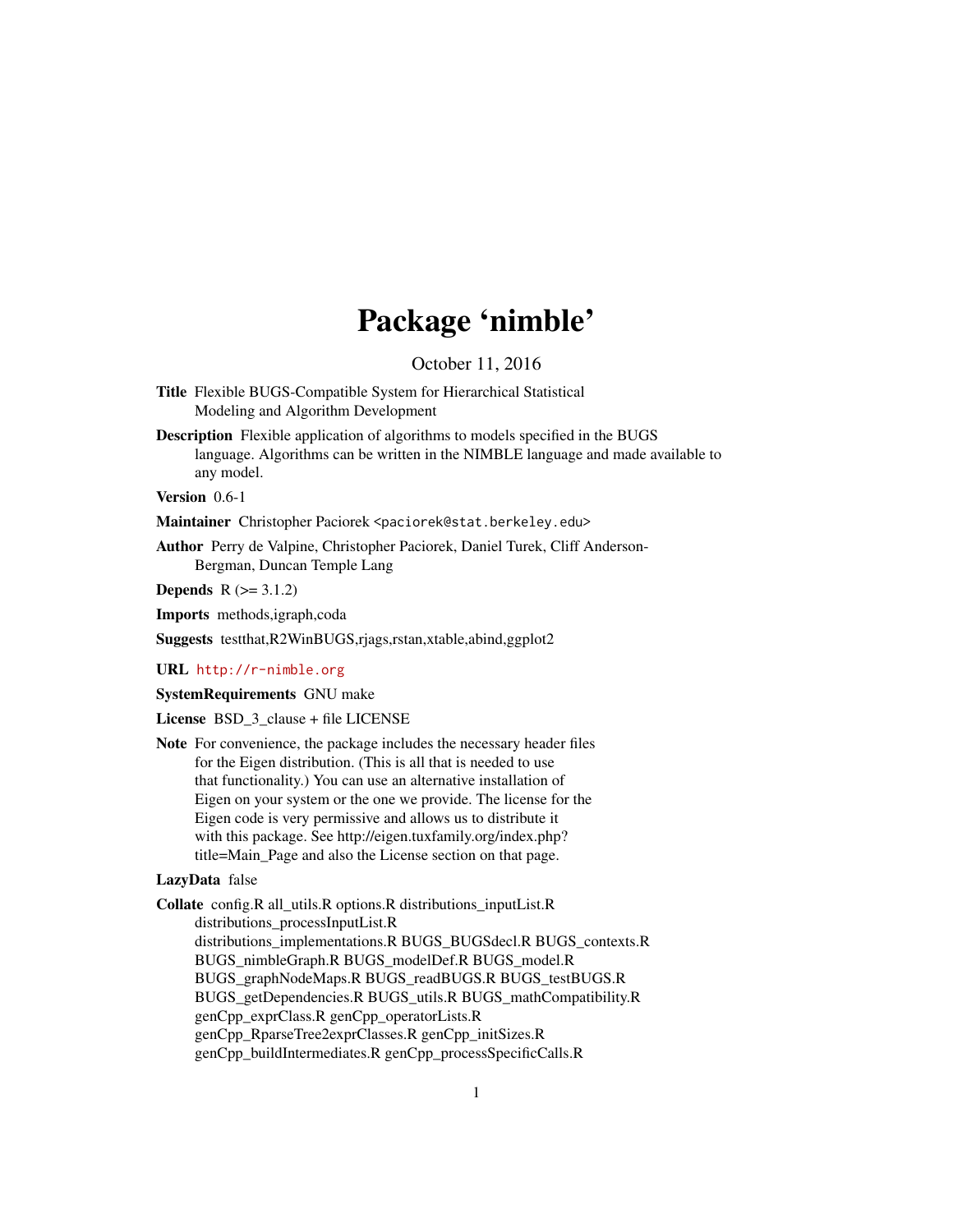genCpp\_sizeProcessing.R genCpp\_insertAssertions.R genCpp\_maps.R genCpp\_liftMaps.R genCpp\_eigenization.R genCpp\_addDebugMarks.R genCpp\_generateCpp.R RCfunction\_core.R RCfunction\_compile.R nimbleFunction\_util.R nimbleFunction\_core.R nimbleFunction\_nodeFunction.R nimbleFunction\_nodeFunctionNew.R nimbleFunction\_Rexecution.R nimbleFunction\_compile.R nimbleFunction\_keywordProcessing.R types\_util.R types\_symbolTable.R types\_modelValues.R types\_modelValuesAccessor.R types\_modelVariableAccessor.R types\_nimbleFunctionList.R types\_nodeFxnVector.R types\_numericLists.R cppDefs\_utils.R cppDefs\_variables.R cppDefs\_core.R cppDefs\_namedObjects.R cppDefs\_BUGSmodel.R cppDefs\_RCfunction.R cppDefs\_nimbleFunction.R cppDefs\_modelValues.R cppDefs\_cppProject.R cppDefs\_outputCppFromRparseTree.R cppInterfaces\_utils.R cppInterfaces\_models.R cppInterfaces\_modelValues.R cppInterfaces\_nimbleFunctions.R cppInterfaces\_otherTypes.R nimbleProject.R initializeModel.R MCMC\_utils.R MCMC\_configuration.R MCMC\_build.R MCMC\_run.R MCMC\_samplers.R MCMC\_conjugacy.R MCMC\_suite.R MCMC\_comparisons.R MCMC\_autoBlock.R MCEM\_build.R filtering\_auxiliary.R filtering\_liuwest.R filtering\_enkf.R filtering\_bootstrap.R optimTools.R NF\_utils.R miscFunctions.R makevars.R setNimbleInternalFunctions.R registration.R nimble-package.r zzz.R

#### RoxygenNote 5.0.1

NeedsCompilation yes

Repository CRAN

Date/Publication 2016-10-11 18:56:44

# R topics documented: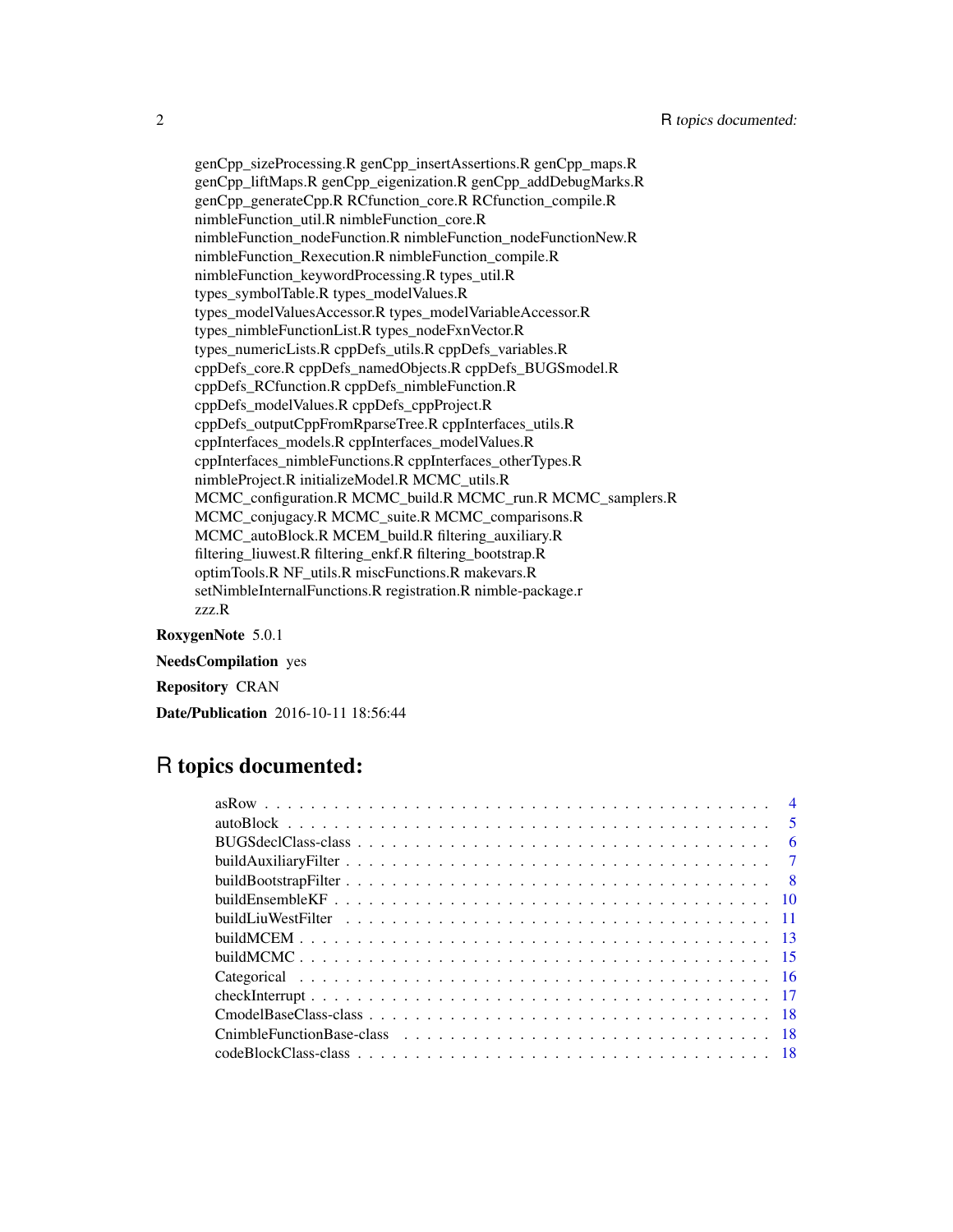|                          | 18       |
|--------------------------|----------|
|                          | 19       |
|                          | 21       |
|                          | 22       |
|                          | 24       |
|                          | 25       |
|                          | 26       |
|                          | 27       |
|                          | 28       |
|                          | 28       |
|                          | 29       |
|                          | 31       |
|                          | 31       |
|                          | 32       |
|                          | 32       |
|                          | 33       |
|                          | 33       |
|                          | 34       |
|                          | 35       |
|                          | 36       |
|                          | 37       |
|                          | 37       |
|                          | 38       |
|                          | 39       |
|                          | 43       |
|                          | 47       |
|                          | 48       |
|                          | 52       |
|                          | 52       |
|                          | 53       |
|                          | 54       |
|                          | 55       |
|                          | 56       |
|                          | 57       |
|                          | 58       |
| nfVar                    | 59       |
|                          | 60       |
| nimble-internal          | 61       |
|                          | 62       |
|                          | 62       |
| nimbleFunction           | 63       |
| nimbleFunctionBase-class | 64       |
|                          | 64       |
| nimbleFunctionVirtual    | 64       |
| nimbleModel              | 65       |
|                          | 67       |
|                          |          |
| nimCopy                  | 68<br>69 |
|                          |          |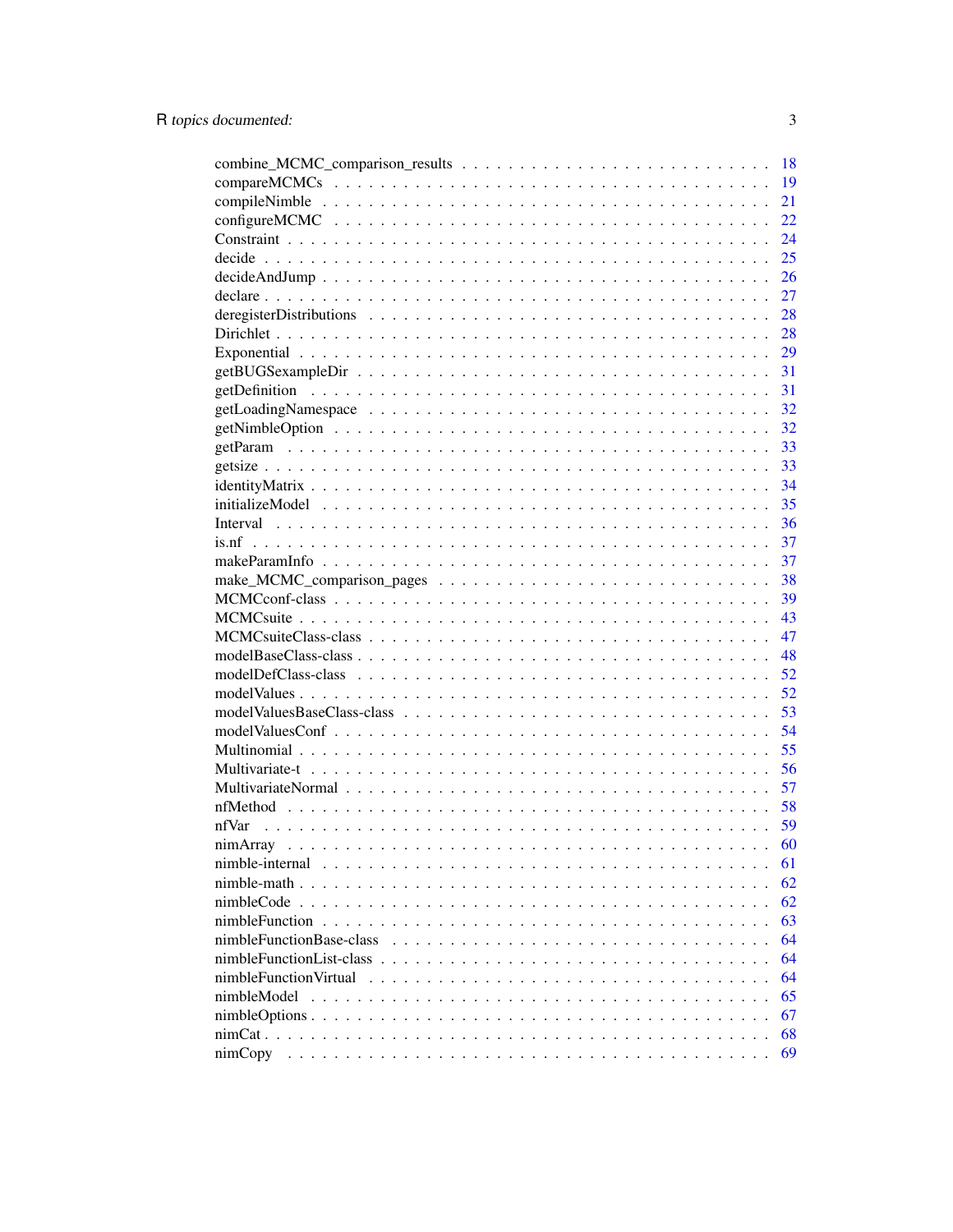<span id="page-3-0"></span>

| Index |                                                                                                                        |  |  | 108      |
|-------|------------------------------------------------------------------------------------------------------------------------|--|--|----------|
|       |                                                                                                                        |  |  |          |
|       |                                                                                                                        |  |  |          |
|       |                                                                                                                        |  |  |          |
|       |                                                                                                                        |  |  |          |
|       |                                                                                                                        |  |  |          |
|       |                                                                                                                        |  |  |          |
|       |                                                                                                                        |  |  |          |
|       |                                                                                                                        |  |  |          |
|       |                                                                                                                        |  |  | 99       |
|       | $simNodes \dots \dots \dots \dots \dots \dots \dots \dots \dots \dots \dots \dots \dots \dots \dots \dots \dots \dots$ |  |  | 98       |
|       | setupOutputs                                                                                                           |  |  | 97       |
|       |                                                                                                                        |  |  | 96       |
|       | setAndCalculateOne                                                                                                     |  |  | 95       |
|       |                                                                                                                        |  |  | 94       |
|       |                                                                                                                        |  |  | 87       |
|       |                                                                                                                        |  |  | 85       |
|       |                                                                                                                        |  |  | 84       |
|       |                                                                                                                        |  |  | 84       |
|       |                                                                                                                        |  |  | 84       |
|       | $reshape_{\text{comparison_{}}\text{results} \dots \dots \dots \dots \dots \dots \dots \dots \dots \dots \dots \dots$  |  |  | 82<br>83 |
|       |                                                                                                                        |  |  | 81       |
|       |                                                                                                                        |  |  | 79       |
|       |                                                                                                                        |  |  | 77       |
|       |                                                                                                                        |  |  | 76       |
|       |                                                                                                                        |  |  | 75       |
|       |                                                                                                                        |  |  | 74       |
|       | $nimPrint \ldots \ldots$                                                                                               |  |  | 73       |
|       |                                                                                                                        |  |  | 73       |
|       |                                                                                                                        |  |  | 72       |
|       |                                                                                                                        |  |  | 71       |
|       |                                                                                                                        |  |  | 70       |
|       |                                                                                                                        |  |  |          |

asRow *Turn a numeric vector into a single-row or single-column matrix*

# Description

Turns a numeric vector into a matrix that has 1 row or 1 column. Part of NIMBLE language.

# Usage

asRow(x)

asCol(x)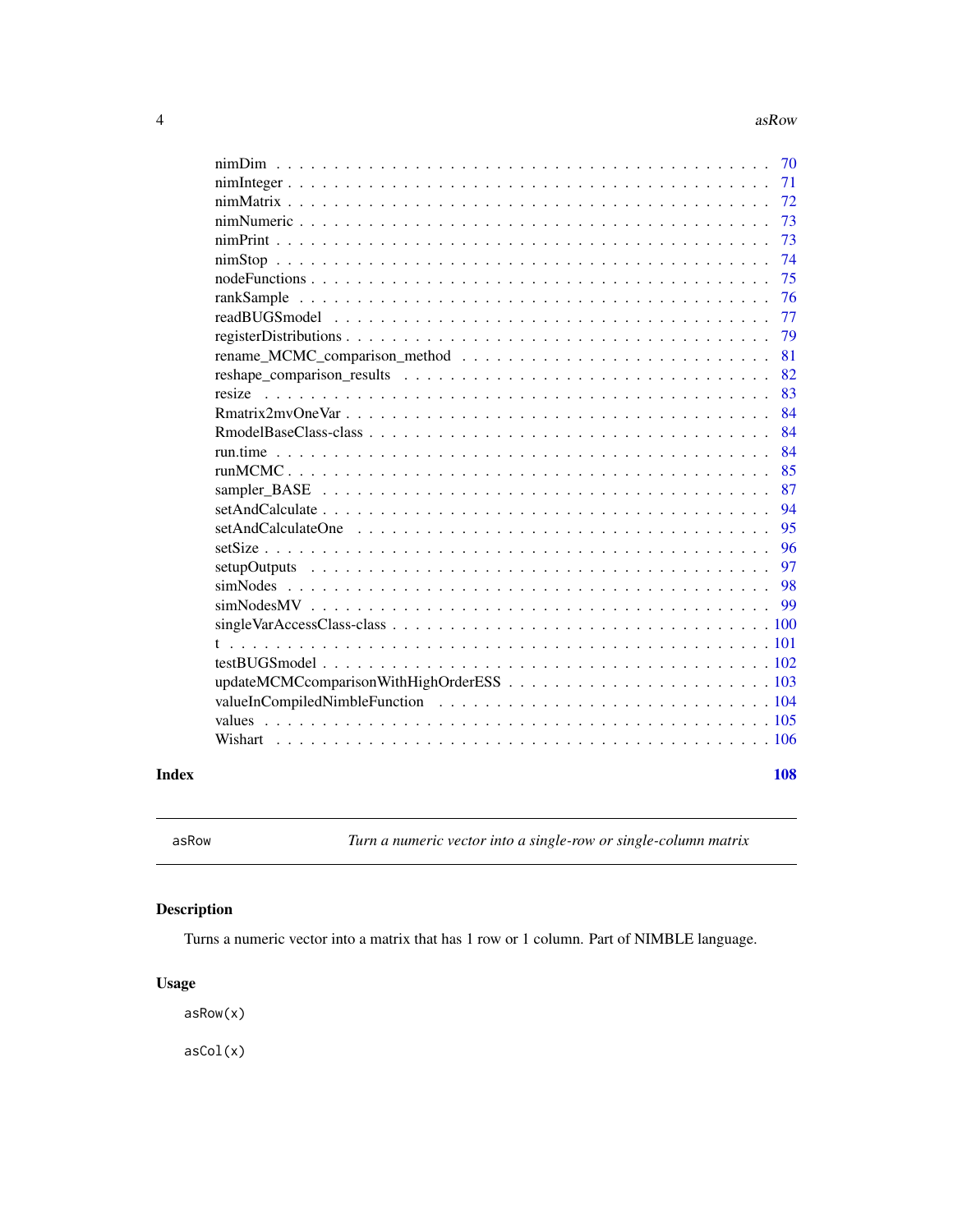#### <span id="page-4-0"></span>autoBlock 5

#### Arguments

x Numeric to be turned into a single row or column matrix

#### Details

In the NIMBLE language, some automatic determination of how to turn vectors into single-row or single-column matrices is done. For example, in A %\* % x, where A is a matrix and x a vector, x will be turned into a single-column matrix unless it is known at compile time that A is a single column, in which case x will be turned into a single-row matrix. However, if it is desired that x be turned into a single row but A cannot be determined at compile time to be a single column, then one can use A  $%$  \*% asRow(x) to force this conversion.

#### Author(s)

Perry de Valpine

| autoBlock | Automated parameter blocking procedure for efficient MCMC sam- |  |  |  |
|-----------|----------------------------------------------------------------|--|--|--|
|           | pling                                                          |  |  |  |

#### Description

Runs NIMBLE's automated blocking procedure for a given model object, to dynamically determine a blocking scheme of the continuous-valued model nodes. This blocking scheme is designed to produce efficient MCMC sampling (defined as number of effective samples generated per second of algorithm runtime). See Turek, et al (2015) for details of this algorithm. This also (optionally) compares this blocked MCMC against several static MCMC algorithms, including all univariate sampling, blocking of all continuous-valued nodes, NIMBLE's default MCMC configuration, and custom-specified blockings of parameters.

#### Usage

```
autoBlock(Rmodel, autoIt = 20000, run = list("all", "default"),
  setSeed = TRUE, verbose = FALSE, makePlots = FALSE, round = TRUE)
```

| Rmodel | A NIMBLE model object, created from nimbleModel.                                                                                                                                                                                                                                                                                                                                                                                                                                                                                                                                                                                                          |
|--------|-----------------------------------------------------------------------------------------------------------------------------------------------------------------------------------------------------------------------------------------------------------------------------------------------------------------------------------------------------------------------------------------------------------------------------------------------------------------------------------------------------------------------------------------------------------------------------------------------------------------------------------------------------------|
| autoIt | The number of MCMC iterations to run intermediate MCMC algorithms, through<br>the course of the procedure. Default 20,000.                                                                                                                                                                                                                                                                                                                                                                                                                                                                                                                                |
| run    | List of additional MCMC algorithms to compare against the automated blocking<br>MCMC. These may be specified as: the character string 'all' to denote blocking<br>all continuous-valued nodes; the character string 'default' to denote NIMBLE's<br>default MCMC configuration; a named list element consisting of a quoted code<br>block, which when executed returns an MCMC configuration object for com-<br>parison; a custom-specificed blocking scheme, specified as a named list element<br>which itself is a list of character vectors, where each character vector specifies<br>the nodes in a particular block. Default is c('all', 'default'). |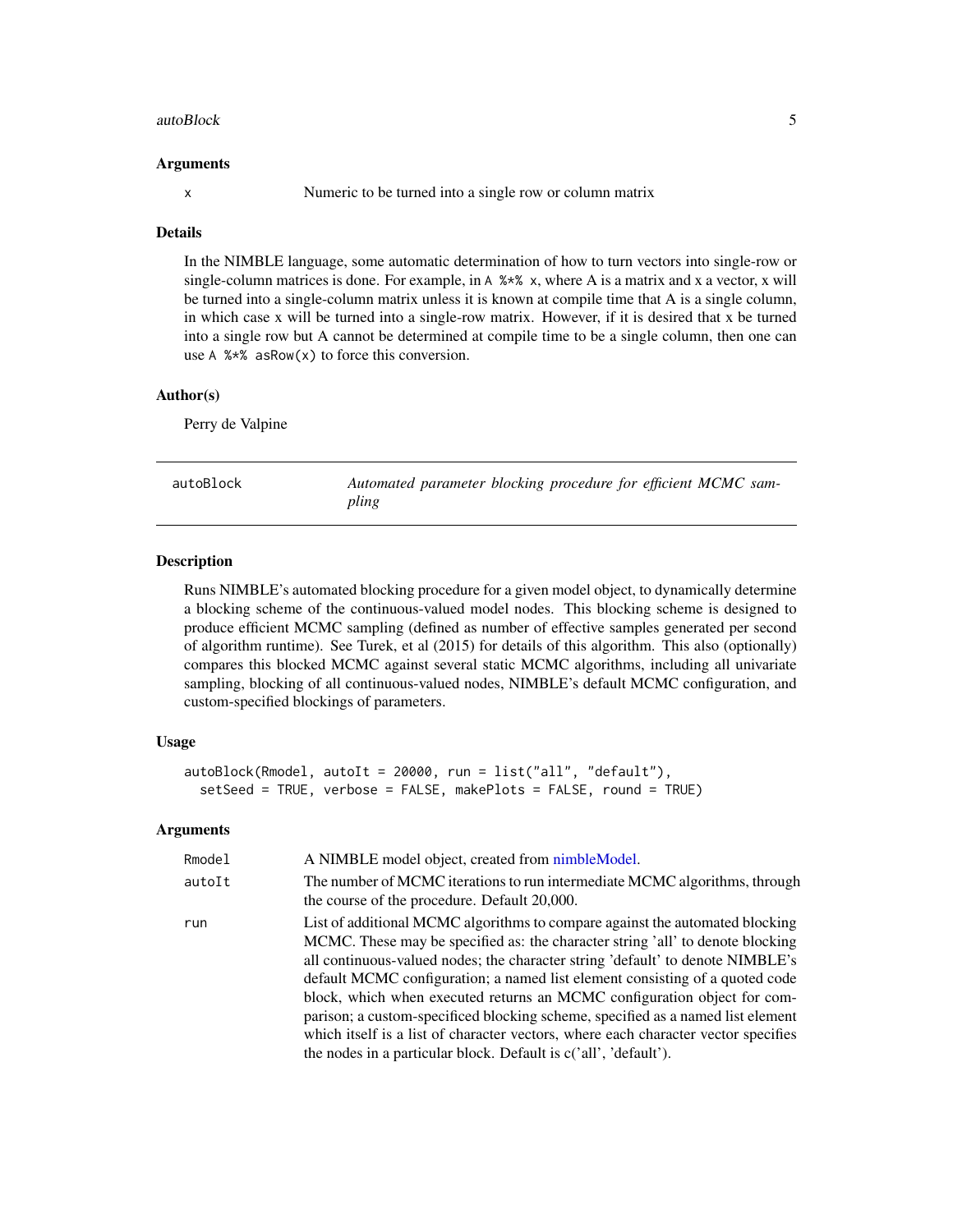<span id="page-5-0"></span>

| setSeed   | Logical specificying whether to call set.seed $(0)$ prior to beginning the blocking<br>procedure. Default TRUE.                                |
|-----------|------------------------------------------------------------------------------------------------------------------------------------------------|
| verbose   | Logical specifying whether to output considerable details of the automated block<br>procedure, through the course of execution. Default FALSE. |
| makePlots | Logical specifying whether to plot the hierarchical clustering dendrograms, through<br>the course of execution. Default FALSE.                 |
| round     | Logical specifying whether to round the final output results to two decimal<br>places. Default TRUE.                                           |

#### Details

This method allows for fine-tuned usage of the automated blocking procedure. However, the main entry point to the automatic blocking procedure is intended to be through either buildMCMC(...,  $autoBlock = TRUE$ ), or configure $MCMC$ (...,  $autoBlock = TRUE$ ).

# Value

Returns a named list containing elements:

- summary: A data frame containing a numerical summary of the performance of all MCMC algorithms (including that from automated blocking)
- autoGroups: A list specifying the parameter blockings converged on by the automated blocking procedure
- conf: A NIMBLE MCMC configuration object corresponding to the results of the automated blocking procedure

#### Author(s)

Daniel Turek

# References

Turek, D., de Valpine, P., Paciorek, C., and Anderson-Bergman, C. (2015). Automated Parameter Blocking for Efficient Markov-Chain Monte Carlo Sampling. arXiv: 1503.05621.

#### See Also

configureMCMC buildMCMC

BUGSdeclClass-class *BUGSdeclClass contains the information extracted from one BUGS declaration*

# Description

BUGSdeclClass contains the information extracted from one BUGS declaration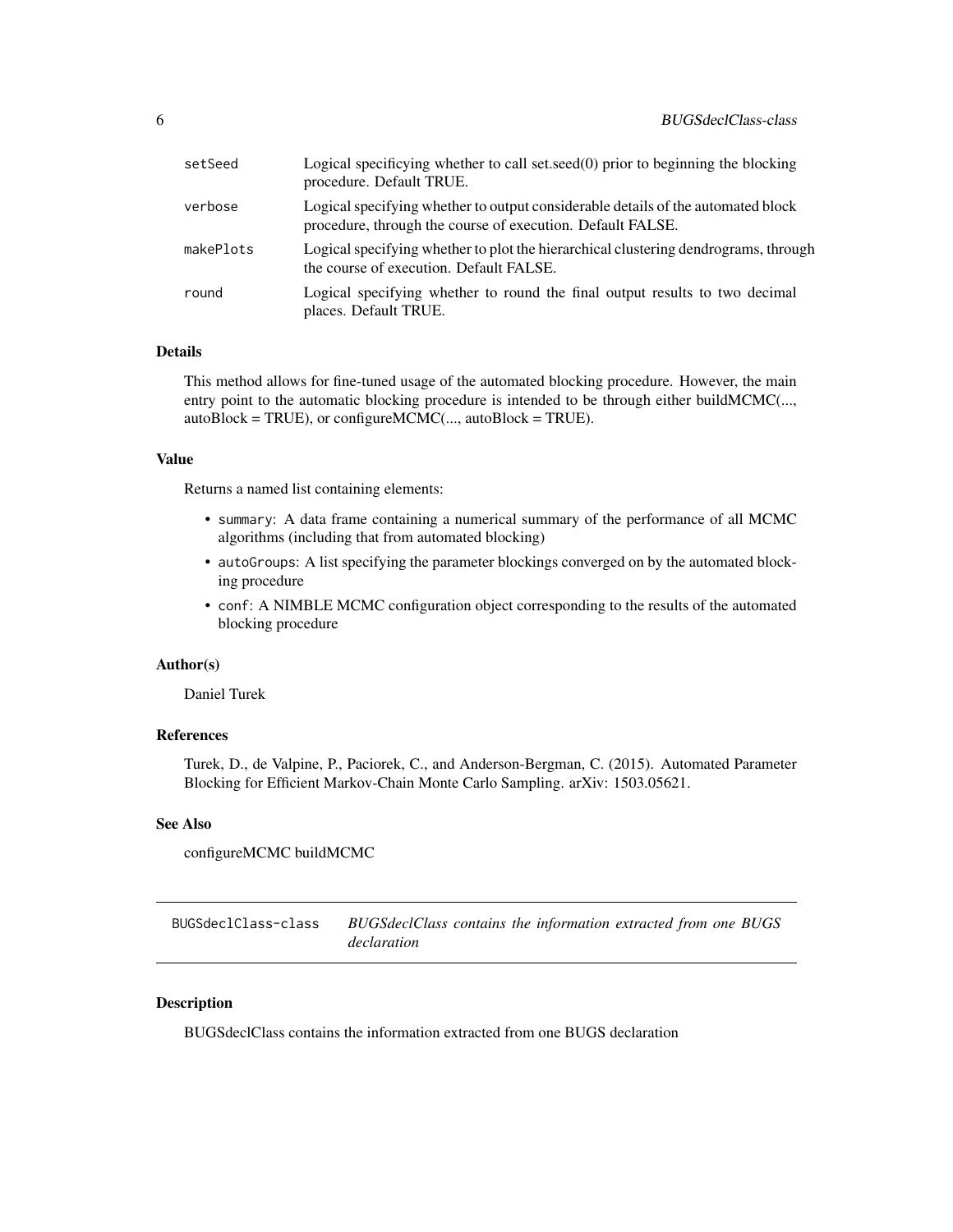<span id="page-6-1"></span><span id="page-6-0"></span>buildAuxiliaryFilter *Create an auxiliary particle filter algorithm to estimate log-likelihood.*

#### Description

Create an auxiliary particle filter algorithm for a given NIMBLE state space model.

#### Usage

buildAuxiliaryFilter(model, nodes, control = list())

#### Arguments

| model   | A NIMBLE model object, typically representing a state space model or a hidden<br>Markov model                                                                |
|---------|--------------------------------------------------------------------------------------------------------------------------------------------------------------|
| nodes   | A character vector specifying the latent model nodes over which the particle<br>filter will stochastically integrate to estimate the log-likelihood function |
| control | A list specifying different control options for the particle filter. Options are<br>described in the details section below.                                  |

#### Details

The control argument can be specified as follows.

- lookahead The lookahead function used to calculate auxiliary weights. Can choose between 'mean' and 'simulate'. Defaults to 'simulate'.
- saveAll Indicates whether to save state samples for all time points (TRUE), or only for the most recent time point (FALSE)
- **smoothing** Decides whether to save smoothed estimates of latent states, i.e., samples from  $f(x[1:t]|y[1:t])$ if smoothing = TRUE, or instead to save filtered samples from  $f(x[t] | y[1:t])$  if smoothing = FALSE. smoothing = TRUE only works if saveAll = TRUE.
- timeIndex An integer used to manually specify which dimension of the latent state variable indexes time. This need only be set if the number of time points is less than or equal to the size of the latent state at each time point.

The auxiliary particle filter modifies the bootstrap filter ([buildBootstrapFilter](#page-7-1)) by adding a lookahead step to the algorithm: before propagating particles from one time point to the next via the transition equation, the auxiliary filter calculates a weight for each pre-propogated particle by predicting how well the particle will agree with the next data point. These pre-weights are used to conduct an initial resampling step before propagation.

The resulting specialized particle filter algorthm will accept a single integer argument (m, default 10,000), which specifies the number of random \'particles\' to use for estimating the log-likelihood. The algorithm returns the estimated log-likelihood value, and saves unequally weighted samples from the posterior distribution of the latent states in the mvWSamples modelValues object, with corresponding logged weights in mvWSamples['wts',]. An equally weighted sample from the posterior can be found in the mvEWsamp modelValues object.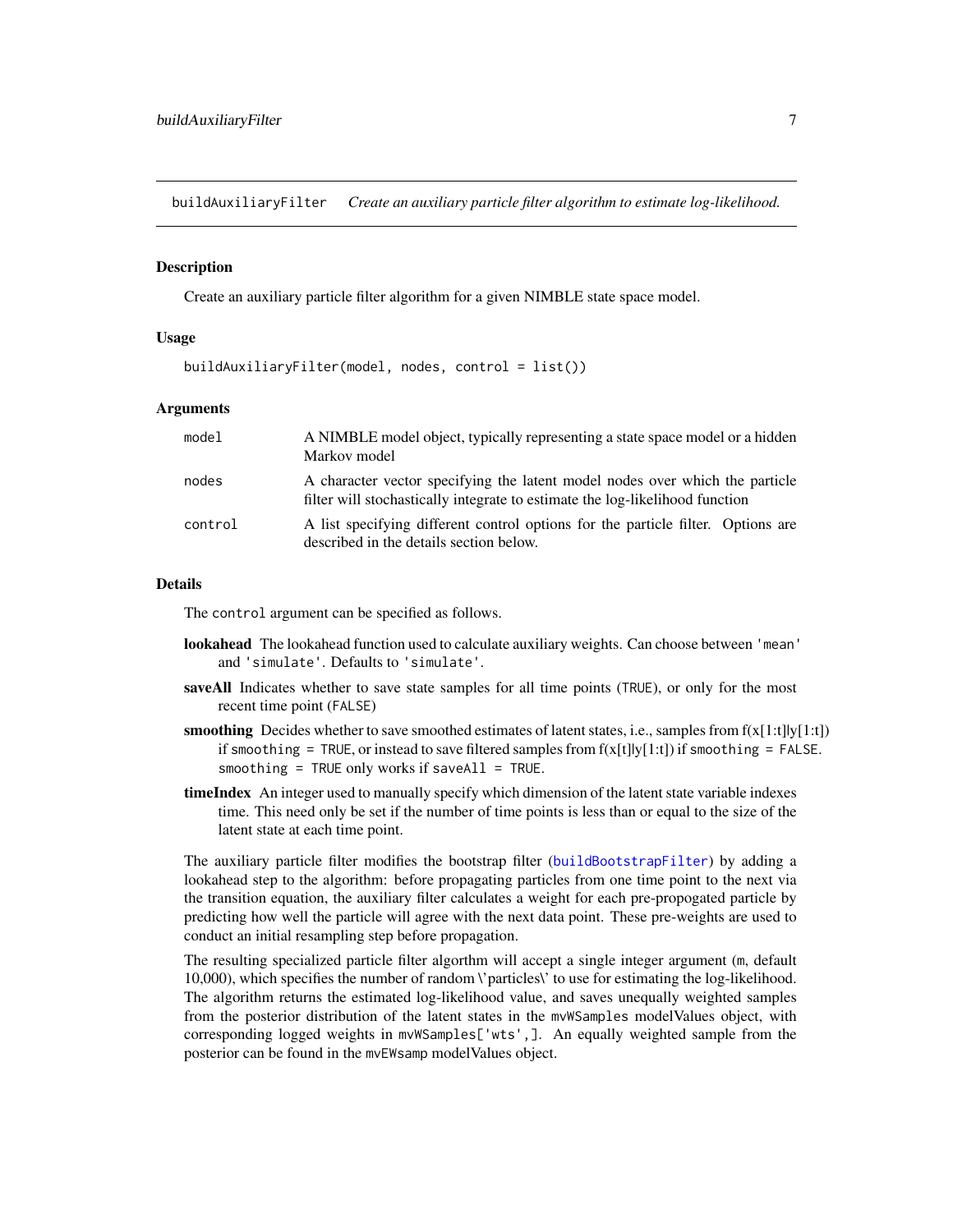The auxiliary particle filter uses a lookahead function to select promising particles before propagation. This function can eithre be the expected value of the latent state at the next time point (lookahead = 'mean') or a simulation from the distribution of the latent state at the next time point (lookahead = 'simulate'), conditioned on the current particle.

#### Author(s)

Nicholas Michaud

# References

Pitt, M.K., and Shephard, N. (1999). Filtering via simulation: Auxiliary particle filters. *Journal of the American Statistical Association* 94(446): 590-599.

#### Examples

```
## Not run:
model <- nimbleModel(code = ...)
my_AuxF <- buildAuxiliaryFilter(model, 'x[1:100]',
   control = list(saveAll = TRUE, lookahead = 'mean'))
Cmodel <- compileNimble(model)
Cmy_AuxF <- compileNimble(my_AuxF, project = model)
logLike <- Cmy_AuxF(m = 100000)
hist(as.matrix(Cmy_Auxf$mvEWSamples, 'x'))
```
## End(Not run)

<span id="page-7-1"></span>buildBootstrapFilter *Create a bootstrap particle filter algorithm to estimate log-likelihood.*

# Description

Create a bootstrap particle filter algorithm for a given NIMBLE state space model.

#### Usage

```
buildBootstrapFilter(model, nodes, control = list())
```

| model   | A nimble model object, typically representing a state space model or a hidden<br>Markov model                                                                     |
|---------|-------------------------------------------------------------------------------------------------------------------------------------------------------------------|
| nodes   | A character vector specifying the latent model nodes over which the particle<br>filter will stochastically integrate over to estimate the log-likelihood function |
| control | A list specifying different control options for the particle filter. Options are<br>described in the details section below.                                       |

<span id="page-7-0"></span>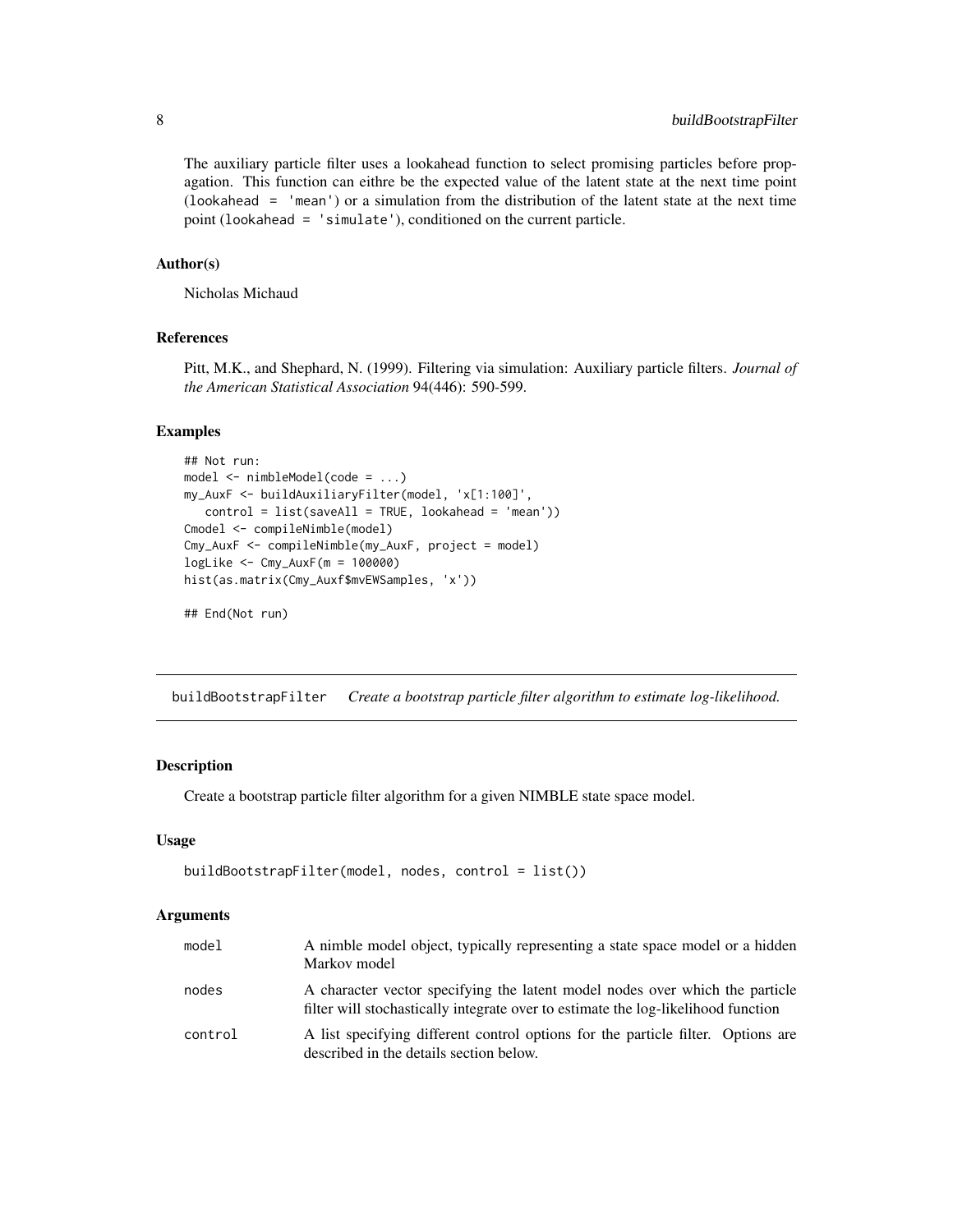#### Details

Each of the control() list options are described in detail here:

- thresh A number between 0 and 1 specifying when to resample: the resampling step will occur when the effective sample size is less than thresh times the number of particles. Defaults to 0.8.
- saveAll Indicates whether to save state samples for all time points (TRUE), or only for the most recent time point (FALSE)
- **smoothing** Decides whether to save smoothed estimates of latent states, i.e., samples from  $f(x[1:t]|y[1:t])$ if smoothing = TRUE, or instead to save filtered samples from  $f(x[t] | y[1:t])$  if smoothing = FALSE. smoothing = TRUE only works if saveAll = TRUE.
- timeIndex An integer used to manually specify which dimension of the latent state variable indexes time. Only needs to be set if the number of time points is less than or equal to the size of the latent state at each time point.

The bootstrap filter starts by generating a sample of estimates from the prior distribution of the latent states of a state space model. At each time point, these particles are propagated forward by the model's transition equation. Each particle is then given a weight proportional to the value of the observation equation given that particle. The weights are used to draw an equally-weighted sample of the particles at this time point. The algorithm then proceeds to the next time point. Neither the transition nor the observation equations are required to be normal for the bootstrap filter to work.

The resulting specialized particle filter algorthm will accept a single integer argument (m, default 10,000), which specifies the number of random \'particles\' to use for estimating the log-likelihood. The algorithm returns the estimated log-likelihood value, and saves unequally weighted samples from the posterior distribution of the latent states in the mvWSamples modelValues object, with corresponding logged weights in mvWSamples['wts',]. An equally weighted sample from the posterior can be found in the mvEWsamp modelValues object.

## Author(s)

Daniel Turek and Nicholas Michaud

#### References

Gordon, N.J., D.J. Salmond, and A.F.M. Smith. (1993). Novel approach to nonlinear/non-Gaussian Bayesian state estimation. *IEEE Proceedings F (Radar and Signal Processing)*. Vol. 140. No. 2. IET Digital Library, 1993.

#### Examples

```
## Not run:
model <- nimbleModel(code = ...)
my_BootF <- buildBootstrapFilter(model, 'x[1:100]')
Cmodel <- compileNimble(model)
Cmy_BootF <- compileNimble(my_BootF, project = model)
logLike <- Cmy_BootF(m = 100000)
boot_X <- as.matrix(Cmy_BootF$mvEWSamples)
```
## End(Not run)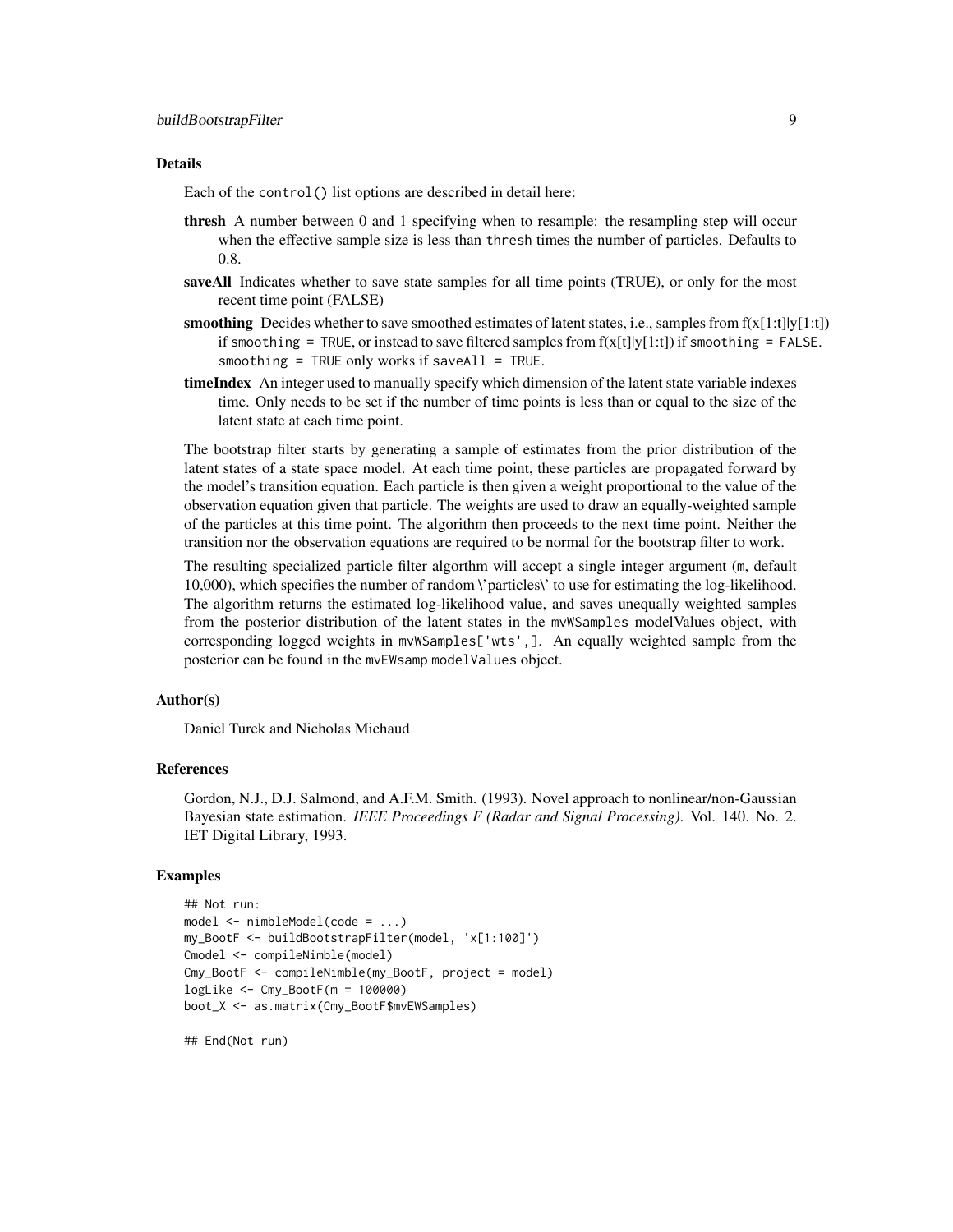<span id="page-9-0"></span>

Create an Ensemble Kalman filter algorithm for a given NIMBLE state space model.

#### Usage

buildEnsembleKF(model, nodes, control = list())

# Arguments

| model   | A NIMBLE model object, typically representing a state space model or a hidden<br>Markov model                               |
|---------|-----------------------------------------------------------------------------------------------------------------------------|
| nodes   | A character vector specifying the latent model nodes which the Ensemble Kalman<br>filter will estimate.                     |
| control | A list specifying different control options for the particle filter. Options are<br>described in the details section below. |

#### Details

The control() list option is described in detail below:

- saveAll Indicates whether to save state samples for all time points (TRUE), or only for the most recent time point (FALSE)
- timeIndex An integer used to manually specify which dimension of the latent state variable indexes time. Only needs to be set if the number of time points is less than or equal to the size of the latent state at each time point.

Runs an Ensemble Kalman filter to estimate a latent state given observations at each time point. The ensemble Kalman filter is a Monte Carlo approximation to a Kalman filter that can be used when the model's transition eugations do not follow a normal distribution. Latent states  $(x[t])$  and observations (y[t]) can be scalars or vectors at each time point, and sizes of observations can vary from time point to time point. In the BUGS model, the observations  $(y[t])$  must be equal to some (possibly nonlinear) deterministic function of the latent state (x[t]) plus an additive error term. Currently only normal and multivariate normal error terms are supported. The transition from x[t] to x[t+1] does not have to be normal or linear. Output from the posterior distribution of the latent states is stored in mvSamples.

#### Author(s)

Nicholas Michaud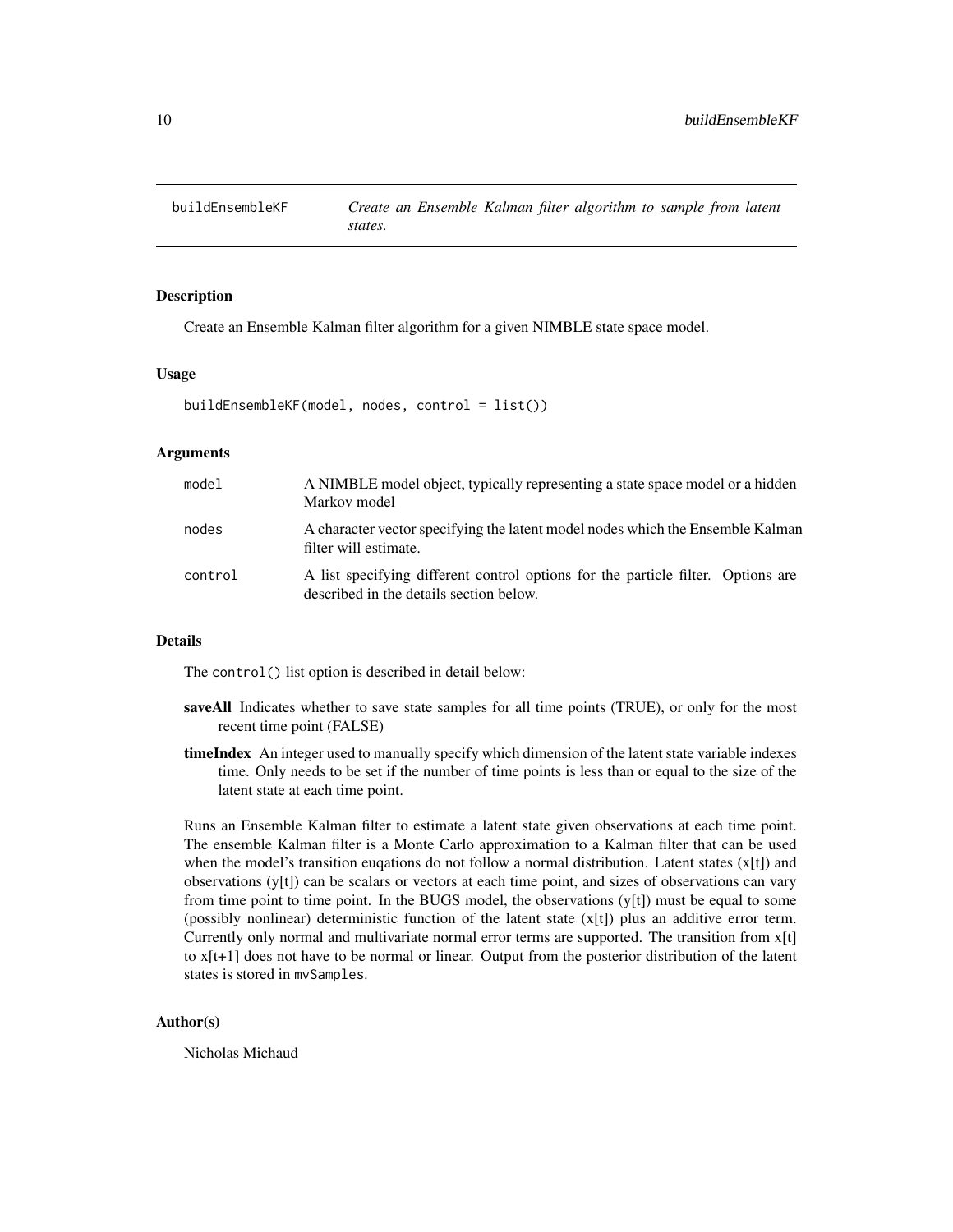# <span id="page-10-0"></span>buildLiuWestFilter 11

# References

Houtekamer, P.L., and H.L. Mitchell. (1998). Data assimilation using an ensemble Kalman filter technique. *Monthly Weather Review*, 126(3), 796-811.

#### Examples

```
## Not run:
model <- nimbleModel(code = ...)
my_ENKFF <- buildEnsembleKF(model, 'x')
Cmodel <- compileNimble(model)
Cmy_ENKF <- compileNimble(my_ENKF, project = model)
Cmy_ENKF$run(m = 100000)
ENKF_X <- as.matrix(Cmy_ENKF$mvSamples, 'x')
hist(ENKF_X)
## End(Not run)
```
buildLiuWestFilter *Create a Liu and West particle filter algorithm.*

#### Description

Create a Liu and West particle filter algorithm for a given NIMBLE state space model.

# Usage

```
buildLiuWestFilter(model, nodes, params = NULL, control = list())
```
#### Arguments

| model   | A NIMBLE model object, typically representing a state space model or a hidden<br>Markov model                                                                                                                                                        |
|---------|------------------------------------------------------------------------------------------------------------------------------------------------------------------------------------------------------------------------------------------------------|
| nodes   | A character vector specifying the latent model nodes over which the particle<br>filter will stochastically integrate over to estimate the log-likelihood function                                                                                    |
| params  | A character vector specifying the top-level parameters to estimate the posterior<br>distribution of. If unspecified, parameter nodes are specified as all stochastic top<br>level nodes which are not in the set of latent nodes specified in nodes. |
| control | A list specifying different control options for the particle filter. Options are<br>described in the details section below.                                                                                                                          |

### Details

Each of the control() list options are described in detail below:

d A discount factor for the Liu-West filter. Should be close to, but not above, 1.

saveAll Indicates whether to save state samples for all time points (TRUE), or only for the most recent time point (FALSE)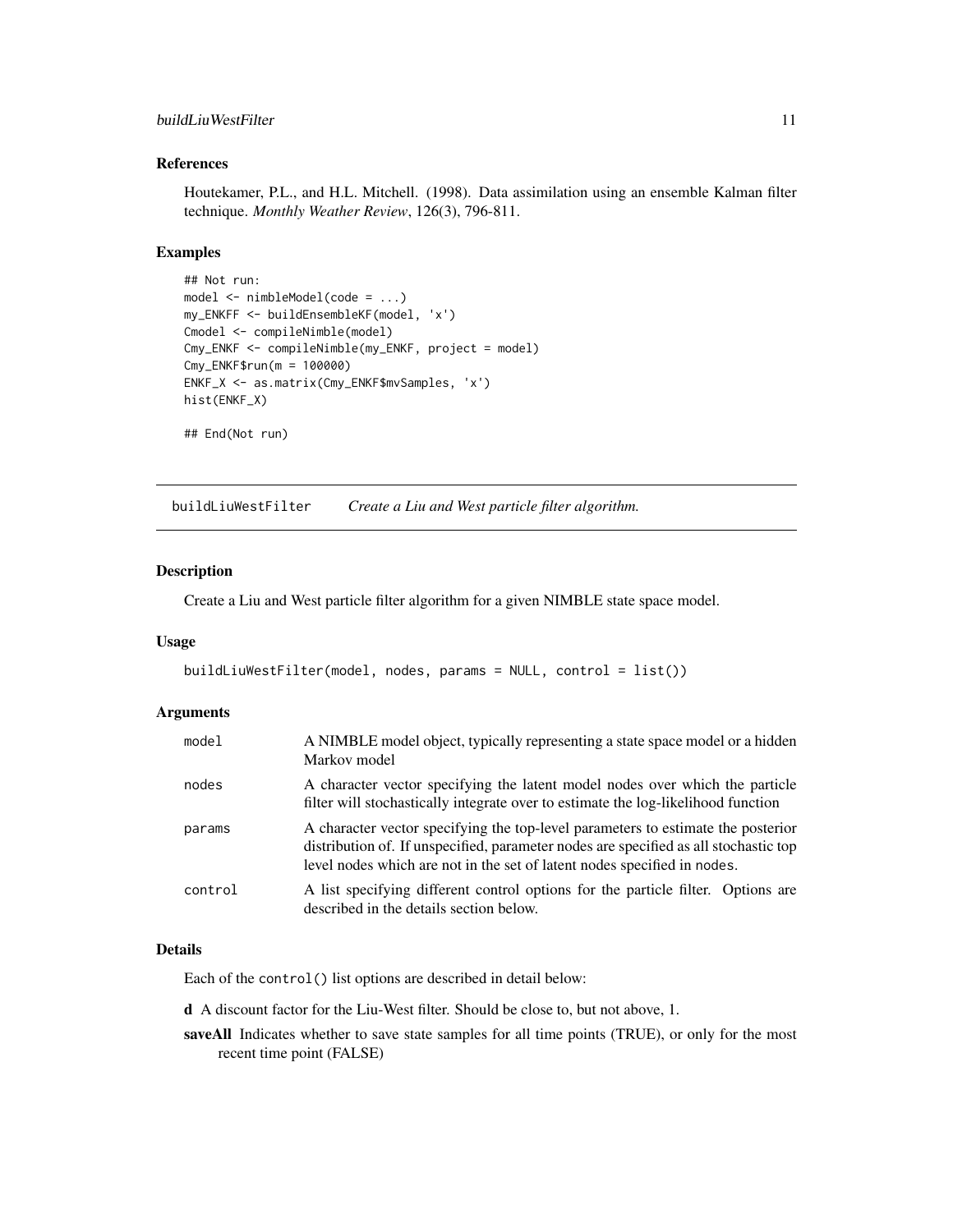timeIndex An integer used to manually specify which dimension of the latent state variable indexes time. Only needs to be set if the number of time points is less than or equal to the size of the latent state at each time point.

The Liu and West filter samples from the posterior distribution of both the latent states and toplevel parameters for a state space model. Each particle in the Liu and West filter contains values not only for latent states, but also for top level parameters. Latent states are propogated via an auxiliary step, as in the auxiliary particle filter ([buildAuxiliaryFilter](#page-6-1)). Top-level parameters are propagated from one time point to the next through a smoothed kernel density based on previous particle values.

The resulting specialized particle filter algorthm will accept a single integer argument (m, default 10,000), which specifies the number of random \'particles\' to use for sampling from the posterior distributions. The algorithm saves unequally weighted samples from the posterior distribution of the latent states and top-level parameters in mvWSamples, with corresponding logged weights in mvWSamples['wts',]. An equally weighted sample from the posterior can be found in mvEWSamples.

Note that if saveAll=TRUE, the top-level parameter samples given in the mvWSamples output will correspond to the weights from the final time point.

#### Author(s)

Nicholas Michaud

# References

Liu, J., and M. West. (2001). Combined parameter and state estimation in simulation-based filtering. *Sequential Monte Carlo methods in practice*. Springer New York, pages 197-223.

# Examples

```
## Not run:
model <- nimbleModel(code = ...)
my_LWF <- buildLiuWestFilter(model, 'x[1:100]', params = 'sigma_x')
Cmodel <- compileNimble(model)
Cmy_LWF <- compileNimble(my_LWF, project = model)
Cmy_LWF$run(100000)
lw_X <- as.matrix(Cmy_LWF$mvEWSamples, 'x')
# samples from posterior of a top level parameter named sigma_x:
```

```
lw_sigma_x <- as.matrix(Cmy_LWF$mvEWSamples, 'sigma_x')
```
## End(Not run)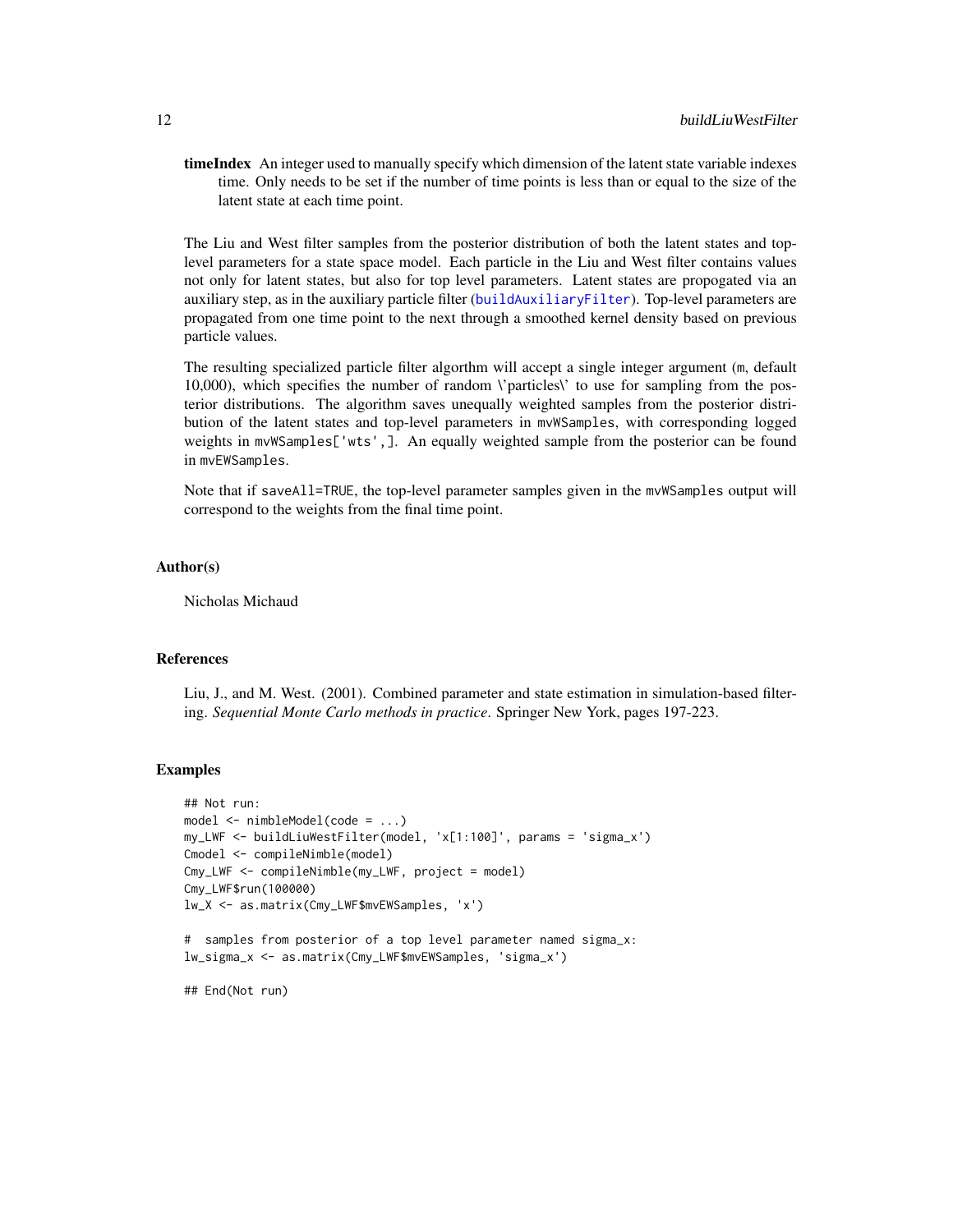<span id="page-12-0"></span>

Takes a NIMBLE model and builds an MCEM algorithm for it. The user must specify which latent nodes are to be integrated out in the E-Step. All other stochastic non-data nodes will be maximized over. If the nodes do not have positive density on the entire real line, then box constraints can be used to enforce this. The M-step is done by a nimble MCMC sampler. The E-step is done by a call to R's optim with method = 'L-BFGS-B'.

#### Usage

```
buildMCEM(model, latentNodes, burnIn = 500, mcmcControl = list(adaptInterval
  = 100), boxConstraints = list(), buffer = 10^{\circ}-6, alpha = 0.01,
 beta = 0.01, gamma = 0.01, C = 0.001, numReps = 300, verbose = TRUE)
```

| model        | a nimble model                                                                                                                                                                                                                                                                                                               |
|--------------|------------------------------------------------------------------------------------------------------------------------------------------------------------------------------------------------------------------------------------------------------------------------------------------------------------------------------|
| latentNodes  | character vector of the names of the stochastic nodes to integrated out. Names<br>can be expanded, but don't need to be. For example, if the model contains<br>$x[1]$ , $x[2]$ and $x[3]$ then one could provide either latentNodes = c('x[1]', 'x[2]', 'x[3]')<br>or latentNodes = $'x'.$                                   |
| burnIn       | burn-in used for MCMC sampler in E step                                                                                                                                                                                                                                                                                      |
| mcmcControl  | list passed to configure MCMC, which builds the MCMC sampler. See help(configure MCMC)<br>for more details                                                                                                                                                                                                                   |
|              | boxConstraints list of box constraints for the nodes that will be maximized over. Each constraint<br>is a list in which the first element is a character vector of node names to which<br>the constraint applies and the second element is a vector giving the lower and<br>upper limits. Limits of -Inf or Inf are allowed. |
| buffer       | A buffer amount for extending the boxConstraints. Many functions with bound-<br>ary constraints will produce NaN or -Inf when parameters are on the boundary.<br>This problem can be prevented by shrinking the boundary a small amount.                                                                                     |
| alpha        | probability of a type one error - here, the probability of accepting a parameter<br>estimate that does not increase the likelihood. Default is 0.01.                                                                                                                                                                         |
| beta         | probability of a type two error - here, the probability of rejecting a parameter<br>estimate that does increase the likelihood. Default is 0.01.                                                                                                                                                                             |
| gamma        | probability of deciding that the algorithm has converged, that is, that the differ-<br>ence between two Q functions is less than C, when in fact it has not. Default is<br>0.01.                                                                                                                                             |
| $\mathsf{C}$ | determines when the algorithm has converged - when C falls above a (1-gamma)<br>confidence interval around the difference in Q functions from time point t-1 to<br>time point t, we say the algorithm has converged. Default is 0.001.                                                                                       |
| numReps      | number of bootstrap samples to use for asymptotic variance calculation                                                                                                                                                                                                                                                       |
| verbose      | logical indicating whether to print additional logging information                                                                                                                                                                                                                                                           |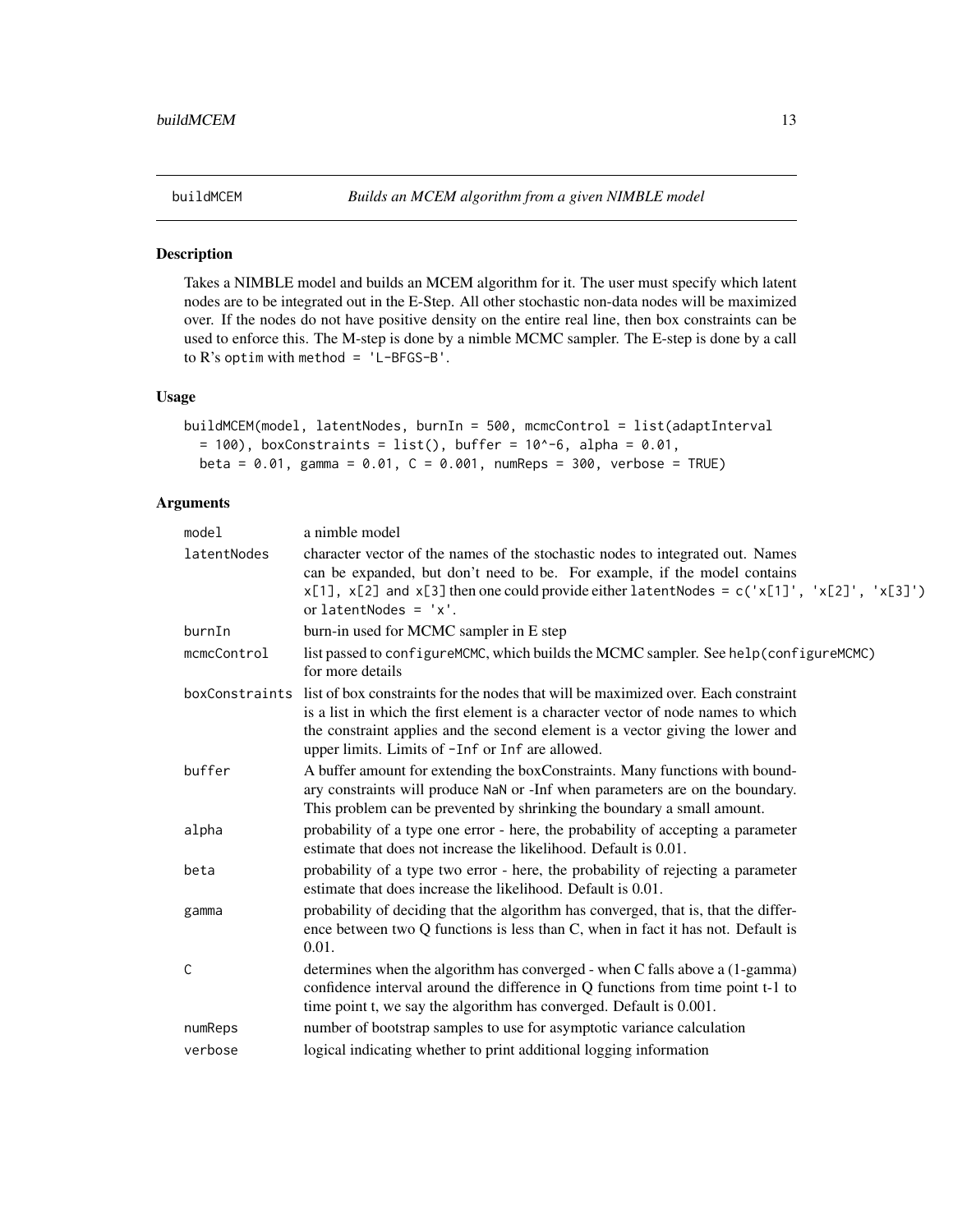#### Details

buildMCEM calls the NIMBLE compiler to create the MCMC and objective function as nimbleFunctions. If the given model has already been used in compiling other nimbleFunctions, it is possible you will need to create a new copy of the model for buildMCEM to use. Uses an ascent-based MCEM algorithm, which includes rules for automatically increasing the number of MC samples as iterations increase, and for determining when convergence has been reached.

# Value

an R function that when called runs the MCEM algorithm. The function returned takes the arguments listed in Runtime Arguments.

#### Runtime Arguments

• initM starting number of iterations for the algorithm.

#### Author(s)

Clifford Anderson-Bergman and Nicholas Michaud

#### References

Caffo, Brian S., Wolfgang Jank, and Galin L. Jones. "Ascent-based Monte Carlo expectationmaximization." Journal of the Royal Statistical Society: Series B (Statistical Methodology) 67.2 (2005): 235-251.

# Examples

```
## Not run:
pumpCode <- nimbleCode({
for (i in 1:N){
     theta[i] \sim dgamma(alpha, beta);
     lambda[i] < -theta[i]*t[i];x[i] ~ dpois(lambda[i])
 }
alpha \sim dexp(1.0);
beta \sim dgamma(0.1, 1.0);
})
pumpConsts \leq - list(N = 10,
              t = c(94.3, 15.7, 62.9, 126, 5.24,31.4, 1.05, 1.05, 2.1, 10.5))
pumpData <- list(x = c(5, 1, 5, 14, 3, 19, 1, 1, 4, 22))
pumpInits \leq list(alpha = 1, beta = 1,
             theta = rep(0.1, pumpConsts(N))pumpModel <- nimbleModel(code = pumpCode, name = 'pump', constants = pumpConsts,
                  data = pumpData, inits = pumpInits)
```
# Want to maximize alpha and beta (both which must be positive) and integrate over theta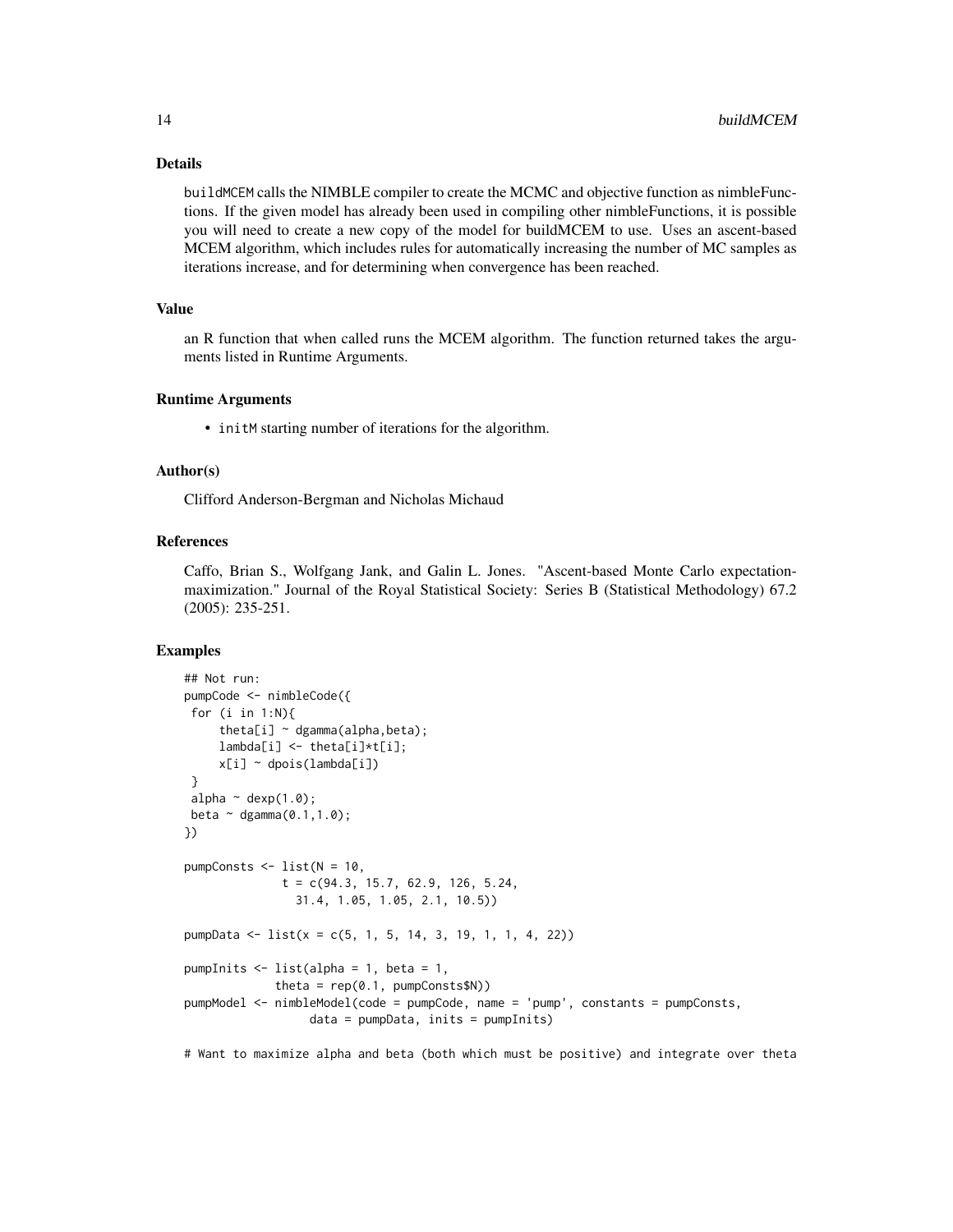#### <span id="page-14-0"></span>buildMCMC 15

```
box = list( list(c('alpha', 'beta'), c(0, Inf)))pumpMCEM <- buildMCEM(model = pumpModel, latentNodes = 'theta[1:10]',
                       boxConstraints = box)
pumpMCEM(initM = 1000)
## End(Not run)
# Could also use latentNodes = 'theta' and buildMCEM() would figure out this means 'theta[1:10]'
```
<span id="page-14-1"></span>buildMCMC *Create an MCMC function, from an MCMCconf object*

#### Description

Accepts a single required argument, which may be of class MCMCconf, or inherit from class modelBaseClass (a NIMBLE model object). Returns an MCMC function; see details section.

#### Usage

buildMCMC(conf, ...)

#### Arguments

| conf | An object of class MCMCconf that specifies the model, samplers, monitors, and           |
|------|-----------------------------------------------------------------------------------------|
|      | thinning intervals for the resulting MCMC function. See configure MCMC for de-          |
|      | tails of creating MCMCconf objects. Alternatively, MCMCconf may a NIMBLE                |
|      | model object, in which case an MCMC function corresponding to the default               |
|      | MCMC configuration for this model is returned.                                          |
| .    | Additional arguments to be passed to configure MCMC if conf is a NIMBLE<br>model object |
|      |                                                                                         |

# Details

Calling buildMCMC(conf) will produce an uncompiled (R) R mcmc function object, say 'Rmcmc'.

The uncompiled MCMC function will have arguments:

niter: The number of iterations to run the MCMC.

reset: Boolean specifying whether to reset the model and stored samples. This will simulate into any stochastic nodes with value NA, propagate values through any deterministic nodes, and calculate all model probabilities. This will also reset the internal stored MCMC samples. Specifying reset=FALSE allows the MCMC algorithm to continue running from where it left off. Generally, reset=FALSE should only be used when the MCMC has already been run (default = TRUE).

simulateAll: Boolean specifying whether to simulate into all stochastic nodes. This will overwrite the current values in all stochastic nodes (default = FALSE).

time: Boolean specifying whether to record runtimes of the individual internal MCMC samplers. When time=TRUE, a vector of runtimes (measured in seconds) can be extracted from the MCMC using the method mcmc\$getTimes() (default = FALSE).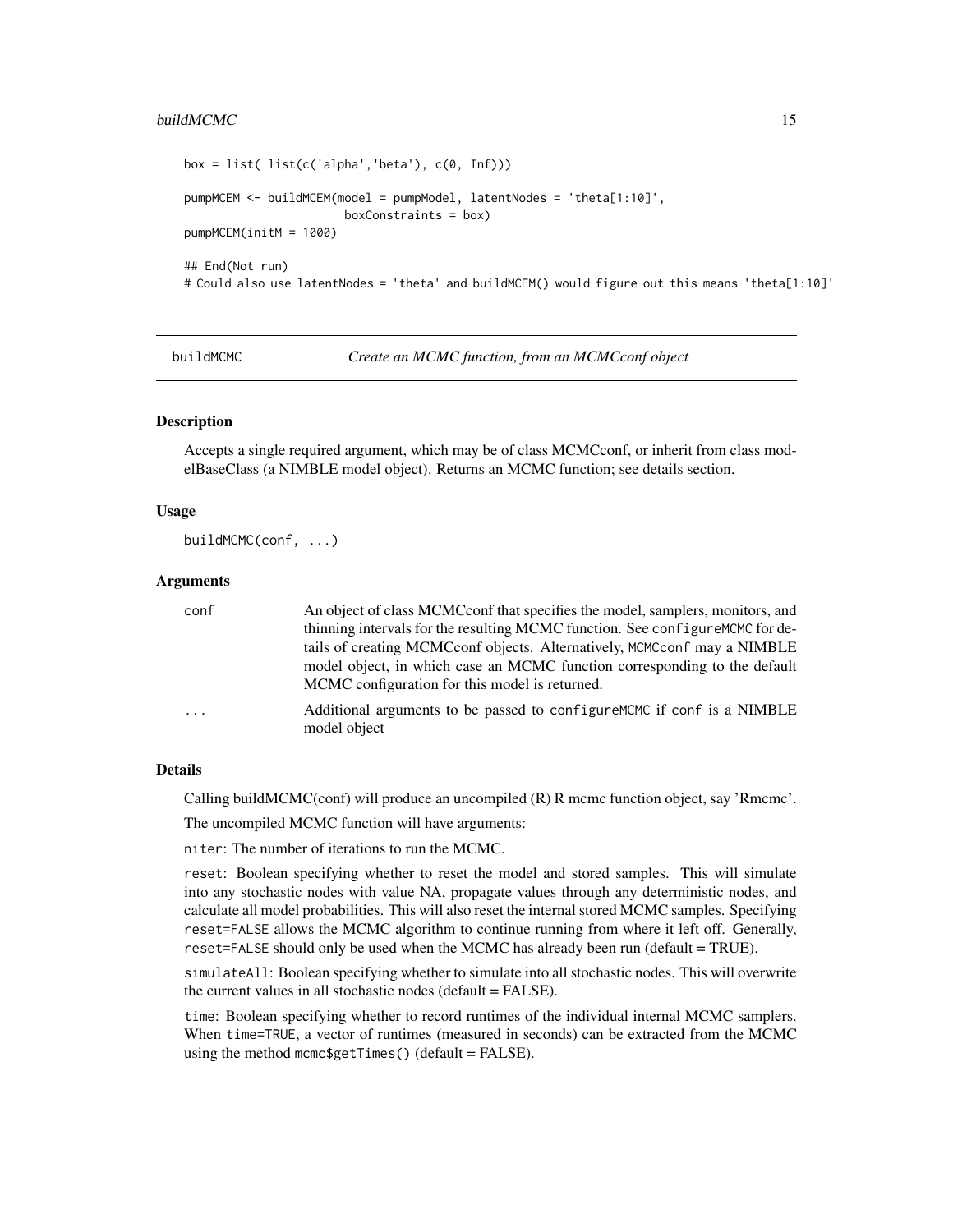progressBar: Boolean specifying whether to display a progress bar during MCMC execution (de $fault = TRUE$ ).

Samples corresponding to the monitors and monitors2 from the MCMCconf are stored into the interval variables mvSamples and mvSamples2, respectively. These may be accessed and converted into R matrix objects via: as.matrix(mcmc\$mvSamples) as.matrix(mcmc\$mvSamples2)

The uncompiled (R) MCMC function may be compiled to a compiled MCMC object, taking care to compile in the same project as the R model object, using: Cmcmc <- compileNimble(Rmcmc, project=Rmodel)

The compiled function will function identically to the uncompiled object, except acting on the compiled model object.

#### Author(s)

Daniel Turek

#### Examples

```
## Not run:
code <- nimbleCode({
   mu ~ ~ dnorm(0, 1)
   x \sim dnorm(mu, 1)
})
Rmodel <- nimbleModel(code)
conf <- configureMCMC(Rmodel)
Rmcmc <- buildMCMC(conf)
Cmodel <- compileNimble(Rmodel)
Cmcmc <- compileNimble(Rmcmc, project=Rmodel)
Cmcmc$run(10000)
samples <- as.matrix(Cmcmc$mvSamples)
head(samples)
## End(Not run)
```
Categorical *The Categorical Distribution*

#### **Description**

Density and random generation for the categorical distribution

#### Usage

 $dot(x, prob, log = FALSE)$ 

 $rcat(n = 1, prob)$ 

<span id="page-15-0"></span>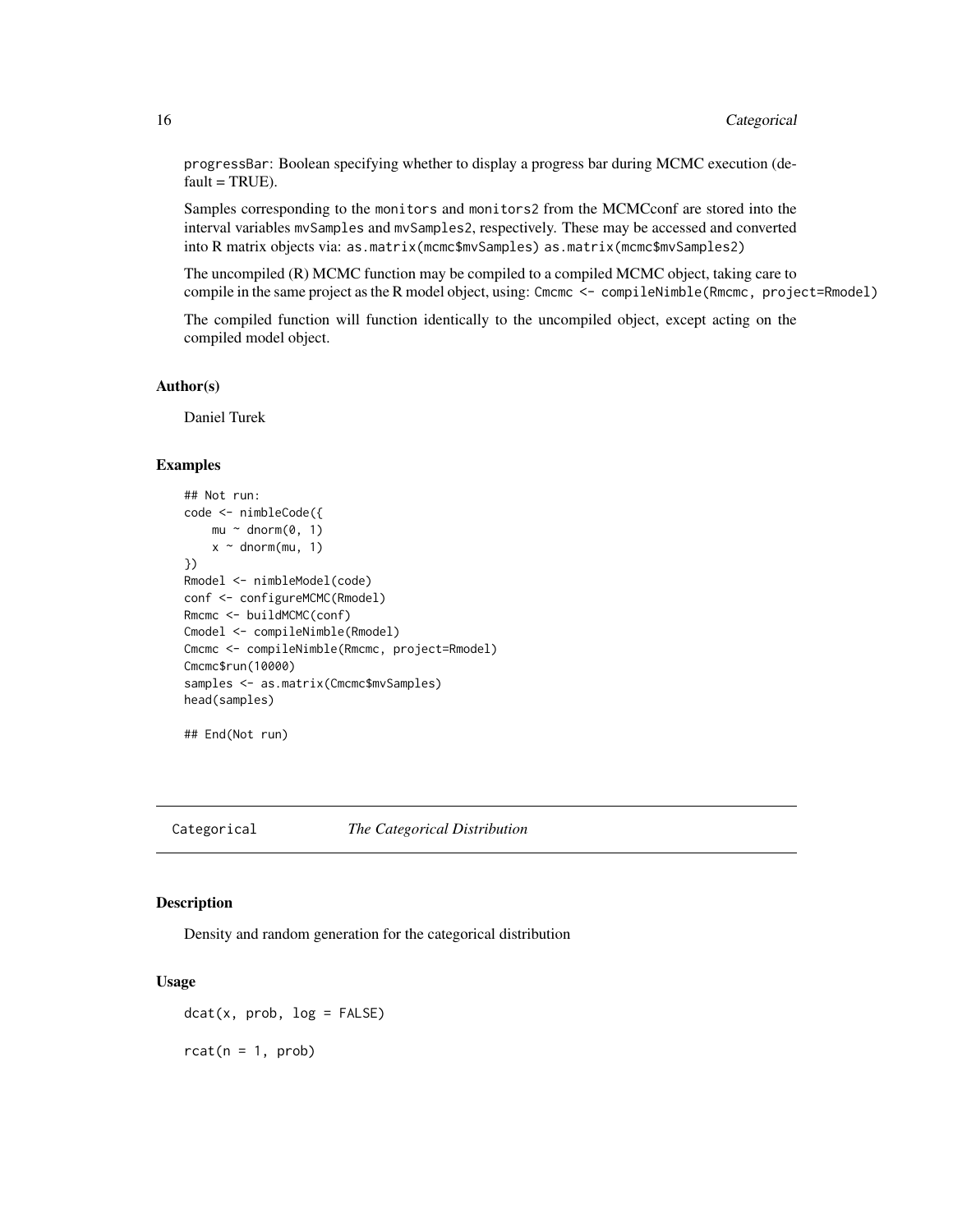# <span id="page-16-0"></span>checkInterrupt 17

#### Arguments

| X    | non-negative integer-value numeric value.                           |
|------|---------------------------------------------------------------------|
| prob | vector of probabilities, summing to one.                            |
| log  | logical; if TRUE, probability density is returned on the log scale. |
| n.   | number of observations.                                             |

# Details

See the BUGS manual for mathematical details.

#### Value

dcat gives the density and rcat generates random deviates.

#### Author(s)

Christopher Paciorek

#### See Also

[Distributions](#page-0-0) for other standard distributions

# Examples

```
probs \leq c(1/4, 1/10, 1 - 1/4 - 1/10)
x \le - rcat(n = 30, probs)
dcat(x, probs)
```

| checkInterrupt |                              |  | Check for interrupt (e.g. $Ctrl-C$ ) during nimble Function execution. |  |
|----------------|------------------------------|--|------------------------------------------------------------------------|--|
|                | Part of the NIMBLE language. |  |                                                                        |  |

# Description

Check for interrupt (e.g. Ctrl-C) during nimbleFunction execution. Part of the NIMBLE language.

## Usage

checkInterrupt()

#### Details

During execution of nimbleFunctions that take a long time, it is nice to occassionally check if the user has entered an interrupt and bail out of execution if so. This function does that. During uncompiled nimbleFunction execution, it does nothing. During compiled execution, it calls R\_checkUserInterrupt() of the R headers.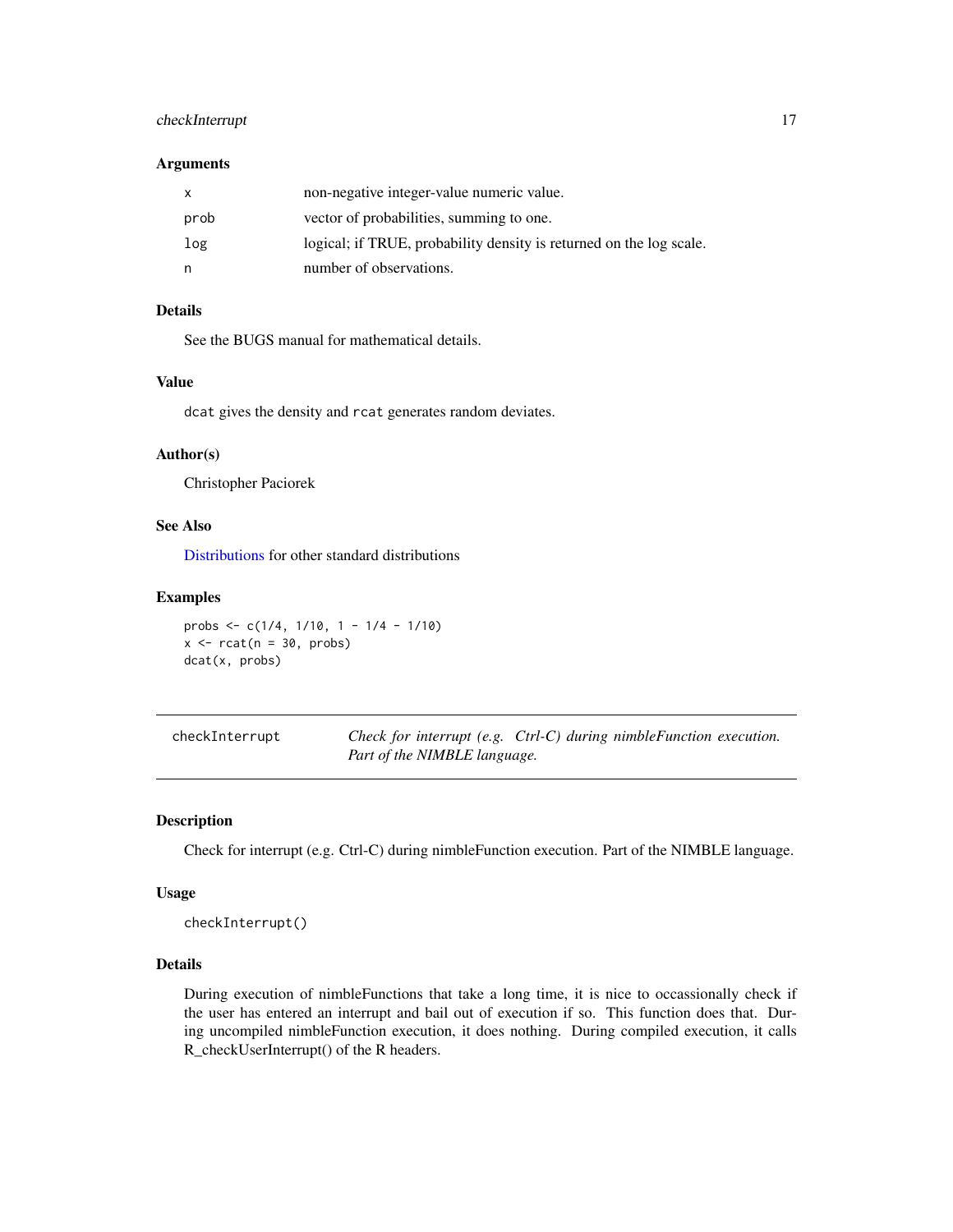# Author(s)

Perry de Valpine

CmodelBaseClass-class *Class* CmodelBaseClass

# Description

Classes used internally in NIMBLE and not expected to be called directly by users.

CnimbleFunctionBase-class

*Class* CnimbleFunctionBase

#### Description

Classes used internally in NIMBLE and not expected to be called directly by users.

codeBlockClass-class *Class* codeBlockClass

## Description

Classes used internally in NIMBLE and not expected to be called directly by users.

<span id="page-17-1"></span>combine\_MCMC\_comparison\_results

*Combine multiple objects returned by compareMCMCs*

# Description

Useful for running different cases separately and combining them.

#### Usage

```
combine_MCMC_comparison_results(..., name = "MCMCresults")
```

| $\cdot$ $\cdot$ $\cdot$ | objects returned by compareMCMCs                                              |
|-------------------------|-------------------------------------------------------------------------------|
| name                    | (default "MCMCresults") name to be given to the resulting set of comparisons. |
|                         | This will be used in the html generated by make_MCMC_comparison_pages. It     |
|                         | is simply a list name and thus can easily be modified later.                  |

<span id="page-17-0"></span>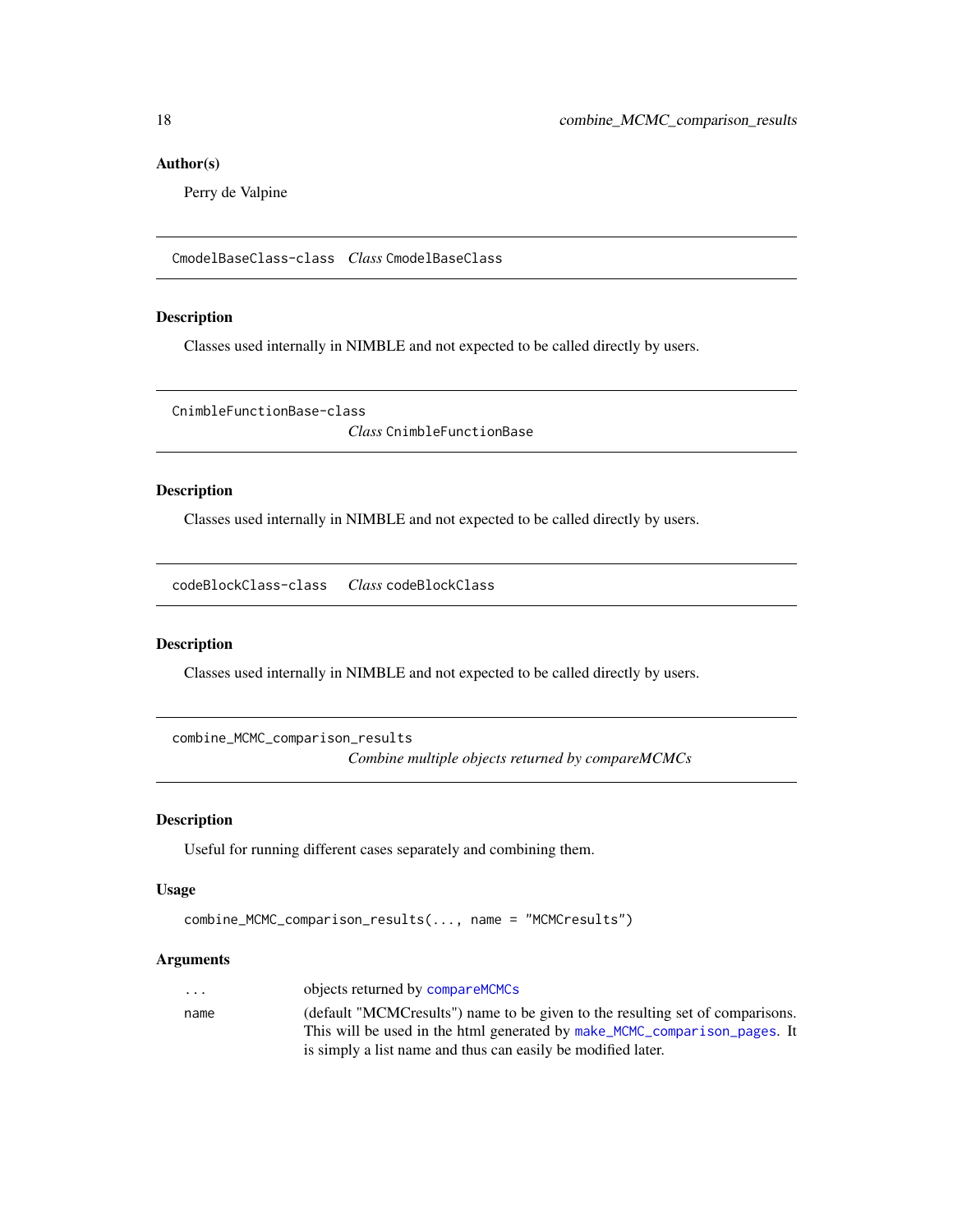# <span id="page-18-0"></span>compareMCMCs 19

# Value

An object in the same format as returned by [compareMCMCs](#page-18-1) with summary = TRUE.

#### See Also

[compareMCMCs](#page-18-1), [rename\\_MCMC\\_comparison\\_method](#page-80-1), [make\\_MCMC\\_comparison\\_pages](#page-37-1), [reshape\\_comparison\\_results](#page-81-1).

<span id="page-18-1"></span>

| compareMCMCs | Run multiple MCMCs (packages or NIMBLE cases) for multiple mod- |
|--------------|-----------------------------------------------------------------|
|              | els and return summary results                                  |

# Description

Manages the input and output for multiple calls to MCMCsuite to generate comparisons among MCMCs

# Usage

```
compareMCMCs(modelInfo, MCMCs = c("nimble"), MCMCdefs, BUGSdir, stanDir,
  stanInfo, doSamplePlots = FALSE, verbose = TRUE, summary = TRUE, ...)
```

| modelInfo    | A set of model information for which one or more MCMCs should be run. Can<br>take one of several formats: (1) a character vector of names of classic WinBUGS<br>examples. (2) for one model, a list with elements code (containing the model<br>code as returned by nimbleCode), data (containing a list of data that can be pro-<br>vided to nimbleModel, constants (containing a list of constants to be provided<br>to nimbleModel), inits (containing a list of initial values that can be provided<br>to nimble Model; this is optional unless it is needed to match names in some<br>of the other arguments, as described below), and name (a character name; this<br>is optional). (3) for multiple models, a list of lists formatted as per option (2).<br>See nimbleModel about handling of data vs. constants. In particular, if both are<br>provided in data, then nimble Model will try to determine which is which. |
|--------------|----------------------------------------------------------------------------------------------------------------------------------------------------------------------------------------------------------------------------------------------------------------------------------------------------------------------------------------------------------------------------------------------------------------------------------------------------------------------------------------------------------------------------------------------------------------------------------------------------------------------------------------------------------------------------------------------------------------------------------------------------------------------------------------------------------------------------------------------------------------------------------------------------------------------------------|
| <b>MCMCs</b> | An object acceptable as the MCMCs argument to MCMCsuite. This specifies the<br>set of MCMCs to be run. Valid entries include 'jags', 'nimble', 'nimble_RW',<br>'nimble_slice', 'autoBlock', 'stan', 'winbugs', 'openbugs', or a name provided<br>in the MCMCdefs list.                                                                                                                                                                                                                                                                                                                                                                                                                                                                                                                                                                                                                                                           |
| MCMCdefs,    | An optional object acceptable as the MCMCdefs argument to MCMCsuite.                                                                                                                                                                                                                                                                                                                                                                                                                                                                                                                                                                                                                                                                                                                                                                                                                                                             |
| BUGSdir      | If models is a character vector of WinBUGS example names, BUGSdir can op-<br>tionally provide the directory (as a character string) where to find them. If miss-<br>ing, they will be looked up in the installed nimble package using getBUGSexampleDir.                                                                                                                                                                                                                                                                                                                                                                                                                                                                                                                                                                                                                                                                         |
| stanDir      | Optional base directory in which Stan model code will be found (but stanInfo<br>can override this).                                                                                                                                                                                                                                                                                                                                                                                                                                                                                                                                                                                                                                                                                                                                                                                                                              |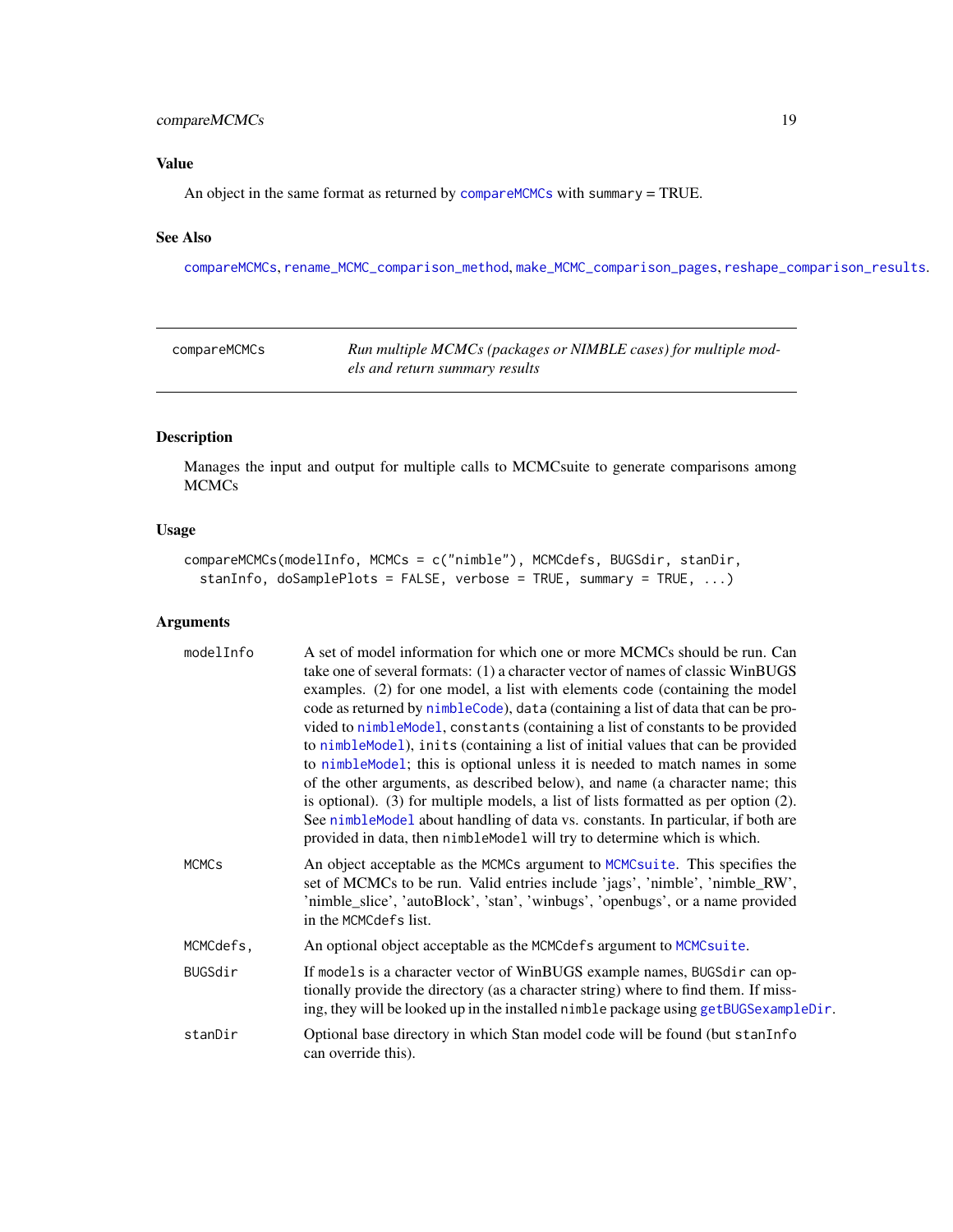| stanInfo      | A list of information for finding and using the Stan code for each model. If<br>names of list elements are provided, they will be used to match either the charac-<br>ter vector of names provided for models (option $(1)$ ) or the list names of models<br>(options $(2)$ or $(3)$ ). If names are not provided, the models will be used in or-<br>der. Each element must be a list that can or must include (i) dir (optional:<br>the subdirectory to use, instead of stanDir; often the subdirectory is the model<br>name). (ii) codeFile (optional: the name of the stan code file, to which ".stan"<br>will be appended if not already there; if omitted, this will be set to the value<br>of modelName. (iii) data (optional: the name of a the stan data file, to which<br>".data.R" will be appended if not already there; if omitted, the system will try<br>using stanCodeFile with ".data.R" appended). (iv) inits (optional: the name of<br>a the stan inits file, to which ".init.R" will be appended if not already there;<br>if omitted, the system will try using stanCodeFile with ".init.R" appended).<br>(v) modelName (optional: a name for the model; if omitted, a value from the<br>models argument will be used). (vi) stanParameterRules (optional: a list<br>whose names are BUGS variable names, with each element a list with element<br>StanSourceName to give the corresponding Stan variable name and transform<br>to give a function that converts a value of the Stan variable to a value of the<br>BUGS variable). |
|---------------|-------------------------------------------------------------------------------------------------------------------------------------------------------------------------------------------------------------------------------------------------------------------------------------------------------------------------------------------------------------------------------------------------------------------------------------------------------------------------------------------------------------------------------------------------------------------------------------------------------------------------------------------------------------------------------------------------------------------------------------------------------------------------------------------------------------------------------------------------------------------------------------------------------------------------------------------------------------------------------------------------------------------------------------------------------------------------------------------------------------------------------------------------------------------------------------------------------------------------------------------------------------------------------------------------------------------------------------------------------------------------------------------------------------------------------------------------------------------------------------------------------------------------------------------------------|
| doSamplePlots | (default FALSE) This is passed to MCMC suite as both the makePlots and savePlots<br>argument.                                                                                                                                                                                                                                                                                                                                                                                                                                                                                                                                                                                                                                                                                                                                                                                                                                                                                                                                                                                                                                                                                                                                                                                                                                                                                                                                                                                                                                                         |
| verbose       | (default FALSE) If TRUE, a message will be shown about which model is being<br>worked on.                                                                                                                                                                                                                                                                                                                                                                                                                                                                                                                                                                                                                                                                                                                                                                                                                                                                                                                                                                                                                                                                                                                                                                                                                                                                                                                                                                                                                                                             |
| summary       | (deafault TRUE) If TRUE, the return value will be a list with elements summary,<br>timing and efficiency. If FALSE, the return value will be the return value<br>generated by MCMCsuite. Among other things, the latter contains the actual<br>samples.                                                                                                                                                                                                                                                                                                                                                                                                                                                                                                                                                                                                                                                                                                                                                                                                                                                                                                                                                                                                                                                                                                                                                                                                                                                                                               |
| .             | additional arguments to be passed to MCMCsuite.                                                                                                                                                                                                                                                                                                                                                                                                                                                                                                                                                                                                                                                                                                                                                                                                                                                                                                                                                                                                                                                                                                                                                                                                                                                                                                                                                                                                                                                                                                       |

# Details

compareMCMCs wraps a call to [MCMCsuite](#page-42-1)

# Value

If summary is FALSE, compareMCMCs returns the object returned by MCMCsuite, which comes from [MCMCsuiteClass](#page-46-1). If summary is TRUE, it returns a list with elements timing, efficiency, and summary.

# See Also

[MCMCsuiteClass](#page-46-1), [updateMCMCcomparisonWithHighOrderESS](#page-102-1), [make\\_MCMC\\_comparison\\_pages](#page-37-1), [reshape\\_comparison\\_results](#page-81-1), [combine\\_MCMC\\_comparison\\_results](#page-17-1), [rename\\_MCMC\\_comparison\\_method](#page-80-1), [reshape\\_comparison\\_results](#page-81-1).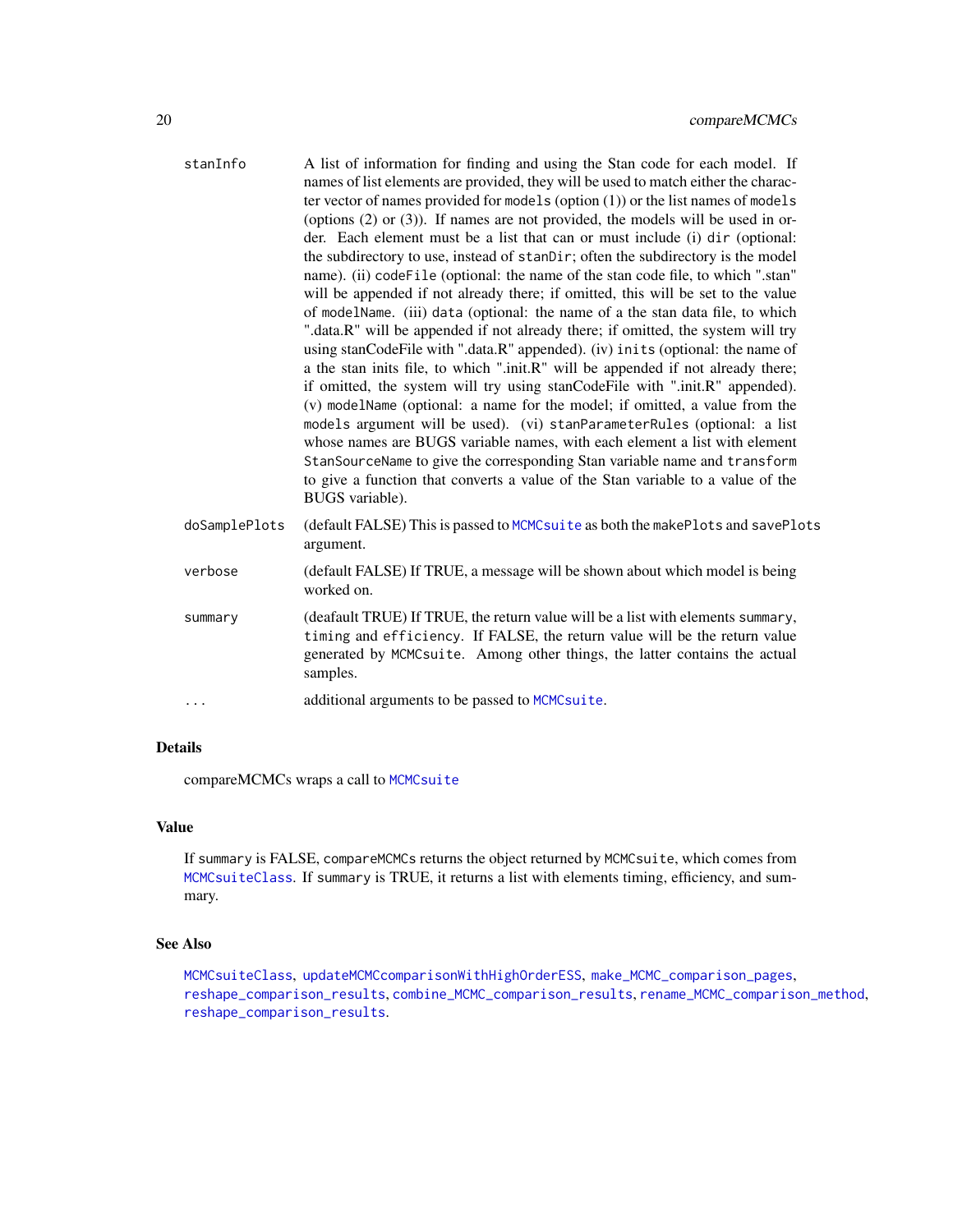<span id="page-20-0"></span>

compile a collection of models and nimbleFunctions: generate C++, compile the C++, load the result, and return an interface object

#### Usage

```
compileNimble(..., project, dirName = NULL, projectName = "",
  control = list(), resetFunctions = FALSE)
```
#### Arguments

| $\cdots$    | An arbitrary set of NIMBLE models and nimbleFunctions, or lists of them. If<br>given as named parameters, those names may be used in the return list.                                                                                                  |
|-------------|--------------------------------------------------------------------------------------------------------------------------------------------------------------------------------------------------------------------------------------------------------|
| project     | Optional NIMBLE model or nimble Function already associated with a project,<br>which the current units for compilation should join. If not provided, a new<br>project will be created and the current compilation units will be associated with<br>it. |
| dirName     | Optional directory name in which to generate the $C++$ code. If not provided, a<br>temporary directory will be generated using R's tempdir function.                                                                                                   |
| projectName | Optional character name for labeling the project if it is new                                                                                                                                                                                          |
| control     | A list mostly for internal use. See details.                                                                                                                                                                                                           |
|             | resetFunctions Logical value stating whether nimble Functions associated with an existing project<br>should all be reset for compilation purposes. See details.                                                                                        |

#### Details

This is the main function for calling the NIMBLE compiler. A set of compiler calls and output will be seen. Compiling in NIMBLE does 4 things: 1. It generates C++ code files for all the model and nimbleFunction components. 2. It calls the system's C++ compiler. 3. It loads the compiled object(s) into R using dyn.load. And 4. it generates R objects for using the compiled model and nimbleFunctions.

When the units for compilation provided in ... include multiple models and/or nimbleFunctions, models are compiled first, in the order in which they are provided. Groups of nimbleFunctions that were specialized from the same nimbleFunction generator (the result of a call to nimbleFunction, which then takes setup arguments and returns a specialized nimbleFunction) are then compiled as a group, in the order of first appearance.

The behavior of adding new compilation units to an existing project is limited. For example, one can compile a model in one call to compileNimble and then compile a nimbleFunction that uses the model (i.e. was given the model as a setup argument) in a second call to compileNimble, with the model provided as the project argument. Either the uncompiled or compiled model can be provided. However, compiling a second nimbleFunction and adding it to the same project will only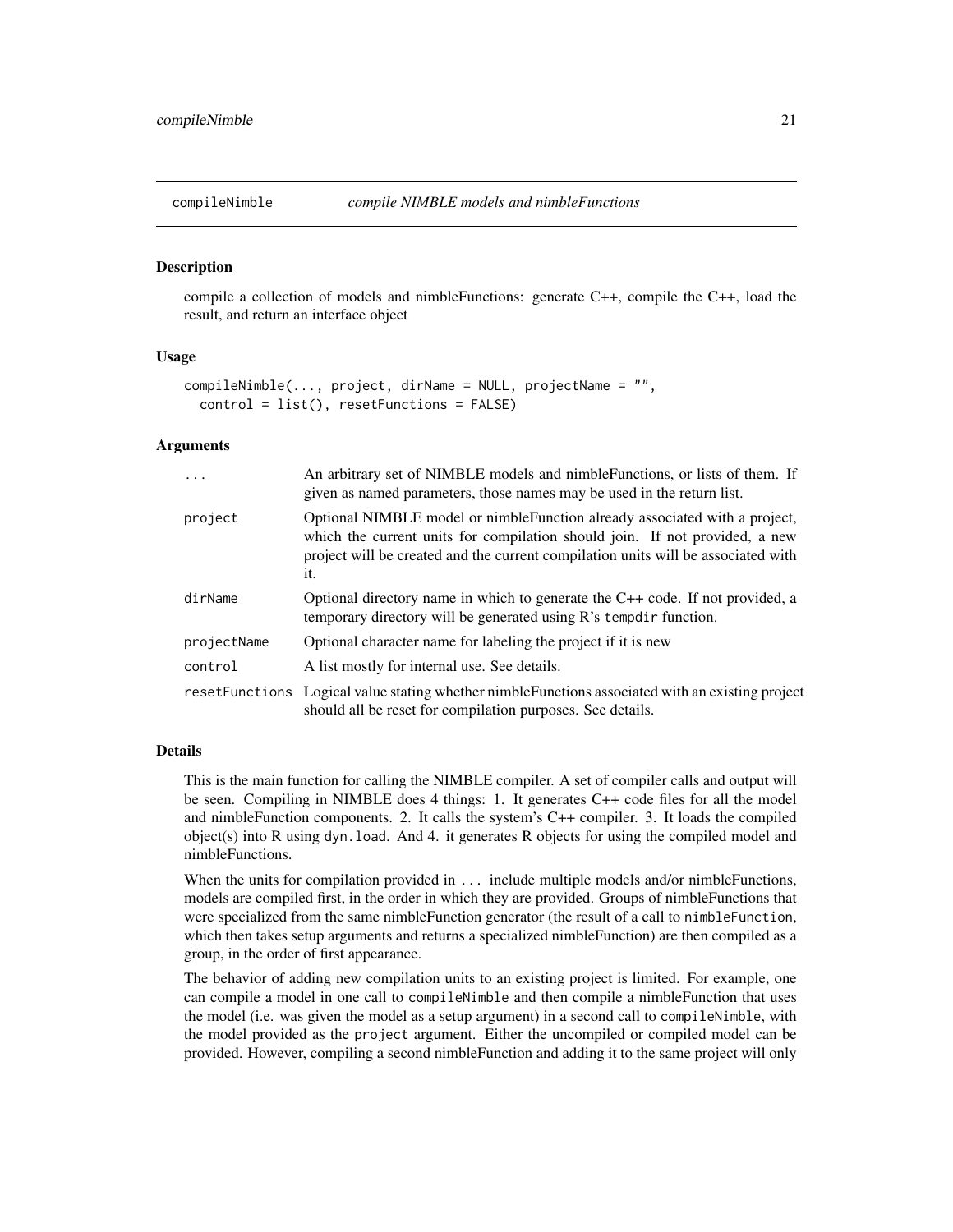<span id="page-21-0"></span>work in limited circumstances. Basically, the limitations occur because it attempts to re-use already compiled pieces, but if these do not have all the necessary information for the new compilation, it gives up. An attempt has been made to give up in a controlled manner and provide somewhat informative messages.

When compilation is not allowed or doesn't work, try using resetFunctions = TRUE, which will force recompilation of all nimbleFunctions in the new call. Previously compiled nimbleFunctions will be unaffected, and their R interface objects should continue to work. The only cost is additional compilation time for the current compilation call. If that doesn't work, try re-creating the model and/or the nimbleFunctions from their generators. An alternative possible fix is to compile multiple units in one call, rather than sequentially in multiple calls.

The control list can contain the following named elements, each with TRUE or FALSE: debug, which sets a debug mode for the compiler for development purposes; debugCpp, which inserts an output message before every line of C++ code for debugging purposes; compileR, which determines whether the R-only steps of compilation should be executed; writeCpp, which determines whether the C++ files should be generated; compileCpp, which determines whether the C++ should be compiled; loadSO, which determines whether the DLL or shared object should be loaded and interfaced; and returnAsList, which determines whether calls to the compiled nimbleFunction should return only the returned value of the call (returnAsList = FALSE) or whether a list including the input arguments, possibly modified, should be returned in a list with the returned value of the call at the end (returnAsList = TRUE). The control list is mostly for developer use, although returnAsArgs may be useful to a user. An example of developer use is that one can have the compiler write the C++ files but not compile them, then modify them by hand, then have the C++ compiler do the subsequent steps without over-writing the files.

See NIMBLE User Manual for examples

#### Value

If there is only one compilation unit (one model or nimbleFunction), an R interface object is returned. This object can be used like the uncompiled model or nimbleFunction, but execution will call the corresponding compiled objects or functions. If there are multiple compilation units, they will be returned as a list of interface objects, in the order provided. If names were included in the arguments, or in a list if any elements of ... are lists, those names will be used for the corresponding element of the returned list. Otherwise an attempt will be made to generate names from the argument code. For example compileNimble( $A = fun1$ ,  $B = fun2$ , project = myModel) will return a list with named elements A and B, while compileNimble(fun1, fun2, project = myModel) will return a list with named elements fun1 and fun2.

#### Author(s)

Perry de Valpine

configureMCMC *Build the MCMCconf object for construction of an MCMC object*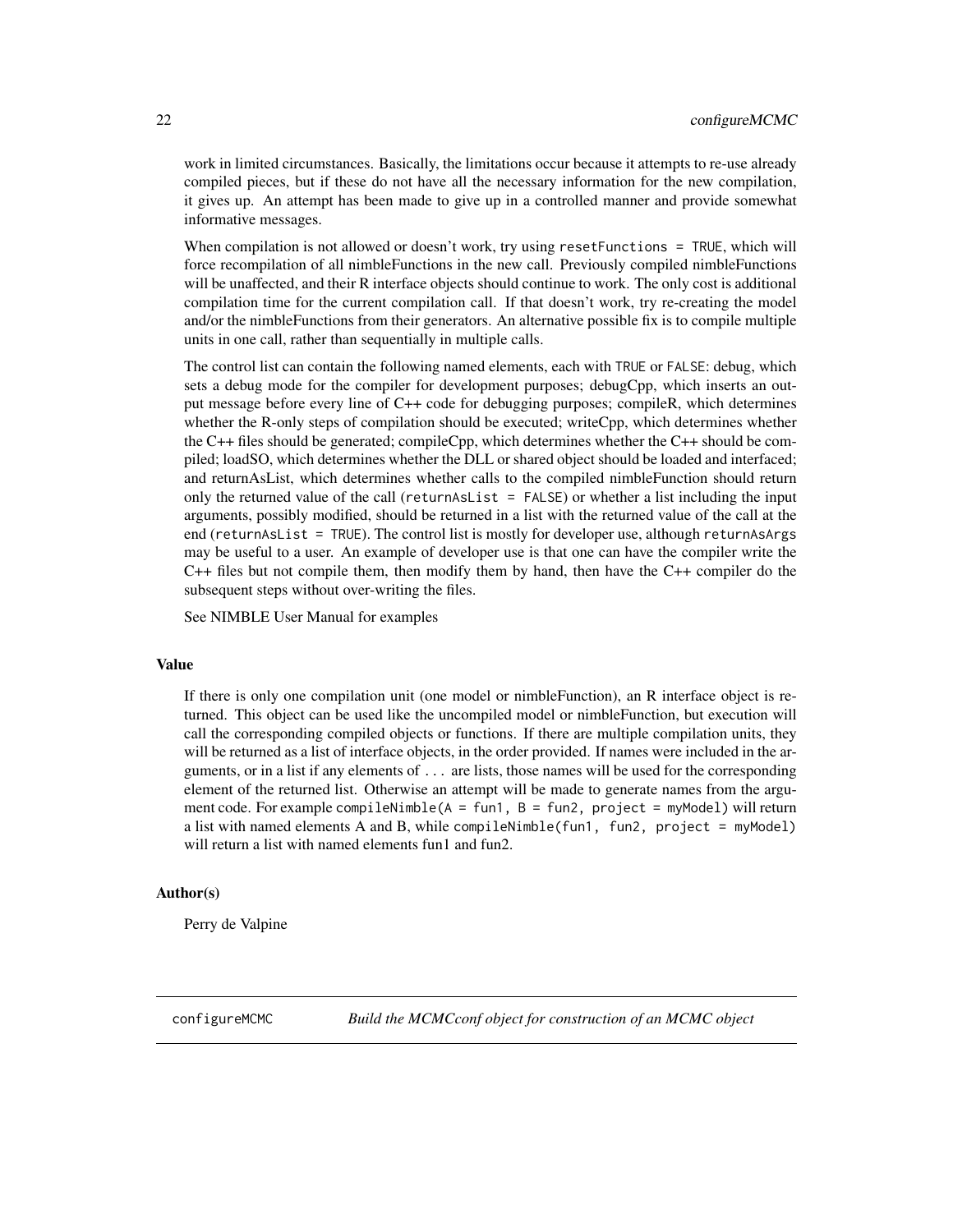# configureMCMC 23

# Description

Creates a defaut MCMC configuration for a given model. The resulting object is suitable as an argument to [buildMCMC.](#page-14-1)

# Usage

```
configureMCMC(model, nodes, control = list(), monitors, thin = 1,
 monitors2 = character(), thin2 = 1, useConjugacy = TRUE,
 onlyRW = FALSE, onlySlice = FALSE, multivariateNodesAsScalars = FALSE,
 print = FALSE, autoBlock = FALSE, oldConf, ...)
```

| model        | A NIMBLE model object, created from nimbleModel                                                                                                                                                                                                                                                                                                                                                                                                                                                                                                                                                                                                                    |
|--------------|--------------------------------------------------------------------------------------------------------------------------------------------------------------------------------------------------------------------------------------------------------------------------------------------------------------------------------------------------------------------------------------------------------------------------------------------------------------------------------------------------------------------------------------------------------------------------------------------------------------------------------------------------------------------|
| nodes        | An optional character vector, specifying the nodes and/or variables for which<br>samplers should be created. Nodes may be specified in their indexed form,<br>y[1, 3]. Alternatively, nodes specified without indexing will be expanded<br>fully, e.g., x will be expanded to $x[1]$ , $x[2]$ , etc. If missing, the default value is<br>all non-data stochastic nodes. If NULL, then no samplers are added.                                                                                                                                                                                                                                                       |
| control      | An optional list of control arguments to sampler functions. If a control list<br>is provided, the elements will be provided to all sampler functions which uti-<br>lize the named elements given. For example, the standard Metropolis-Hastings<br>random walk sampler (sampler_RW) utilizes control list elements adaptive,<br>adaptInterval, and scale. (Internally it also uses targetNode, but this should<br>not generally be provided as a control list element). The default values for con-<br>trol list arguments for samplers (if not otherwise provided as an argument to con-<br>figureMCMC()) are in the NIMBLE system option MCMCcontrolDefaultList. |
| monitors     | A character vector of node names or variable names, to record during MCMC<br>sampling. This set of monitors will be recorded with thinning interval thin,<br>and the samples will be stored into the mvSamples object. The default value is<br>all top-level stochastic nodes of the model – those having no stochastic parent<br>nodes.                                                                                                                                                                                                                                                                                                                           |
| thin         | The thinning interval for monitors. Default value is one.                                                                                                                                                                                                                                                                                                                                                                                                                                                                                                                                                                                                          |
| monitors2    | A character vector of node names or variable names, to record during MCMC<br>sampling. This set of monitors will be recorded with thinning interval thin2,<br>and the samples will be stored into the mvSamples2 object. The default value is<br>an empty character vector, i.e. no values will be recorded.                                                                                                                                                                                                                                                                                                                                                       |
| thin2        | The thinning interval for monitors2. Default value is one.                                                                                                                                                                                                                                                                                                                                                                                                                                                                                                                                                                                                         |
| useConjugacy | A logical argument, with default value TRUE. If specified as FALSE, then no<br>conjugate samplers will be used, even when a node is determined to be in a<br>conjugate relationship.                                                                                                                                                                                                                                                                                                                                                                                                                                                                               |
| onlyRW       | A logical argument, with default value FALSE. If specified as TRUE, then<br>Metropolis-Hastings random walk samplers (sampler_RW) will be assigned for<br>all non-terminal continuous-valued nodes nodes. Discrete-valued nodes are as-<br>signed a slice sampler (sampler_slice), and terminal nodes are assigned a poste-<br>rior_predictive sampler (sampler_posterior_predictive).                                                                                                                                                                                                                                                                             |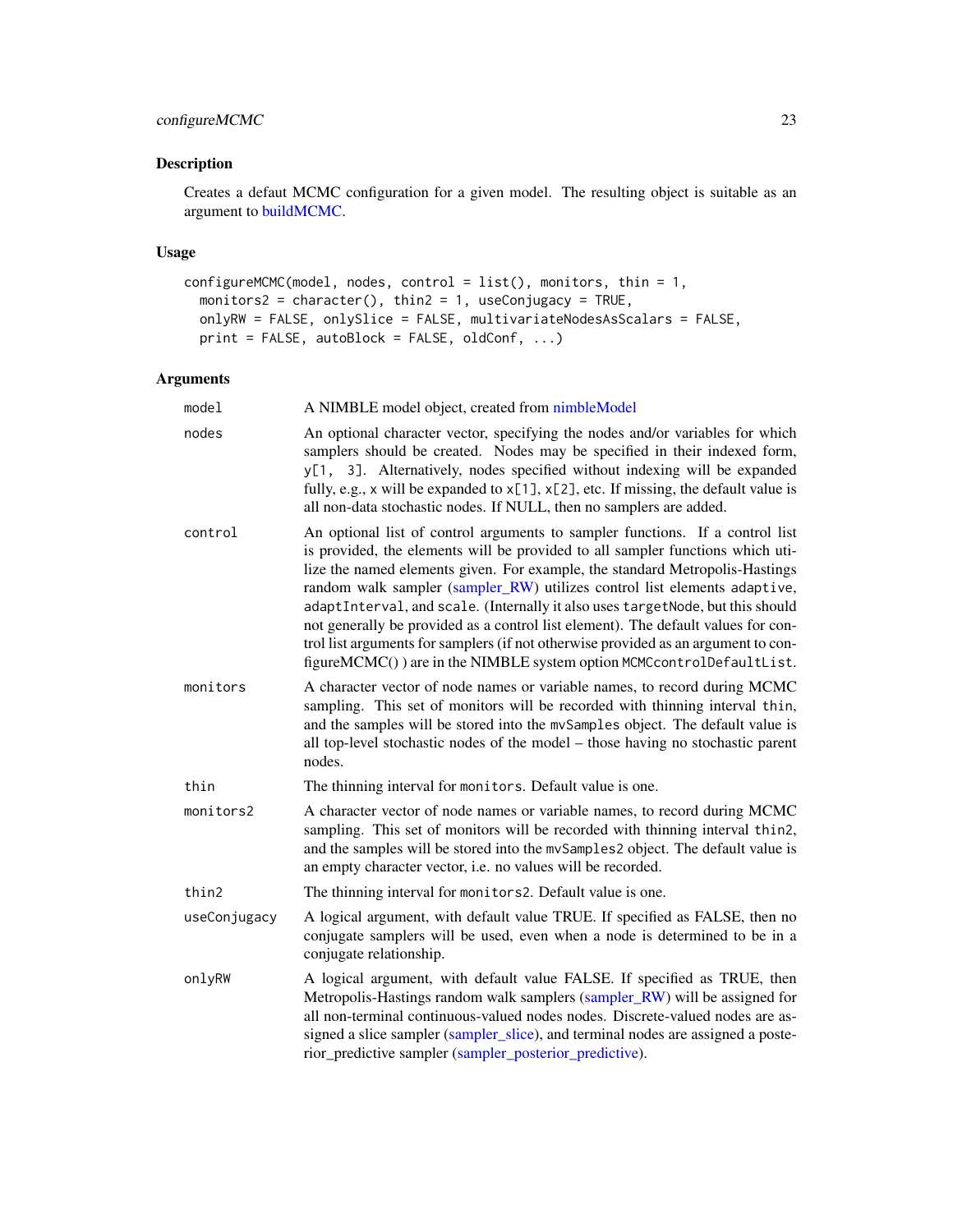<span id="page-23-0"></span>

| onlySlice                  | A logical argument, with default value FALSE. If specified as TRUE, then a                                                                                                                                                                                                                                |
|----------------------------|-----------------------------------------------------------------------------------------------------------------------------------------------------------------------------------------------------------------------------------------------------------------------------------------------------------|
|                            | slice sampler is assigned for all non-terminal nodes. Terminal nodes are still                                                                                                                                                                                                                            |
|                            | assigned a posterior_predictive sampler.                                                                                                                                                                                                                                                                  |
| multivariateNodesAsScalars |                                                                                                                                                                                                                                                                                                           |
|                            | A logical argument, with default value FALSE. If specified as TRUE, then non-<br>terminal multivariate stochastic nodes will have scalar samplers assigned to each<br>of the scalar components of the multivariate node. The default value of FALSE                                                       |
|                            | results in a single block sampler assigned to the entire multivariate node. Note,<br>multivariate nodes appearing in conjugate relationships will be assigned the cor-<br>responding conjugate sampler (provided useConjugacy == TRUE), regardless<br>of the value of this argument.                      |
| print                      | A logical argument, specifying whether to print the ordered list of default sam-<br>plers.                                                                                                                                                                                                                |
| autoBlock                  | A logical argument specifying whether to use an automated blocking procedure<br>to determine blocks of model nodes for joint sampling. If TRUE, an MCMC<br>configuration object will be created and returned corresponding to the results of<br>the automated parameter blocking. Default value is FALSE. |
| oldConf                    | An optional MCMCconf object to modify rather than creating a new MCMC-<br>conf from scratch                                                                                                                                                                                                               |
|                            | Additional arguments to be passed to the autoBlock() function when autoBlock = TRUE                                                                                                                                                                                                                       |
|                            |                                                                                                                                                                                                                                                                                                           |

# Details

See MCMCconf for details on how to manipulate the MCMCconf object

# Author(s)

Daniel Turek

Constraint *Constraint calculations in NIMBLE*

# Description

Calculations to handle censoring

# Usage

```
dconstraint(x, cond, log = FALSE)
```

```
rconstant(n = 1, cond)
```

| X    | value indicating whether cond is TRUE or FALSE                      |
|------|---------------------------------------------------------------------|
| cond | logical value                                                       |
| log  | logical; if TRUE, probability density is returned on the log scale. |
| n    | number of observations (only n=1 is handled currently).             |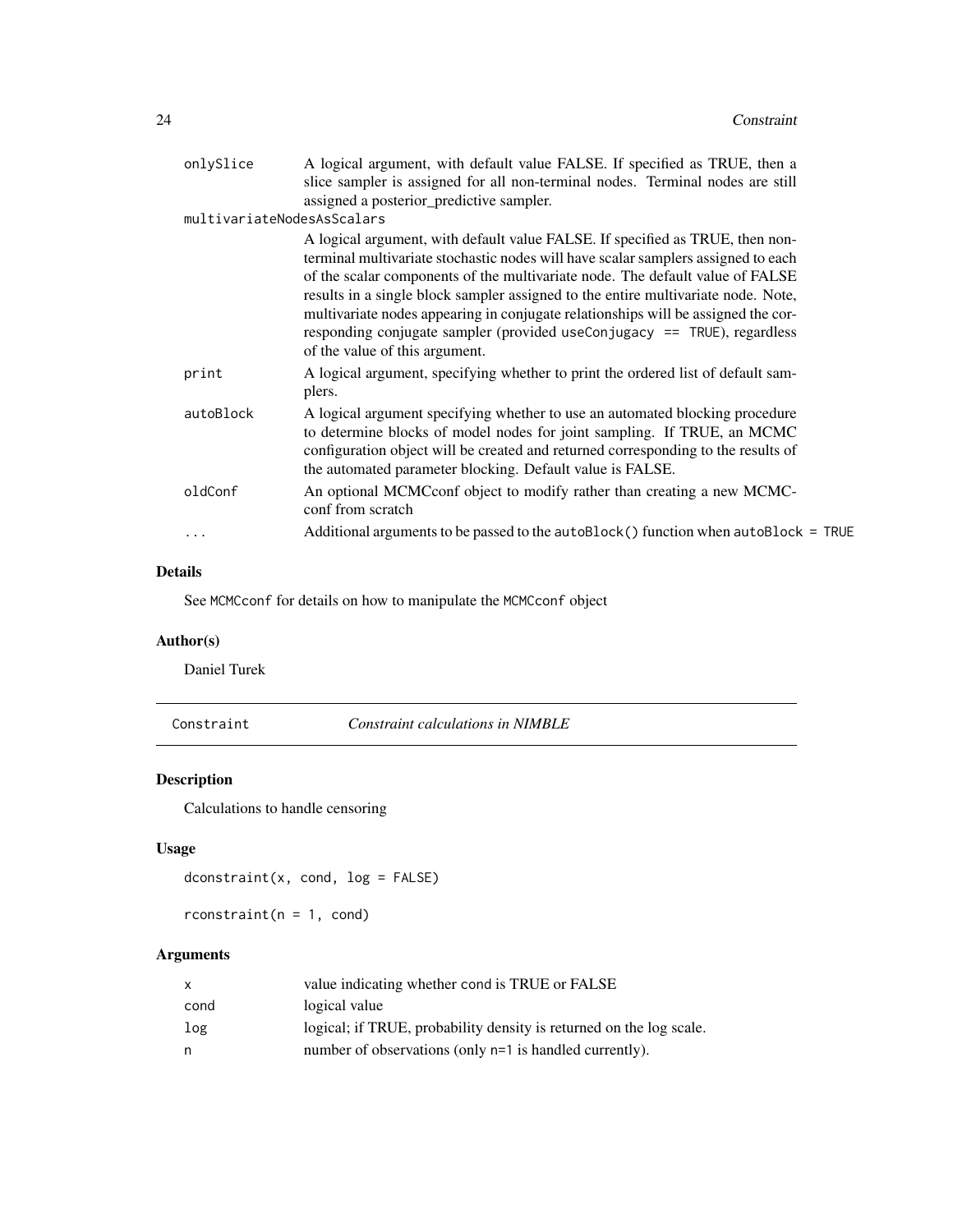#### <span id="page-24-0"></span>decide 25

# Details

Used for working with constraints in BUGS code. See the NIMBLE manual for additional details.

#### Value

dconstraint gives the density and rconstraint generates random deviates, but these are unusual as the density is 1 if x matches cond and 0 otherwise and the deviates are simply the value of cond

#### Author(s)

Christopher Paciorek

# See Also

[Distributions](#page-0-0) for other standard distributions

#### Examples

```
constr <- 3 > 2 && 4 > 0x <- rconstraint(1, constr)
dconstraint(x, constr)
dconstraint(0, 3 > 4)dconstraint(1, 3 > 4)rconstraint(1, 3 > 4)
```
decide *Makes the Metropolis-Hastings acceptance decision, based upon the input (log) Metropolis-Hastings ratio*

#### Description

This function returns a logical TRUE/FALSE value, indicating whether the proposed transition should be accepted (TRUE) or rejected (FALSE).

# Usage

```
decide(logMetropolisRatio)
```
### Arguments

logMetropolisRatio

The log of the Metropolis-Hastings ratio, which is calculated from model probabilities and forward/reverse transition probabilities. Calculated as the ratio of the model probability under the proposal to that under the current values multiplied by the ratio of the reverse transition probability to the forward transition probability.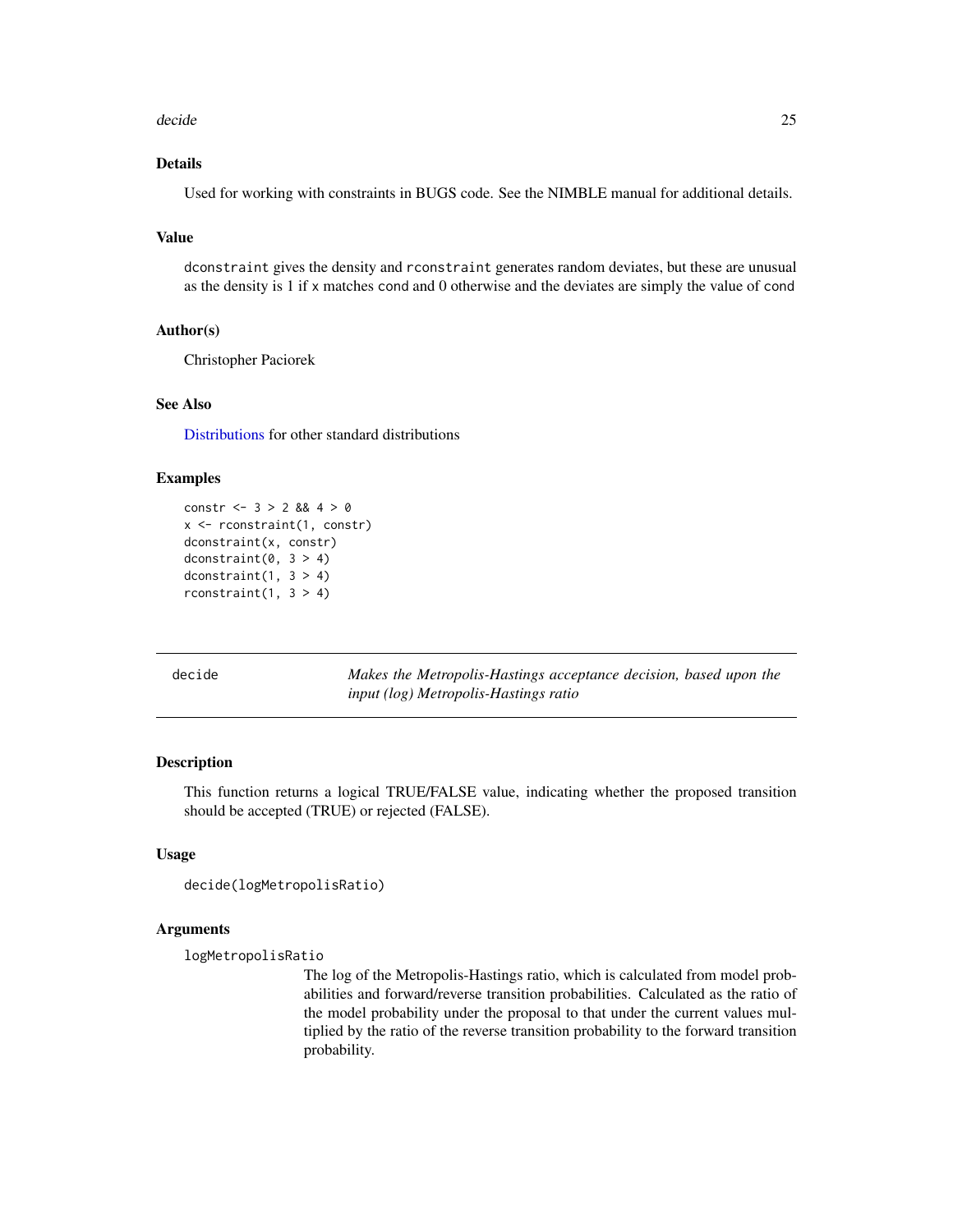#### <span id="page-25-0"></span>Details

The Metropolis-Hastings accept/reject decisions is made as follows. If logMetropolisRatio is greater than 0, accept (return TRUE). Otherwise draw a uniform random number between 0 and 1 and accept if it is less that exp(logMetropolisRatio. The proposed transition will be rejected (return FALSE). If logMetropolisRatio is NA, NaN, or -Inf, a reject (FALSE) decision will be returned.

#### Author(s)

Daniel Turek

| decideAndJump | Creates a nimble Function for executing the Metropolis-Hastings    |
|---------------|--------------------------------------------------------------------|
|               | jumping decision, and updating values in the model, or in a carbon |
|               | copy modelValues object, accordingly.                              |

#### Description

This nimbleFunction generator must be specialized to three required arguments: a model, a model-Values, and a character vector of node names.

#### Usage

decideAndJump(model, mvSaved, calcNodes)

#### Arguments

| model     | An uncompiled or compiled NIMBLE model object.                                                                                    |
|-----------|-----------------------------------------------------------------------------------------------------------------------------------|
| mvSaved   | A modelValues object containing identical variables and logProb variables as<br>the model. Can be created by modelValues (model). |
| calcNodes | A character vector representing a set of nodes in the model (and hence also the<br>model Values) object.                          |

#### Details

Calling decideAndJump(model, mvSaved, calcNodes) will generate a specialized nimbleFunction with four required numeric arguments:

modelLP1: The model log-probability associated with the newly proposed value(s)

modelLP0: The model log-probability associated with the original value(s)

propLP1: The log-probability associated with the proposal forward-transition

propLP0: The log-probability associated with the proposal reverse-tranisiton

Executing this function has the following effects: – Calculate the (log) Metropolis-Hastings ratio, as  $log MHR = modellPI - modellP0 - propLP1 + propLP0 - Make the proposal acceptance deci$ sion based upon the (log) Metropolis-Hastings ratio – If the proposal is accepted, the values and associated logProbs of all calcNodes are copied from the model object into the mvSaved object –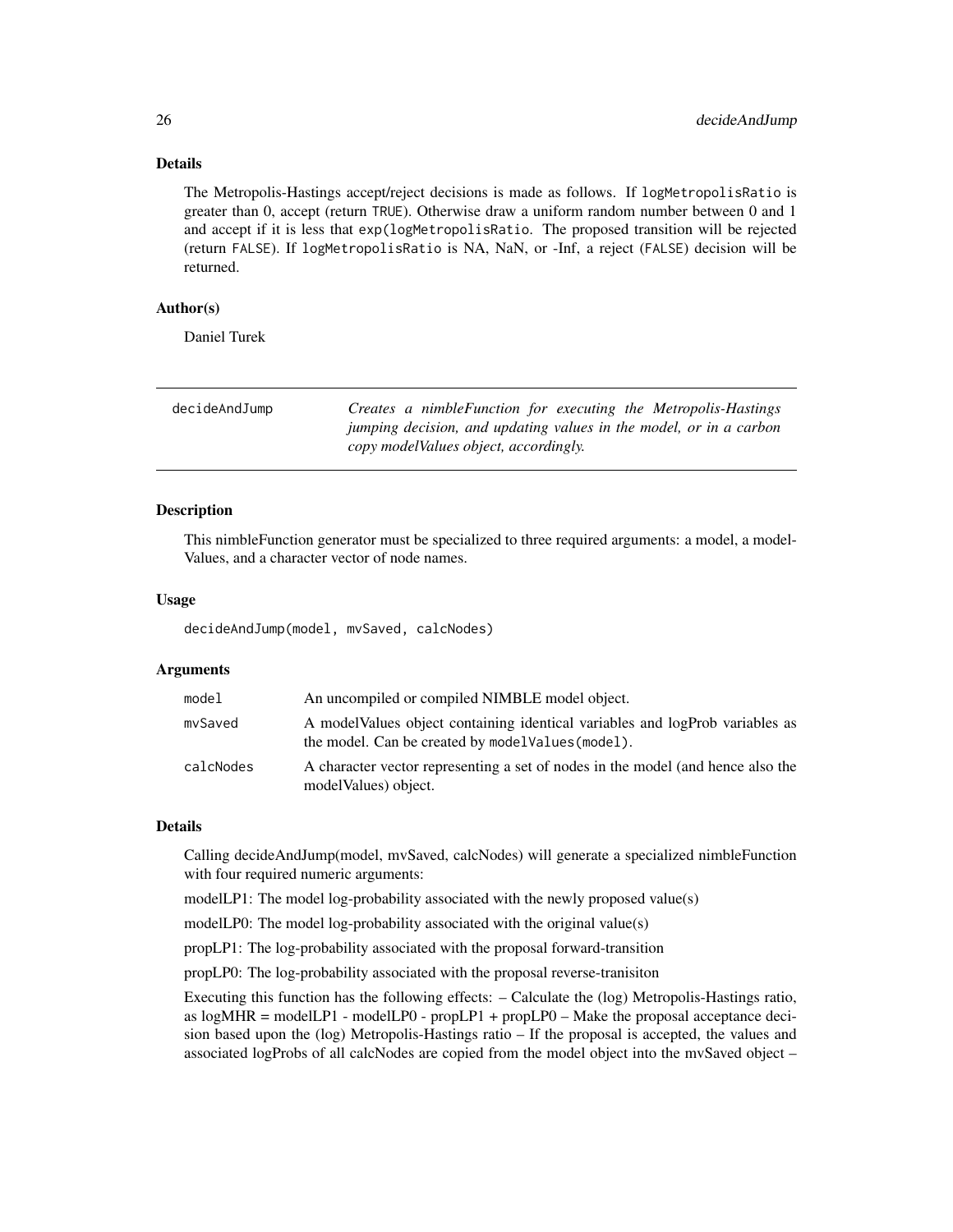#### <span id="page-26-0"></span>declare 27

If the proposal is rejected, the values and associated logProbs of all calcNodes are copied from the mvSaved object into the model object – Return a logical value, indicating whether the proposal was accepted

#### Author(s)

Daniel Turek

declare *Explicitly declare a variable in run-time code of a nimbleFunction*

#### **Description**

Explicitly declare a variable in run-time code of a nimbleFunction, for cases when its dimensions cannot be inferred before it is used. Works in R and NIMBLE.

#### Usage

declare(name, def)

#### Arguments

| name | Name of a variable to declare, without quotes                                                                                                                                                                                                                                                                                                                                                                                                                                |
|------|------------------------------------------------------------------------------------------------------------------------------------------------------------------------------------------------------------------------------------------------------------------------------------------------------------------------------------------------------------------------------------------------------------------------------------------------------------------------------|
| def  | NIMBLE type declaration, of the form TYPE (nDim, sizes), where TYPE is<br>integer, double, or logical, nDim is the number of dimensions, and sizes is<br>an optional vector of sizes concatenated with c. If nDim is omitted, it defaults<br>to 0, indicating a scalar. If sizes are provided, they should not be changed sub-<br>sequently in the function, including by assignment. Omitting nDim results in a<br>scalar. For logical, only scalar is currently supported. |

# Details

In a run-time function of a nimbleFunction (either the run function or a function provided in methods when calling nimbleFunction), the dimensionality and numeric type of a variable is inferred when possible from the statement first assigning into it. E.g.  $A \leq B + C$  infers that A has numeric types, dimensions and sizes taken from  $B + C$ . However, if the first appearance of A is e.g.  $A[i]$  <- 5, A must have been explicitly declared. In this case, declare(A, double(1)) would make A a 1-dimensional (i.e. vector) double.

When sizes are not set, they can be set by a call to set Size or by assignment to the whole object. Sizes are not automatically extended if assignment is made to elements beyond the current sizes. In compiled nimbleFunctions doing so can cause a segfault and crash the R session.

This part of the NIMBLE language is needed for compilation, but it also runs in R. When run in R, is works by the side effect of creating or modifying name in the calling environment.

#### Author(s)

NIMBLE development team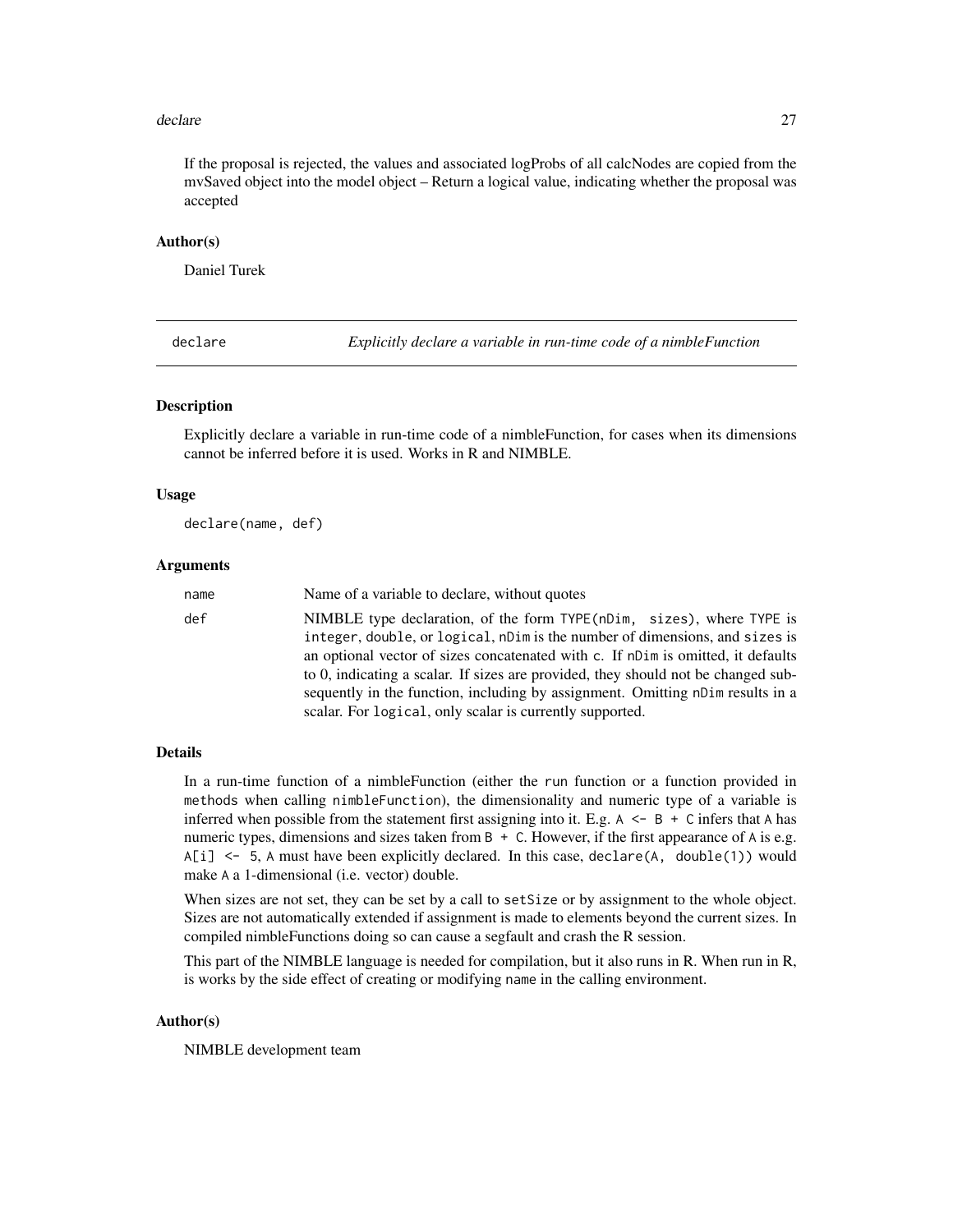# Examples

```
declare(A, logical()) ## scalar logical, the only kind allowed
declare(B, integer(2, c(10, 10))) ## 10 x 10 integer matrix
declare(C, double(3)) \# 3-dimensional double array with no sizes set.
```
#### deregisterDistributions

```
Remove user-supplied distributions from use in NIMBLE BUGS mod-
els
```
#### Description

Deregister distributional information originally supplied by the user for use in BUGS model code

#### Usage

```
deregisterDistributions(distributionsNames)
```
# Arguments

distributionsNames

a character vector giving the names of the distributions to be dergistered

#### Author(s)

Christopher Paciorek

Dirichlet *The Dirichlet Distribution*

#### Description

Density and random generation for the Dirichlet distribution

#### Usage

ddirch(x, alpha, log = FALSE)

```
rdirch(n = 1, alpha)
```

| x     | vector of values.                                                   |
|-------|---------------------------------------------------------------------|
| alpha | vector of parameters of same length as x                            |
| log   | logical; if TRUE, probability density is returned on the log scale. |
| n     | number of observations (only n=1 is handled currently).             |

<span id="page-27-0"></span>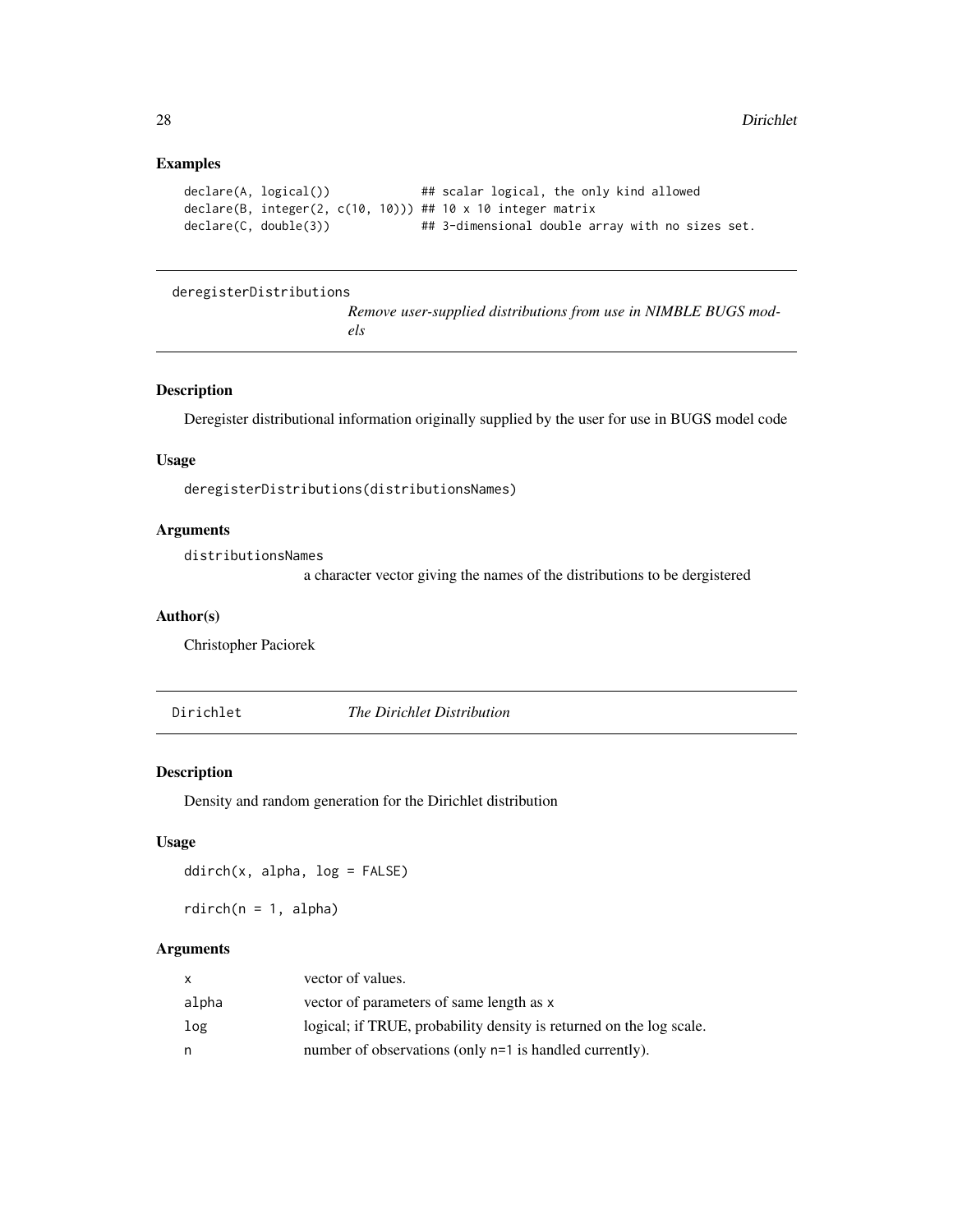# <span id="page-28-0"></span>Exponential 29

# Details

See Gelman et al., Appendix A or the BUGS manual for mathematical details.

# Value

ddirch gives the density and rdirch generates random deviates.

## Author(s)

Christopher Paciorek

#### References

Gelman, A., Carlin, J.B., Stern, H.S., and Rubin, D.B. (2004) *Bayesian Data Analysis*, 2nd ed. Chapman and Hall/CRC.

#### See Also

[Distributions](#page-0-0) for other standard distributions

#### Examples

alpha <- c(1, 10, 30) x <- rdirch(1, alpha) ddirch(x, alpha)

Exponential *The Exponential Distribution*

#### Description

Density, distribution function, quantile function and random generation for the exponential distribution with rate (i.e., mean of 1/rate) or scale parameterizations.

# Usage

```
dexp_nimble(x, rate = 1/scale, scale = 1, log = FALSE)
rexp_nimble(n = 1, rate = 1/scale, scale = 1)pexp\_nimble(q, rate = 1/scale, scale = 1, lowertail = TRUE,log.p = FALSE)qexp_nimble(p, rate = 1/scale, scale = 1, lower.tail = TRUE,
 log.p = FALSE
```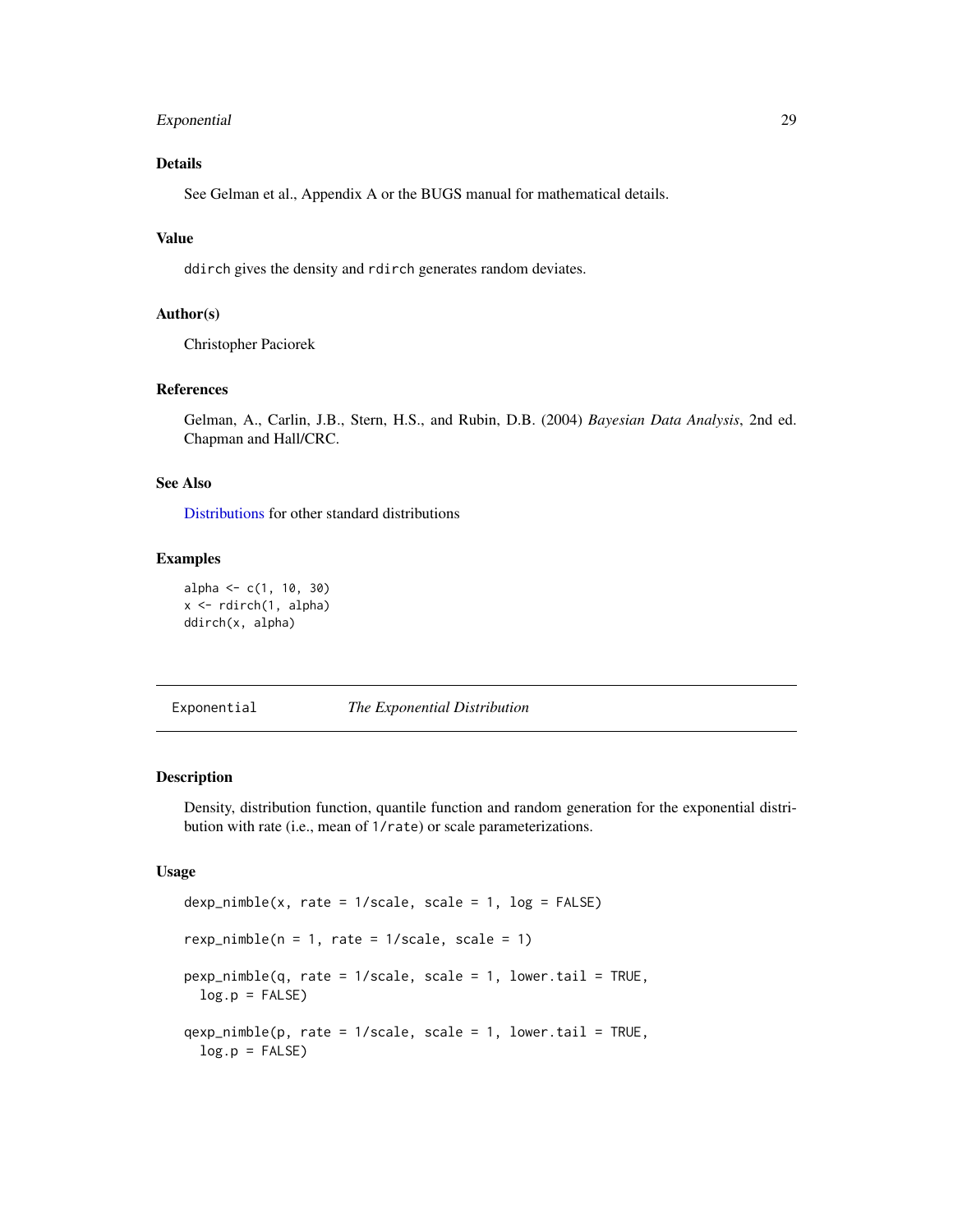#### Arguments

| $\mathsf{x}$ | vector of values.                                                                    |
|--------------|--------------------------------------------------------------------------------------|
| rate         | vector of rate values.                                                               |
| scale        | vector of scale values.                                                              |
| log          | logical; if TRUE, probability density is returned on the log scale.                  |
| n            | number of observations.                                                              |
| q            | vector of quantiles.                                                                 |
| lower.tail   | logical; if TRUE (default) probabilities are $P[X \leq x]$ ; otherwise, $P[X > x]$ . |
| log.p        | logical; if TRUE, probabilities $p$ are given by user as $log(p)$ .                  |
| p            | vector of probabilities.                                                             |

# Details

NIMBLE's exponential distribution functions use Rmath's functions under the hood, but are parameterized to take both rate and scale and to use 'rate' as the core parameterization in C, unlike Rmath, which uses 'scale'. See Gelman et al., Appendix A or the BUGS manual for mathematical details.

#### Value

dexp\_nimble gives the density, pexp\_nimble gives the distribution function, qexp\_nimble gives the quantile function, and rexp\_nimble generates random deviates.

#### Author(s)

Christopher Paciorek

#### References

Gelman, A., Carlin, J.B., Stern, H.S., and Rubin, D.B. (2004) *Bayesian Data Analysis*, 2nd ed. Chapman and Hall/CRC.

# See Also

[Distributions](#page-0-0) for other standard distributions

# Examples

```
x \leq - rexp_nimble(50, scale = 3)
dexp_nimble(x, scale = 3)
```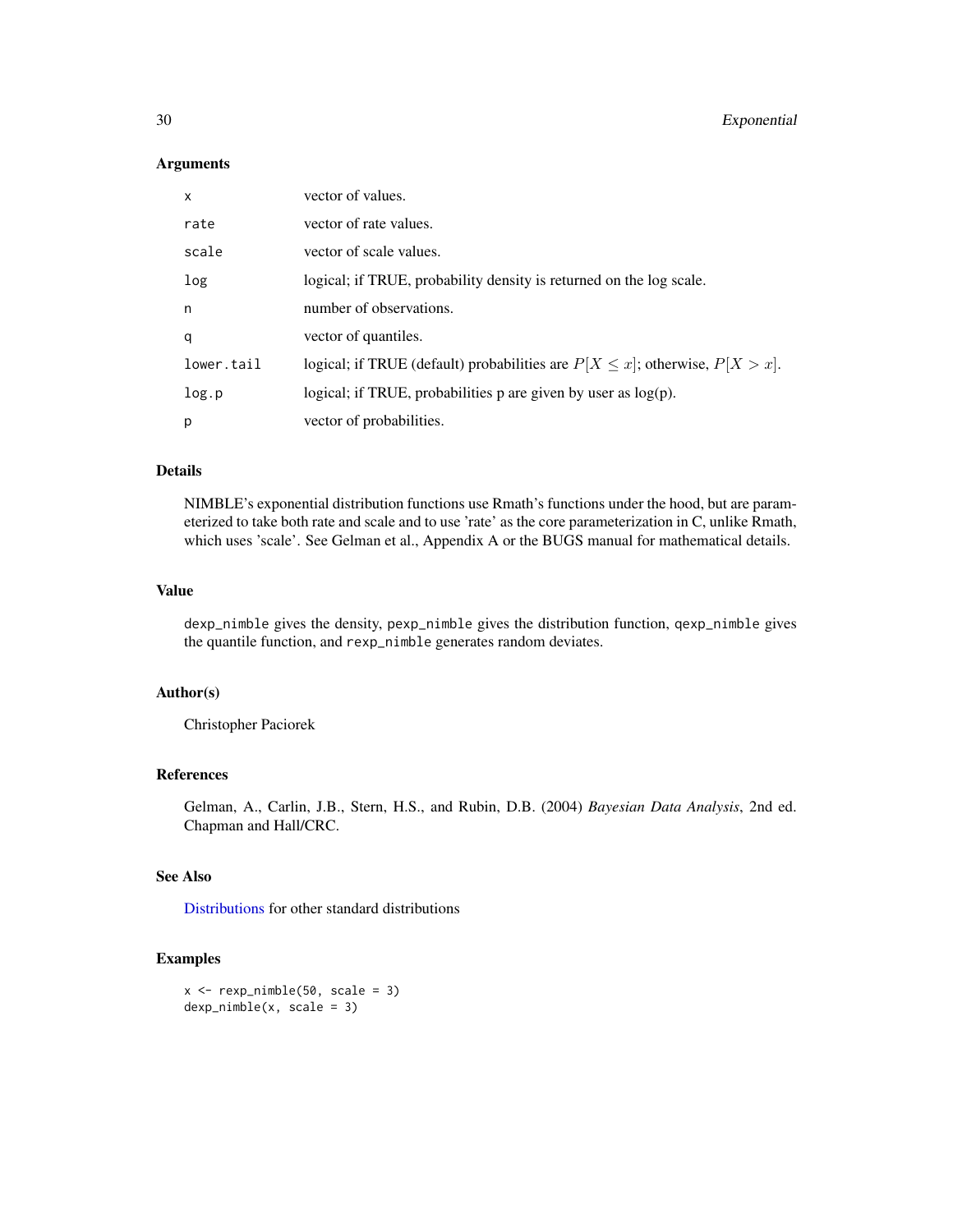<span id="page-30-1"></span><span id="page-30-0"></span>

NIMBLE comes with some of the classic BUGS examples. getBUGSexampleDir looks up the location of an example from its name.

# Usage

```
getBUGSexampleDir(example)
```
# Arguments

example The name of the classic BUGS example.

# Value

Character string of the fully pathed directory of the BUGS example.

#### Author(s)

Christopher Paciorek

getDefinition *Get nimbleFunction definition*

# Description

Returns a list containing the nimbleFunction definition components (setup function, run function, and other member methods) for the supplied nimbleFunction generator or specialized instance.

#### Usage

```
getDefinition(nf)
```
#### Arguments

nf A nimbleFunction generator, or a compiled or un-compiled specialized nimble-Function.

# Author(s)

Daniel Turek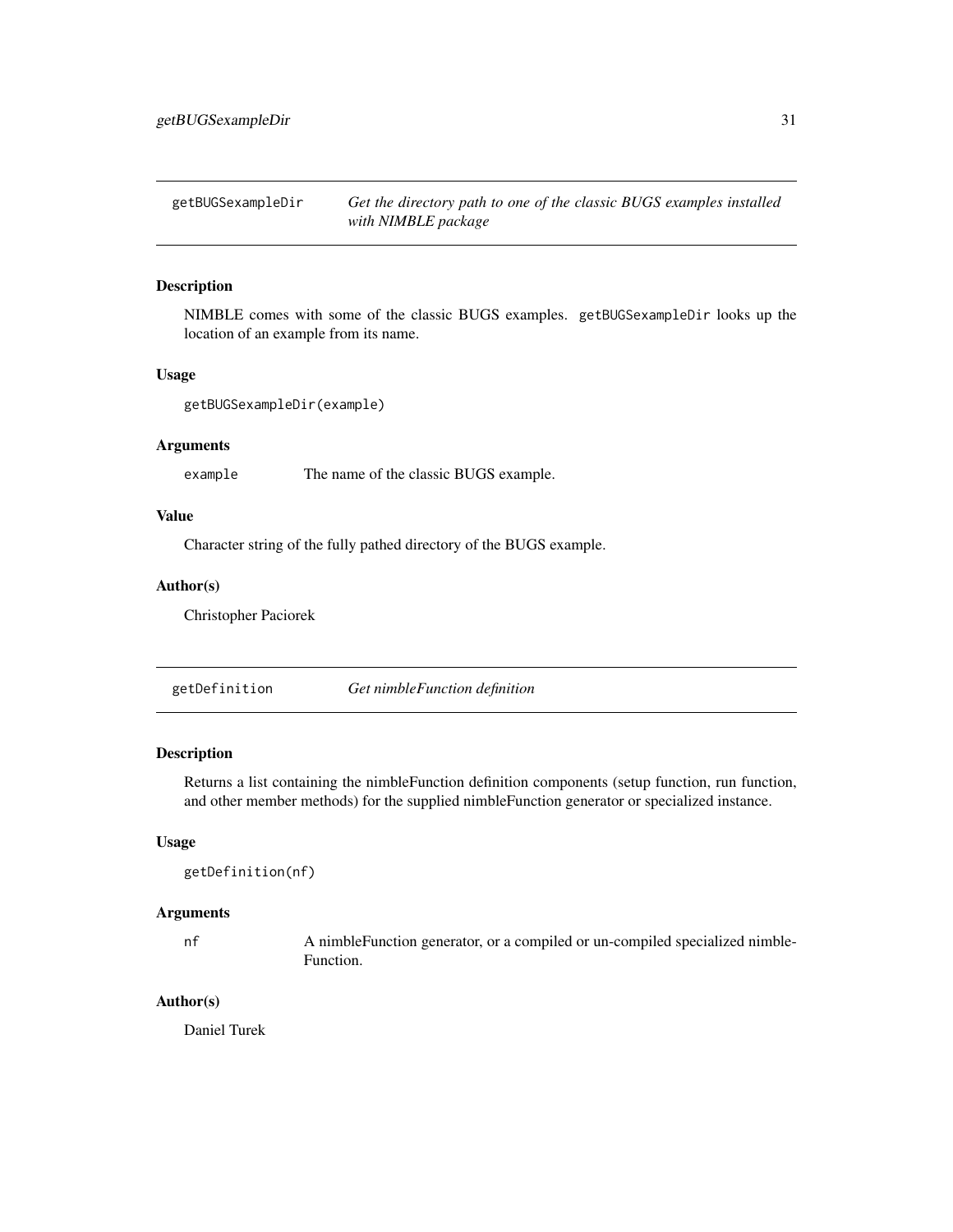<span id="page-31-0"></span>getLoadingNamespace *return the namespace in which a nimbleFunction is being loaded*

# Description

nimbleFunction constructs and evals a reference class definition. When nimbleFunction is used in package source code, this can lead to problems finding things due to namespace issues. Using where = getLoadingNamespace() in a nimbleFunction in package source code should solve this problem.

# Usage

getLoadingNamespace()

#### Details

nimbleFunctions defined in the NIMBLE source code use where = getLoadingNamespace(). Please let the NIMBLE developers know if you encounter problems with this.

getNimbleOption *Get NIMBLE Option*

# Description

Allow the user to get the value of a global \_option\_ that affects the way in which NIMBLE operates

## Usage

```
getNimbleOption(x)
```
#### Arguments

x a character string holding an option name

#### Value

The value of the option.

#### Author(s)

Christopher Paciorek

#### Examples

getNimbleOption('verifyConjugatePosteriors')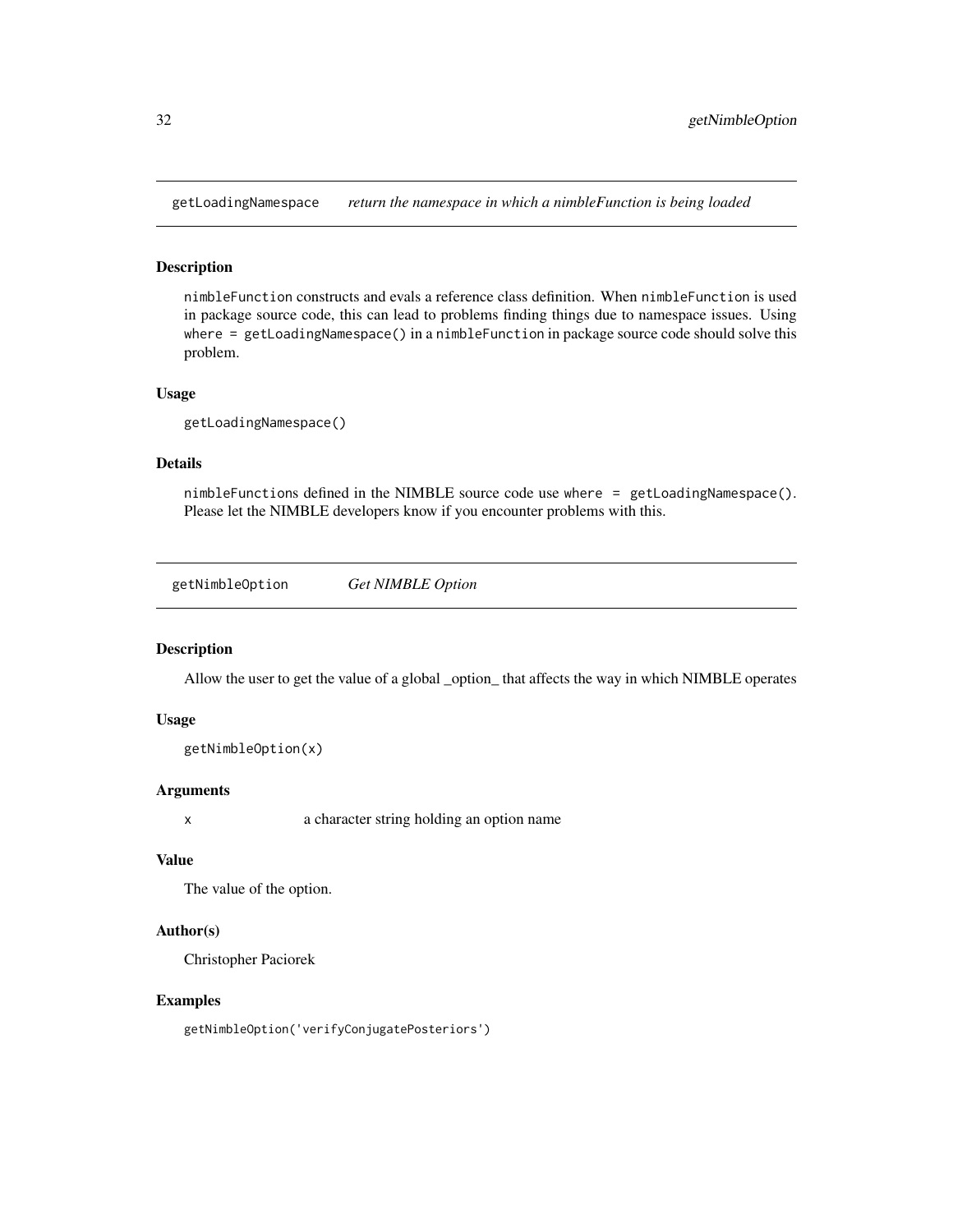<span id="page-32-0"></span>

Part of the NIMBLE language

#### Usage

getParam(model, node, param, nodeFunctionIndex)

#### **Arguments**

| model             | A NIMBLE model object                      |  |
|-------------------|--------------------------------------------|--|
| node              | The name of a stochastic node in the model |  |
| param             | The name of a parameter for the node       |  |
| nodeFunctionIndex |                                            |  |
|                   | For internal NIMBLE use only               |  |

#### Details

For example, suppose node 'x[1:5]' follows a multivariate normal distribution (dmnorm) in a model declared by BUGS code. getParam(model, 'x[1:5]', 'mean') would return the current value of the mean parameter (which may be determined from other nodse). The parameter requested does not have to be part of the parameterization used to declare the node. Rather, it can be any parameter known to the distribution. For example, one can request the scale or rate parameter of a gamma distribution, regardless of which one was used to declare the node.

getsize *Returns number of rows of modelValues*

#### Description

Returns the number of rows of NIMBLE modelValues object. Works in R and NIMBLE.

#### Usage

```
getsize(container)
```
# Arguments

container modelValues object

# Details

See the User Manual or help(modelValuesBaseClass) for information about modelValues objects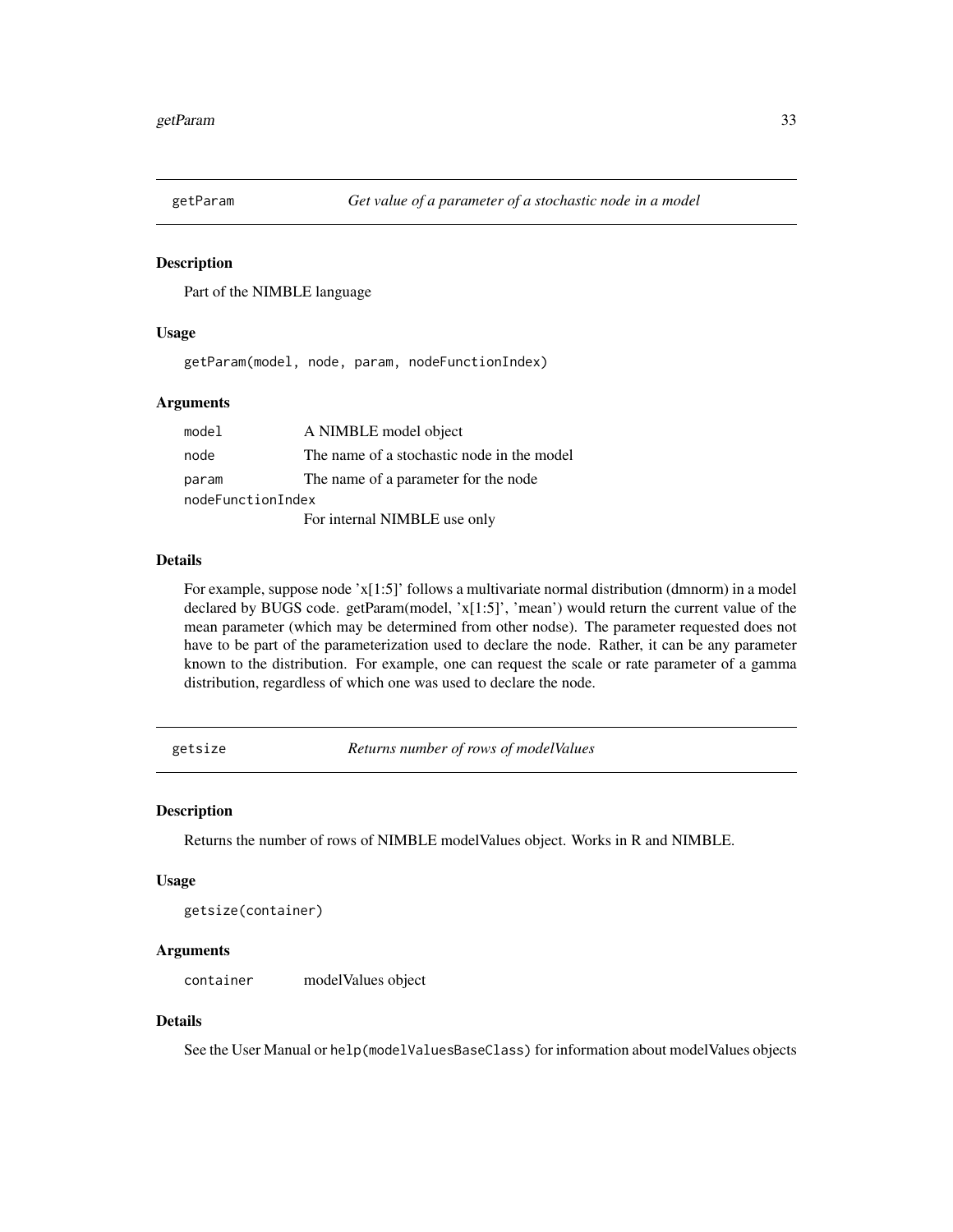# Author(s)

Clifford Anderson-Bergman

# Examples

```
mvConf <- modelValuesConf(vars = 'a', types = 'double', sizes = list(a = 1) )
mv <- modelValues(mvConf)
resize(mv, 10)
getsize(mv)
```
identityMatrix *Create an Identity matrix*

# Description

Returns a d-by-d identity matrix (square matrix of 0's, with 1's on the main diagnol).

#### Usage

```
identityMatrix(d)
```
# Arguments

d The size of the identity matrix to return, will return a d-by-d matrix

# Details

This function can be used in the NIMBLE DSL, i.e. in the run function and member methods of nimbleFunctions.

#### Value

A d-by-d identity matrix

# Author(s)

Daniel Turek

# Examples

Id  $\le$  identityMatrix(d = 3)

<span id="page-33-0"></span>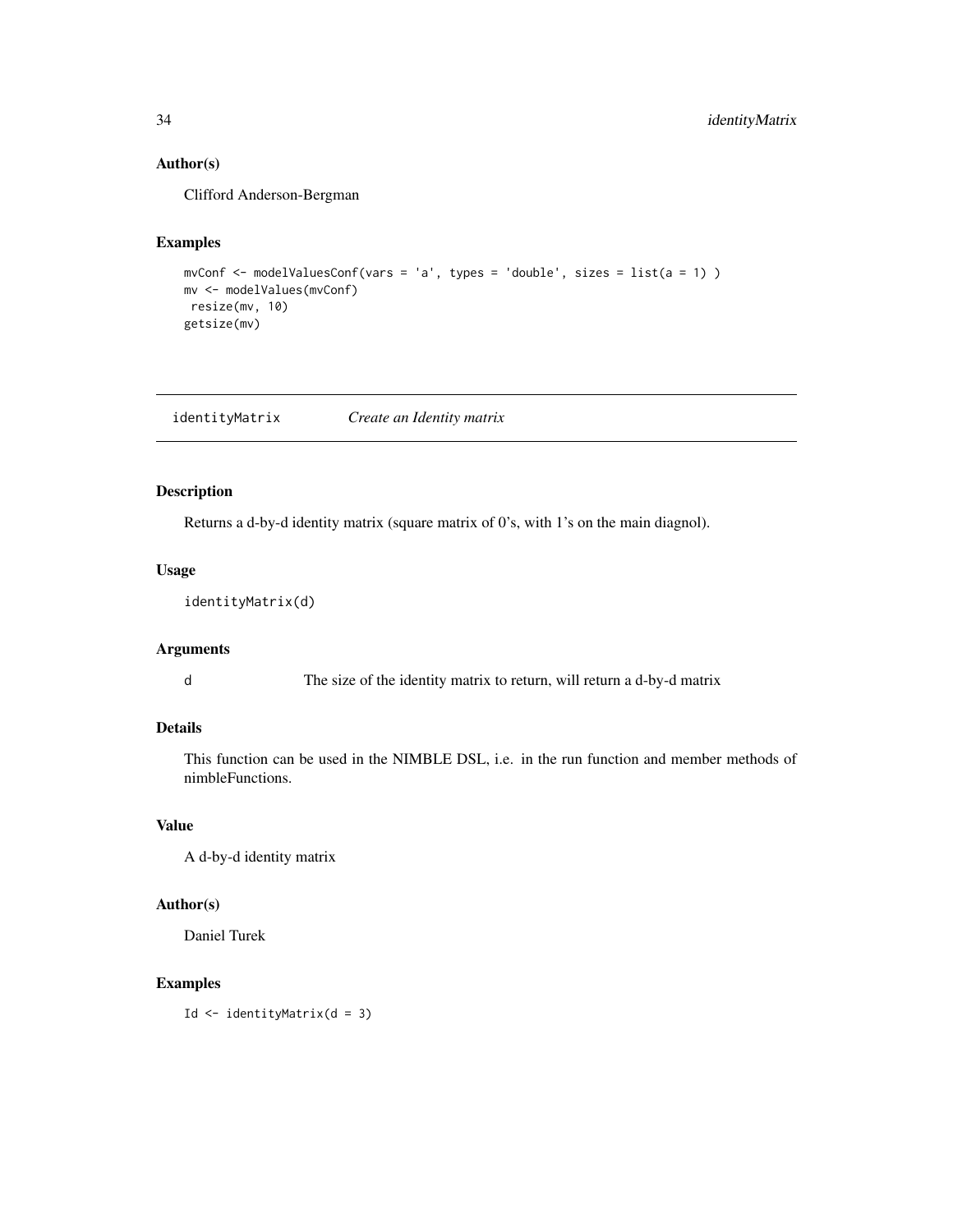<span id="page-34-0"></span>

Performs initialization of nimble model node values and log probabilities

#### Usage

```
initializeModel(model, silent = FALSE)
```
#### Arguments

| model  | A setup argument, which specializes an instance of this nimble function to a<br>particular model. |
|--------|---------------------------------------------------------------------------------------------------|
| silent | logical indicating whether to suppress logging information                                        |

#### Details

This nimbleFunction may be used at the beginning of nimble algorithms to perform model initialization. The intended usage is to specialize an instance of this nimbleFunction in the setup function of an algorithm, then execute that specialied function at the beginning of the algorithm run function. The specialized function takes no arguments.

Executing this function ensures that all right-hand-side only nodes have been assigned real values, that all stochastic nodes have a real value, or otherwise have their simulate() method called, that all deterministic nodes have their simulate() method called, and that all log-probabilities have been calculated with the current model values. An error results if model initialization encounters a problem, for example a missing right-hand-side only node value.

#### Author(s)

Daniel Turek

#### Examples

```
myNewAlgorithm <- nimbleFunction(
  setup = function(model, ...) {
      my_initializeModel <- initializeModel(model)
      ....
  },
  run = function(...) {
      my_initializeModel()
      ....
   }
)
```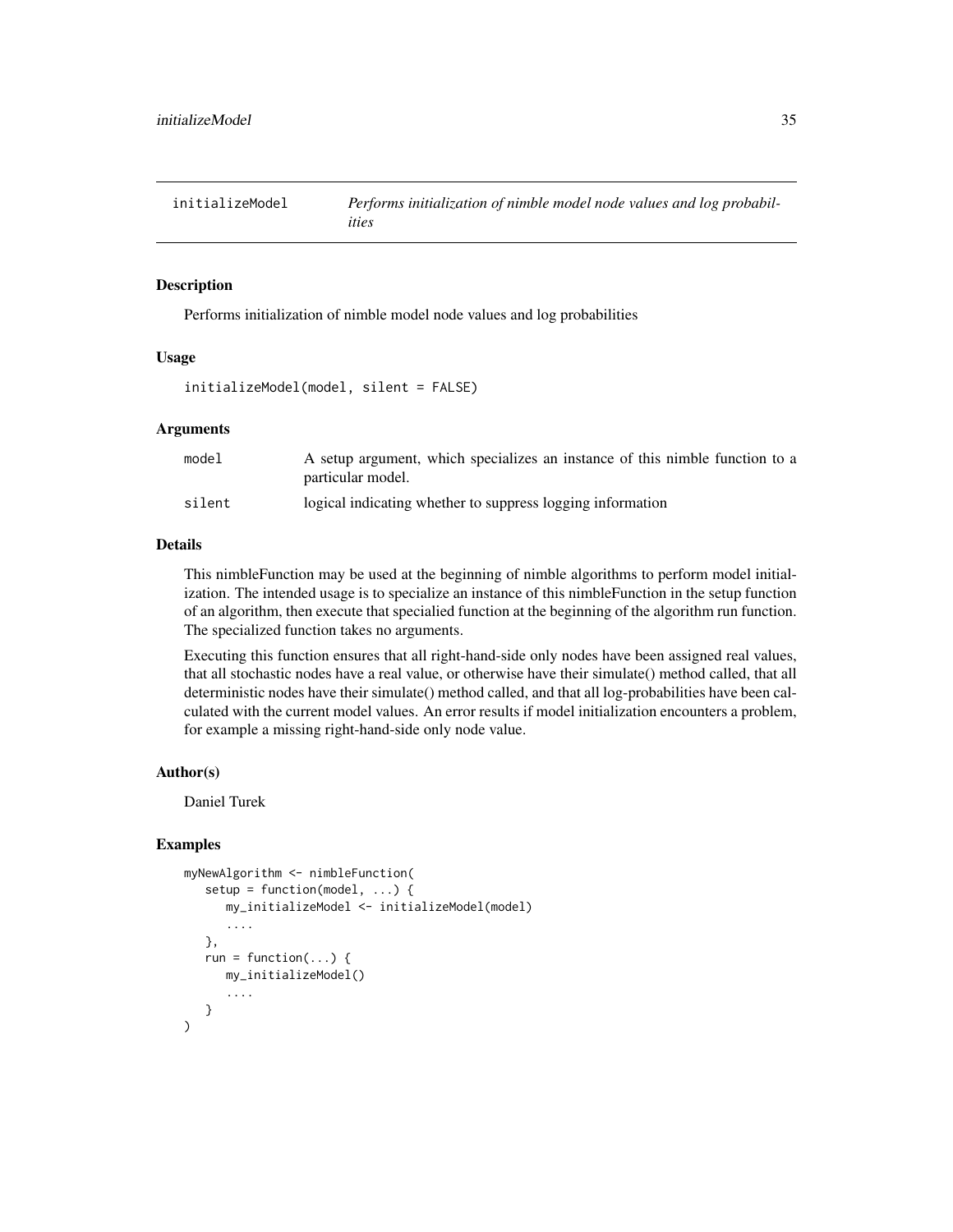<span id="page-35-0"></span>

Calculations to handle censoring

# Usage

dinterval(x, t, c, log = FALSE)

 $rinterval(n = 1, t, c)$ 

# Arguments

| X   | vector of interval indices.                                         |
|-----|---------------------------------------------------------------------|
| t   | vector of values.                                                   |
| C   | vector of one or more values delineating the intervals.             |
| log | logical; if TRUE, probability density is returned on the log scale. |
| n   | number of observations.                                             |

#### Details

Used for working with censoring in BUGS code. Taking c to define the endpoints of two or more intervals (with implicit endpoints of plus/minus infinity), x (or the return value of rinterval) gives the non-negative integer valued index of the interval in which t falls. See the NIMBLE manual for additional details.

# Value

dinterval gives the density and rinterval generates random deviates, but these are unusual as the density is 1 if x indicates the interval in which t falls and 0 otherwise and the deviates are simply the interval(s) in which t falls.

#### Author(s)

Christopher Paciorek

# See Also

[Distributions](#page-0-0) for other standard distributions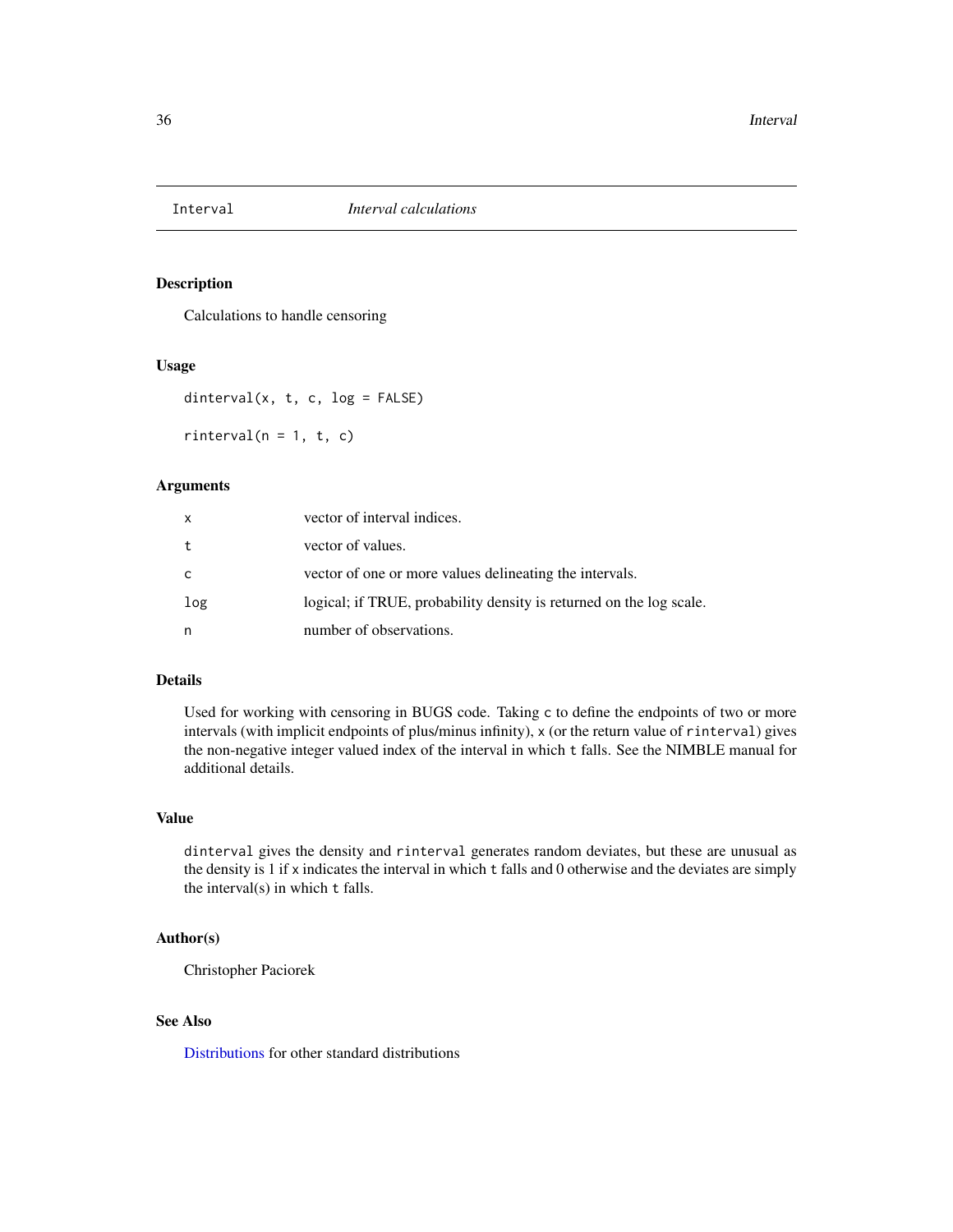#### $i$ s.nf  $37$

# Examples

```
endpoints <-c(-3, 0, 3)vals < -c(-4, -1, 1, 5)x <- rinterval(4, vals, endpoints)
dinterval(x, vals, endpoints)
dinterval(c(1, 5, 2, 3), vals, endpoints)
```
is.nf *check if a nimbleFunction*

# Description

Checks an object to determine if it is a nimbleFunction (i.e., a function created by nimbleFunction using setup code).

# Usage

is.nf(f)

# Arguments

f object to be tested

### See Also

[nimbleFunction](#page-62-0) for how to create a nimbleFunction

| makeParamInfo | Make an object of information about a model-parameter pairing for |
|---------------|-------------------------------------------------------------------|
|               | getParam. Used internally                                         |

# Description

Creates a simple getParam\_info object, which has a list with a paramID and a type

# Usage

makeParamInfo(model, nodes, param)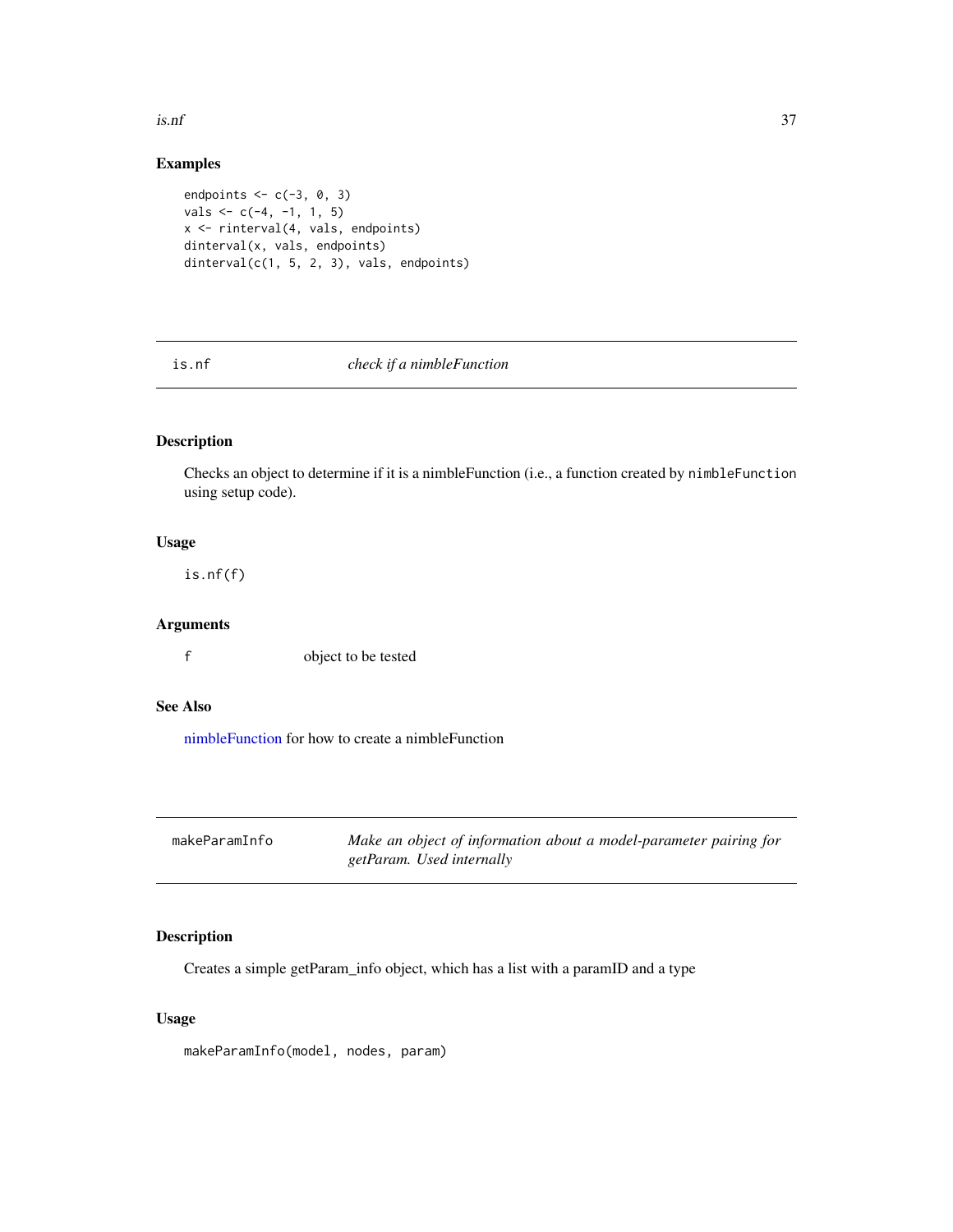# Arguments

| model | A model such as returned by nimble Model.                                                                                                                                                                                                                                                                                                 |  |
|-------|-------------------------------------------------------------------------------------------------------------------------------------------------------------------------------------------------------------------------------------------------------------------------------------------------------------------------------------------|--|
| nodes | A character string naming one one or more stochastic nodes, such as "mu",<br>"c('mu', 'beta[2]')", or "eta[1:3, 2]". getParam only works for one node at a<br>time, but if it is indexed (nodes[i]), then makeParamInfo sets up the information<br>for the entire vector nodes. The processing pathway is used by the NIMBLE<br>compiler. |  |
| param | A character string naming a parameter of the distribution followed by node, such<br>as "mean", "rate", "lambda", or whatever parameter names are relevant for the<br>distribution of the node.                                                                                                                                            |  |

# Details

This is used internally by [getParam](#page-32-0). It is not intended for direct use by a user or even a nimble-Function programmer.

make\_MCMC\_comparison\_pages

*Make html pages summarizing results from compareMCMCs*

# Description

This function is extensible: new html elements can be provided, but at the moment it is not very user-friendly to do so.

### Usage

```
make_MCMC_comparison_pages(comparisonResults, dir = ".", pageComponents,
 modelNames = names(comparisonResults), control, plot = TRUE)
```
## Arguments

| comparisonResults |                                                                                                                                                                                                                                                                                                                                                                                                                                                                                                                                                                                                                                                                                                                                                                                                                                |
|-------------------|--------------------------------------------------------------------------------------------------------------------------------------------------------------------------------------------------------------------------------------------------------------------------------------------------------------------------------------------------------------------------------------------------------------------------------------------------------------------------------------------------------------------------------------------------------------------------------------------------------------------------------------------------------------------------------------------------------------------------------------------------------------------------------------------------------------------------------|
|                   | An object returned by compareMCMCs (or combine_MCMC_comparison_results<br>or rename_MCMC_comparison_method).                                                                                                                                                                                                                                                                                                                                                                                                                                                                                                                                                                                                                                                                                                                   |
| dir               | Directory in which to generate html output (default is current working directory)                                                                                                                                                                                                                                                                                                                                                                                                                                                                                                                                                                                                                                                                                                                                              |
|                   | pageComponents An optional named list indicating which components to include in the html page<br>for each MCMC method. Each element should be TRUE or FALSE. Options<br>include: timing (default FALSE): a table of computation times, which is not<br>very useful by itself without information about mixing. efficiencySummary<br>(default FALSE): A summary of minimum and mean MCMC efficiencies (over<br>all top-level parameters), defined as effective sample size / computation time.<br>efficiencySummaryAllParams (default TRUE): Like efficiencySummary, but<br>with the addition of a figure that shows the MCMC efficiency for each top-level<br>parameter. efficiencySummaryAllParams (default TRUE): Like efficiencySummaryAllParams,<br>but showing MCMC Pace, defined as 1/MCMC Efficiency. efficiencyDetails |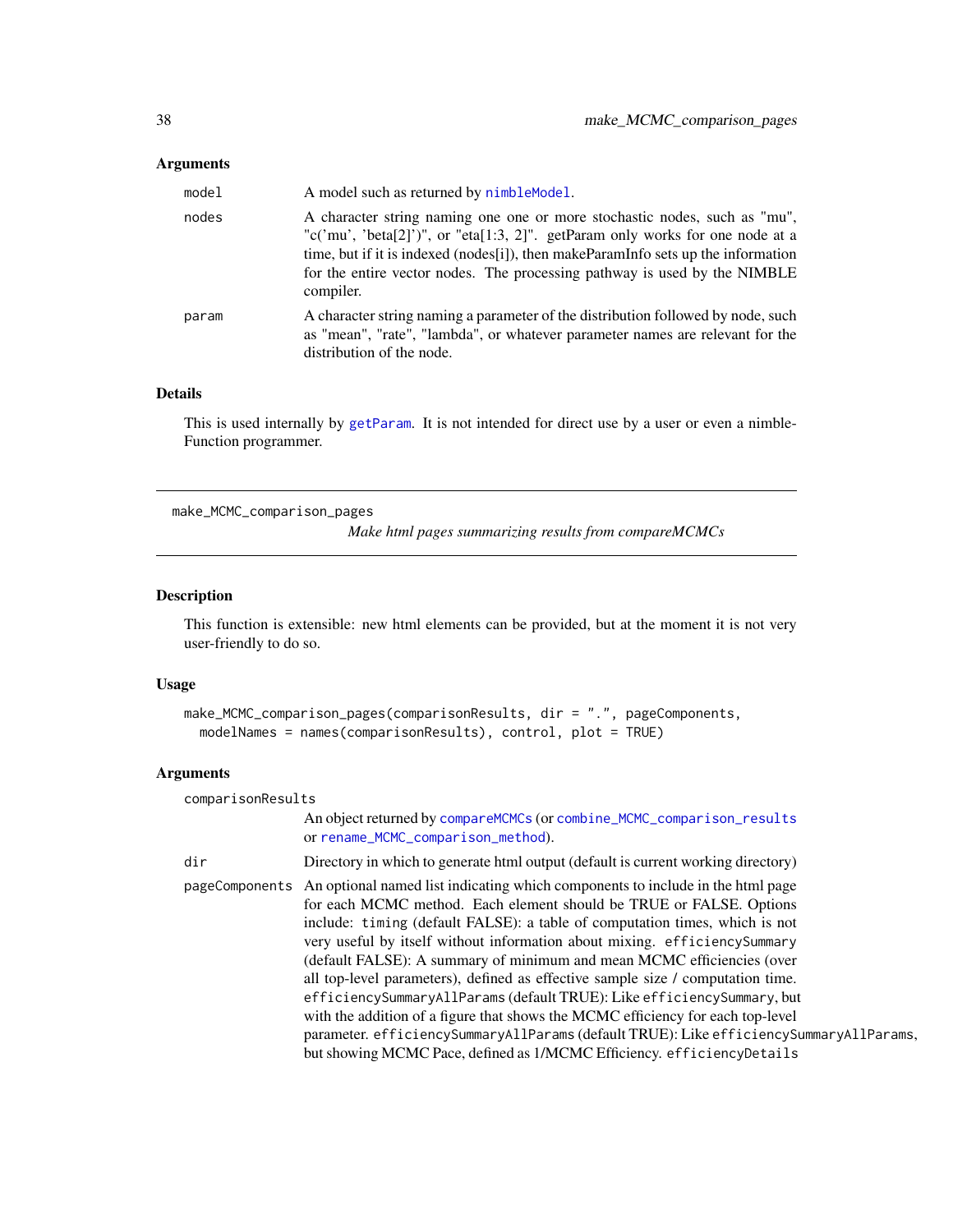|            | (default TRUE) grid of efficiency barplots for each top-level parameter. posterior Summary<br>(default TRUE): grid of mean, median, and 95% credible interval for each top-<br>level parameter.                                                                                                                                                                                                                                                                                                                               |
|------------|-------------------------------------------------------------------------------------------------------------------------------------------------------------------------------------------------------------------------------------------------------------------------------------------------------------------------------------------------------------------------------------------------------------------------------------------------------------------------------------------------------------------------------|
| modelNames | names to use for the models. By default these will be taken from comparison Results.                                                                                                                                                                                                                                                                                                                                                                                                                                          |
| control    | Optional list with elements makeTopPage and/or mainPageName. makeTopPage<br>has to do with whether an html index page should be generated to link to the re-<br>sults from each model in the comparison Results. make TopPage can take val-<br>ues 'yes', 'no', and 'if_needed', where the last case indicates to make an index<br>page only if there is more than one model in comparison Results. mainPageName<br>gives a name for the html file if it is generated, with default 'main' (to which<br>'.html') is appended. |
| plot       | If TRUE, the html files are actually generated. If FALSE, they are not generated,<br>and instead a list with the figures is returned. Each element of the list can be<br>rendered as the argument of print or plot.                                                                                                                                                                                                                                                                                                           |

# Details

Effective sample size (ESS) is calculated using the coda packages effectiveSize function. In cases of poot mixing, this can over-estimate ESS by not using a sufficiently high-order autoregressive model in the estimation procudure. See [updateMCMCcomparisonWithHighOrderESS](#page-102-0) for other options.

#### Value

See argument plot

MCMCconf-class *Class* MCMCconf

#### Description

Objects of this class configure an MCMC algorithm, specific to a particular model. Objects are normally created by calling [configureMCMC.](#page-21-0) Given an MCMCconf object, the actual MCMC function can be built by calling [buildMCMC](#page-14-0)(conf). See documentation below for method initialize() for details of creating an MCMCconf object.

# Methods

addMonitors(vars, ind = 1, print = TRUE) Adds variables to the list of monitors.

Arguments:

vars: A character vector of indexed nodes, or variables, which are to be monitored. These are added onto the current monitors list.

print: A logical argument, specifying whether to print all current monitors.

Details: See the initialize() function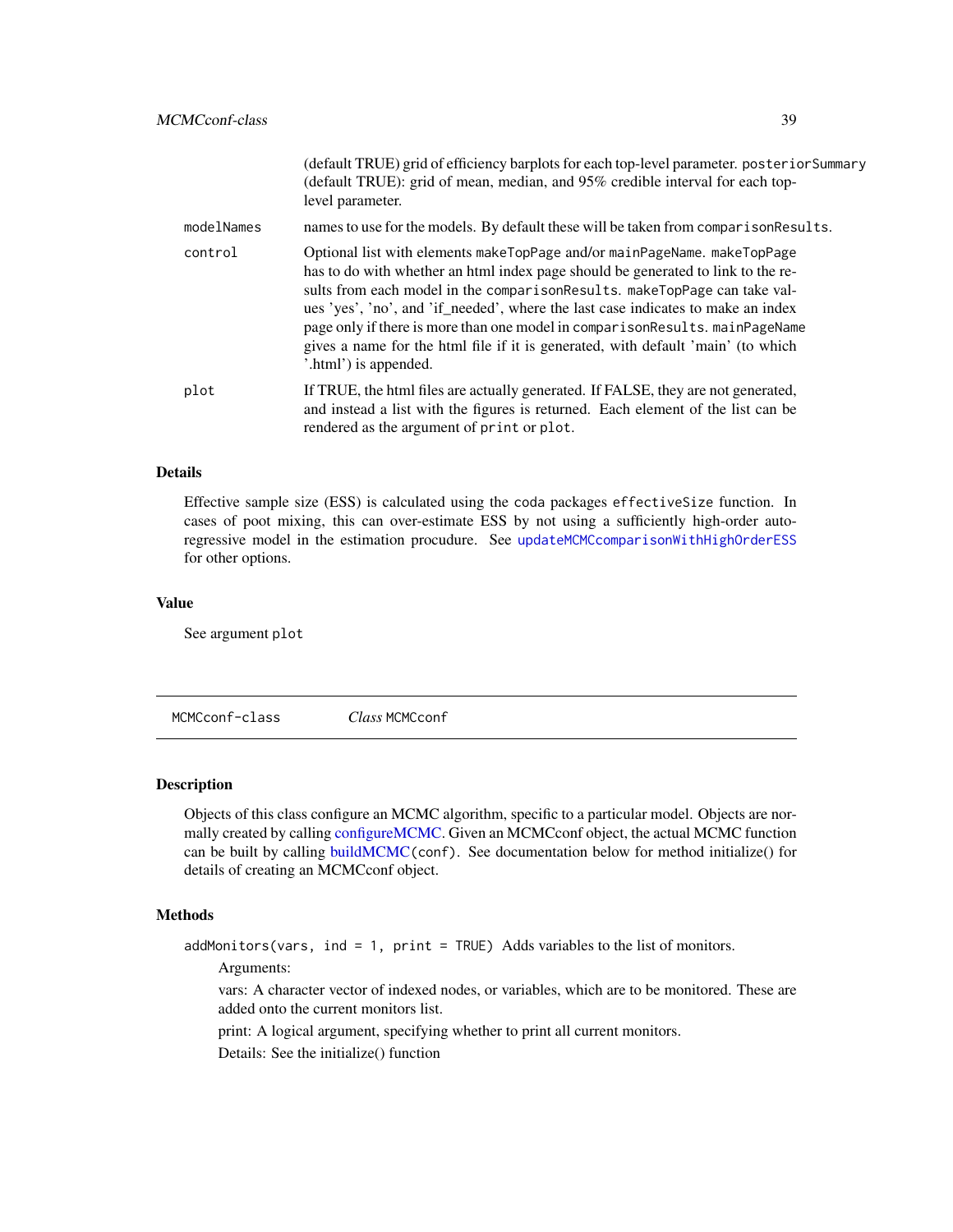addMonitors2(vars, print = TRUE) Adds variables to the list of monitors2.

Arguments:

vars: A character vector of indexed nodes, or variables, which are to be monitored. These are added onto the current monitors2 list.

print: A logical argument, specifying whether to print all current monitors.

Details: See the initialize() function

addSampler(target, type = "RW", control = list(), print = FALSE, name) Adds a sampler to the list of samplers contained in the MCMCconf object.

Arguments:

target: The target node or nodes to be sampled. This may be specified as a character vector of model node and/or variable names. This argument is required.

type: The type of sampler to add, specified as either a character string or a nimbleFunction object. If the character argument type='newSamplerType', then either newSamplerType or sampler\_newSamplertype must correspond to a nimbleFunction (i.e. a function returned by nimbleFunction, not a specialized nimbleFunction). Alternatively, the type argument may be provided as a nimbleFunction itself rather than its name. In that case, the 'name' argument may also be supplied to provide a meaningful name for this sampler. The default value is 'RW' which specifies scalar adaptive Metropolis-Hastings sampling with a normal proposal distribution. This default will result in an error if 'target' specifies more than one target node.

control: A list of control arguments specific to the sampler function. These will override the defaults provided in the NIMBLE system option 'MCMCcontrolDefaultList', and any specified in the control list argument to configureMCMC(). An error results if the sampler function requires any control elements which are not present in this argument, the control list argument to configureMCMC(), or in the NIMBLE system option 'MCMCcontrolDefaultList'.

print: Logical argument, specifying whether to print the details of the newly added sampler, as well as its position in the list of MCMC samplers.

name: Optional character string name for the sampler, which is used by the printSamplers method. If 'name' is not provided, the 'type' argument is used to generate the sampler name.

Details: A single instance of the newly configured sampler is added to the end of the list of samplers for this MCMCconf object.

Invisibly returns a list of the current sampler configurations, which are samplerConf reference class objects.

getMonitors() Prints all current monitors and monitors2

Details: See the initialize() function

getSamplerDefinition(ind) Returns the nimbleFunction definition of an MCMC sampler. Arguments:

ind: A numeric vector or character vector. A numeric vector may be used to specify the index of the sampler definition to return, or a character vector may be used to indicate a target node for which the sampler acting on this nodes will be printed. For example, getSamplerDefinition('x[2]') will return the definition of the sampler whose target is model node 'x[2]'. If more than one sampler function is specified, only the first is returned.

Returns a list object, containing the setup function, run function, and additional member methods for the specified nimbleFunction sampler.

getSamplers(ind) Returns a list of samplerConf objects.

Arguments: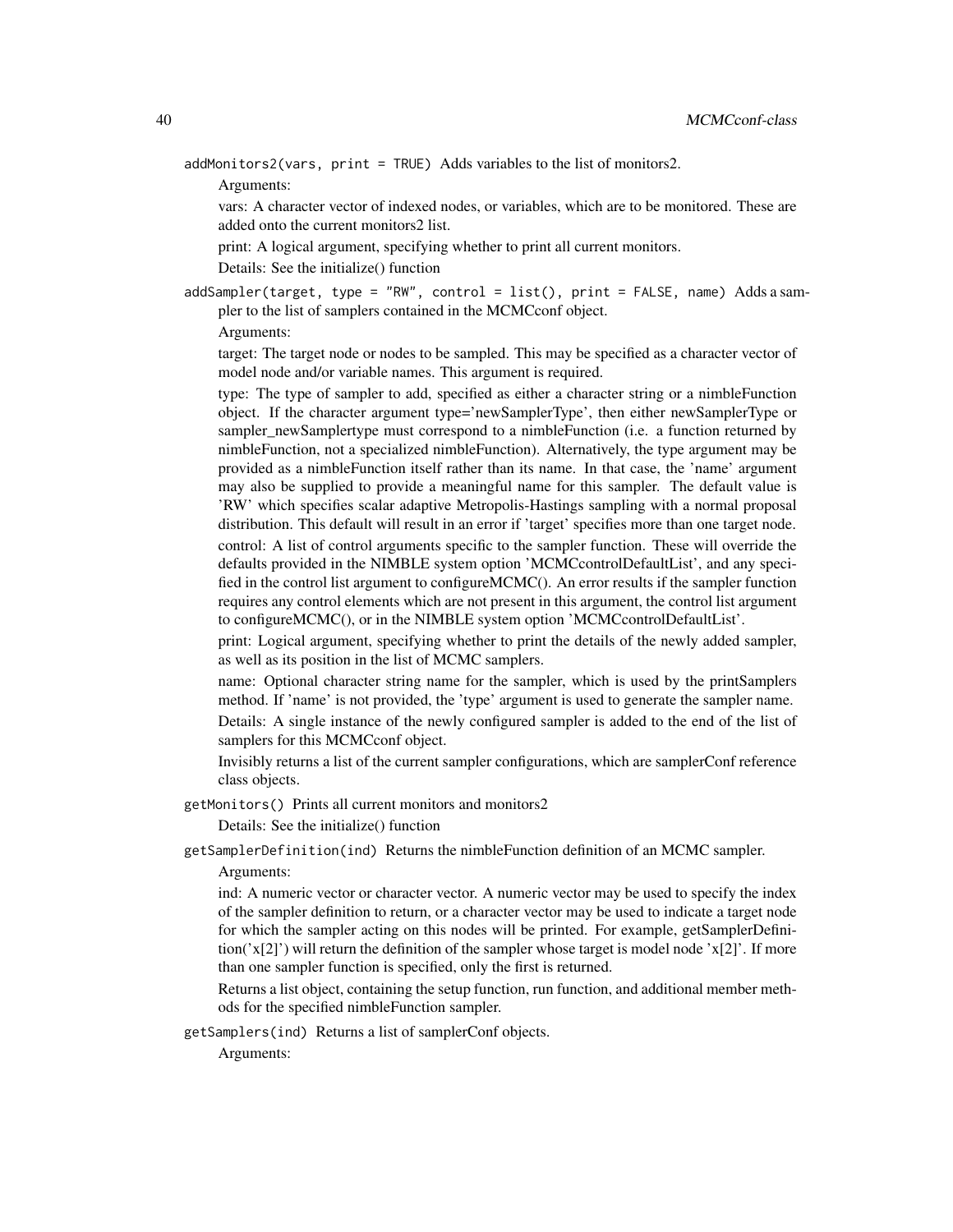ind: A numeric vector or character vector. A numeric vector may be used to specify the indices of the samplerConf objects to return, or a character vector may be used to indicate a set of target nodes and/or variables, for which all samplers acting on these nodes will be returned. For example, getSamplers('x') will return all samplerConf objects whose target is model node 'x', or whose targets are contained (entirely or in part) in the model variable 'x'. If omitted, then all samplerConf objects in this MCMC configuration object are returned.

initialize(model, nodes, control = list(), monitors, thin = 1, monitors2 = character(), thin2 = 1, Creates a MCMC configuration for a given model. The resulting object is suitable as an argument to buildMCMC.

Arguments:

model: A NIMBLE model object, created from nimbleModel(...)

nodes: An optional character vector, specifying the nodes for which samplers should be created. Nodes may be specified in their indexed form,  $\gamma$ [1, 3]', or nodes specified without indexing will be expanded fully, e.g., 'x' will be expanded to 'x[1]', 'x[2]', etc. If missing, the default value is all non-data stochastic nodes. If NULL, then no samplers are added.

control: An optional list of control arguments to sampler functions. If a control list is provided, the elements will be provided to all sampler functions which utilize the named elements given. For example, the standard Metropolis-Hastings random walk sampler (sampler\_RW) utilizes control list elements 'adaptive', 'adaptInterval', 'scale', and also 'targetNode' however this should not generally be provided as a control list element to configureMCMC(). The default values for control list arguments for samplers (if not otherwise provided as an argument to configureMCMC) are in the NIMBLE system option 'MCMCcontrolDefaultList'.

monitors: A character vector of node names or variable names, to record during MCMC sampling. This set of monitors will be recorded with thinning interval 'thin', and the samples will be stored into the 'mvSamples' object. The default value is all top-level stochastic nodes of the model – those having no stochastic parent nodes.

monitors2: A character vector of node names or variable names, to record during MCMC sampling. This set of monitors will be recorded with thinning interval 'thin2', and the samples will be stored into the 'mvSamples2' object. The default value is an empty character vector, i.e. no values will be recorded.

thin: The thinning interval for 'monitors'. Default value is one.

thin2: The thinning interval for 'monitors2'. Default value is one.

useConjugacy: A logical argument, with default value TRUE. If specified as FALSE, then no conjugate samplers will be used, even when a node is determined to be in a conjugate relationship.

onlyRW: A logical argument, with default value FALSE. If specified as TRUE, then Metropolis-Hastings random walk samplers will be assigned for all non-terminal continuous-valued nodes nodes. Discrete-valued nodes are assigned a slice sampler, and terminal nodes are assigned a posterior\_predictive sampler.

onlySlice: A logical argument, with default value FALSE. If specified as TRUE, then a slice sampler is assigned for all non-terminal nodes. Terminal nodes are still assigned a posterior\_predictive sampler.

multivariateNodesAsScalars: A logical argument, with default value FALSE. If specified as TRUE, then non-terminal multivariate stochastic nodes will have scalar samplers assigned to each of the scalar components of the multivariate node. The default value of FALSE results in a single block sampler assigned to the entire multivariate node. Note, multivariate nodes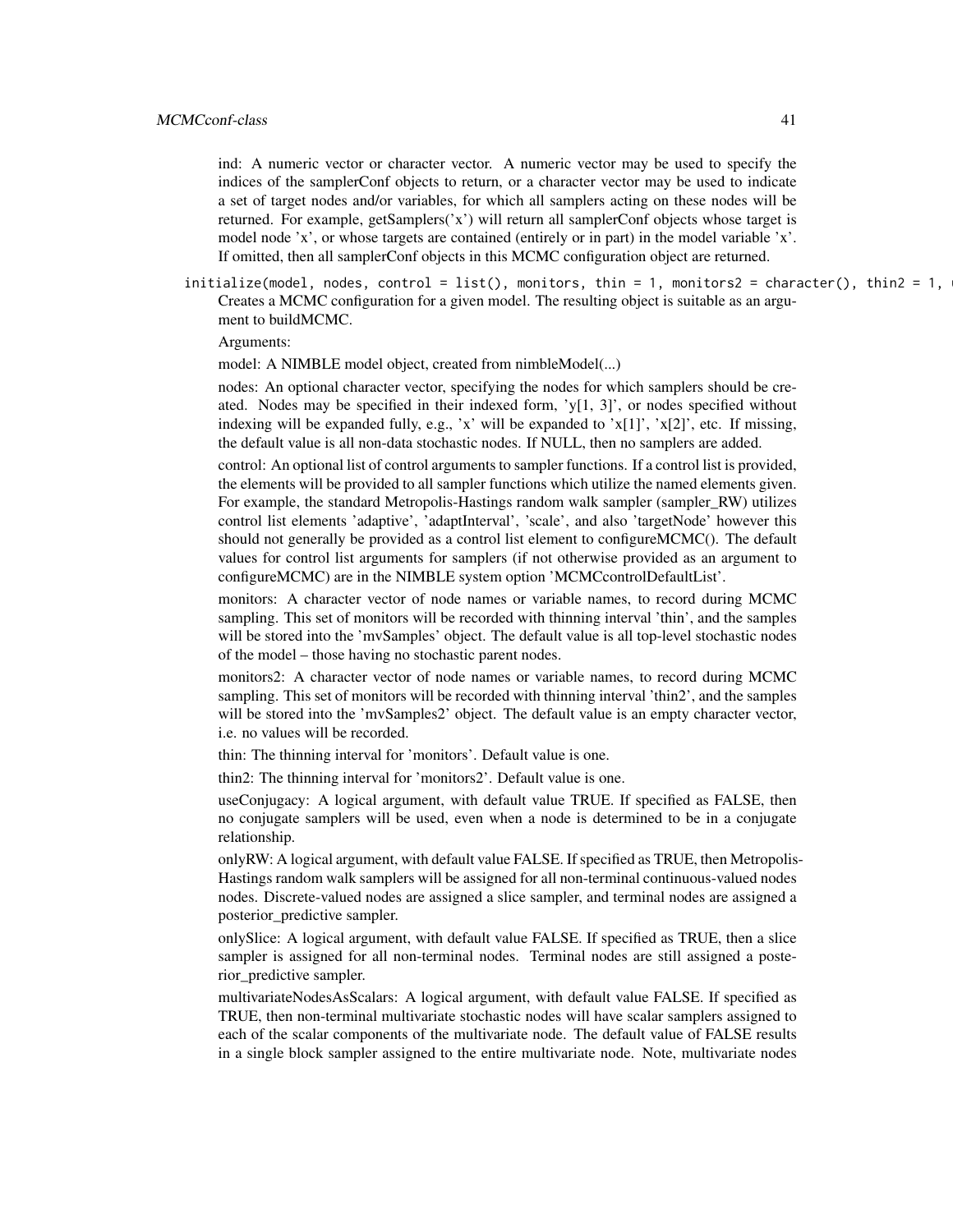appearing in conjugate relationships will be assigned the corresponding conjugate sampler (provided useConjugacy == TRUE), regardless of the value of this argument.

print: A logical argument, specifying whether to print the ordered list of default samplers.

printSamplers(ind) Prints details of the MCMC samplers.

Arguments:

ind: A numeric vector or character vector. A numeric vector may be used to specify the indices of the samplers to print, or a character vector may be used to indicate a set of target nodes and/or variables, for which all samplers acting on these nodes will be printed. For example, printSamplers('x') will print all samplers whose target is model node 'x', or whose targets are contained (entirely or in part) in the model variable 'x'. If omitted, then all samplers are printed.

removeSamplers(ind, print = FALSE) Removes one or more samplers from an MCMCconf object.

Arguments:

ind: A numeric vector or character vector specifying the samplers to remove. A numeric vector may specify the indices of the samplers to be removed. Alternatively, a character vector may be used to specify a set of model nodes and/or variables, and all samplers whose 'target' is among these nodes will be removed. If omitted, then all samplers are removed.

print: A logical argument, default value FALSE, specifying whether to print the current list of samplers once the removal has been done.

resetMonitors() Resets the current monitors and monitors2 lists to nothing.

Details: See the initialize() function

setSamplers(ind, print = FALSE) Sets the ordering of the list of MCMC samplers.

Arguments:

ind: A numeric vector or character vector. A numeric vector may be used to specify the indicies for the new list of MCMC samplers, in terms of the current ordered list of samplers. For example, if the MCMCconf object currently has 3 samplers, then the ordering may be reversed by calling MCMCconf\$setSamplers(3:1), or all samplers may be removed by calling MCMCconf\$setSamplers(numeric(0)).

Alternatively, a character vector may be used to specify a set of model nodes and/or variables, and the sampler list will modified to only those samplers acting on these target nodes.

As another alternative, a list of samplerConf objects may be used as the argument, in which case this ordered list of samplerConf objects will define the samplers in this MCMC configuration object, completely over-writing the current list of samplers. No checking is done to ensure the validity of the contents of these samplerConf objects; only that all elements of the list argument are, in fact, samplerConf objects.

print: A logical argument, default value TRUE, specifying whether to print the new list of samplers.

setThin(thin, print = TRUE) Sets the value of thin.

Arguments:

thin: The new value for the thinning interval 'thin'.

print: A logical argument, specifying whether to print all current monitors.

Details: See the initialize() function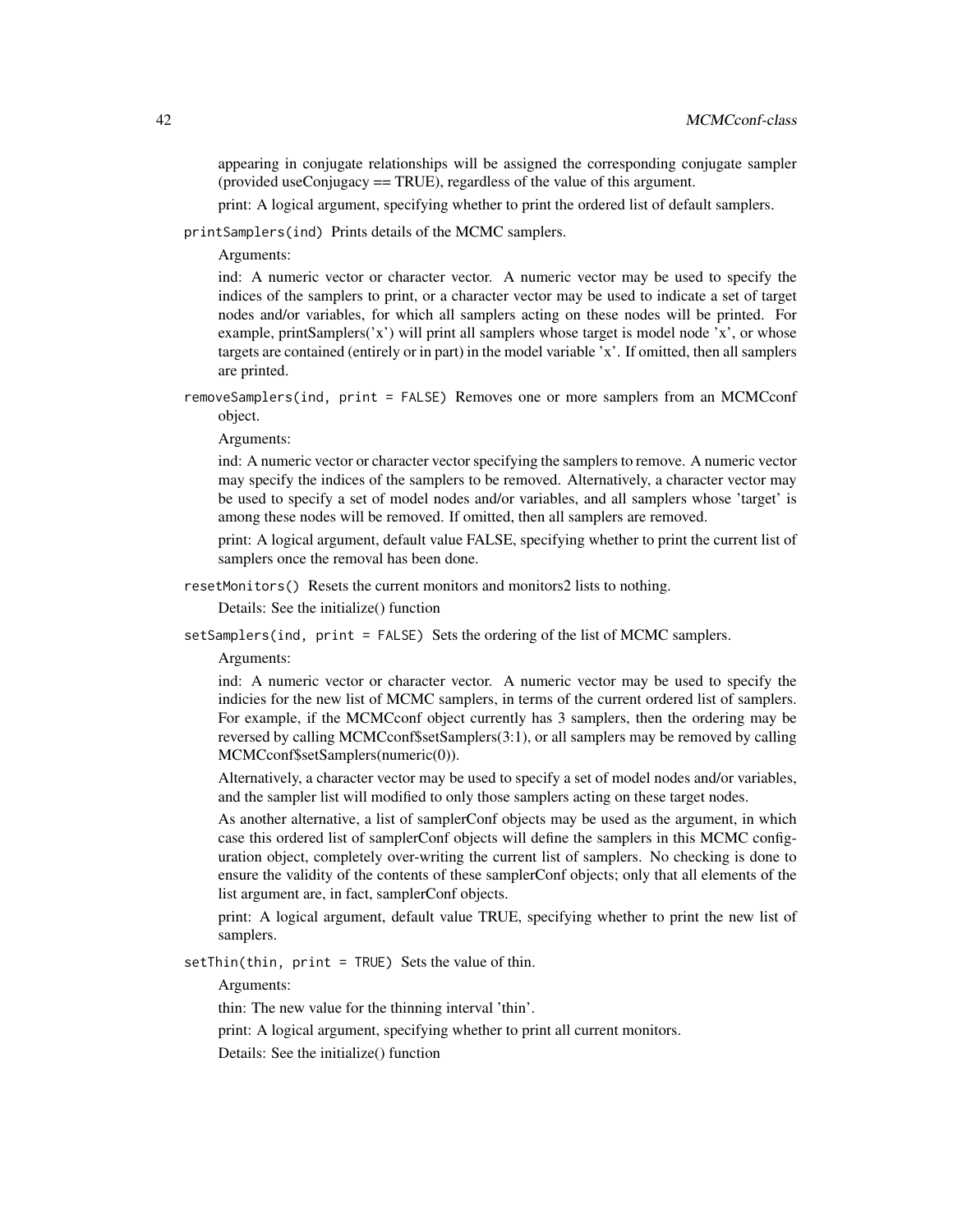#### $MCMC$ suite  $43$

setThin2(thin2, print = TRUE) Sets the value of thin2. Arguments: thin2: The new value for the thinning interval 'thin2'. print: A logical argument, specifying whether to print all current monitors. Details: See the initialize() function

# Author(s)

Daniel Turek

## See Also

[configureMCMC](#page-21-0)

## Examples

```
code <- nimbleCode({
mu ~ ~ dnorm(0, 1)
x \sim dnorm(mu, 1)
})
Rmodel <- nimbleModel(code)
conf <- configureMCMC(Rmodel)
conf$setSamplers(1)
conf$addSampler(target = 'x', type = 'slice', control = list(adaptInterval = 100))
conf$addMonitors('mu')
conf$addMonitors2('x')
conf$setThin(5)
conf$setThin2(10)
conf$getMonitors()
conf$printSamplers()
```
<span id="page-42-0"></span>MCMCsuite *Executes multiple MCMC algorithms and organizes results.*

## Description

Creates, runs, and organizes output from a suite of MCMC algorithms, all applied to the same model, data, and initial values. This can include WinBUGS, OpenBUGS, JAGS and Stan MCMCs, as well as NIMBLE MCMC algorithms. Trace plots and density plots for the MCMC samples may also be generated and saved.

### Usage

```
MCMCsuite(code, constants = list(), data = list(), inits = list(),
 monitors = character(), niter = 10000, burnin = 2000, thin = 1,
  summaryStats = c("mean", "median", "sd", "CI95_low", "CI95_upp"),
  calculateEfficiency = FALSE, MCMCs = "nimble", MCMCdefs = list(),
  winbugs_directory = "C:/WinBUGS14", winbugs_program = "WinBUGS",
```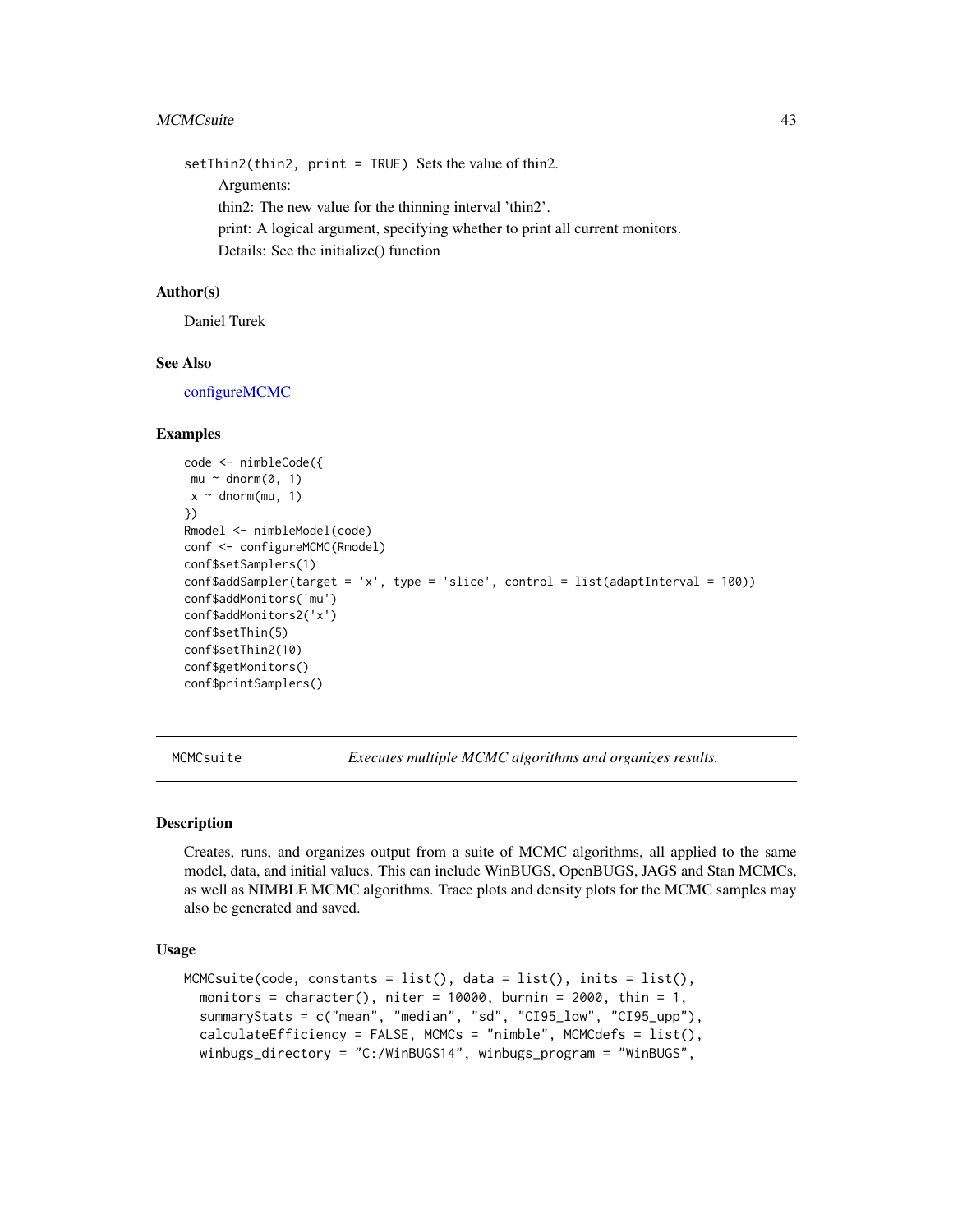```
openbugs_directory = "C:/OpenBUGS323", openbugs_program = "OpenBUGS",
stan_model = "", stan_inits = NULL, stan_data = NULL,
stanNameMaps = list(), makePlot = TRUE, savePlot = TRUE,
plotName = "MCMCsuite", setSeed = TRUE,
check = getNimbleOption("checkModel"), debug = FALSE)
```
# Arguments

| code                | The quoted code expression representing the model, such as the return value<br>from a call to nimbleCode). No default value, this is a required argument.                                                                                                                                                                                                                                                                                                                                                                                                                               |  |
|---------------------|-----------------------------------------------------------------------------------------------------------------------------------------------------------------------------------------------------------------------------------------------------------------------------------------------------------------------------------------------------------------------------------------------------------------------------------------------------------------------------------------------------------------------------------------------------------------------------------------|--|
| constants           | A named list giving values of constants for the model. This is the same as the<br>constants argument which would be passed to nimbleModel. Default value is<br>$list()$ .                                                                                                                                                                                                                                                                                                                                                                                                               |  |
| data                | A named list giving the data values for the model. This is the same as the data<br>argument which would be passed to nimbleModel or model\$setData. Default<br>value is $list()$ .                                                                                                                                                                                                                                                                                                                                                                                                      |  |
| inits               | A named list giving the initial values for the model. This is the same as the<br>inits argument which would be passed to nimbleModel or model\$setInits.<br>Default value is $list()$ .                                                                                                                                                                                                                                                                                                                                                                                                 |  |
| monitors            | A character vector giving the node names or variable names to monitor. The<br>samples corresponding to these nodes will be stored in the output samples, will<br>have summary statistics calculated, and density and trace plots generated. De-<br>fault value is all top-level stochastic nodes of the model.                                                                                                                                                                                                                                                                          |  |
| niter               | Number of MCMC iterations to run. This applies to all MCMC algorithms in<br>the suite. Default value is 10,000.                                                                                                                                                                                                                                                                                                                                                                                                                                                                         |  |
| burnin              | Number of initial, post-thinning, MCMC iterations to discard. Default value is<br>2,000.                                                                                                                                                                                                                                                                                                                                                                                                                                                                                                |  |
| thin                | Thinning interval for the MCMC samples. This applies to all MCMC algorithms<br>in the suite. The thinning occurs prior to the burnin samples being discarded.<br>Default value is 1.                                                                                                                                                                                                                                                                                                                                                                                                    |  |
| summaryStats        | A character vector, specifying the summary statistics to calculate on the MCMC<br>samples. Each element may be the character name of an exisiting R function<br>(possibly user-defined) which acts on a numeric vector and returns a scalar<br>(e.g., mean or sd, or a character string which when parsed and evaluted will<br>define such a function (e.g., function(x) mean(sqrt(x))). Default value is<br>c('mean', 'median', 'sd', 'CI95_low', 'CI95_upp'), where the final<br>two elements are functions which calculate the limits of a 95 percent Bayesian<br>credible interval. |  |
| calculateEfficiency |                                                                                                                                                                                                                                                                                                                                                                                                                                                                                                                                                                                         |  |
|                     | A logical, specifying whether to calculate the efficiency for each MCMC algo-<br>rithm. Efficiency is defined as the effective sample size (ESS) of each model<br>parameter divided by the algorithm runtime (in seconds). Default is FALSE.                                                                                                                                                                                                                                                                                                                                            |  |
| <b>MCMCs</b>        | A character vector specifying the MCMC algorithms to run. 'winbugs' spec-<br>ifies WinBUGS; 'openbugs' specifies OpenBUGS; 'jags' specifies JAGS;<br>'stan' specifies Stan; in this case, must also provide the 'stan_model' argu-<br>ment; 'nimble' specifies NIMBLE's default MCMC algorithm; 'nimble_noConj'                                                                                                                                                                                                                                                                         |  |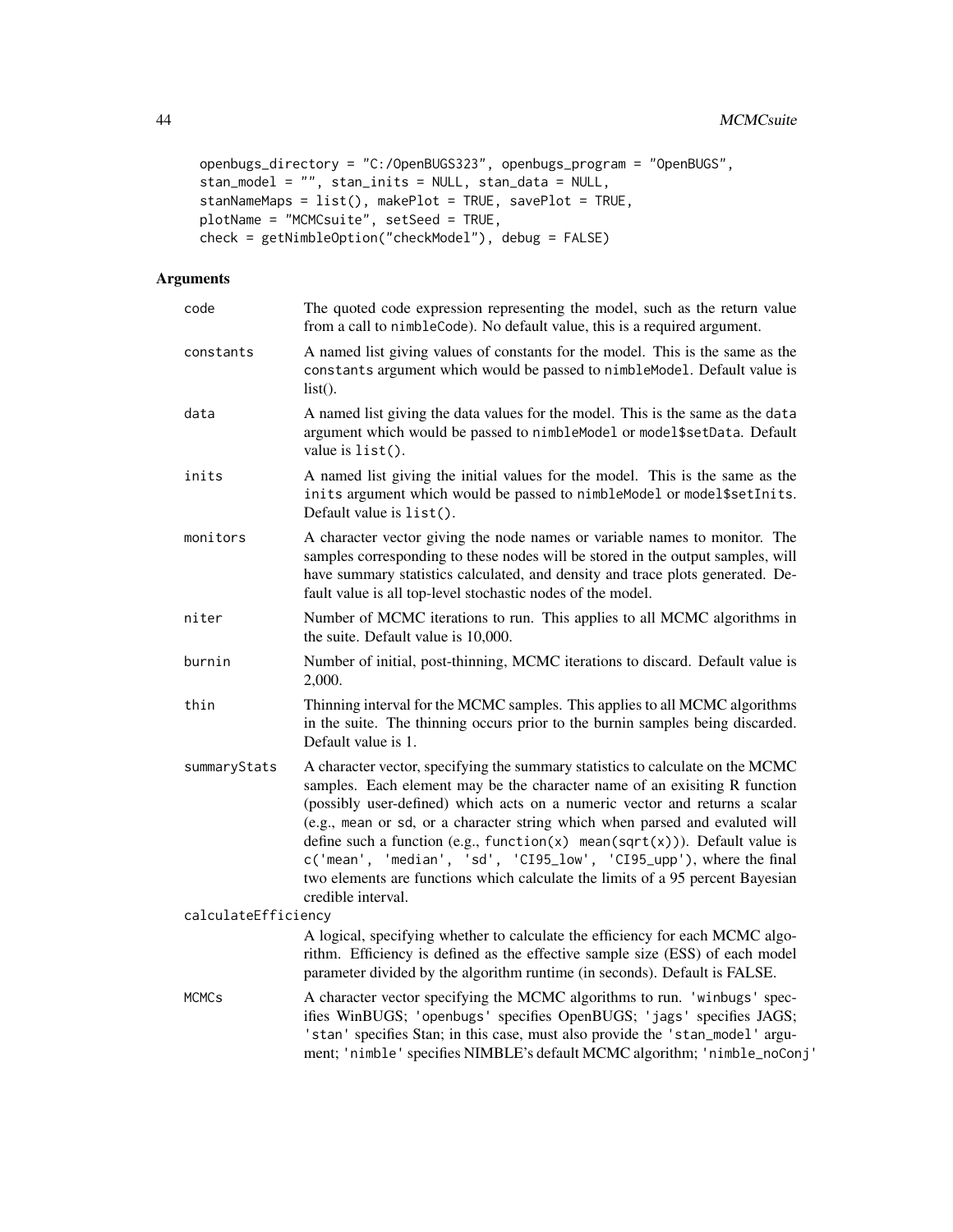specifies NIMBLE's default MCMC algorithm without the use of any conjugate Gibbs sampling; 'nimble\_RW' specifies NIMBLE MCMC algorithm using only random walk Metropolis-Hastings ('RW') samplers; 'nimble\_slice' specifies NIMBLE MCMC algorithm using only slice ('slice') samplers; 'autoBlock' specifies NIMBLE MCMC algorithm with block sampling of dynamically determined parameter groups attempting to maximize sampling efficiency; Anything else will be interpreted as NIMBLE MCMC algorithms, and must have associated entries in the MCMCdefs argument. Default value is 'nimble', which specifies NIMBLE's default MCMC algorithm.

MCMCdefs A named list of MCMC definitions. The names of list elements should corespond to any custom MCMC algorithms specified in the MCMCs argument. The list elements should be quoted expressions, enclosed in braces. When executed, the internal code must return an MCMC configuration object, specifying the corresponding MCMC algorithm; in particular, setting the appropriate samplers. The code may assume existance of the R model object Rmodel, and must \*return\* the MCMC configuration object. Therefore, the final line of such a code block would frequently be a standalone MCMCconf, to return this object.

winbugs\_directory

A character string giving the directory of the executable WinBUGS program for the WinBUGS MCMC. This argument will be passed directly to the bugs(...) call, from the R2WinBUGS library. Default value is 'C:/WinBUGS14'.

winbugs\_program

A character string giving the name of the WinBUGS program, for the WinBUGS MCMC. This argument will be passed directly to the bugs(...) call, from the R2WinBUGS library. Default value is 'WinBUGS'.

#### openbugs\_directory

A character string giving the directory of the executable OpenBUGS program for the OpenBUGS MCMC. This argument will be passed directly to the bugs(...) call, from the R2WinBUGS library. Default value is 'C:/OpenBUGS323'.

#### openbugs\_program

A character string giving the name of the OpenBUGS program, for the Open-BUGS MCMC. This argument will be passed directly to the bugs(...) call, from the R2WinBUGS library. Default value is 'OpenBUGS'.

stan\_model A character string specifying the location and name of the model file ('modelName.stan') for use with the Stan MCMC program. This argument must include the '.stan' extension, and must be provided whenever the MCMCs argument includes 'stan'.

stan\_inits A character string specifying the location and name of the inits file ('modelName.init.R') for use with the Stan MCMC program. This argument must include the '.init.R' extension, and must be provided whenever the MCMCs argument includes 'stan'. If omitted, it will attempt to locate an inits file in the same directory as the Stan model file.

stan\_data A character string specifying the location and name of the data file (in the form  $'modelName.data.R')$  for use with the Stan MCMC program. This argument must include the '.data.R' extension, and must be provided whenever the MCMCs argument includes 'stan'. If omitted, it will attempt to locate a data file in the same directory as the Stan model file.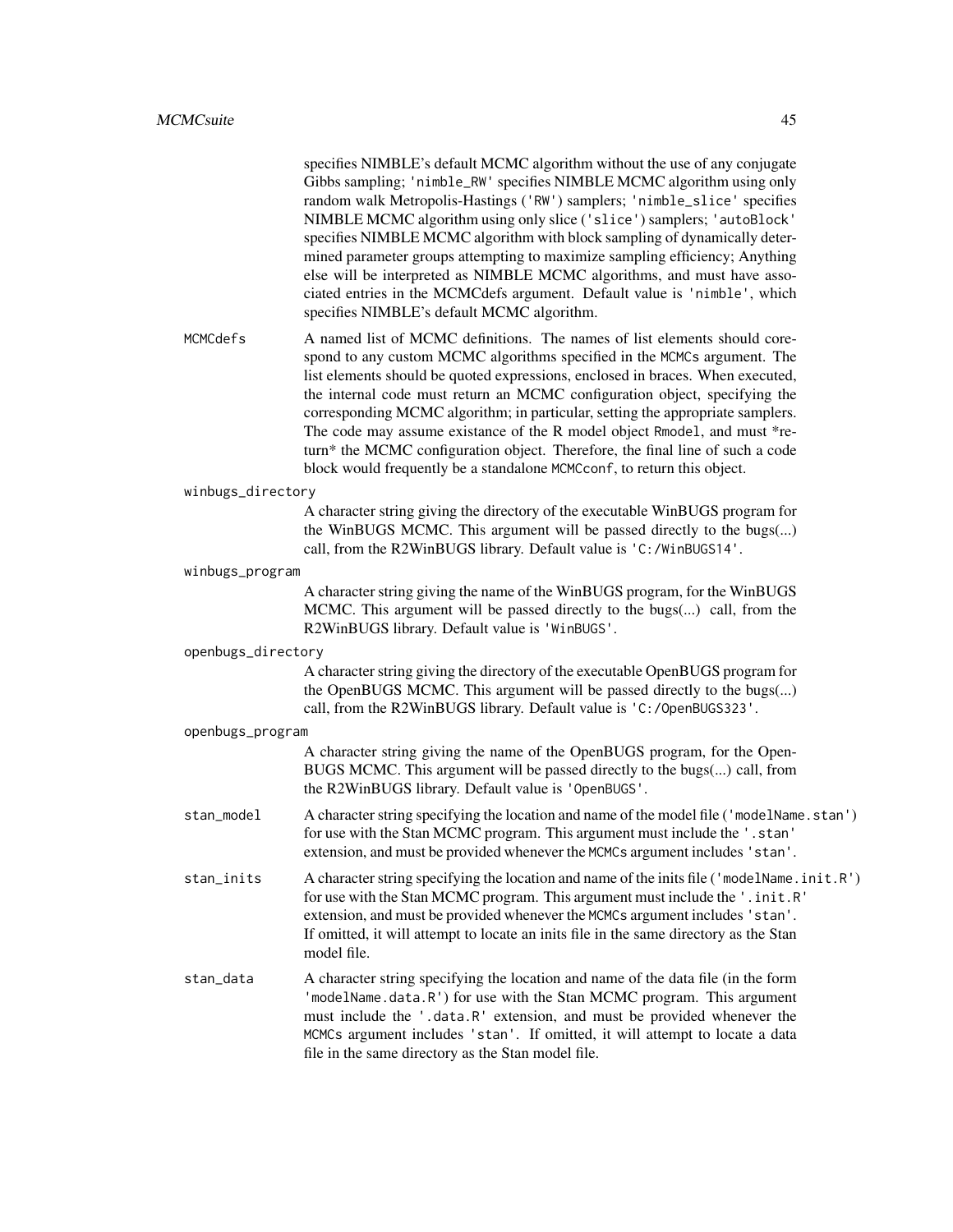| stanNameMaps | A list specifying name mappings between Stan and WinBUGS/OpenBUGS. The<br>syntax for list elements is list(BUGS_PARAM_NAME = list(StanSourceName)<br>$=$ 'STAN_PARAM_NAME', transform = function(x) TRANSFORMATION_FUNCTION(x))).<br>The transformation is optional. |  |
|--------------|----------------------------------------------------------------------------------------------------------------------------------------------------------------------------------------------------------------------------------------------------------------------|--|
| makePlot     | Logical argument, specifying whether to generate the trace plots and posterior<br>density plots, for each monitored node. Default value is TRUE.                                                                                                                     |  |
| savePlot     | Logical argument, specifying whether to save the trace plots and density plots.<br>Plots will be saved into the current working directory. Only used when makePlot == TRUE.<br>Default value is TRUE.                                                                |  |
| plotName     | Character string, giving the file name for saving the trace plots and density plots.<br>Only used when makePlot == TRUE and savePlot == TRUE. Default value is<br>'MCMCsuite'.                                                                                       |  |
| setSeed      | Logical argument, specifying whether to set.seed(0) prior to MCMC sampling.<br>Default value is TRUE.                                                                                                                                                                |  |
| check        | Logical argument, specifying whether to check the model object for missing or<br>invalid values. Default is given by the NIMBLE option 'checkModel', see help<br>on nimbleOptions for details.                                                                       |  |
| debug        | Logical argument, specifying whether to enter a browser () at the onset of ex-<br>ecuting each MCMC algrithm. For use in debugging individual MCMC algo-<br>rithms, if necessary. Default value is FALSE.                                                            |  |
|              | For internal use only                                                                                                                                                                                                                                                |  |

## Details

Creates and runs an MCMC Suite. By default, this will execute the specified MCMCs, record all samples, generate summary statistics, and create and save trace plots and posterior density plots. This default behavior can ben altered via a variety of arguments. Following execution of the MCMC algorithms, returns a named list containing samples, summary, and timing elements. See the NIMBLE User Manual for more information about the organization of the return object.

## Value

Returns a named list containing elements: samples: A 3-dimensional array containing samples from each MCMC algorithm. summary: A 3-dimensional array containing summary statistics for each variable and algorithm. timing: A numeric vector containing timing information. efficiency: Minimum and mean sampling efficiencies for each algorithm (only provided if option calculateEfficiency = TRUE). See the NIMBLE User Manual for more information about the organization of the return object.

#### Author(s)

Daniel Turek

# Examples

## Not run: code <- nimbleCode({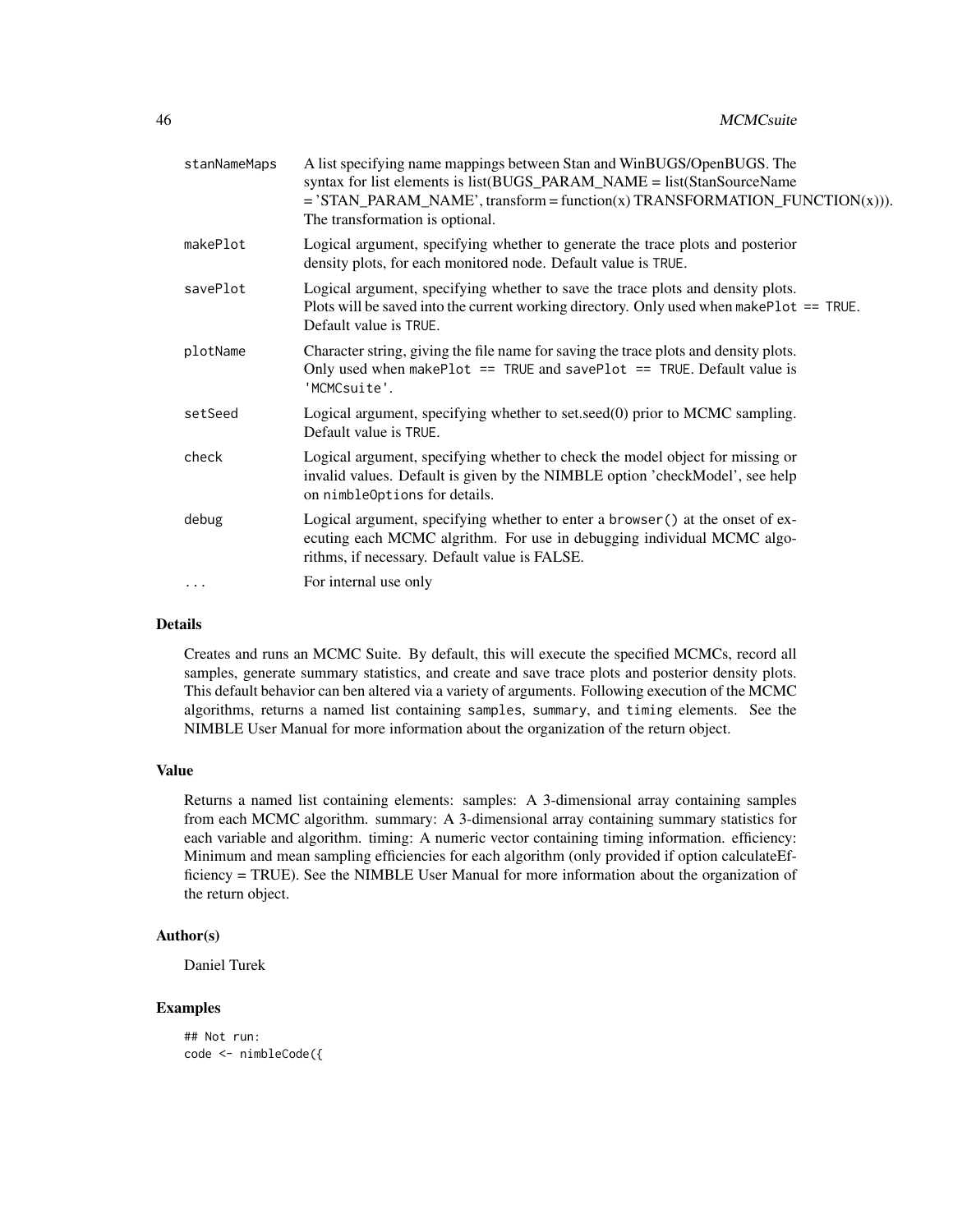```
mu ~ ~ dnorm(0, 1)
    x \sim dnorm(mu, 1)
})
output <- MCMCsuite(code,
                     data = list(x=3),
                     inits = list(mu=0),
                    niter = 10000,
                    monitors = 'mu',
                    MCMCs = c('nimble', 'nimble_RW'),
                     summaryStats = c('mean', 'sd', 'max', 'function(x) max(abs(x))')),
                    makePlot = FALSE)
```
## End(Not run)

MCMCsuiteClass-class *Class* MCMCsuiteClass

#### Description

Objects of this class create, run, and organize output from a suite of MCMC algorithms, all applied to the same model, data, and initial values. This can include WinBUGS, OpenBUGS, JAGS and Stan MCMCs, as well as NIMBLE MCMC algorithms. Trace plots and density plots for the MCMC samples may also be generated and saved.

# Author(s)

Daniel Turek

## See Also

**[MCMCsuite](#page-42-0)** 

## Examples

```
## Not run:
code <- nimbleCode({
   mu ~ ~ dnorm(0, 1)
   x \sim dnorm(mu, 1)
})
output <- MCMCsuite(code,
                    data = list(x=3),
                    inits = list(mu=0),
                    niter = 10000,
                    monitors = 'mu',
                    MCMCs = c('nimble', 'nimble_RW'),
                    summaryStats = c('mean', 'sd', 'max', 'function(x) max(abs(x))')),
                    makePlot = FALSE)
```
## End(Not run)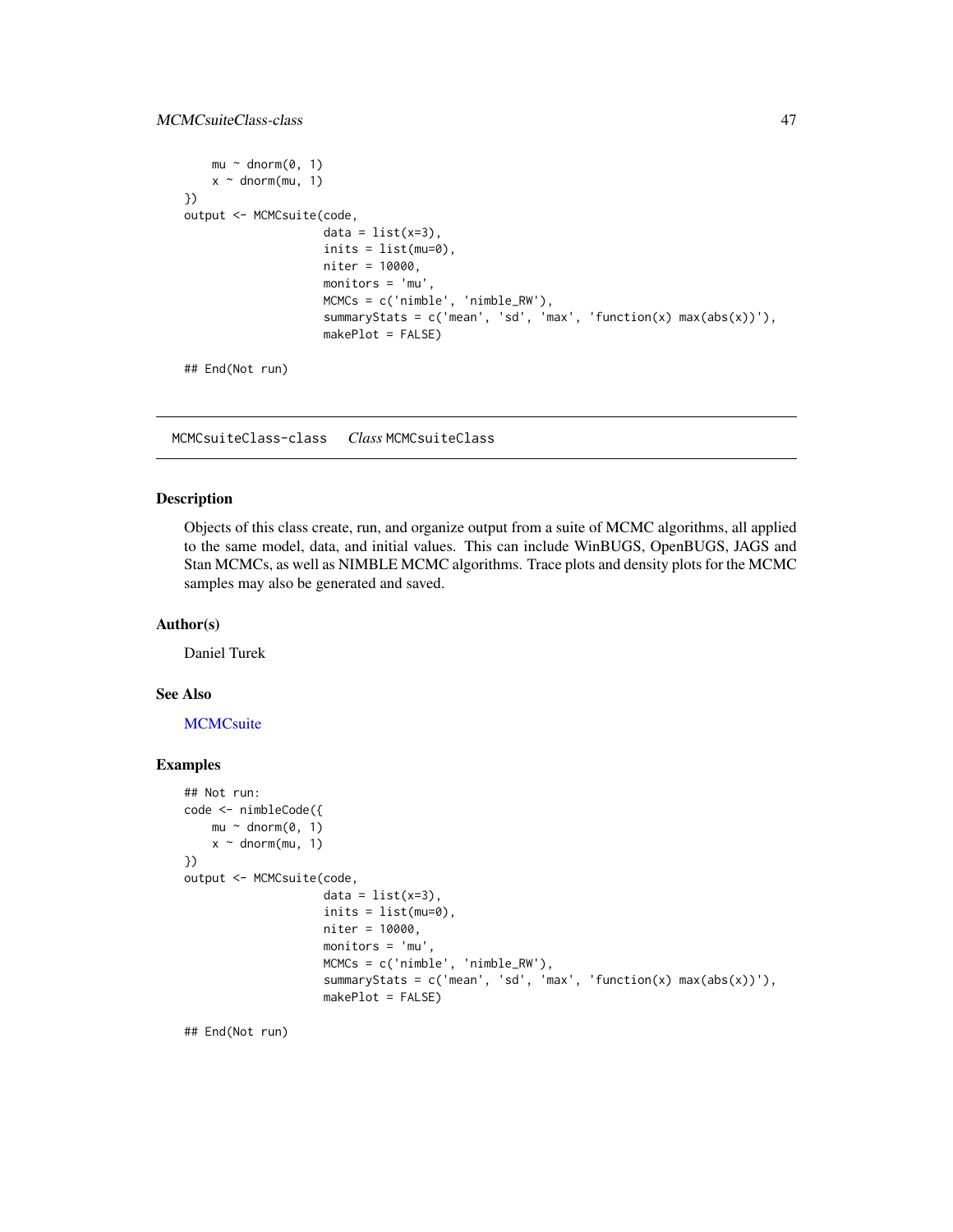modelBaseClass-class *Class* modelBaseClass

#### **Description**

This class underlies all NIMBLE model objects: both R model objects created from the return value of nimbleModel(), and compiled model objects. The model object contains a variety of member functions, for providing information about the model structure, setting or querying properties of the model, or accessing various internal components of the model. These member functions of the modelBaseClass are commonly used in the body of the setup function argument to nimbleFunction(), to aid in preparation of node vectors, nimbleFunctionLists, and other runtime inputs. See documentation for nimbleModel for details of creating an R model object.

### Methods

- check() Checks for errors in model specification and for missing values that prevent use of calculate/simulate on any nodes
- checkBasics() Checks for size/dimension mismatches and for presence of NAs in model variables (the latter is not an error but a note of this is given to the user)
- checkConjugacy(nodeVector) Determines whether or not the input nodes appear in conjugate relationships

Arguments:

nodeVector: A character vector specifying one or more node or variable names. If omitted, all stochastic non-data nodes are checked for conjugacy.

Details: The return value is a named list, with an element corresponding to each conjugate node. The list names are the conjugate node names, and list elements are the control list arguments required by the corresponding MCMC conjugate sampler functions. If no model nodes are conjugate, an empty list is returned.

expandNodeNames(nodeNames, env = parent.frame(), returnScalarComponents = FALSE, returnType = "name Takes a vector of nodeNames and returns the unique and expanded names in the model, i.e.  $x'$  expands to  $x[1]'$ ,  $x[2]'$ , ...

Arguments:

nodeNames: a vector of characters of nodes to be expanded. Alternatively, can be a vector of integer graph IDs, but this use is intended only for advanced users

returnScalarComponents: should multivariate nodes (i.e. dmnorm or dmulti) be broken up into scalar components?

returnType: return type. Options are 'names' (character vector) or 'ids' (graph IDs) sort: should names be topologically sorted before being returned?

getDependencies(nodes, omit = character(), self = TRUE, determOnly = FALSE, stochOnly = FALSE, incl Returns a character vector of the nodes dependent upon the input argument nodes, sorted topologically according to the model graph. Aditional input arguments provide flexibility in the values returned.

Arguments:

nodes: Character vector of node names, with index blocks allowed, and/or variable names, the dependents of which will be returned.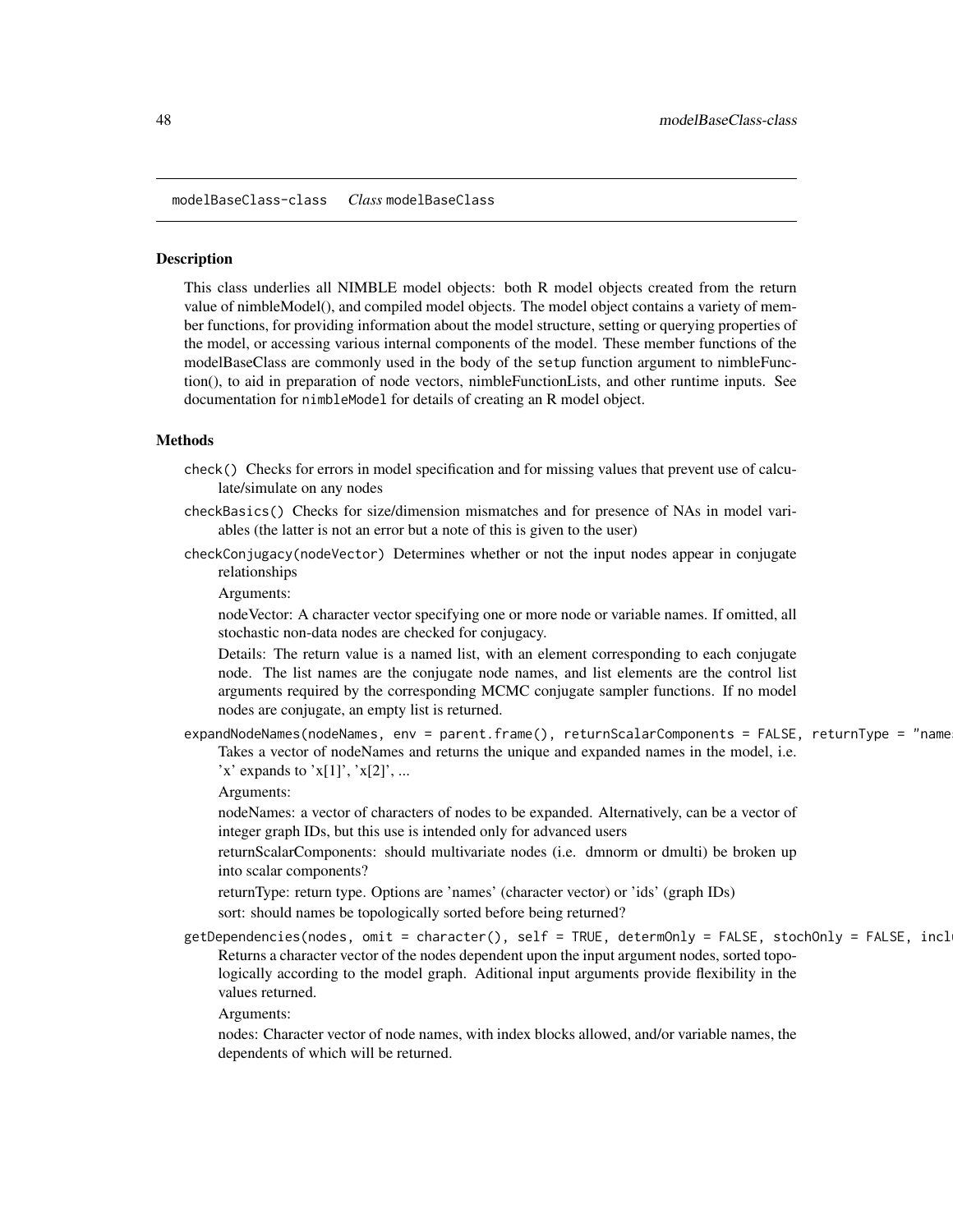omit: Character vector of node names, which will be omitted from the nodes returned. In addition, dependent nodes subsequent to these omitted nodes will not be returned. The omitted nodes argument serves to stop the downward search within the hierarchical model struture, and excludes the specified node.

self: Logical argument specifying whether to include the input argument nodes in the return vector of dependent nodes. Default is TRUE.

determOnly: Logical argument specifying whether to return only deterministic nodes. Default is FALSE.

stochOnly: Logical argument specifying whether to return only stochastic nodes. Default is FALSE.

includeData: Logical argument specifying whether to include 'data' nodes (set via the member method setData). Default is TRUE.

dataOnly: Logical argument specifying whether to return only 'data' nodes. Default is FALSE. includeRHSonly: Logical argument specifying whether to include right-hand-side-only nodes (model nodes which never appear on the left-hand-side of  $\sim$  or  $\lt$ - in the model code). These nodes are neither stochastic nor deterministic, but instead function as variable inputs to the model. Default is FALSE.

downstream: Logical argument specifying whether the downward search through the model hierarchical structure should continue beyond the first and subsequent stochastic nodes encountered, hence returning all nodes downstream of the input nodes. Default is FALSE.

returnType: Character argument specific type object returned. Options are 'names' (returns character vector) and 'ids' (returns numeric graph IDs for model)

returnScalar Componenets: Logical argument specifying whether multivariate nodes should return full node name (i.e.  $x[1:2]$ ) or should break down into scalar componenets (i.e.  $x[1]$ ) and  $x[2]$ <sup>'</sup>)

Details: The downward search for dependent nodes propagates through deterministic nodes, but by default will halt at the first level of stochastic nodes encountered.

getDependenciesList(returnNames = TRUE, sort = TRUE) Returns a list of all neighbor relationships. Each list element gives the one-step dependencies of one vertex, and the element name is the vertex label (integer ID or character node name)

Arguments:

returnNames: If TRUE (default), list names and element contents are returns as character node names, e.g. 'x[1]'. If FALSE, everything is returned using graph IDs, which are unique integer labels for each node.

sort: If TRUE (default), each list element is returned in topologically sorted order. If FALSE, they are returned in arbitrary order.

Details: This provides a fairly raw representation of the graph (model) structure that may be useful for inspecting what NIMBLE has created from model code.

getDownstream(...) Identical to getDependencies(..., downstream = TRUE)

Details: See documentation for member method getDependencies.

getNodeNames(determOnly = FALSE, stochOnly = FALSE, includeData = TRUE, dataOnly = FALSE, includeRH Returns a character vector of all node names in the model, in topologically sorted order. A variety of logical arguments allow for flexible subsetting of all model nodes. Arguments:

determOnly: Logical argument specifying whether to return only deterministic nodes. Default is FALSE.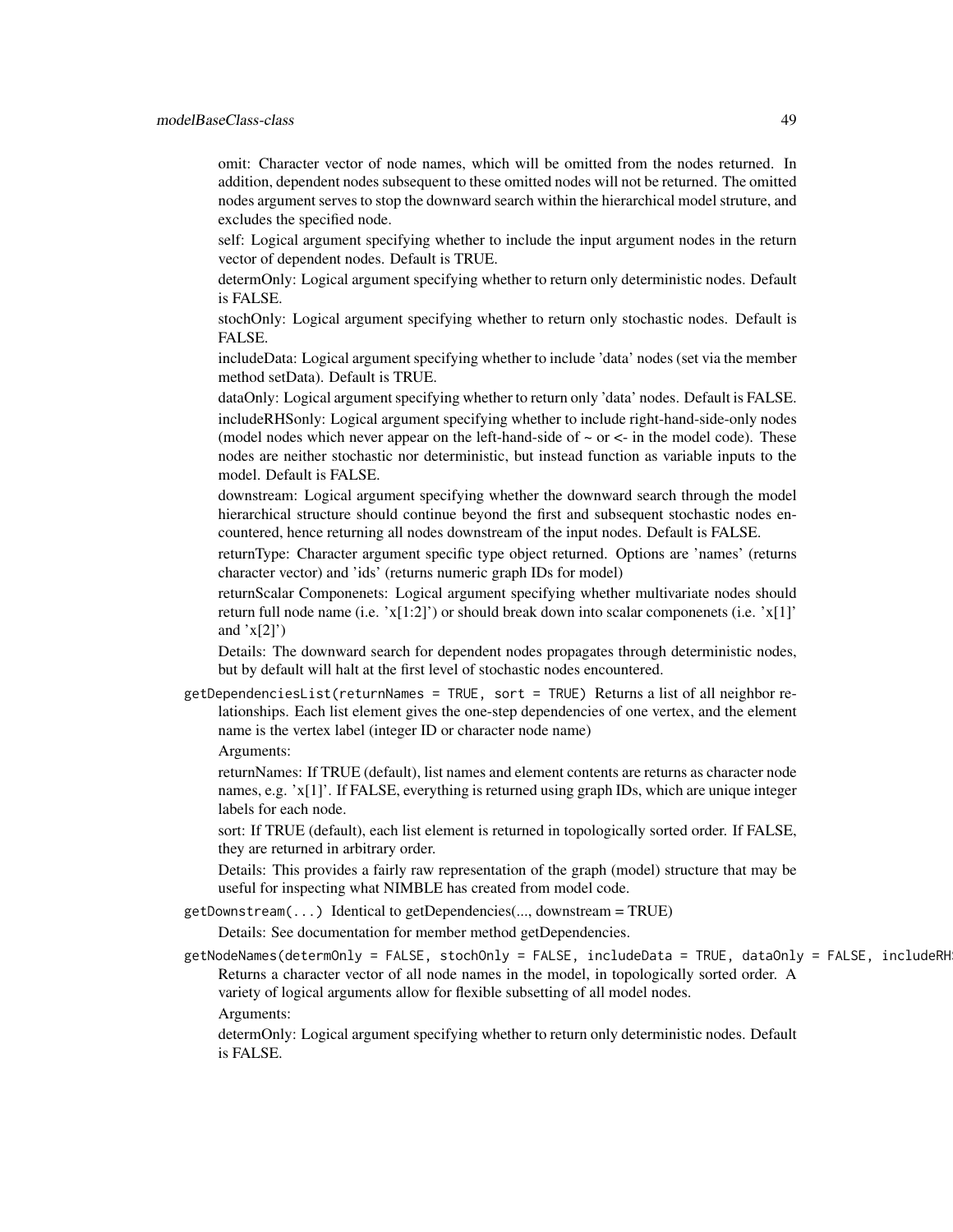stochOnly: Logical argument specifying whether to return only stochastic nodes. Default is FALSE.

includeData: Logical argument specifying whether to include 'data' nodes (set via the member method setData). Default is TRUE.

dataOnly: Logical argument specifying whether to return only 'data' nodes. Default is FALSE.

includeRHSonly: Logical argument specifying whether to include right-hand-side-only nodes (model nodes which never appear on the left-hand-side of  $\sim$  or  $\lt$ - in the model code). Default is FALSE.

topOnly: Logical argument specifying whether to return only top-level nodes from the hierarchical model structure.

latentOnly: Logical argument specifying whether to return only latent (mid-level) nodes from the hierarchical model structure.

endOnly: Logical argument specifying whether to return only end nodes from the hierarchical model structure.

returnType: Character argument specific type object returned. Options are 'names' (returns character vector) and 'ids' (returns numeric graph IDs for model)

returnScalar Componenets: Logical argument specifying whether multivariate nodes should return full node name (i.e.  $x[1:2]$ ) or should break down into scalar componenets (i.e.  $x[1]$ ) and  $x[2]$ <sup>'</sup>)

Details: Multiple logical input arguments may be used simultaneously. For example, model\$getNodeNames(endOnly  $=$  TRUE, dataOnly  $=$  TRUE) will return all end-level nodes from the model which are designated as 'data'.

getVarNames(includeLogProb = FALSE, nodes, includeData = TRUE) Returns the names of all variables in a model, optionally including the logProb variables

Arguments:

logProb: Logical argument specifying whether or not to include the logProb variables. Default is FALSE.

nodes: An optional character vector supplying a subset of nodes for which to extract the variable names and return the unique set of variable names

isData(nodeNames) Returns a vector of logical TRUE / FALSE values, corresponding to the 'data' flags of the input node names.

Arguments:

nodeNames: A character vector containing model variable or node names.

Details: The variable or node names specified is expanded into a vector of model node names. A logical vector is returned, indicating whether each model node has been flagged as containing 'data'.

newModel(data = NULL, inits = NULL, modelName = character(), replicate = FALSE, check = getNimbleOp Returns a new R model object, with the same model definiton (as defined from the original model code) as the existing model object.

Arguments:

data: A named list specifying data nodes and values, for use in the newly returned model. If not provided, the data argument from the creation of the original R model object will be used. inits: A named list specifying initial values, for use in the newly returned model. If not provided, the inits argument from the creation of the original R model object will be used.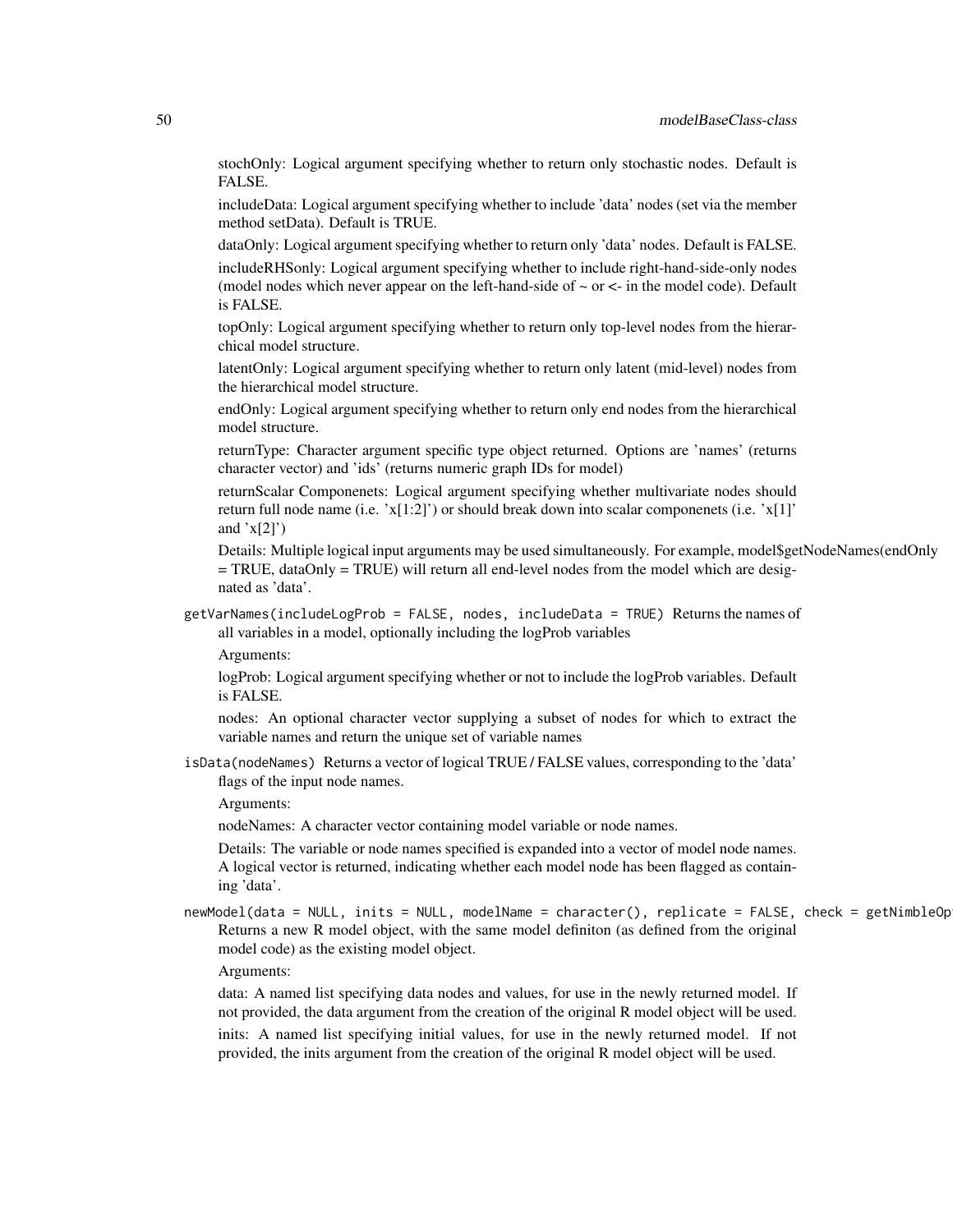replicate: Logical specifying whether to repliate all current values and data flags from the current model in the new model. If TRUE, then the data and inits arguments are not used. Default value is FALSE.

check: A logical indicating whether to check the model object for missing or invalid values. Default is given by the NIMBLE option 'checkModel', see help on 'nimbleOptions' for details.

modelName: An optional character string, used to set the internal name of the model object. If provided, this name will propagate throughout the generated C++ code, serving to improve readability.

Details: The newly created model object will be identical to the original model in terms of structure and functionality, but entirely distinct in terms of the internal values.

- resetData() Resets the 'data' property of ALL model nodes to FALSE. Subsequent to this call, the model will have no nodes flagged as 'data'.
- setData(..., warnAboutMissingNames = TRUE) Sets the 'data' flag for specified nodes to TRUE, and also sets the value of these nodes to the value provided. This is the exclusive method for specifying 'data' nodes in a model object. When a 'data' argument is provided to 'nimble-Model()', it uses this method to set the data nodes.

#### Arguments:

...: Arguments may be provided as named elements with numeric values or as character names of model variables. These may be provided in a single list, a single character vector, or as multiple arguments. When a named element with a numeric value is provided, the size and dimension must match the corresponding model variable. This value will be copied to the model variable and any non-NA elements will be marked as data. When a character name is provided, the value of that variable in the model is not changed but any currently non-NA values are marked as data. Examples: setData('x',  $y = 1:10$ ) will mark both x and y as data and will set the value of y to 1:10. setData(list('x', y = 1:10)) is equivalent. setData(c('x','y')) or setData $('x', 'y')$  will mark both x and y as data.

Details: If a provided value (or the current value in the model when only a name is specified) contains some NA values, then the model nodes corresponding to these NAs will not have their value set, and will not be designated as 'data'. Only model nodes corresponding to numeric values in the argument list elements will be designated as data. Designating a deterministic model node as 'data' will result in an error. Designating part of a multivariate node as 'data' and part as non-data (NA) will result in an error; multivariate nodes must be entirely data, or entirely non-data.

setInits(inits) Sets initial values (or more generally, any named list of value elements) into the model

Arguments:

inits: A named list. The names of list elements must correspond to model variable names. The elements of the list must be of class numeric, with size and dimension each matching the corresponding model variable.

topologicallySortNodes(nodeNames, returnType = "names") Sorts the input list of node names according to the topological dependence ordering of the model structure.

Arguments:

nodeNames: A character vector of node names, which is to be topologically sorted. Alternatively can be a numeric vector of graphIDs

returnType: character vector indicating return type. Choices are "names" or "ids"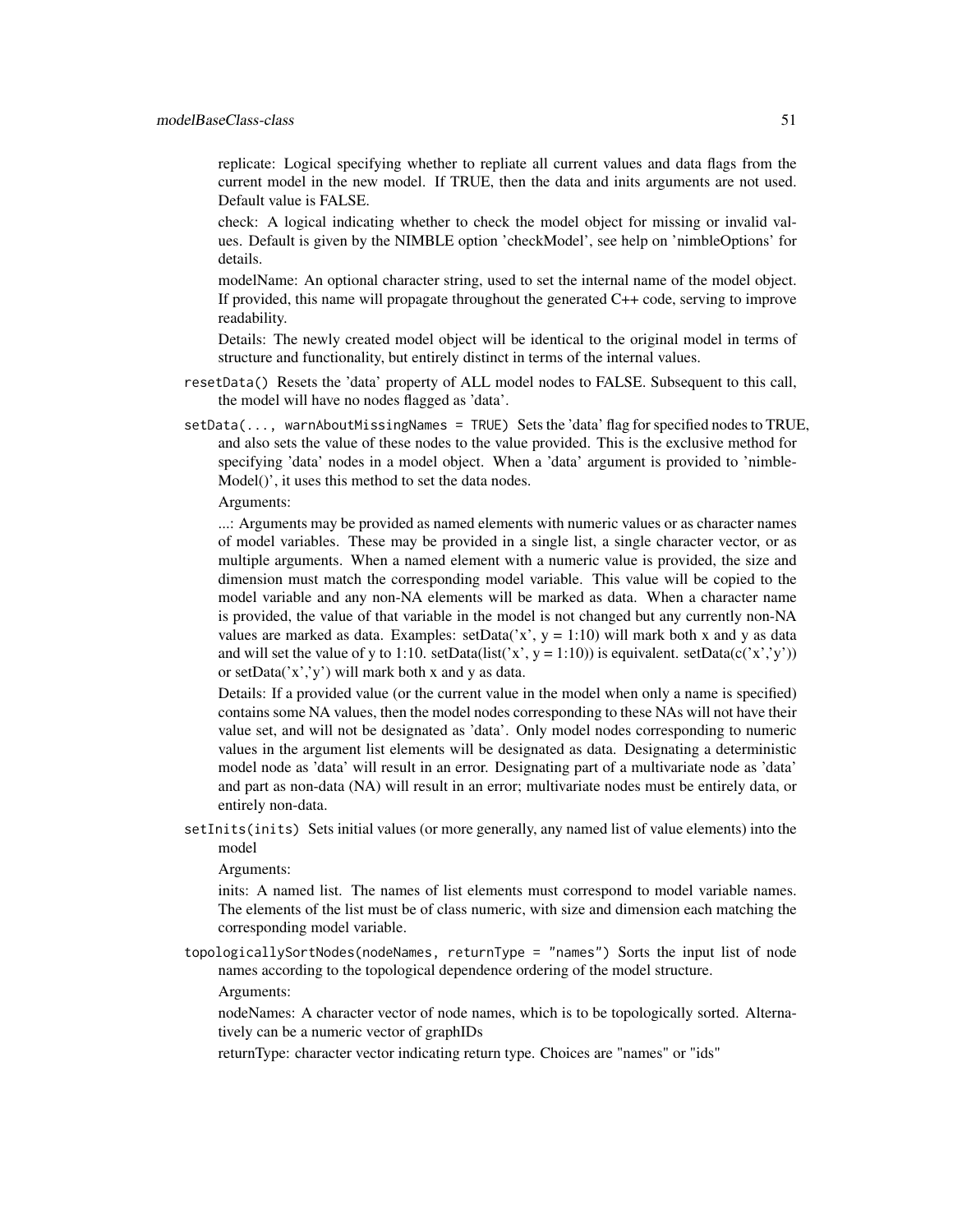Details: This function merely reorders its input argument. This may be inportany prior to calls such as simulate(model, nodes) or calculate(model, nodes), to enforce that the operation is performed in topological order.

# Author(s)

Daniel Turek

### Examples

```
code <- nimbleCode({
   mu ~ ~ dnorm(0, 1)
   x[1] ~ dnorm(mu, 1)
   x[2] \sim \text{dnorm}(\text{mu}, 1)})
Rmodel <- nimbleModel(code)
modelVars <- Rmodel$getVarNames() ## returns 'mu' and 'x'
modelNodes <- Rmodel$getNodeNames() ## returns 'mu', 'x[1]' and 'x[2]'
Rmodel$resetData()
Rmodel$setData(list(x = c(1.2, NA))) ## flags only 'x[1]' node as data
Rmodel$isData(c('mu', 'x[1]', 'x[2]')) ## returns c(FALSE, TRUE, FALSE)
```
modelDefClass-class *Class for NIMBLE model definition*

## Description

Class for NIMBLE model definition that is not usually needed directly by a user.

### Details

See ?modelBaseClass for information about creating NIMBLE BUGS models.

modelValues *Create a NIMBLE modelValues Object*

# **Description**

Builds modelValues object from a model values configuration object, which can include a NIMBLE model

### Usage

modelValues(conf, m = 1)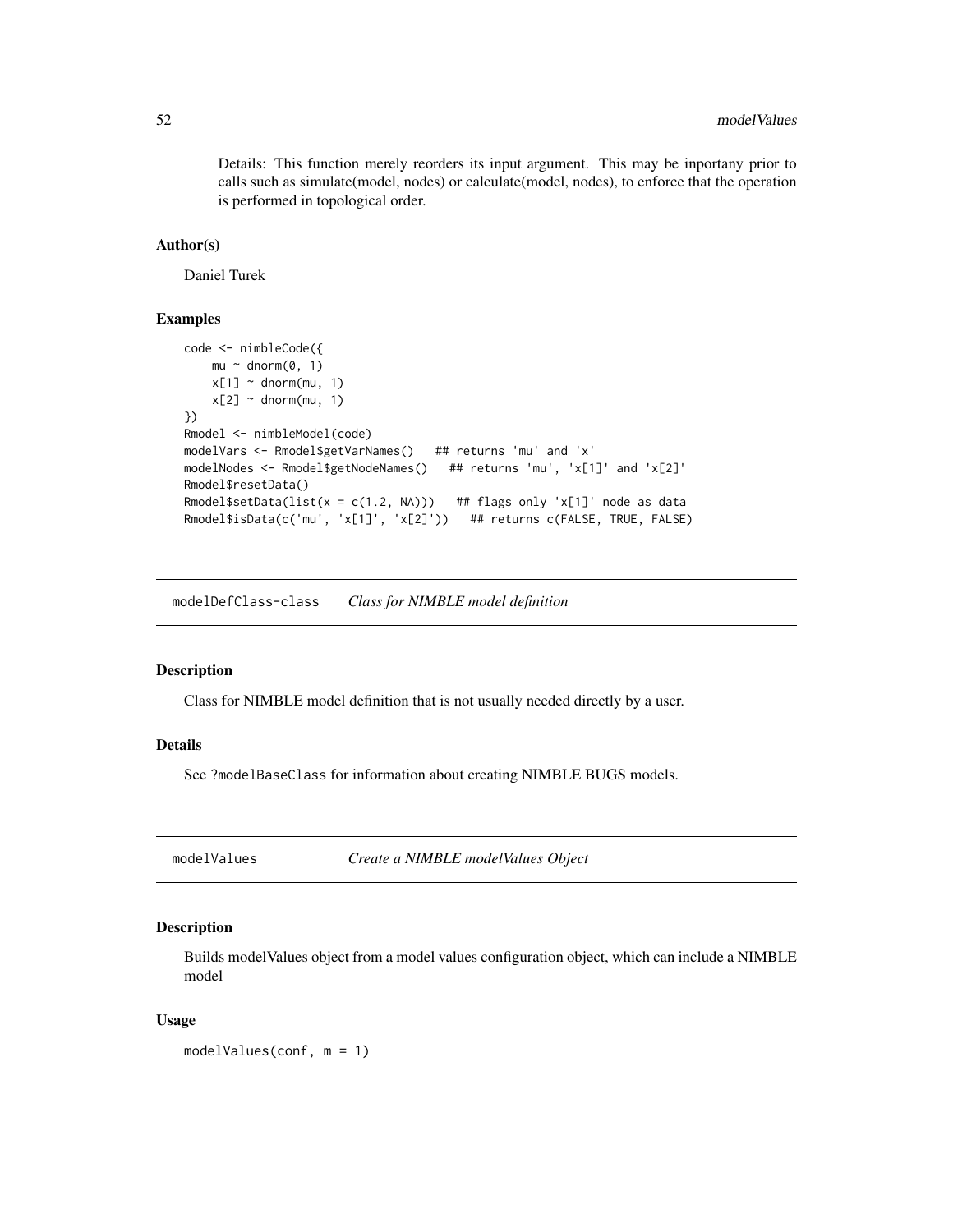#### Arguments

| conf | An object which includes information for building model Values. Can either be<br>a NIMBLE model (see help(modelBaseClass)) or the object returned from<br>modelValuesConf |
|------|---------------------------------------------------------------------------------------------------------------------------------------------------------------------------|
| m    | The number of rows to create in the model Values object. Can later be changed<br>with resize                                                                              |

### Details

See the User Manual or help(modelValuesBaseClass) for information about manipulating NIM-BLE modelValues object returned by this function

# Author(s)

NIMBLE development team

# Examples

```
#From model object:
code <- nimbleCode({
 a \sim dnorm(0,1)
 for(i in 1:3){
for(j in 1:3)b[i,j] ~ dnorm(0,1)}
})
Rmodel <- nimbleModel(code)
Rmodel_mv <- modelValues(Rmodel, m = 2)
#Custom modelValues object:
mvConf \leq mode1ValuesConf(vars = c('x', 'y'),types = c('double', 'int'),
             sizes = list(x = 3, y = c(2,2)))custom_mv <- modelValues(mvConf, m = 2)
custom_mv['y',]
```
modelValuesBaseClass-class *Class* modelValuesBaseClass

# Description

modelValues are NIMBLE containers built to store values from models. They can either be built directly from a model or be custom built via the modelValuesConf function. They consist of rows, where each row can be thought of as a set of values from a model. Like most nimble objects, and unlike most R objects, they are passed by reference instead of by value.

See user manual for more details.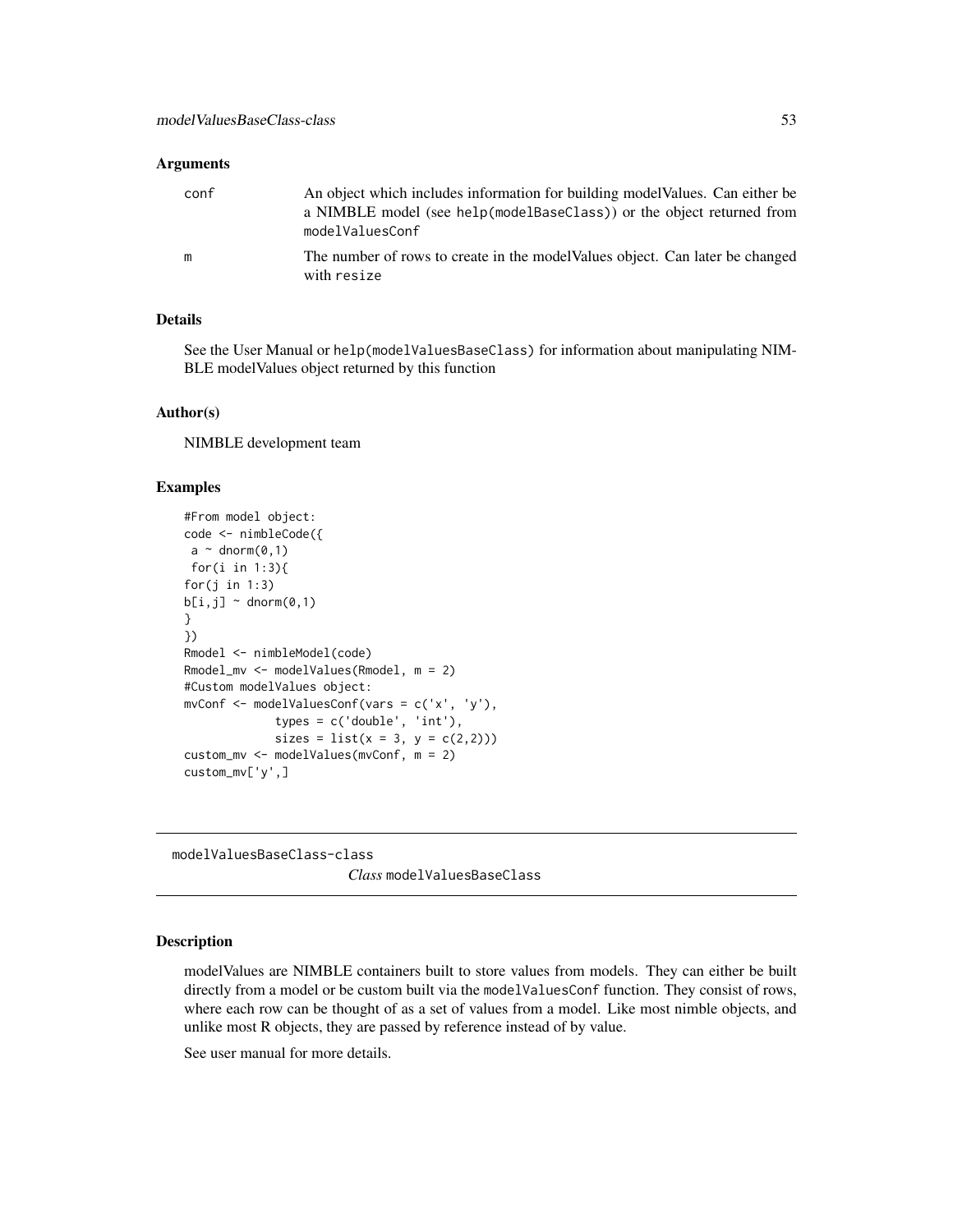## Examples

```
mvConf <- modelValuesConf(vars = c('a', 'b'),
types = c('double', 'double'),
sizes = list(a = 1, b = c(2,2)) )mv <- modelValues(mvConf)
as.matrix(mv)
resize(mv, 2)
as.matrix(mv)
mv['a', 1] <- 1
mv['a',2] <- 2
mv['b', 1] \leq matrix(0, nrow = 2, ncol = 2)mv['b', 2] \leq matrix \cdot m + m(x), nrow = 2, ncol = 2)
mv['a',]
as.matrix(mv)
basicModelCode <- nimbleCode({
a \sim dnorm(0,1)for(i in 1:4)b[i] ~ dnorm(0,1)})
basicModel <- nimbleModel(basicModelCode)
basicMV <- modelValues(basicModel, m = 2) # m sets the number of rows
basicMV['b',]
```
modelValuesConf *Create the confs for a custom NIMBLE modelValues object*

## Description

Builds an R-based modelValues conf object

# Usage

```
modelValuesConf(symTab, className, vars, types, sizes, modelDef = NA,
 where = globalenv()
```
#### Arguments

| symTab    | For internal use only                                                                                                                                     |  |
|-----------|-----------------------------------------------------------------------------------------------------------------------------------------------------------|--|
| className | For internal use only                                                                                                                                     |  |
| vars      | A vector of character strings naming each variable in the model Values object                                                                             |  |
| types     | A vector of character strings describing the type of data for the model Values<br>object. Options include 'double' (for real-valued variables) and 'int'. |  |
| sizes     | A list in which the named items of the list match the var arguments and each<br>item is a numeric vector of the dimensions                                |  |
| modelDef  | For internal use only                                                                                                                                     |  |
| where     | For internal use only                                                                                                                                     |  |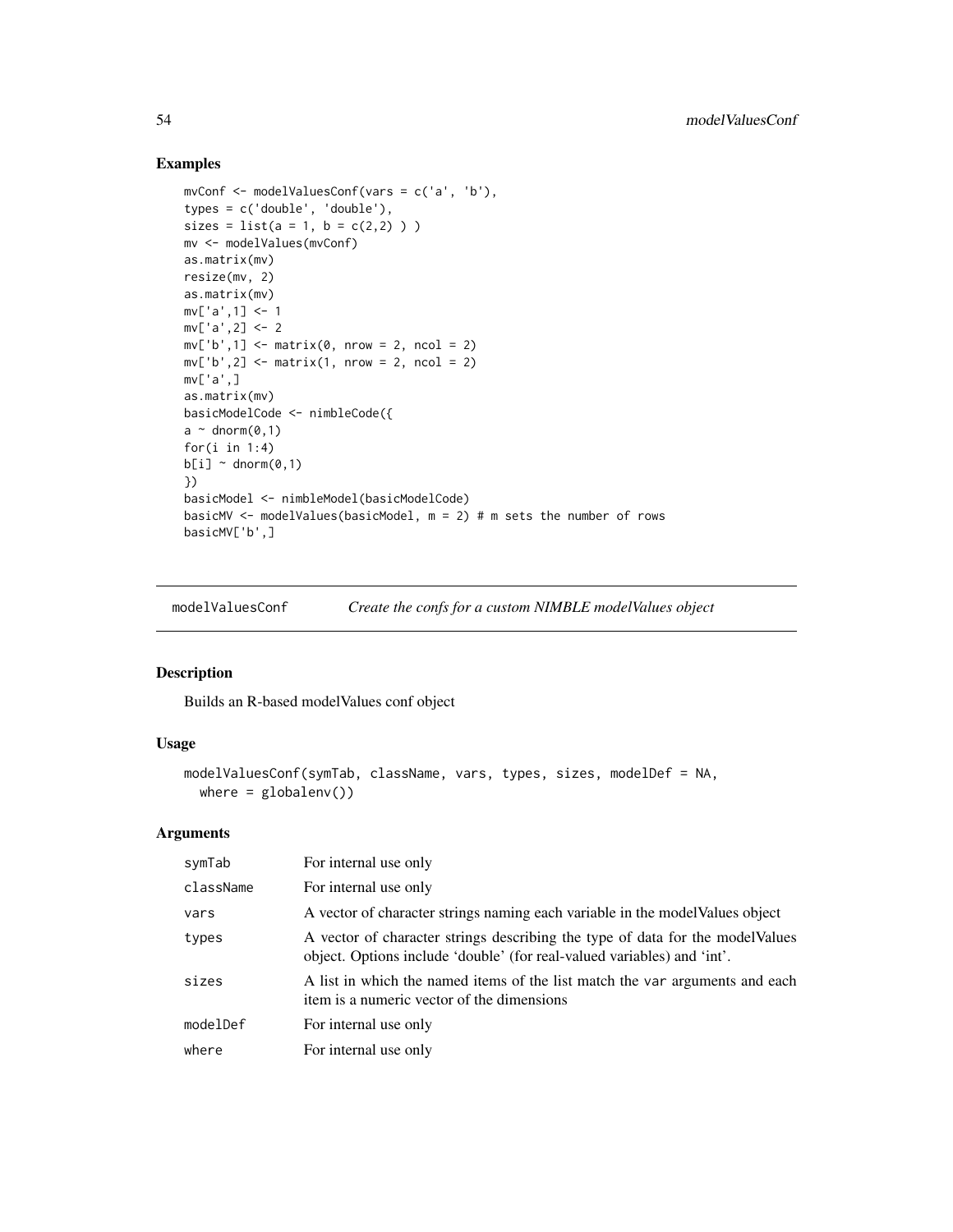#### Multinomial 55

# Details

See the User Manual or help(modelValuesBaseClass) and help(modelValues) for information

### Author(s)

Clifford Anderson-Bergman

## Examples

```
#Custom modelValues object:
mvConf \leq mode1ValuesConf(vars = c('x', 'y'),types = c('double', 'int'),
sizes = list(x = 3, y = c(2,2)))custom_mv <- modelValues(mvConf, m = 2)
custom_mv['y',]
```
Multinomial *The Multinomial Distribution*

## Description

Density and random generation for the multinomial distribution

## Usage

```
dmulti(x, size = sum(x), prob, log = FALSE)
```
 $rmulti(n = 1, size, prob)$ 

## Arguments

| $\mathsf{x}$ | vector of values.                                                   |  |
|--------------|---------------------------------------------------------------------|--|
| size         | number of trials.                                                   |  |
| prob         | vector of probabilities, summing to one, of same length as x        |  |
| log          | logical; if TRUE, probability density is returned on the log scale. |  |
| n.           | number of observations (only n=1 is handled currently).             |  |

# Details

See Gelman et al., Appendix A or the BUGS manual for mathematical details.

## Value

dmulti gives the density and rmulti generates random deviates.

# Author(s)

Christopher Paciorek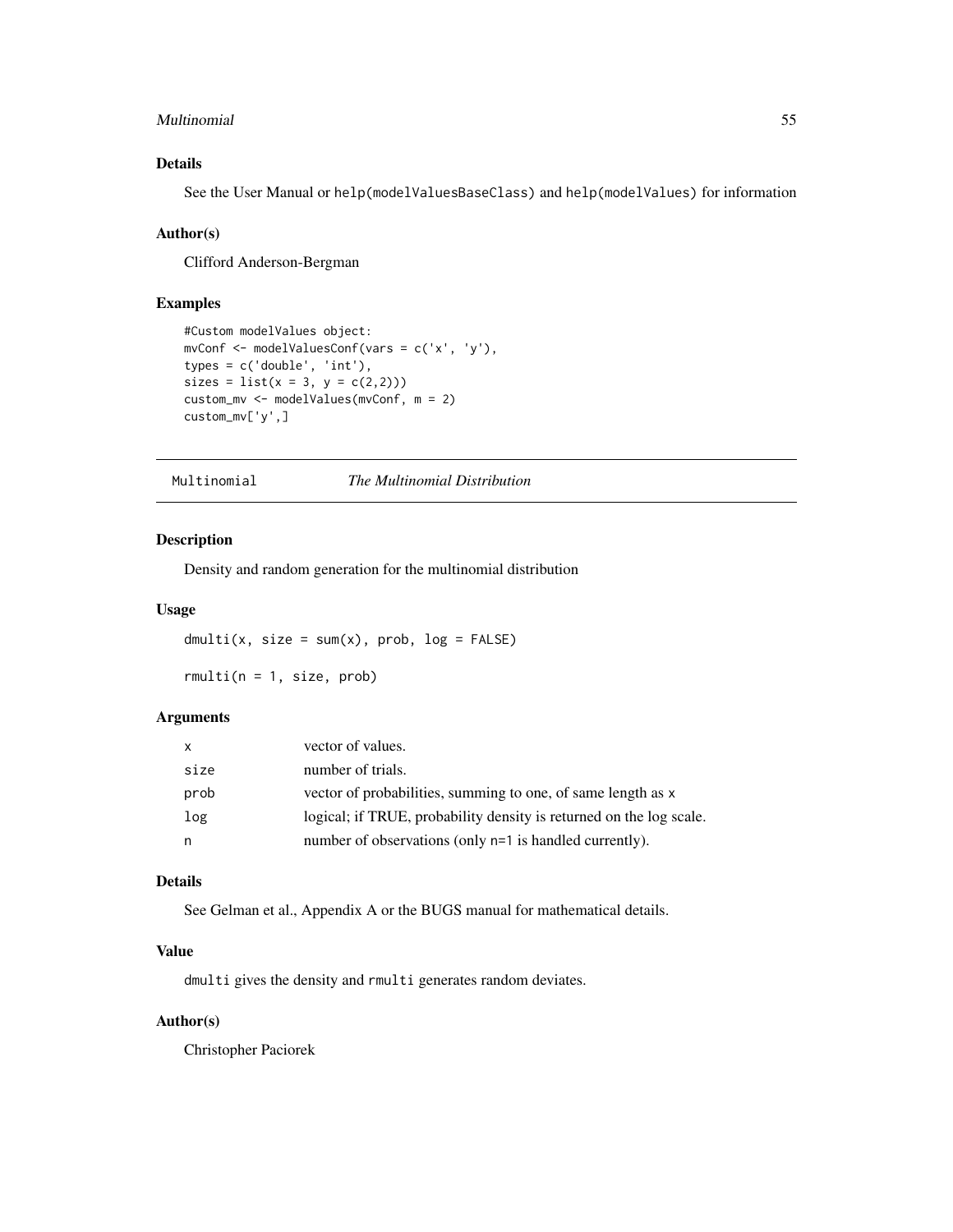### References

Gelman, A., Carlin, J.B., Stern, H.S., and Rubin, D.B. (2004) *Bayesian Data Analysis*, 2nd ed. Chapman and Hall/CRC.

### See Also

[Distributions](#page-0-0) for other standard distributions

# Examples

```
size <- 30
probs <- c(1/4, 1/10, 1 - 1/4 - 1/10)
x <- rmulti(1, size, probs)
dmulti(x, size, probs)
```
Multivariate-t *The Multivariate t Distribution*

# Description

Density and random generation for the multivariate t distribution, using the Cholesky factor of either the precision matrix (i.e., inverse scale matrix) or the scale matrix.

# Usage

```
dmvt_chol(x, mu, cholesky, df, prec_param = TRUE, log = FALSE)
rmvt_chol(n = 1, mu, cholesky, df, prec_param = TRUE)
```
### Arguments

| $\mathsf{x}$ | vector of values.                                                                                                                                      |  |
|--------------|--------------------------------------------------------------------------------------------------------------------------------------------------------|--|
| mu           | vector of values giving the location of the distribution.                                                                                              |  |
| cholesky     | upper-triangular Cholesky factor of either the precision matrix (i.e., inverse scale<br>matrix) (when prec_param is TRUE) or scale matrix (otherwise). |  |
| df           | degrees of freedom.                                                                                                                                    |  |
| prec_param   | logical; if TRUE the Cholesky factor is that of the precision matrix; otherwise,<br>of the scale matrix.                                               |  |
| log          | logical; if TRUE, probability density is returned on the log scale.                                                                                    |  |
| n            | number of observations (only n=1 is handled currently).                                                                                                |  |

# Details

See Gelman et al., Appendix A or the BUGS manual for mathematical details. The 'precision' matrix as used here is defined as the inverse of the scale matrix,  $\Sigma^{-1}$ , given in Gelman et al.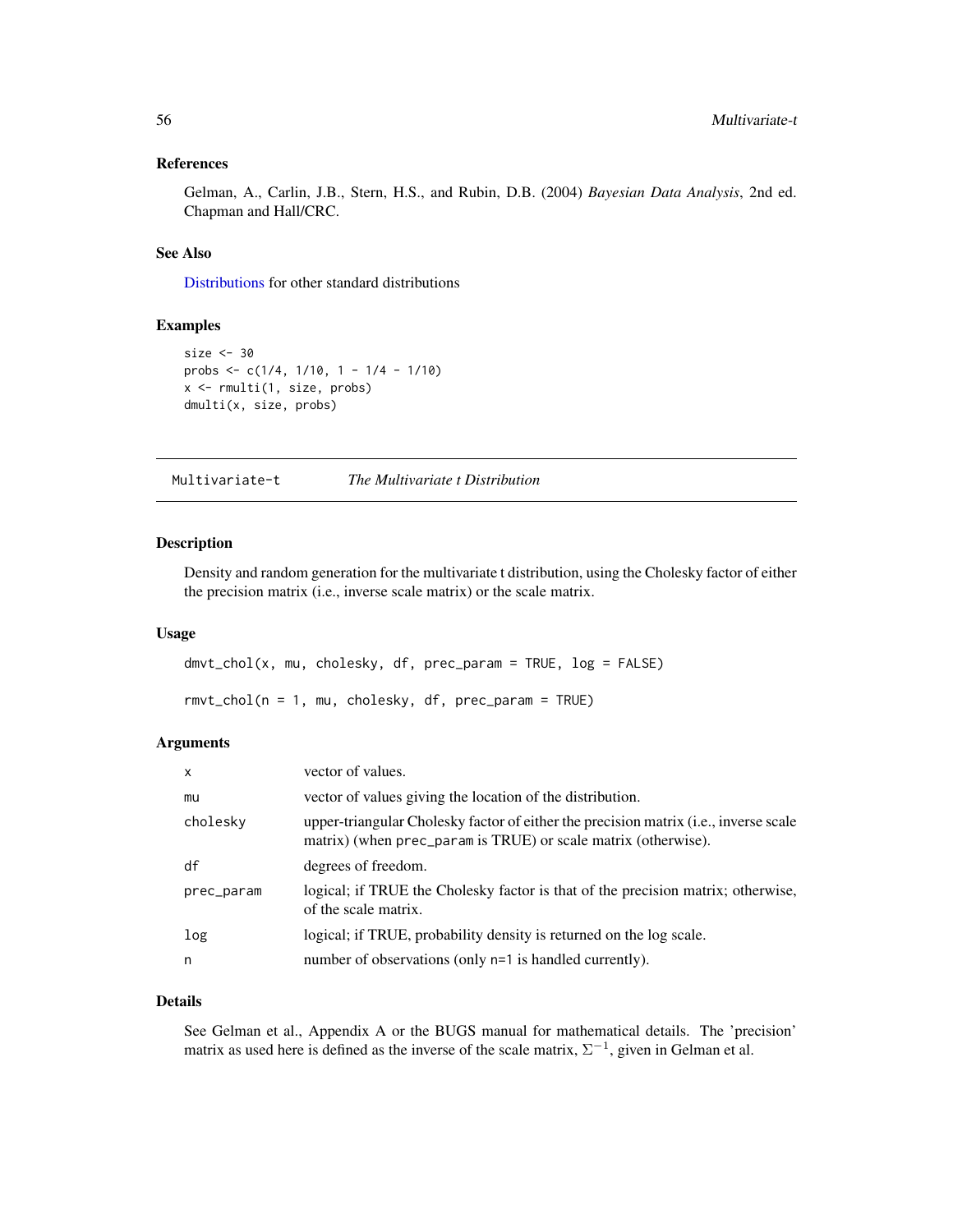# Value

dmvt\_chol gives the density and rmvt\_chol generates random deviates.

#### Author(s)

Peter Sujan

## References

Gelman, A., Carlin, J.B., Stern, H.S., and Rubin, D.B. (2004) *Bayesian Data Analysis*, 2nd ed. Chapman and Hall/CRC.

### See Also

[Distributions](#page-0-0) for other standard distributions

# Examples

```
mu <- c(-10, 0, 10)
scalemat <- matrix(c(1, .9, .3, .9, 1, -0.1, .3, -0.1, 1), 3)
ch <- chol(scalemat)
x \leq r mvt_chol(1, mu, ch, df = 1, prec_param = FALSE)
dmvt_chol(x, mu, ch, df = 1, prec_param = FALSE)
```
MultivariateNormal *The Multivariate Normal Distribution*

### Description

Density and random generation for the multivariate normal distribution, using the Cholesky factor of either the precision matrix or the covariance matrix.

### Usage

```
dmnorm_chol(x, mean, cholesky, prec_param = TRUE, log = FALSE)
```
rmnorm\_chol(n = 1, mean, cholesky, prec\_param = TRUE)

### Arguments

| $\mathsf{x}$ | vector of values.                                                                                                              |  |
|--------------|--------------------------------------------------------------------------------------------------------------------------------|--|
| mean         | vector of values giving the mean of the distribution.                                                                          |  |
| cholesky     | upper-triangular Cholesky factor of either the precision matrix (when prec_param<br>is TRUE) or covariance matrix (otherwise). |  |
| prec_param   | logical; if TRUE the Cholesky factor is that of the precision matrix; otherwise,<br>of the covariance matrix.                  |  |
| log          | logical; if TRUE, probability density is returned on the log scale.                                                            |  |
| n            | number of observations (only n=1 is handled currently).                                                                        |  |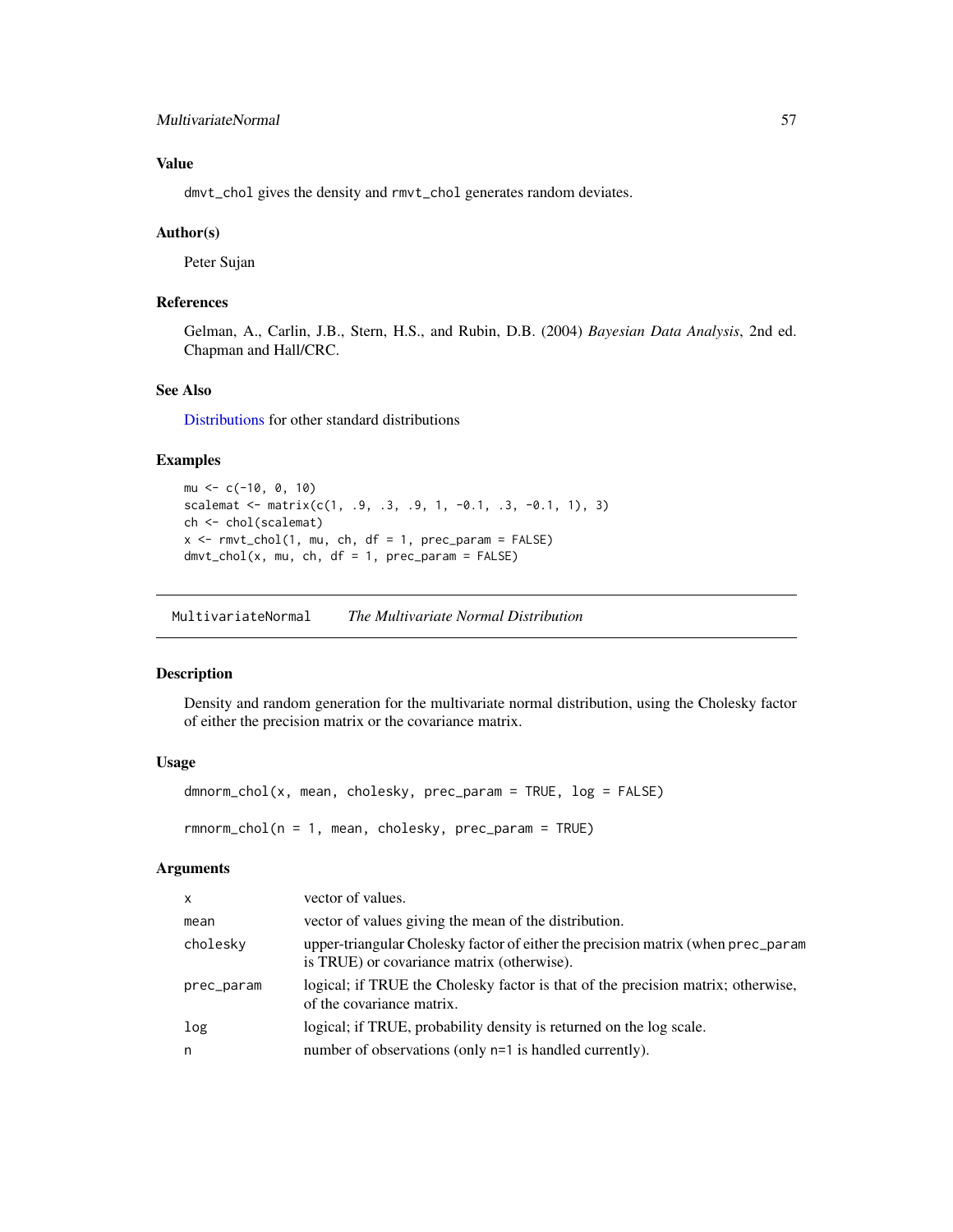# Details

See Gelman et al., Appendix A or the BUGS manual for mathematical details. The rate matrix as used here is defined as the inverse of the scale matrix,  $S^{-1}$ , given in Gelman et al.

## Value

dmnorm\_chol gives the density and rmnorm\_chol generates random deviates.

#### Author(s)

Christopher Paciorek

#### References

Gelman, A., Carlin, J.B., Stern, H.S., and Rubin, D.B. (2004) *Bayesian Data Analysis*, 2nd ed. Chapman and Hall/CRC.

### See Also

[Distributions](#page-0-0) for other standard distributions

#### Examples

```
mean <-c(-10, 0, 10)covmat <- matrix(c(1, .9, .3, .9, 1, -0.1, .3, -0.1, 1), 3)
ch <- chol(covmat)
x <- rmnorm_chol(1, mean, ch, prec_param = FALSE)
dmnorm_chol(x, mean, ch, prec_param = FALSE)
```
<span id="page-57-0"></span>nfMethod *access (call) a member function of a nimbleFunction*

#### Description

Internal function for accessing a member function (method) of a nimbleFunction. Normally a user will write nf\$method(x) instead of nfMethod(nf, method)(x).

#### Usage

```
nfMethod(nf, methodName)
```
### Arguments

| nf |           | a specialized nimble Function, i.e. one that has already had setup parameters |
|----|-----------|-------------------------------------------------------------------------------|
|    | processed |                                                                               |

methodName a character string giving the name of the member function to call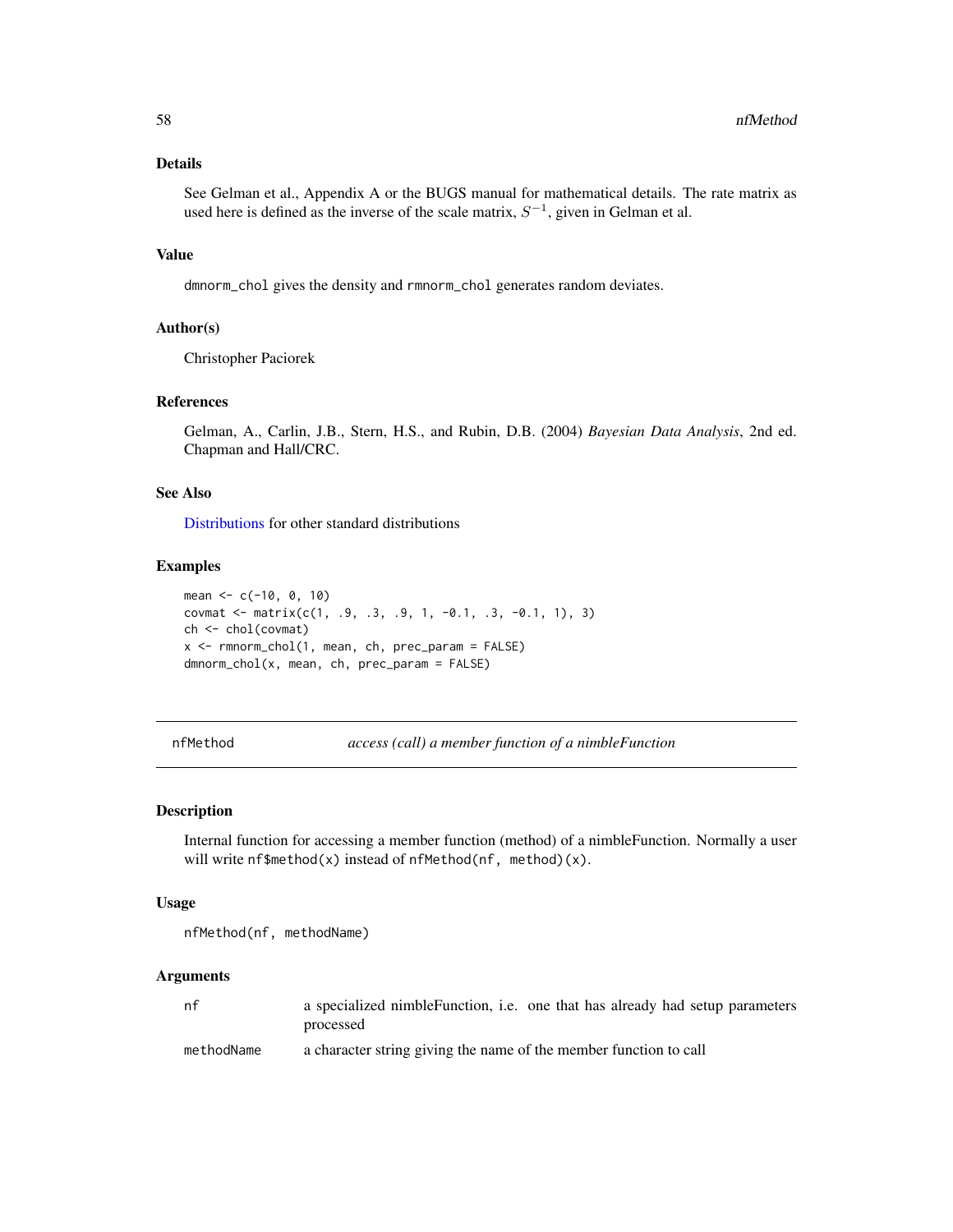#### nfVar 59

# Details

nimbleFunctions have a default member function called run, and may have other member functions provided via the methods argument to nimbleFunction. As an internal step, the NIMBLE compiler turns nf\$method(x) into nfMethod(nf, method)(x), but a NIMBLE user or programmer would not normally need to use nfMethod directly.

## Value

a function that can be called.

## Author(s)

NIMBLE development team

nfVar *Access or set a member variable of a nimbleFunction*

## Description

Access or set a member variable of a specialized nimbleFunction, i.e. a variable passed to or created during the setup function that is used in run code or preserved by setupOutputs. Works in R for any variable and in NIMBLE for numeric variables.

#### Usage

nfVar(nf, varName)

nfVar(nf, varName) <- value

#### Arguments

| nf      | a specialized nimble Function, i.e. a function returned by executing a function |
|---------|---------------------------------------------------------------------------------|
|         | returned from nimble Function with setup arguments                              |
| varName | a character string naming a variable in the setup function.                     |
| value   | value to set the variable to.                                                   |

#### Details

Internal way to access or set a member variable of a nimbleFunction created during setup. Normally in NIMBLE code you would use nf\$var instead of nfVar(nf, var).

When nimbleFunction is called and a setup function is provided, then nimbleFunction returns a function. That function is a generator that should be called with arguments to the setup function and returns another function with run and possibly other member functions. The member functions can use objects created or passed to setup. During internal processing, the NIMBLE compiler turns some cases of nf\$var into nfVar(nf, var). These provide direct access to setup variables (member data). nfVar is not typically called by a NIMBLE user or programmer.

For internal access to methods of nf, see [nfMethod](#page-57-0).

For more information, see ?nimbleFunction and the NIMBLE User Manual.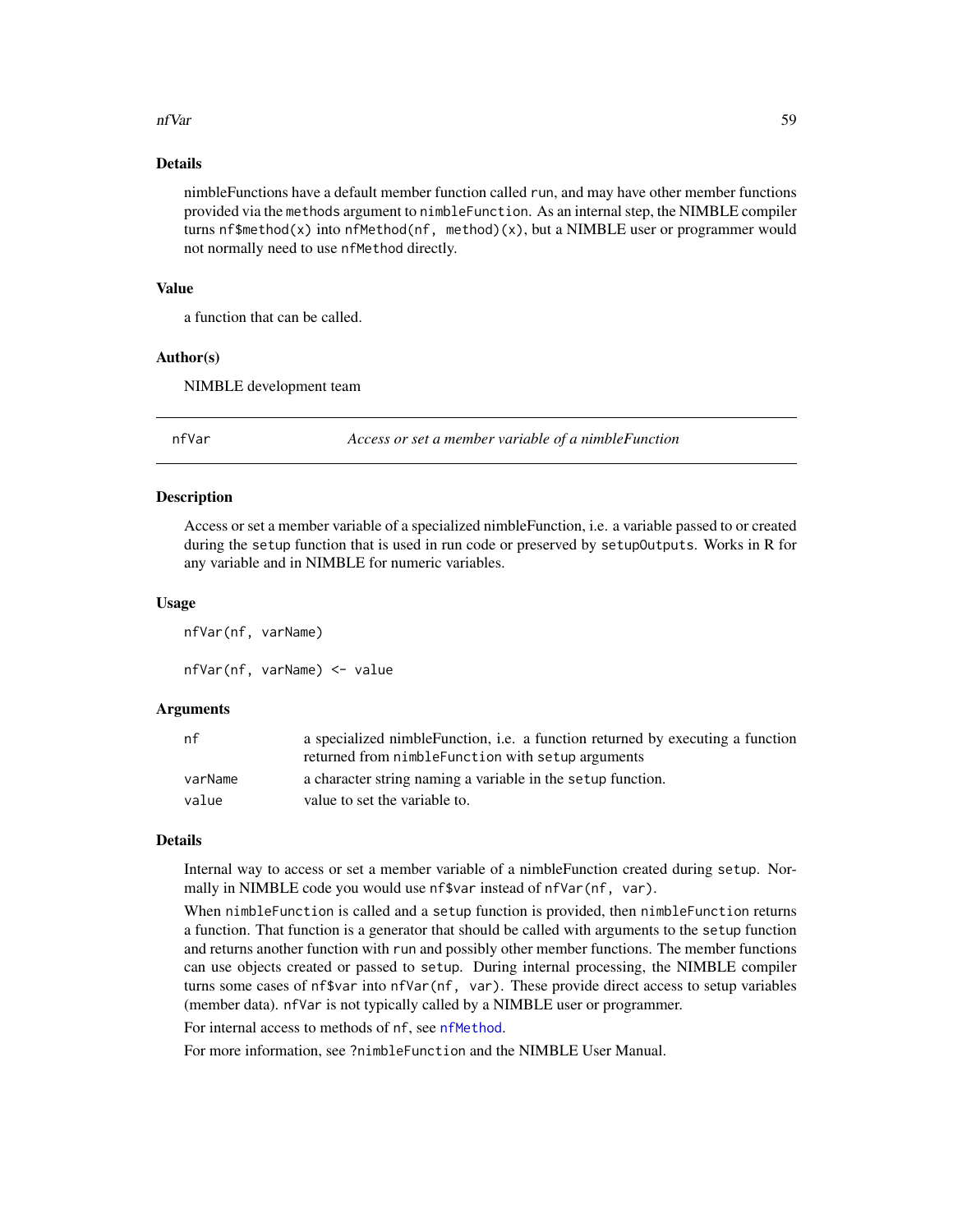60 nimArray

# Value

whatever varName is in the nimbleFunction nf.

# Author(s)

NIMBLE development team

# Examples

```
nfGen1 <- nimbleFunction(
   setup = function(A) {
   B \le - matrix(rnorm(4), nrow = 2)
   setupOutputs(B) ## preserves B even though it is not used in run-code
   },
  run = function() {
      print('This is A', A, '\n')
})
nfGen2 <- nimbleFunction(
  setup = function() {
   nf1 <- nfGen1(1000)
  },
  run = function() {
      print('accessing A:', nfVar(nf1, 'A'))
      nfVar(nf1, 'B')[2,2] <<- -1000
      print('accessing B:', nfVar(nf1, 'B'))
  })
nf2 <- nfGen2()
nf2$run()
Cnf2 <- compileNimble(nf2)
Cnf2$run()
```

| nimArray | Creates a array object of arbitrary dimension for use in NIMBLE DSL |
|----------|---------------------------------------------------------------------|
|          | functions                                                           |

## <span id="page-59-0"></span>Description

In a nimbleFunction, array is identical to nimArray

# Usage

```
nimArray(value = 0, dim = c(1, 1), init = TRUE, type = "double")
```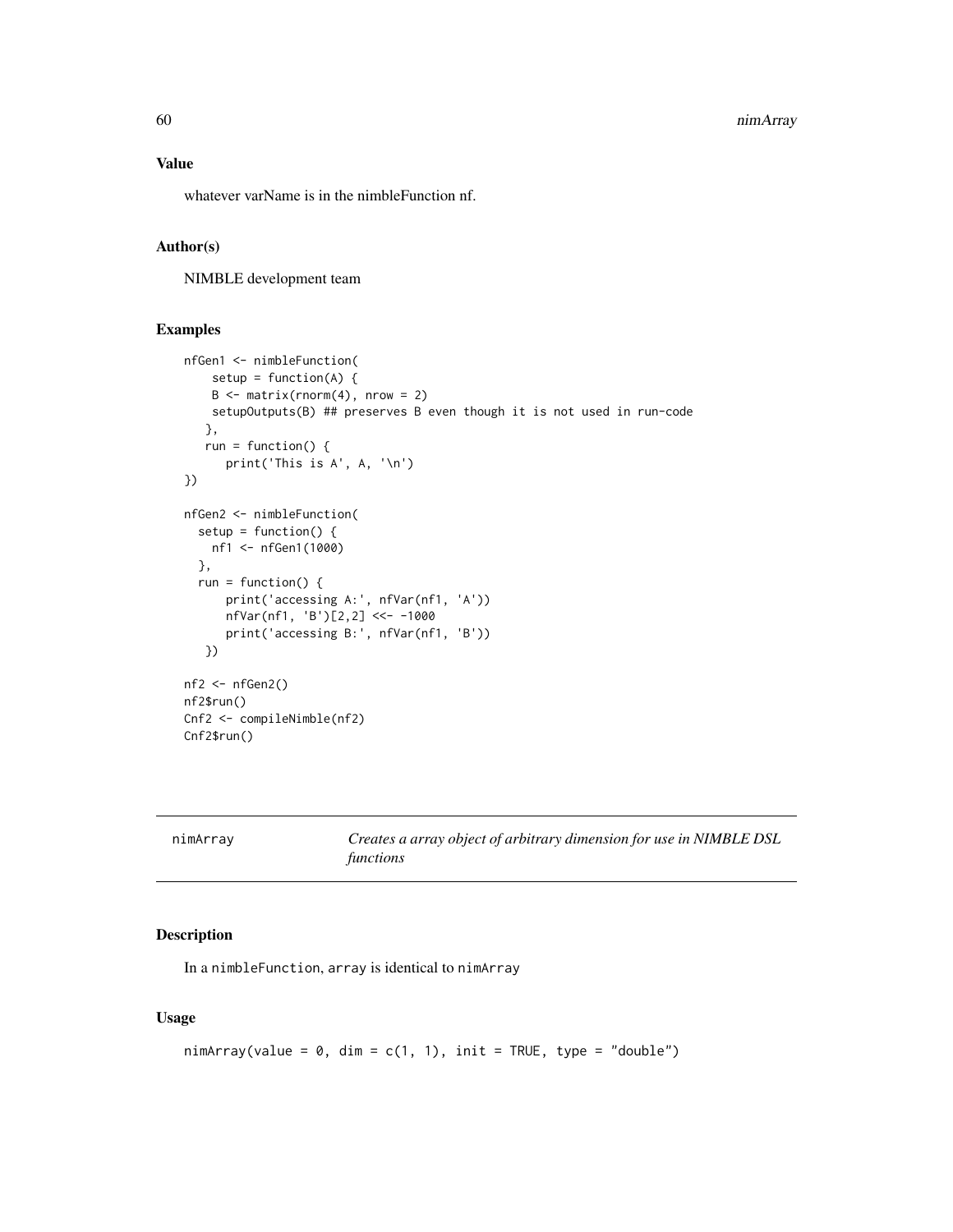# nimble-internal 61

## Arguments

| value | the initial value for each element of the array (default $= 0$ )                                                |
|-------|-----------------------------------------------------------------------------------------------------------------|
| dim   | a vector specifying the dimensionality and sizes of the array, provided as c(size1,<br>) (default = $c(1, 1)$ ) |
| init  | logical, whether to initialize elements of the matrix (default $= TRUE$ )                                       |
| type  | character representing the data type, i.e. 'double' or 'integer' (default $=$ 'dou-<br>ble')                    |

## Details

See the User Manual for usage examples.

When used in a nimble Function (in run or other member function), array is a synonym for nimArray. When used with only the first two arguments, this behaves similarly to R's array function. NIMBLE provides additional arguments to control the initialization value, whether or not initialization will occur, and the type of scalar elements. Using init=FALSE when initialization is not necessary can make compiled nimbleFunctions a bit faster.

# Author(s)

Daniel Turek

## See Also

[numeric](#page-72-0) [integer](#page-70-0) [matrix](#page-71-0)

nimble-internal *Functions and Classes Internal to NIMBLE*

#### Description

Functions and classes used internally in NIMBLE and not expected to be called directly by users. Some functions and classes not intended for direct use are documented and/or exported because they are used within Reference Class methods for classes programmatically generated by NIMBLE.

### Author(s)

NIMBLE Development Team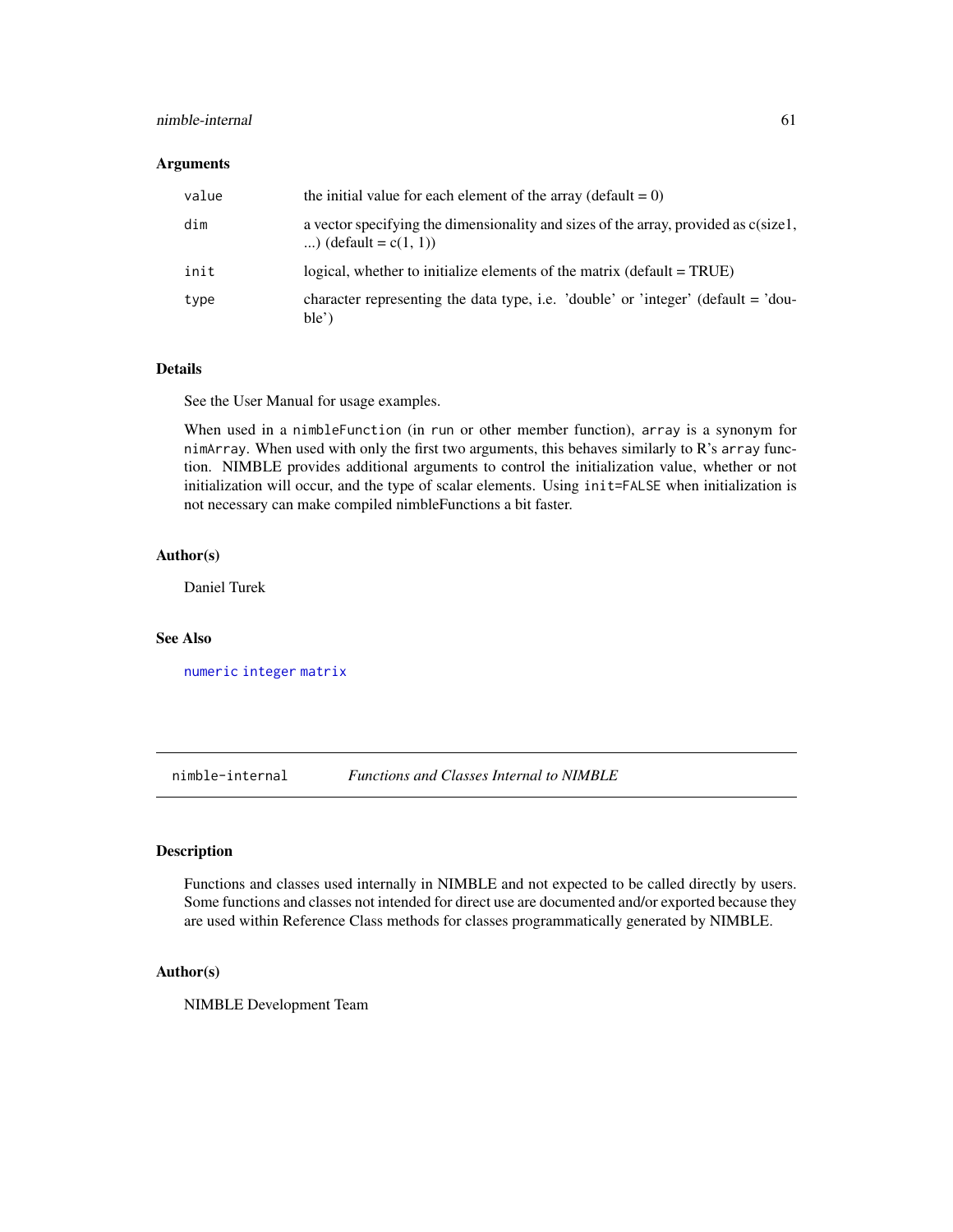### Description

Mathematical functions for use in BUGS code and in nimbleFunction programming (i.e., nimble-Function run code). See Chapter 5 of the User Manual for more details.

#### Author(s)

NIMBLE Development Team

<span id="page-61-0"></span>

| nimbleCode | Turn BUGS model code into an object for use in nimbleModel or |
|------------|---------------------------------------------------------------|
|            | readBUGSmodel                                                 |

## Description

Simply keeps model code as an R call object, the form needed by [nimbleModel](#page-64-0) and optionally usable by [readBUGSmodel](#page-76-0)

### Usage

nimbleCode(code)

## Arguments

code expression providing the code for the model

### Details

It is equivalent to use the R function quote. nimbleCode is simply provided as a more readable alternative for NIMBLE users not familiar with quote.

#### Author(s)

Daniel Turek

### Examples

```
code <- nimbleCode({
    x \sim dnorm(mu, sd = 1)
    mu ~ ~ ~ dnorm(0, sd = prior_sd)
})
```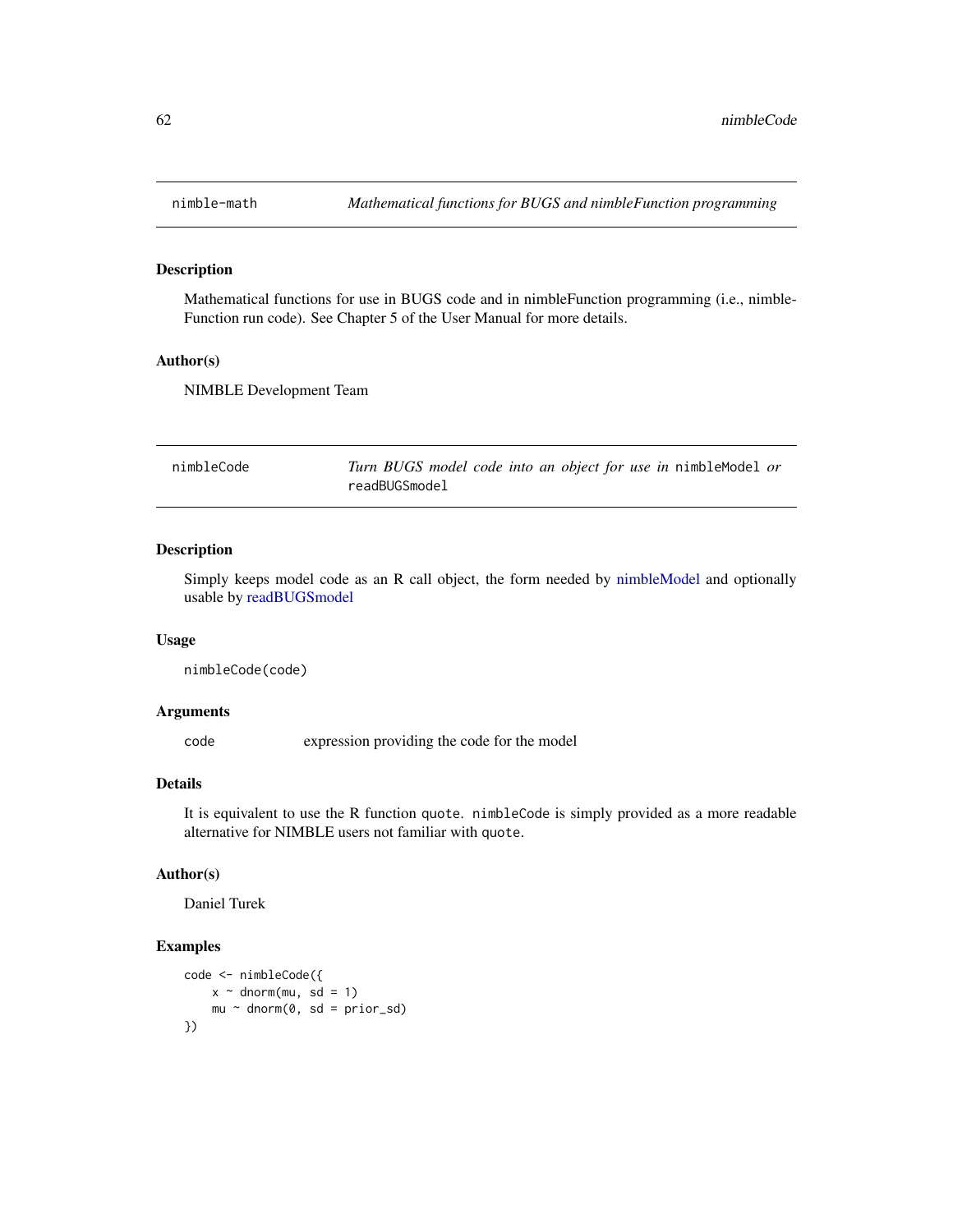<span id="page-62-0"></span>nimbleFunction *create a nimbleFunction*

### **Description**

create a nimbleFunction from a setup function, run function, possibly other methods, and possibly inheritance via contains

#### Usage

```
nimbleFunction(setup = NULL, run = function() { }, methods = list(),
  globalSetup = NULL, contains = NULL, name = NA,
 where = getNimbleFunctionEnvironment())
```
# Arguments

| setup       | An optional R function definition for setup processing.                                                                                                                                                                                                |
|-------------|--------------------------------------------------------------------------------------------------------------------------------------------------------------------------------------------------------------------------------------------------------|
| run         | An optional NIMBLE function definition the executes the primary job of the<br>nimbleFunction                                                                                                                                                           |
| methods     | An optional named list of NIMBLE function definitions for other class methods.                                                                                                                                                                         |
| globalSetup | For internal use only                                                                                                                                                                                                                                  |
| contains    | An optional object returned from nimble Function Virtual that defines arguments<br>and returnTypes for run and/or methods, to which the current nimble Function<br>must conform                                                                        |
| name        | An optional name used internally, for example in generated $C++$ code. Usually<br>this is left blank and NIMBLE provides a name.                                                                                                                       |
| where       | An optional where argument passed to setRefClass for where the reference<br>class definition generated for this nimble Function will be stored. This is needed<br>due to R package namespace issues but should never need to be provided by a<br>user. |

## Details

This is the main function for defining nimbleFunctions. A lot of information is provided in the NIMBLE User Manual, so only a brief summary will be given here.

If a setup function is provided, then nimbleFunction returns a generator: a function that when called with arguments for the setup function will execute that function and return a specialized nimbleFunction. The run and other methods can be called using \$ like in other R classes, e.g. nf\$run(). The methods can use objects that were created in or passed to the setup function.

If no setup function is provided, then nimbleFunction returns a function that executes the run function. It is not a generator in this case, and no other methods can be provided.

If one wants a generator but does not need any setup arguments or code, setup = TRUE can be used.

See the NIMBLE User Manual for examples.

For more information about the contains argument, see the section on nimbleFunctionLists.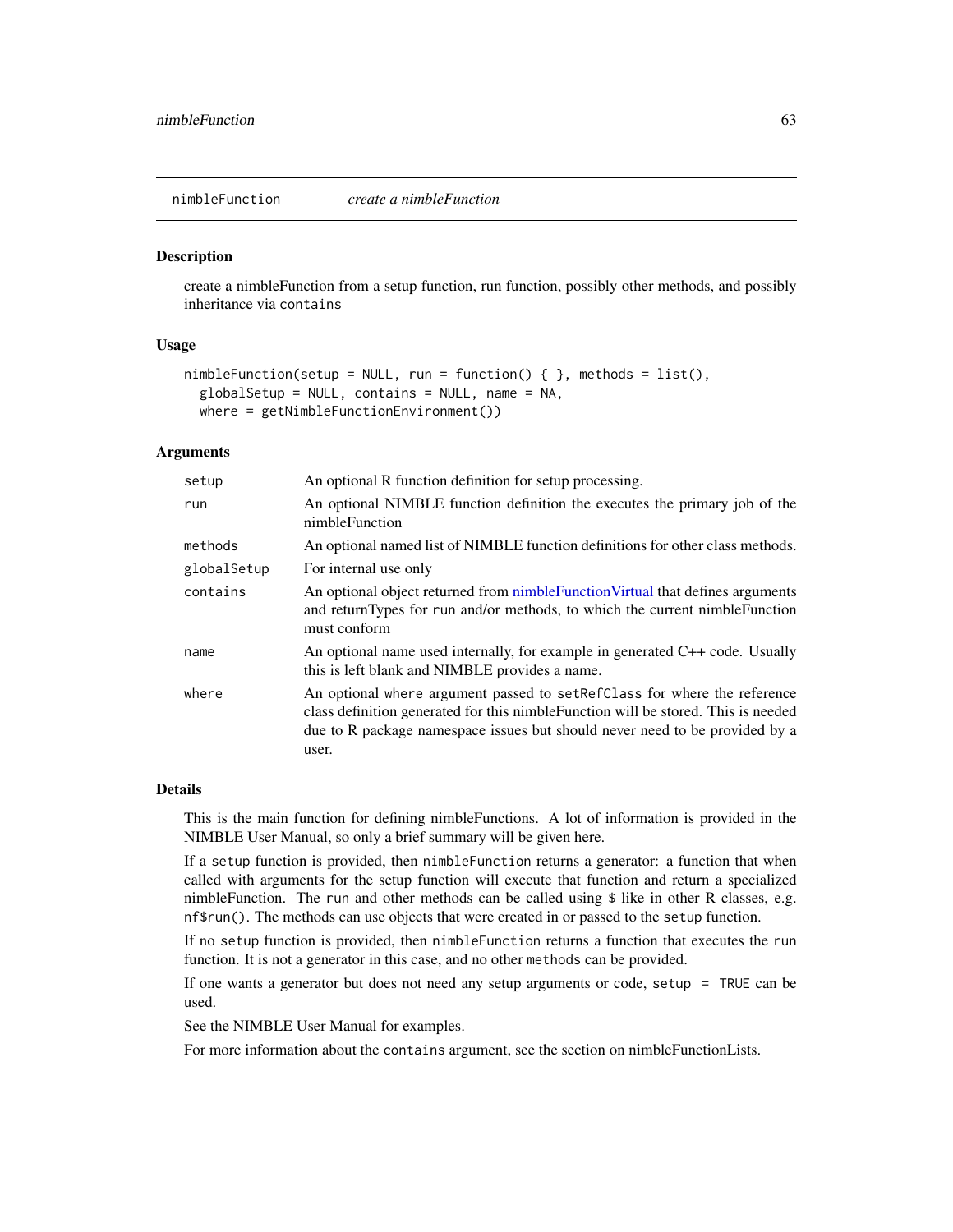## Author(s)

NIMBLE development team

nimbleFunctionBase-class

*Class* nimbleFunctionBase

## Description

Classes used internally in NIMBLE and not expected to be called directly by users.

nimbleFunctionList-class

*Create a list of nimbleFunctions*

# Description

Create an empty list of nimbleFunctions that all will inherit from a base class.

# Details

See the User Manual for information about creating and populating a nimbleFunctionList.

# Author(s)

NIMBLE development team

<span id="page-63-0"></span>nimbleFunctionVirtual *create a virtual nimbleFunction, a base class for other nimbleFunctions*

# Description

define argument types and returnType for the run function and any methods, to be used in the contains argument of nimbleFunction

# Usage

```
nimbleFunctionVirtual(contains = NULL, run = function() { },
 methods = list(), name = NA)
```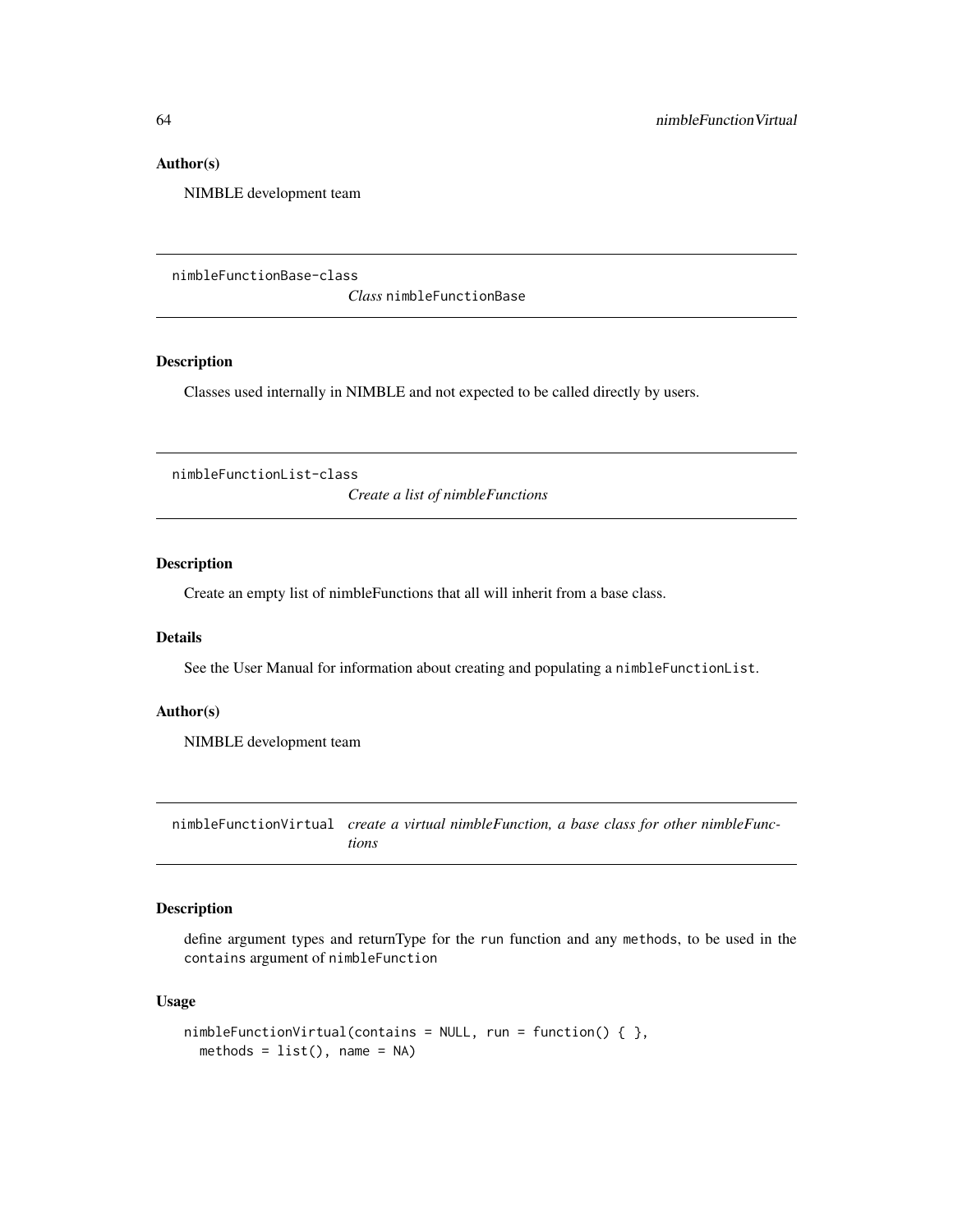#### nimbleModel 65

#### Arguments

| contains | Not yet functional                                                                                                       |
|----------|--------------------------------------------------------------------------------------------------------------------------|
| run      | A NIMBLE function that will only be used to inspect its argument types and<br>returnType.                                |
| methods  | An optional named list of NIMBLE functions that will also only be used for<br>inspecting argument types and returnTypes. |
| name     | An optional name used internally by the NIMBLE compiled. This is usually<br>omitted and NIMBLE provides one.             |

### Details

See the NIMBLE User Manual section on nimbleFunctionLists for explanation of how to use a virtual nimbleFunction.

## Value

An object that can be passed as the contains argument to nimbleFunction or as the argument to nimbleFunctionList

### Author(s)

NIMBLE development team

## See Also

[nimbleFunction](#page-62-0)

<span id="page-64-0"></span>nimbleModel *Create a NIMBLE model from BUGS code*

# Description

processes BUGS model code and optional constants, data, and initial values. Returns a NIMBLE model or model definition.

## Usage

```
nimbleModel(code, constants = list(), data = list(), inits = list(),
  dimensions = list(), returnDef = FALSE, where = globalenv(),
  debug = FALSE, check = getNimbleOption("checkModel"), calculate = TRUE,
  name)
```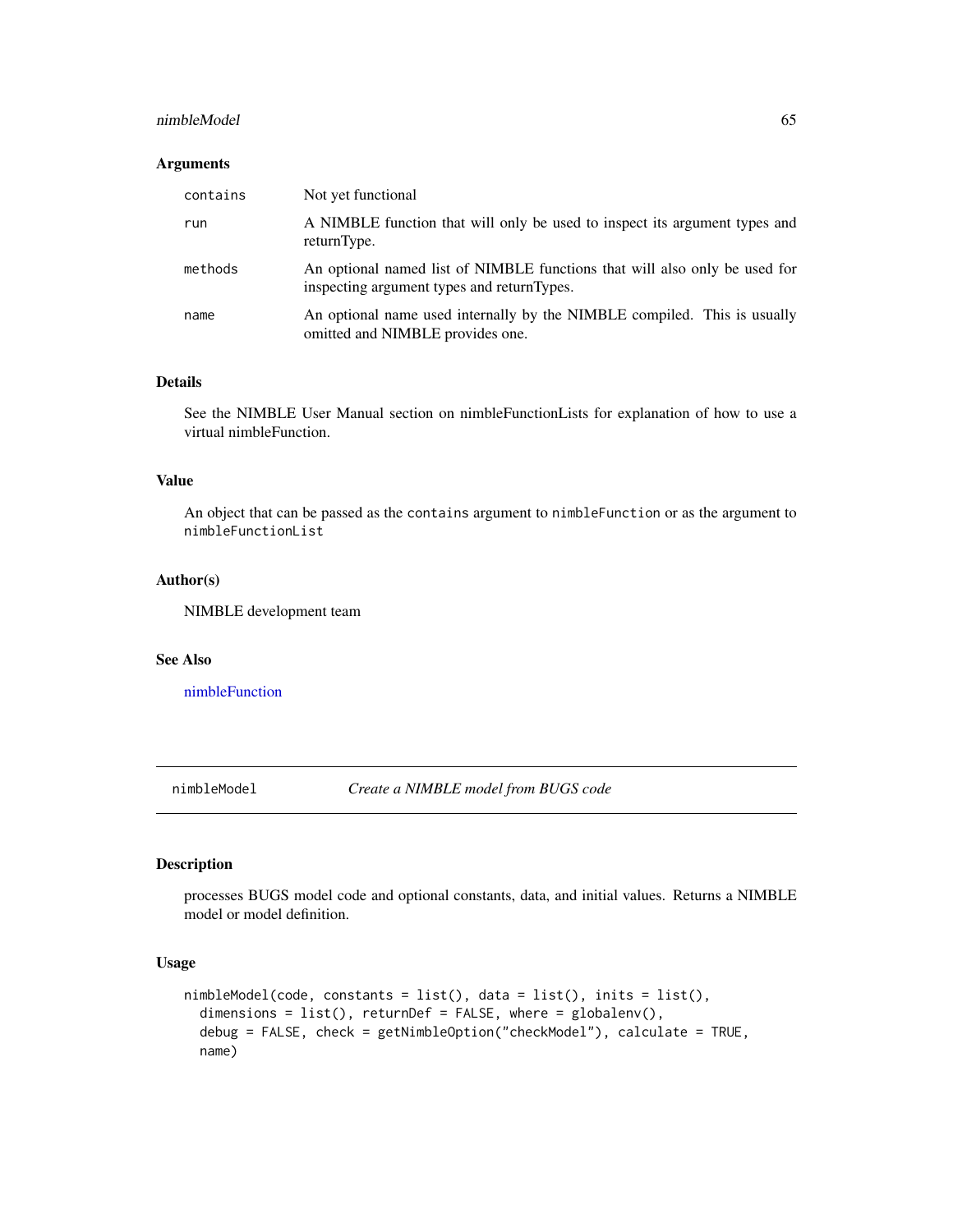## Arguments

| code       | code for the model in the form returned by nimbleCode or (equivalently) quote                                                                                                                                                                                                                                                                                             |
|------------|---------------------------------------------------------------------------------------------------------------------------------------------------------------------------------------------------------------------------------------------------------------------------------------------------------------------------------------------------------------------------|
| constants  | named list of constants in the model. Constants cannot be subsequently modi-<br>fied. For compatibility with JAGS and BUGS, one can include data values with<br>constants and nimbleModel will automatically distinguish them based on what<br>appears on the left-hand side of expressions in code.                                                                      |
| data       | named list of values for the data nodes. Data values can be subsequently mod-<br>ified. Providing this argument also flags nodes as having data for purposes of<br>algorithms that inspect model structure. Values that are NA will not be flagged<br>as data.                                                                                                            |
| inits      | named list of starting values for model variables. Unlike JAGS, should only be<br>a single list, not a list of lists.                                                                                                                                                                                                                                                     |
| dimensions | named list of dimensions for variables. Only needed for variables used with<br>empty indices in model code that are not provided in constants or data.                                                                                                                                                                                                                    |
| returnDef  | logical indicating whether the model should be returned (FALSE) or just the<br>model definition (TRUE).                                                                                                                                                                                                                                                                   |
| where      | argument passed to setRefClass, indicating the environment in which the ref-<br>erence class definitions generated for the model and its modelValues should be<br>created. This is needed for managing package namespace issues during package<br>loading and does not normally need to be provided by a user.                                                            |
| debug      | logical indicating whether to put the user in a browser for debugging. Intended<br>for developer use.                                                                                                                                                                                                                                                                     |
| check      | logical indicating whether to check the model object for missing or invalid<br>values. Default is given by the NIMBLE option 'checkModel', see help on<br>nimbleOptions for details.                                                                                                                                                                                      |
| calculate  | logical indicating whether to run calculate on the model after building it; this<br>will calculate all deterministic nodes and logProbability values given the current<br>state of all nodes. Default is TRUE. For large models, one might want to disable<br>this, but note that deterministic nodes, including nodes introduced into the model<br>by NIMBLE, may be NA. |
| name       | optional character vector giving a name of the model for internal use. If omitted,<br>a name will be provided.                                                                                                                                                                                                                                                            |

## Details

See the User Manual or help(modelBaseClass) for information about manipulating NIMBLE models created by nimbleModel, including methods that operate on models, such as getDependencies.

The user may need to provide dimensions for certain variables as in some cases NIMBLE cannot automatically determine the dimensions and sizes of variables. See the User Manual for more information.

As noted above, one may lump together constants and data (as part of the constants argument (unlike R interfaces to JAGS and BUGS where they are provided as the data argument). One may not provide lumped constants and data as the data argument.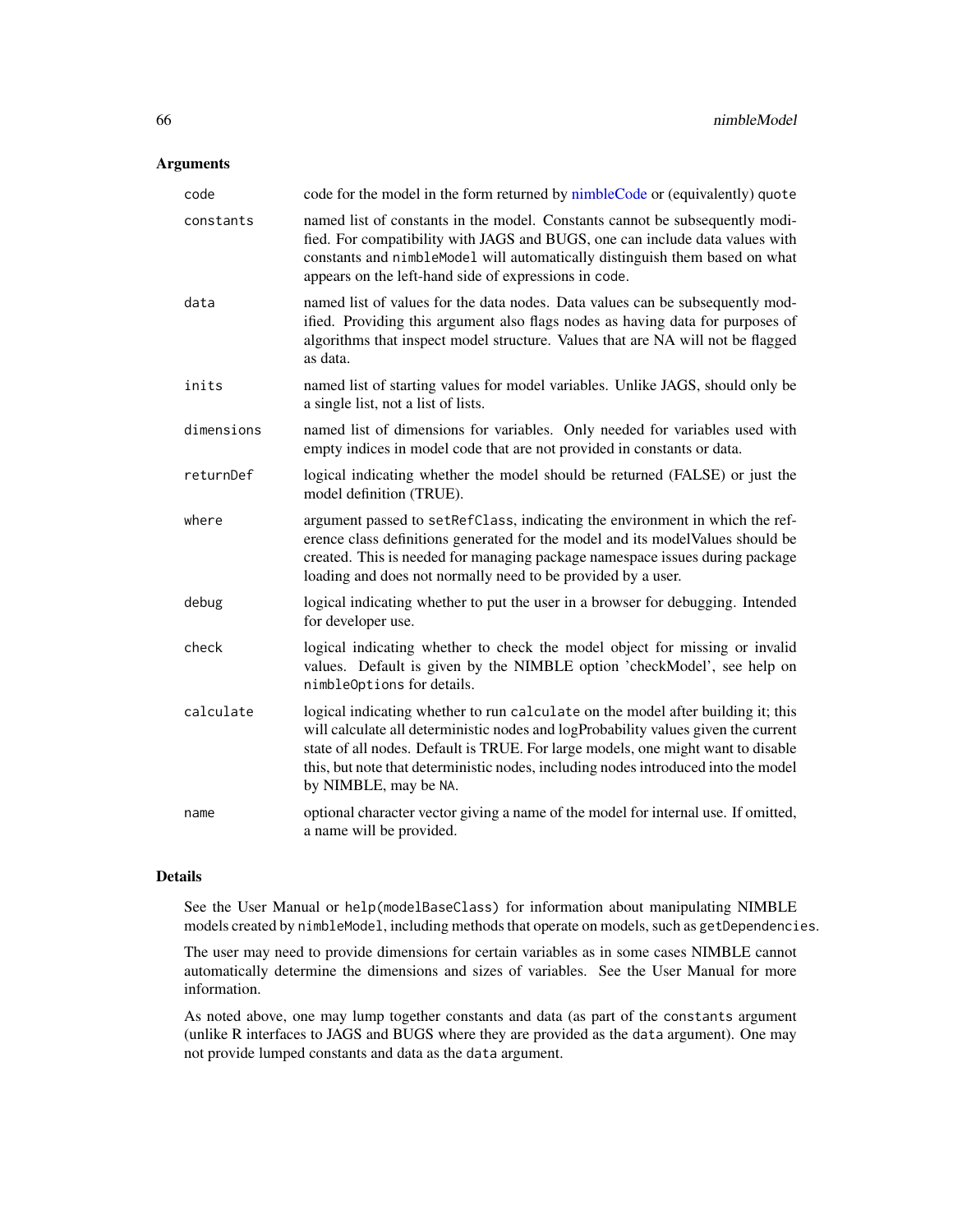# nimbleOptions 67

For variables that are a mixture of data nodes and non-data nodes, any values passed in via inits for components of the variable that are data will be ignored. All data values should be passed in through data (or constants as just discussed).

### Author(s)

NIMBLE development team

### Examples

```
code <- nimbleCode({
   x \sim dnorm(mu, sd = 1)
   mu ~ ~ dnorm(0, sd = prior_sd)
})
constants = list(prior_s d = 1)data = list(x = 4)Rmodel <- nimbleModel(code, constants = constants, data = data)
```
nimbleOptions *NIMBLE Options Settings*

#### Description

Allow the user to set and examine a variety of global \_options\_ that affect the way in which NIM-BLE operates

#### Usage

nimbleOptions(...)

#### Arguments

... any options to be defined as one or more 'name = value' pairs. Options can also be passed by giving a single unnamed argument that is a named list.

## Details

nimbleOptions mimics options. Invoking nimbleOptions() with no arguments returns a list with the current values of the options. To access the value of a single option, one should use getNimbleOption().

# Value

When invoked with no arguments, a list with the current values of all options.

#### Author(s)

Christopher Paciorek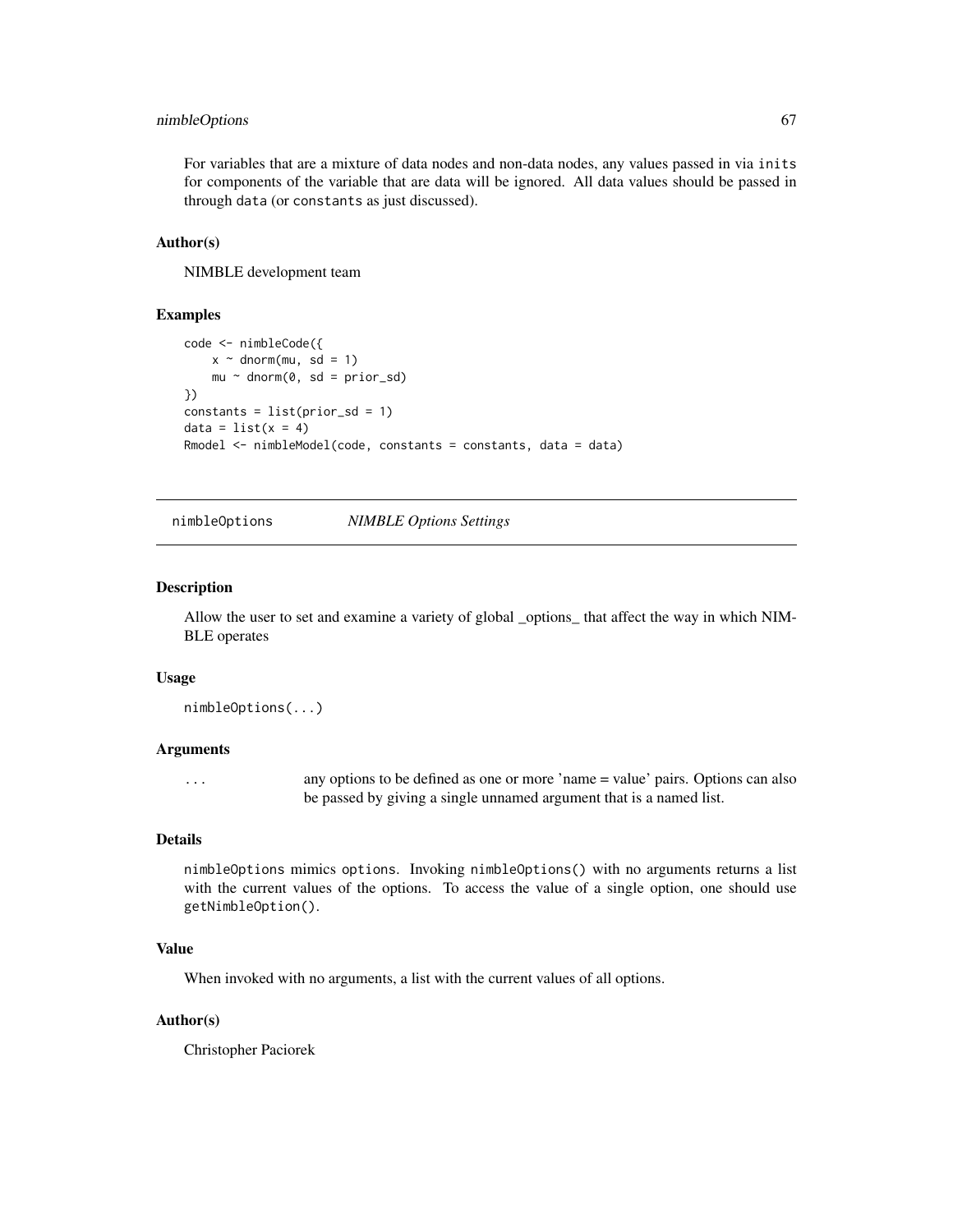#### Examples

nimbleOptions(verifyConjugatePosteriors = FALSE)

nimCat *cat function for use in nimbleFunctions*

# Description

cat function for use in nimbleFunctions

#### Usage

nimCat(...)

## Arguments

... an arbitrary set of arguments that will be printed in sequence.

### Details

cat in nimbleFunction run-code imitates the R function [cat](#page-0-0). It prints its arguments in order. No newline is inserted, so include "\n" if one is desired.

When an uncompiled nimbleFunction is executed, R's cat is used. In a compiled nimbleFunction, a C++ output stream is used that will generally format output similarly to R's cat. Non-scalar numeric objects can be included, although their output will be formatted slightly different in uncompiled and compiled nimbleFunctions.

In nimbleFunction run-time code, cat is identical to print except the latter appends a newline at the end.

nimCat is the same as cat, and the latter is converted to the former when a nimbleFunction is defined.

## See Also

[print](#page-0-0)

# Examples

ans  $\le$  matrix(1:4, nrow = 2) ## R code, not NIMBLE code nimCat('Answer is ', ans) ## would work in R or NIMBLE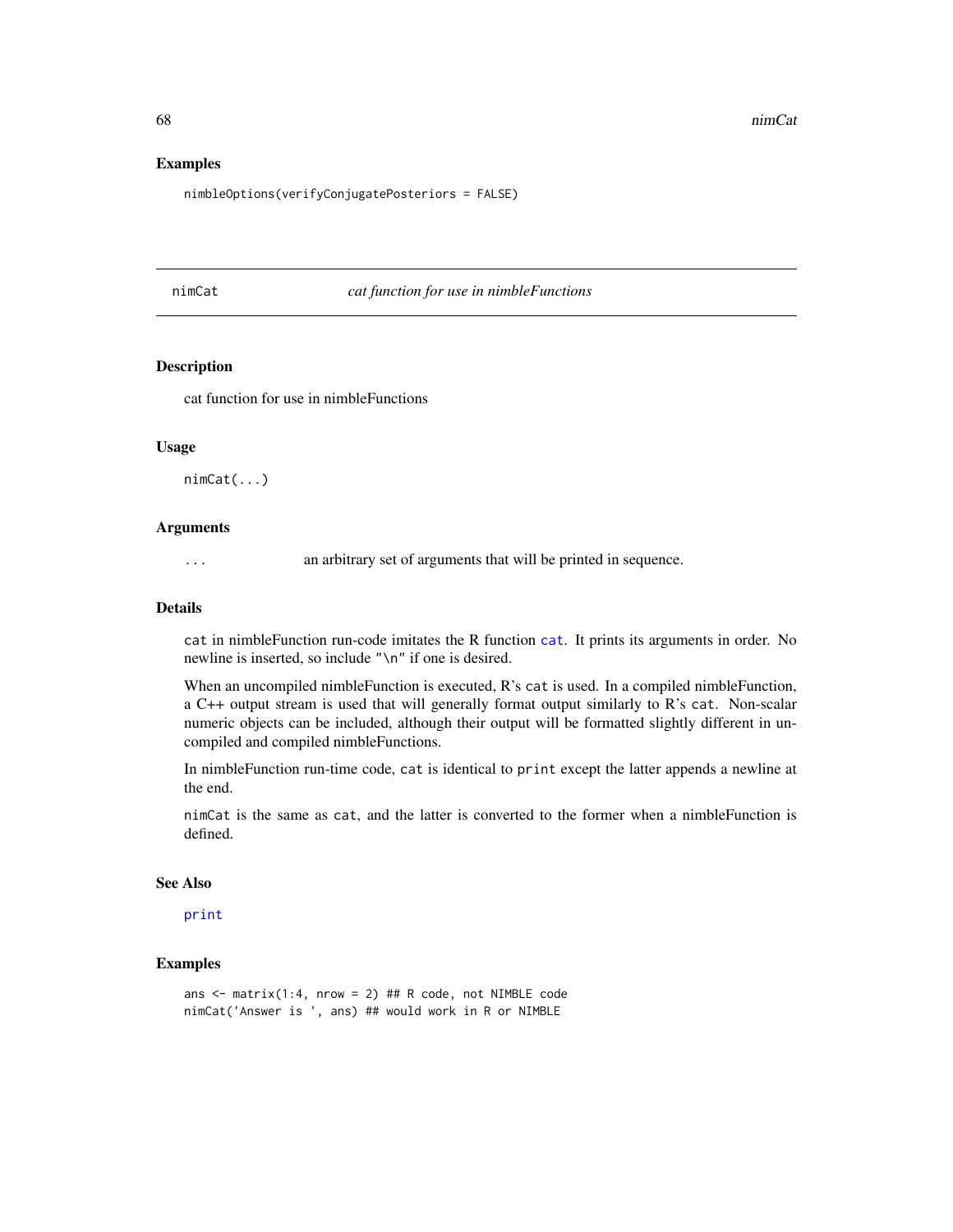# Description

Copies values from a NIMBLE model or modelValues object to another NIMBLE model or modelValues. Work in R and NIMBLE. The NIMBLE keyword copy is identical to nimCopy

# Usage

```
nimCopy(from, to, nodes = NULL, nodesTo = NULL, row = NA, rowTo = NA,
  logProb = FALSE)
```
## Arguments

| from    | Either a NIMBLE model or model Values object                                                                                                                                                    |
|---------|-------------------------------------------------------------------------------------------------------------------------------------------------------------------------------------------------|
| to      | Either a NIMBLE model or model Values object                                                                                                                                                    |
| nodes   | The nodes of object from which will be copied from                                                                                                                                              |
| nodesTo | The nodes of object to which will be copied to. If nodes To $==$ NA, will auto-<br>matically be set to nodes                                                                                    |
| row     | If from is a model Values, the row which will be copied from                                                                                                                                    |
| rowTo   | If to is a model Values, the row which will be copied to. If row To $==$ NA, will<br>automatically be set to row                                                                                |
| logProb | A logical value indicating whether the log probabilities of the given nodes should<br>also be copied (i.e. if nodes = $x'$ and logProb = TRUE, then both 'x' and<br>'logProb_x' will be copied) |

# Details

See the User Manual for more details

### Author(s)

Clifford Anderson-Bergman

# Examples

```
# Building model and modelValues object
simpleModelCode <- nimbleCode({
for(i in 1:100)
x[i] ~ dnorm(0,1)})
rModel <- nimbleModel(simpleModelCode)
rModelValues <- modelValues(rModel)
```
#Setting model nodes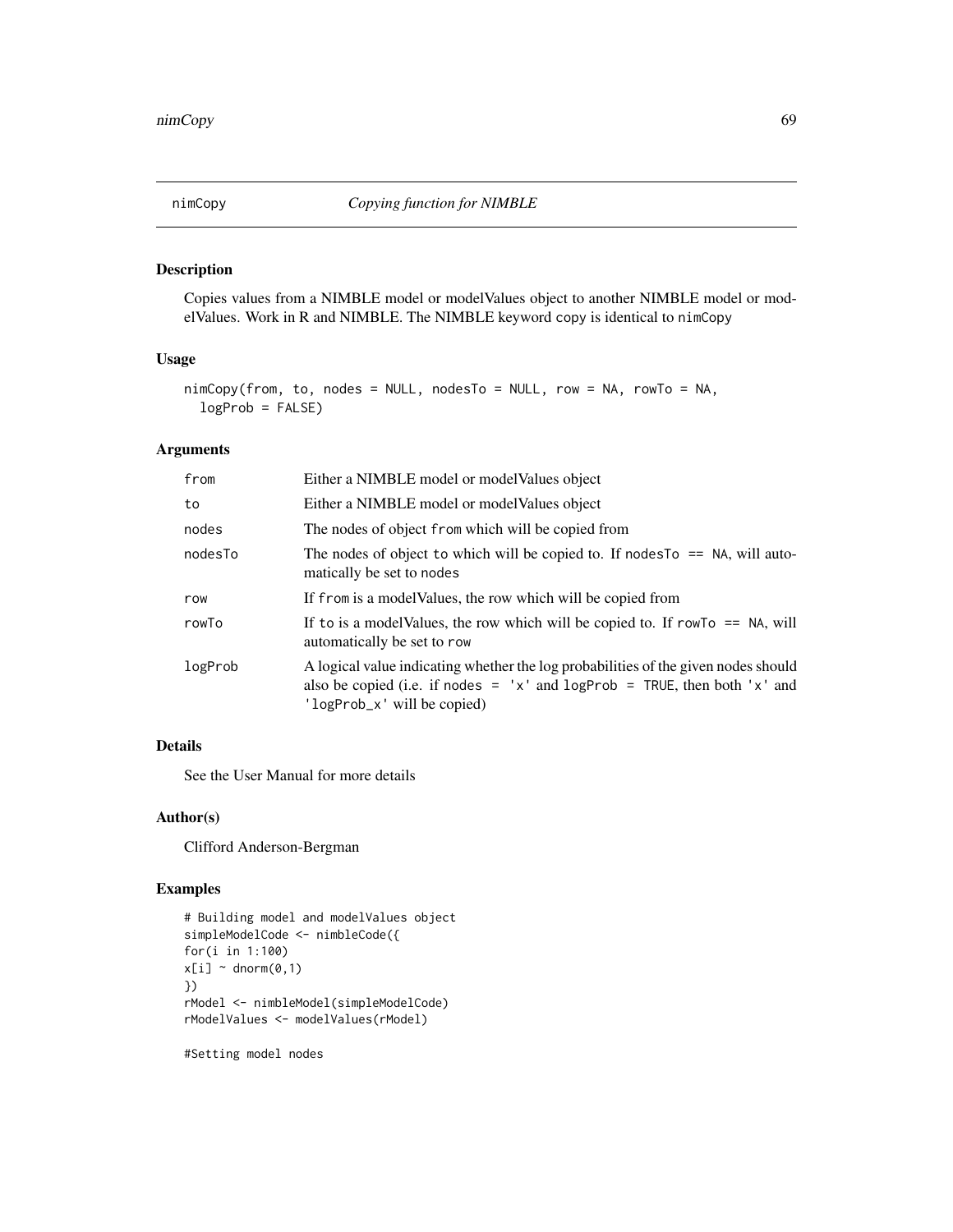#### 70 nimDim

```
rModel$x <- rnorm(100)
#Using nimCopy in R.
nimCopy(from = rModel, to = rModelValues, nodes = 'x', rowTo = 1)#Use of nimCopy in a simple nimbleFunction
cCopyGen <- nimbleFunction(
setup = function(model, modelValues, nodeNames){},
run = function(){
nimCopy(from = model, to = modelValues, nodes = nodeNames, rowTo = 1)}
)
rCopy <- cCopyGen(rModel, rModelValues, 'x')
## Not run:
cModel <- compileNimble(rModel)
cCopy <- compileNimble(rCopy, project = rModel)
cModel[['x']] <- rnorm(100)
cCopy$run() ## execute the copy with the compiled function
## End(Not run)
```
nimDim *return sizes of an object whether it is a vector, matrix or array*

#### Description

R's regular dim function returns NULL for a vector. It is useful to have this function that treats a vector similarly to a matrix or array. Works in R and NIMBLE. In NIMBLE dim is identical to nimDim, not to R's dim

#### Usage

nimDim(obj)

# Arguments

obj objects for which the sizes are requested

# Value

a vector of sizes in each dimension

## Author(s)

NIMBLE development team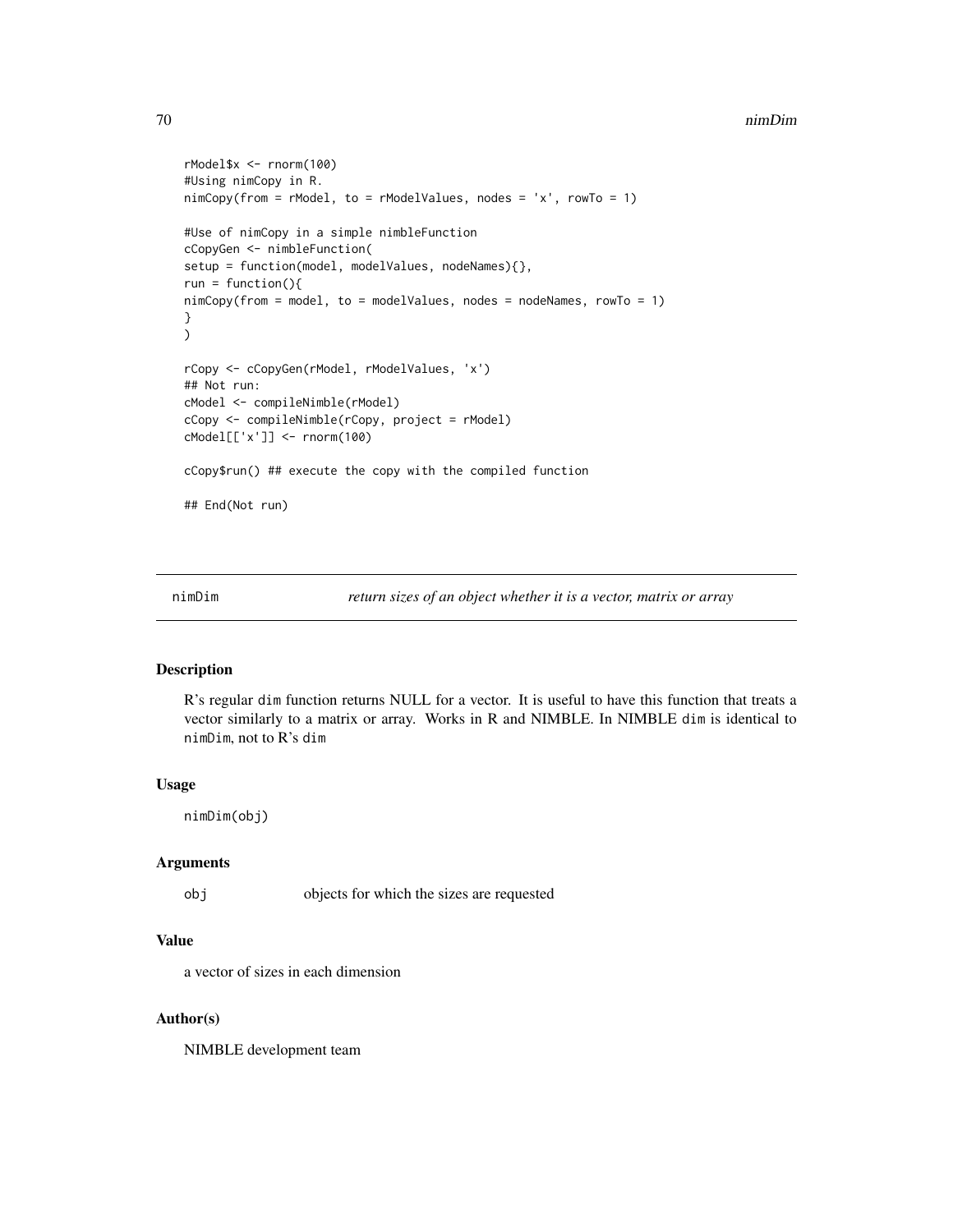# nimInteger 71

## Examples

```
x \leq -rnorm(4)dim(x)
nimDim(x)
y \leftarrow matrix(x, nrow = 2)dim(y)
nimDim(y)
```
nimInteger *Creates an integer vector for use in NIMBLE DSL functions*

# <span id="page-70-0"></span>Description

In a nimbleFunction, integer is identical to nimInteger

# Usage

```
nimInteger(length = 0, value = 0, init = TRUE)
```
## Arguments

| length | the length of the vector (default $= 0$ )                                                         |
|--------|---------------------------------------------------------------------------------------------------|
| value  | the initial value for each element of the vector (default $= 0L$ ). Only used if init<br>is TRUE. |
| init   | logical, whether to initialize elements of the vector (default $= TRUE$ ).                        |

# Details

See the User Manual for usage examples.

When used in a nimbleFunction (in run or other member function), integer is a synonym for nimInteger. When used with only the length argument, this behaves similarly to R's integer function. NIMBLE provides additional arguments to control the initialization value and whether or not initialization will occur. Using init=FALSE when initialization is not necessary can make compiled nimbleFunctions a bit faster.

## Author(s)

Daniel Turek

# See Also

[numeric](#page-72-0) [matrix](#page-71-0) [array](#page-59-0)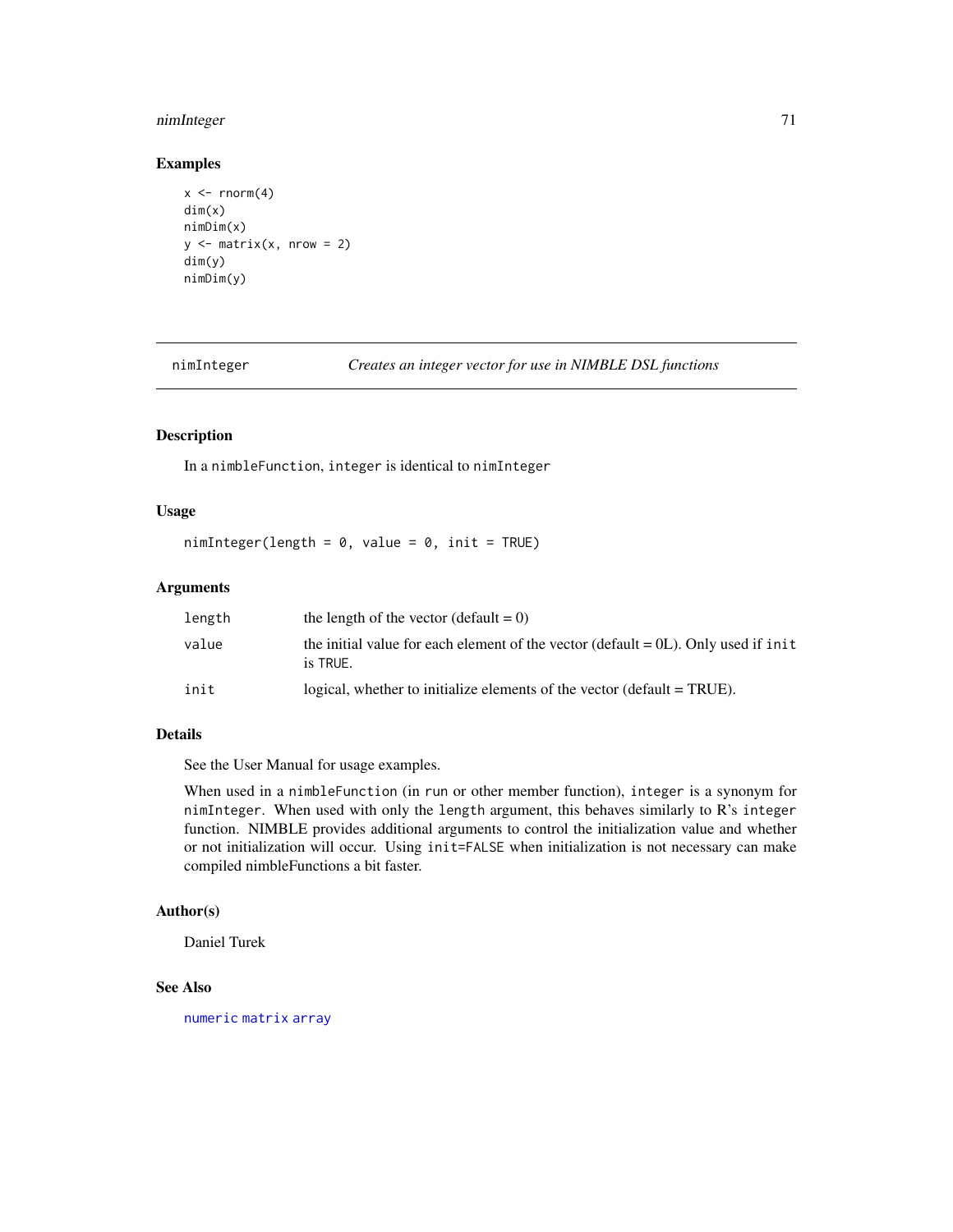# <span id="page-71-0"></span>Description

In a nimbleFunction, matrix is identical to nimMatrix

# Usage

```
nimMatrix(value = 0, nrow = 1, ncol = 1, init = TRUE, type = "double")
```
## Arguments

| value | the initial value for each element of the matrix (default $= 0$ )                            |
|-------|----------------------------------------------------------------------------------------------|
| nrow  | the number of rows in the matrix (default $= 1$ )                                            |
| ncol  | the number of columns in the matrix (default $= 1$ )                                         |
| init  | logical, whether to initialize elements of the matrix (default $= TRUE$ )                    |
| type  | character representing the data type, i.e. 'double' or 'integer' (default $=$ 'dou-<br>ble') |

# Details

See the User Manual for usage examples.

When used in a nimbleFunction (in run or other member function), matrix is a synonym for nimMatrix. When used with only the first three arguments, this behaves similarly to R's matrix function. NIMBLE provides additional arguments to control the initialization value, whether or not initialization will occur, and the type of scalar elements. Using init=FALSE when initialization is not necessary can make compiled nimbleFunctions a bit faster.

#### Author(s)

Daniel Turek

# See Also

[numeric](#page-72-0) [integer](#page-70-0) [array](#page-59-0)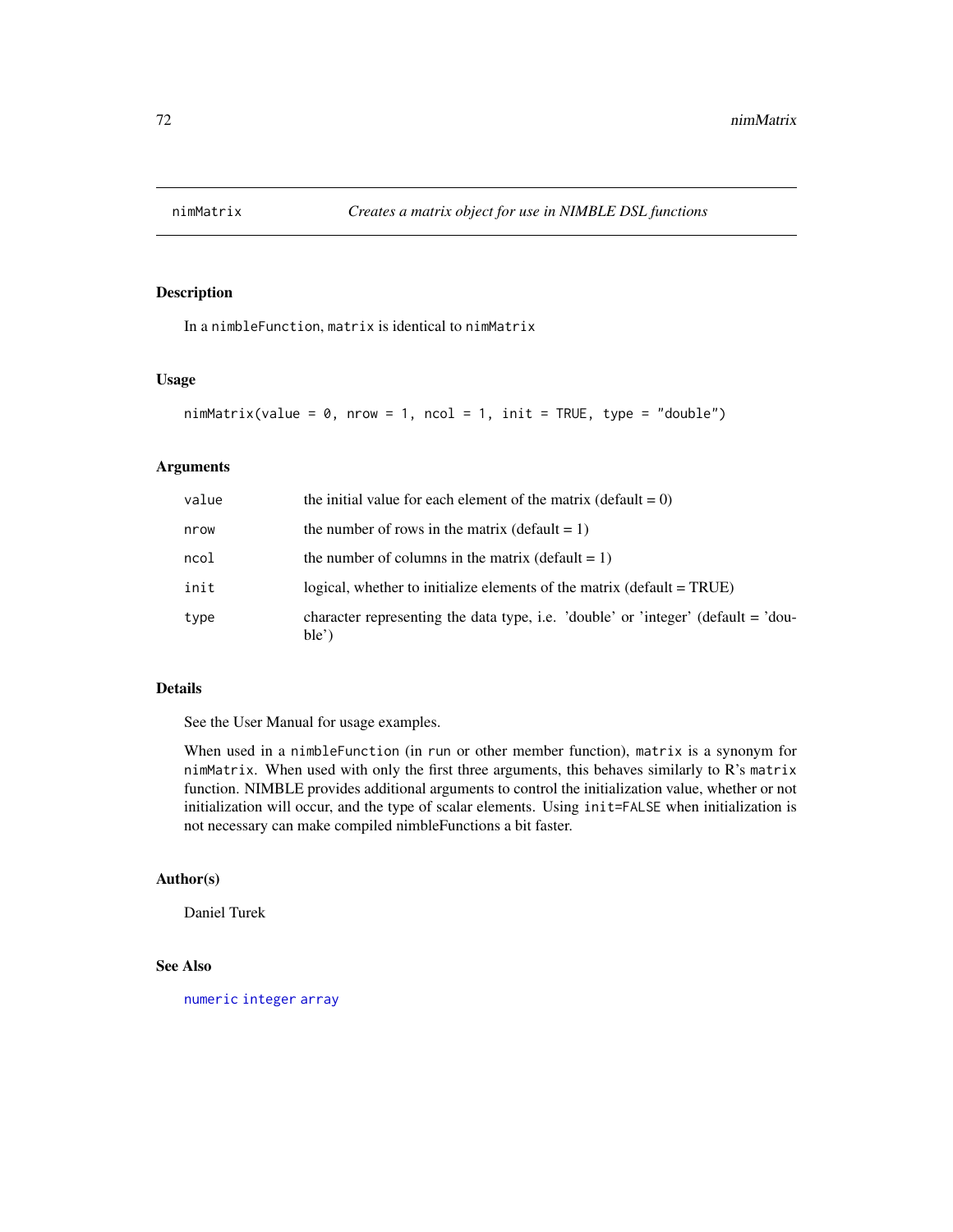<span id="page-72-0"></span>

#### Description

In a nimbleFunction, numeric is identical to nimNumeric

# Usage

 $nimNumberic(length = 0, value = 0, init = TRUE)$ 

# Arguments

| length | the length of the vector (default $= 0$ )                                |
|--------|--------------------------------------------------------------------------|
| value  | the initial value for each element of the vector (default $= 0$ )        |
| init   | logical, whether to initialize elements of the vector $(default = TRUE)$ |

# Details

See the User Manual for usage examples.

When used in a nimbleFunction (in run or other member function), numeric is a synonym for nimNumeric. When used with only the length argument, this behaves similarly to R's integer function. NIMBLE provides additional arguments to control the initialization value and whether or not initialization will occur. Using init=FALSE when initialization is not necessary can make compiled nimbleFunctions a bit faster.

### Author(s)

Daniel Turek

# See Also

[integer](#page-70-0) [matrix](#page-71-0) [array](#page-59-0)

nimPrint *print function for use in nimbleFunctions*

# Description

print function for use in nimbleFunctions

# Usage

nimPrint(...)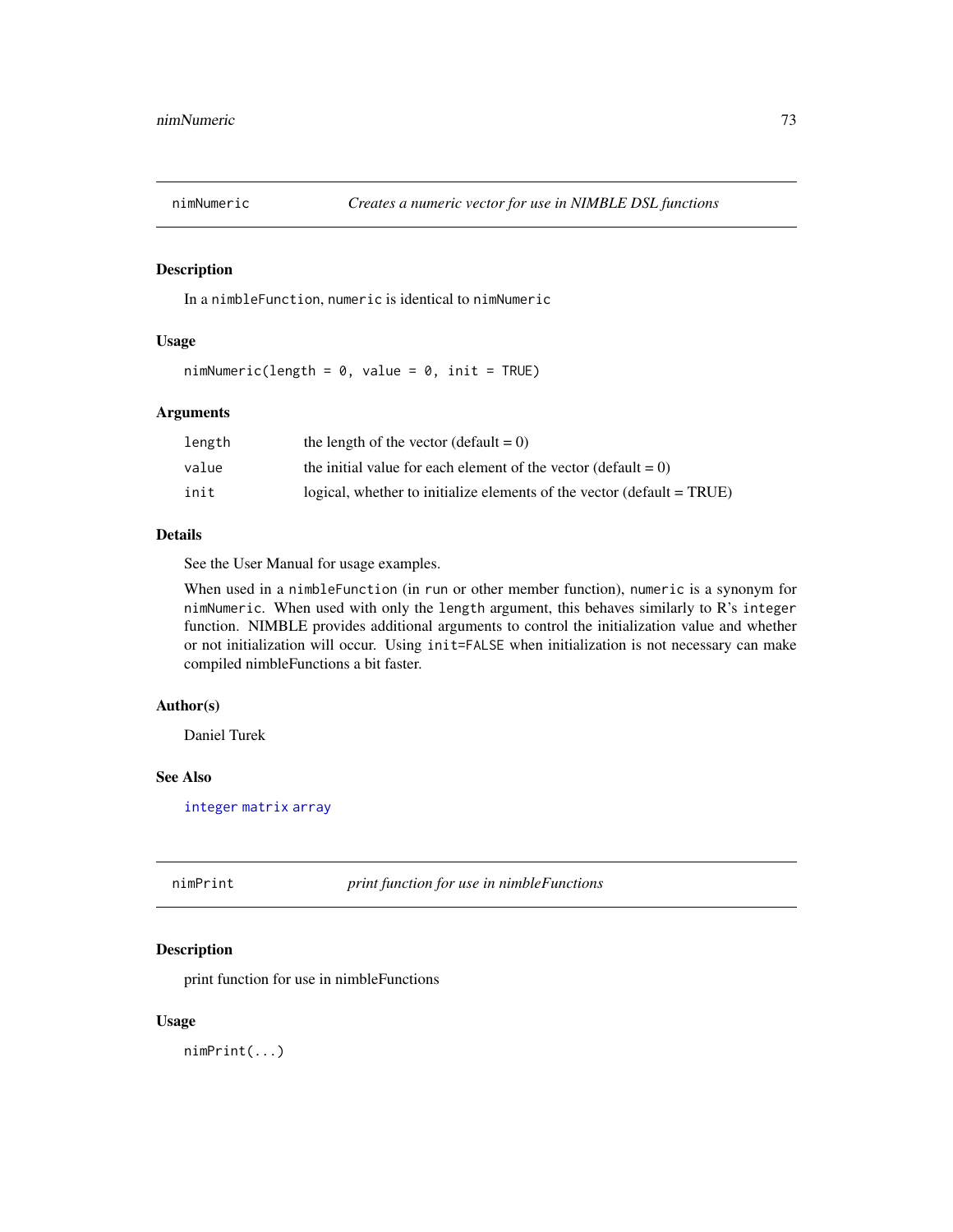#### Arguments

... an abitrary set of arguments that will be printed in sequence.

# Details

The keyword print in nimbleFunction run-time code will be automatically turned into nimPrint. This is a function that prints its arguments in order using  $cat$  in R, or using  $std$ : cout in  $C++$  code generated by compiling nimbleFunctions. Non-scalar numeric objects can be included, although their output will be formatted slightly different in uncompiled and compiled nimbleFunctions.

# See Also

[cat](#page-0-0)

# Examples

ans  $\le$  matrix(1:4, nrow = 2) ## R code, not NIMBLE code nimPrint('Answer is ', ans) ## would work in R or NIMBLE

| nimStop | Halt execution of a nimble Function function method. Part of the NIM- |
|---------|-----------------------------------------------------------------------|
|         | BLE language                                                          |

### Description

Halt execution of a nimbleFunction function method. Part of the NIMBLE language

#### Usage

nimStop(msg)

#### Arguments

msg Character object to be output as an error message

# Details

The NIMBLE stop is similar to the native R stop, but it takes only one argument, the error message to be output. During uncompiled NIMBLE execution, nimStop simply calls R's stop funtion. During compiled execution it calls the error function from the R headers. stop is an alias for nimStop in the NIMBLE language

### Author(s)

Perry de Valpine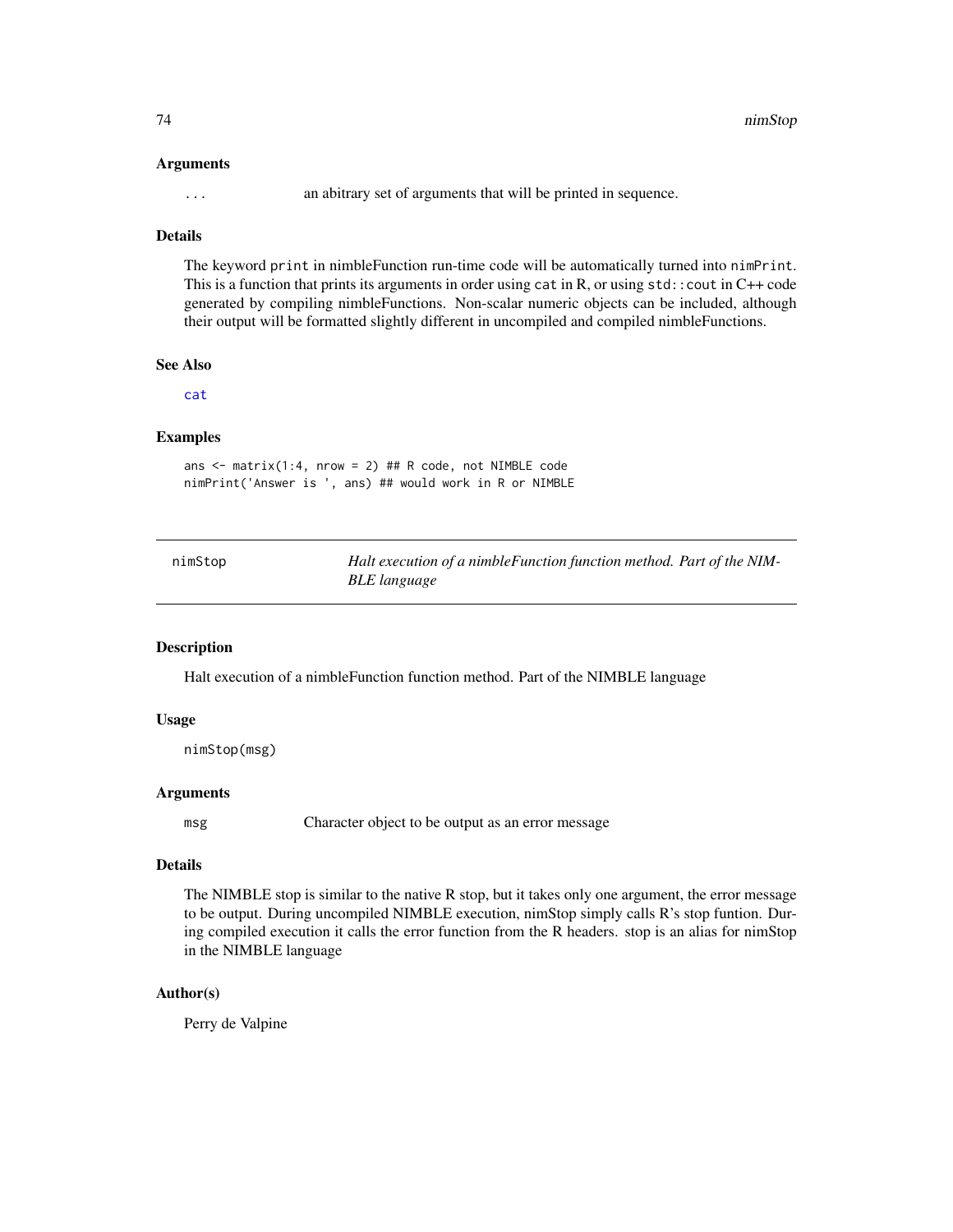nodeFunctions *calculate, calculateDiff, simulate, or get the current log probabilities (densities) a set of nodes in a NIMBLE model*

### <span id="page-74-0"></span>Description

calculate, calculateDiff, simulate, or get the current log probabilities (densities) of one or more nodes of a NIMBLE model and (for calculate and getLogProb) return the sum of their log probabilities (or densities). Part of R and NIMBLE.

#### Usage

calculate(model, nodes, nodeFxnVector, nodeFunctionIndex) calculateDiff(model, nodes, nodeFxnVector, nodeFunctionIndex) getLogProb(model, nodes, nodeFxnVector, nodeFunctionIndex) simulate(model, nodes, includeData = FALSE, nodeFxnVector, nodeFunctionIndex)

#### Arguments

| model             | A NIMBLE model, either the compiled or uncompiled version                                                 |  |
|-------------------|-----------------------------------------------------------------------------------------------------------|--|
| nodes             | A character vector of node names, with index blocks allowed, such as 'x', 'y[2]',<br>or $z[1:3, 2:4]$     |  |
| nodeFxnVector     | An optional vector of nodeFunctions on which to operate, in lieu of model and<br>nodes                    |  |
| nodeFunctionIndex |                                                                                                           |  |
|                   | For internal NIMBLE use only                                                                              |  |
| includeData       | A logical argument specifying whether data nodes should be simulated into<br>(only relevant for simulate) |  |

#### Details

These functions expands the nodes and then process them in the model in the order provided. Expanding nodes means turning 'y[1:2]' into c('y[1]','y[2]') if y is a vector of scalar nodes. Calculation is defined for a stochastic node as executing the log probability (density) calculation and for a deterministic node as calculating whatever function was provided on the right-hand side of the model declaration.

Difference calculation (calculateDiff) executes the operation(s) on the model as calculate, but it returns the sum of the difference between the new log probabilities and the previous ones.

Simulation is defined for a stochastic node as drawing a random value from its distribution, and for deterministic node as equivalent to calculate.

getLogProb simply collects the sum of the log probabilities of nodes if they are known to have already been calculated.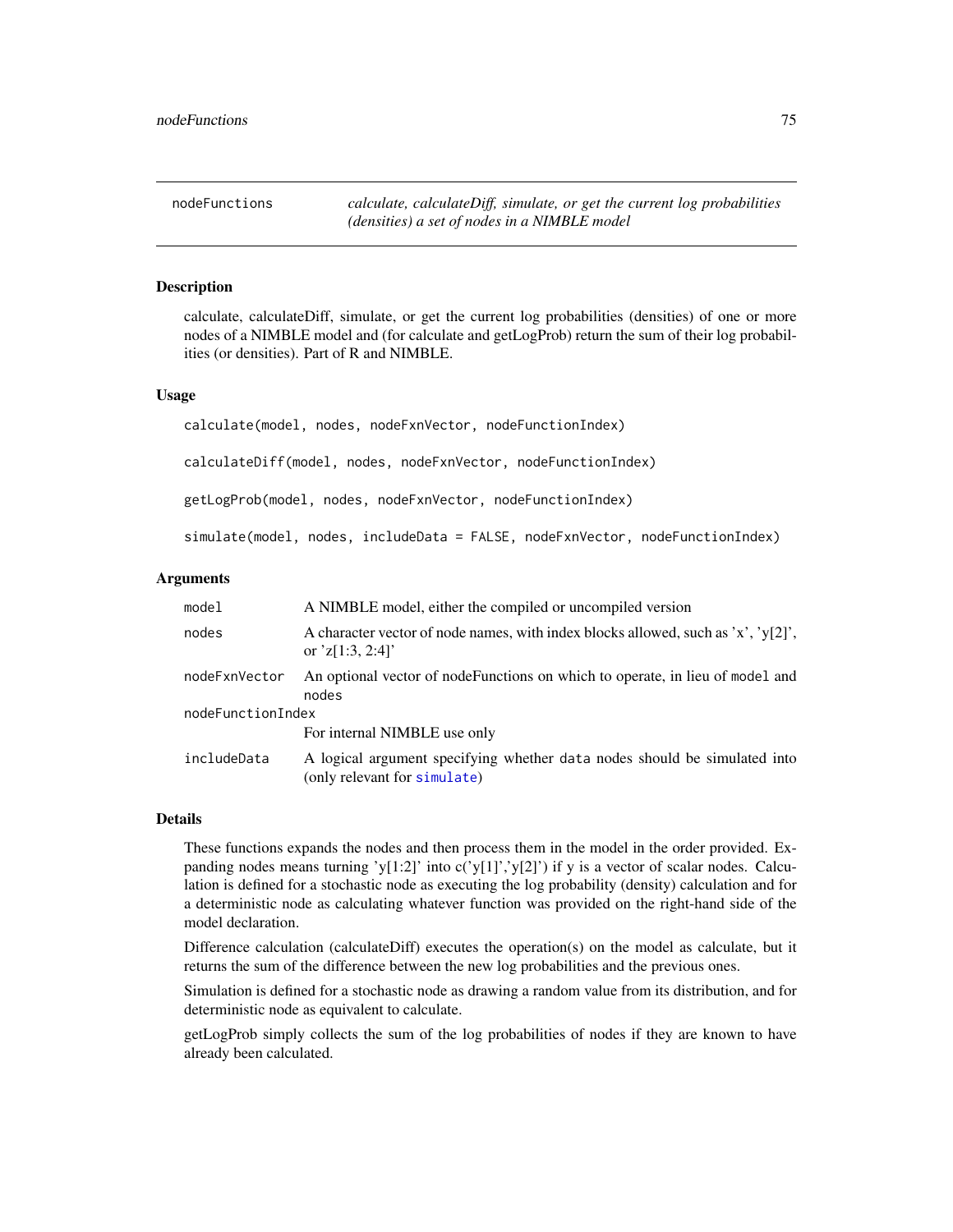These functions can be used from R or in NIMBLE run-time functions that will be compiled. When executed in R (including when an uncompiled nimbleFunction is executed), they can be slow because the nodes are expanded each time. When compiled in NIMBLE, the nodes are expanded only once during compilation, so execution will be much faster.

It is common to want the nodes to be provided in topologically sorted order, so that they will be calculated or simulated following the order of the model graph. Functions such as model\$getDependencies(nodes, ...) return nodes in topologically sorted order. They can be directly sorted by model\$topologicallySortNodes(nodes), but if so it is a good idea to expand names first by model\$topologicallySortNodes(model\$expandNodeNames(nodes))

# Value

calculate and getLogProb return the sum of the log probabilities (densities) of the calculated nodes, with a contribution of 0 from any deterministic nodes

calculateDiff returns the sum of the difference between the new and old log probabilities (densities) of the calculated nodes, with a contribution of 0 from any deterministic nodes.

simulate returns NULL.

# Author(s)

NIMBLE development team

rankSample *Generates a weighted sample (with replacement) of ranks*

#### Description

Takes a set of non-negative weights (do not need to sum to 1) and returns a sample with size elements of the integers 1:length(weights), where the probability of being sampled is proportional to the value of weights. An important note is that the output vector will be sorted in ascending order. Also, right now it works slightly odd syntax (see example below). Later releases of NIMBLE will contain more natural syntax.

#### Usage

```
rankSample(weights, size, output, silent = FALSE)
```
#### Arguments

| weights | A vector of numeric weights. Does not need to sum to 1, but must be non-<br>negative  |
|---------|---------------------------------------------------------------------------------------|
| size    | Size of sample                                                                        |
| output  | An R object into which the values will be placed. See example below for proper<br>use |
| silent  | Logical indicating whether to suppress logging information                            |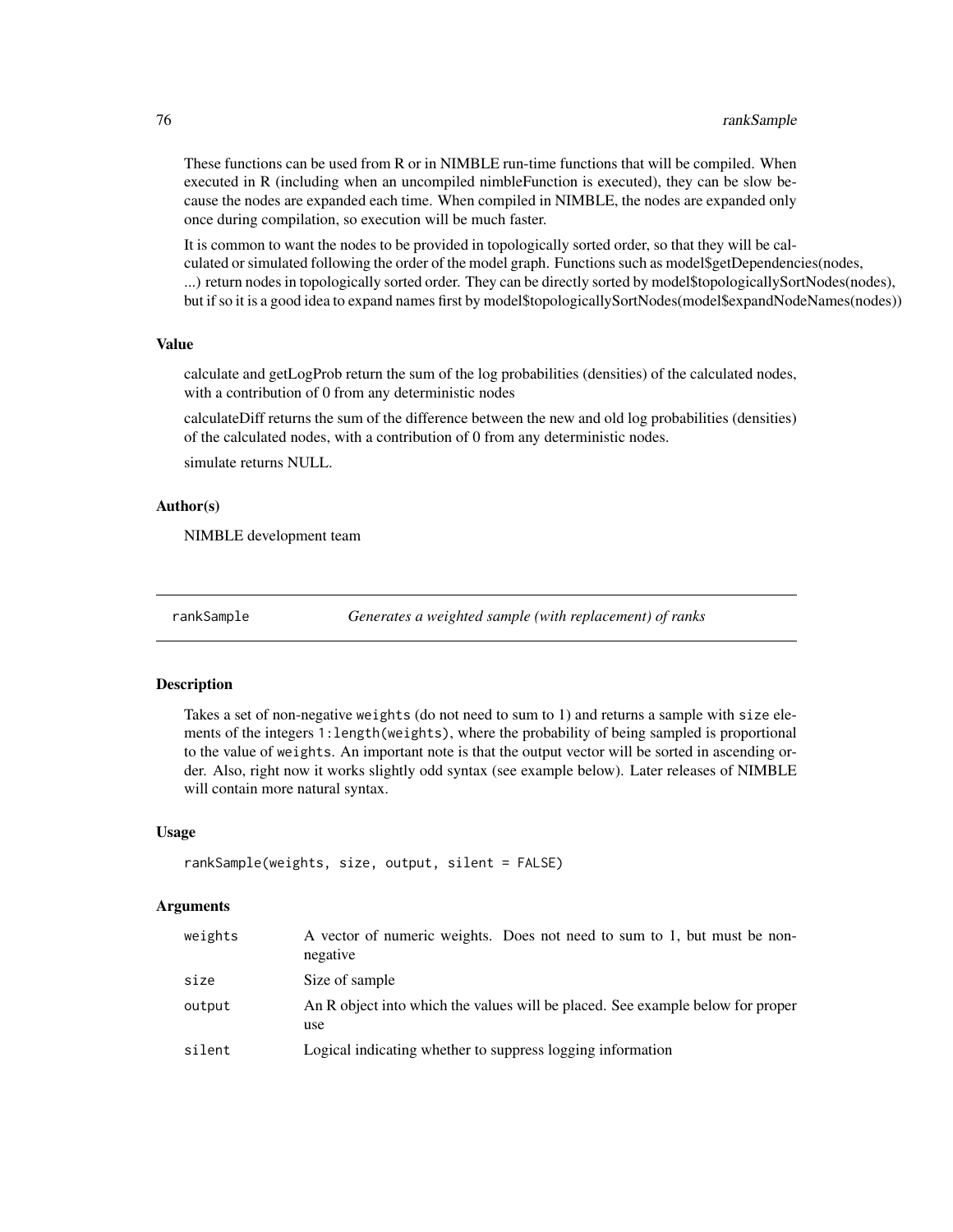#### Details

If invalid weights provided (i.e. negative weights or weights sum to 1), sets output =  $rep(1, size)$ and prints warning. rankSample can be used inside nimble functions.

rankSample first samples from the joint distribution size uniform $(0,1)$  distributions by conditionally sampling from the rank statistics. This leads to a sorted sample of uniform $(0,1)$ 's. Then, a cdf vector is constructed from weights. Because the sample of uniforms is sorted, rankSample walks down the cdf in linear time and fills out the sample.

# Author(s)

Clifford Anderson-Bergman

#### Examples

```
set.seed(1)
sampInts = NA #sampled integers will be placed in sampInts
rankSample(weights = c(1, 1, 2), size = 10, sampInts)
sampInts
# [1] 1 1 2 2 2 3 3 3 3 3
rankSample(weights = c(1, 1, 2), size = 10000, sampInts)
table(sampInts)
#sampInts
# 1 2 3#2429 2498 5073
#Used in a nimbleFunction
sampGen <- nimbleFunction(setup = function(){
x = 1:2},
run = function(weights = double(1), k = integer() ){
rankSample(weights, k, x)
returnType(integer(1))
return(x)
})
rSamp <- sampGen()
cSamp <- compileNimble(rSamp)
cSamp$run(1:4, 5)
#[1] 1 1 4 4 4
```
readBUGSmodel *Create a NIMBLE BUGS model from a variety of input formats, including BUGS model files*

#### Description

readBUGSmodel processes inputs providing the model and values for constants, data, initial values of the model in a variety of forms, returning a NIMBLE BUGS R model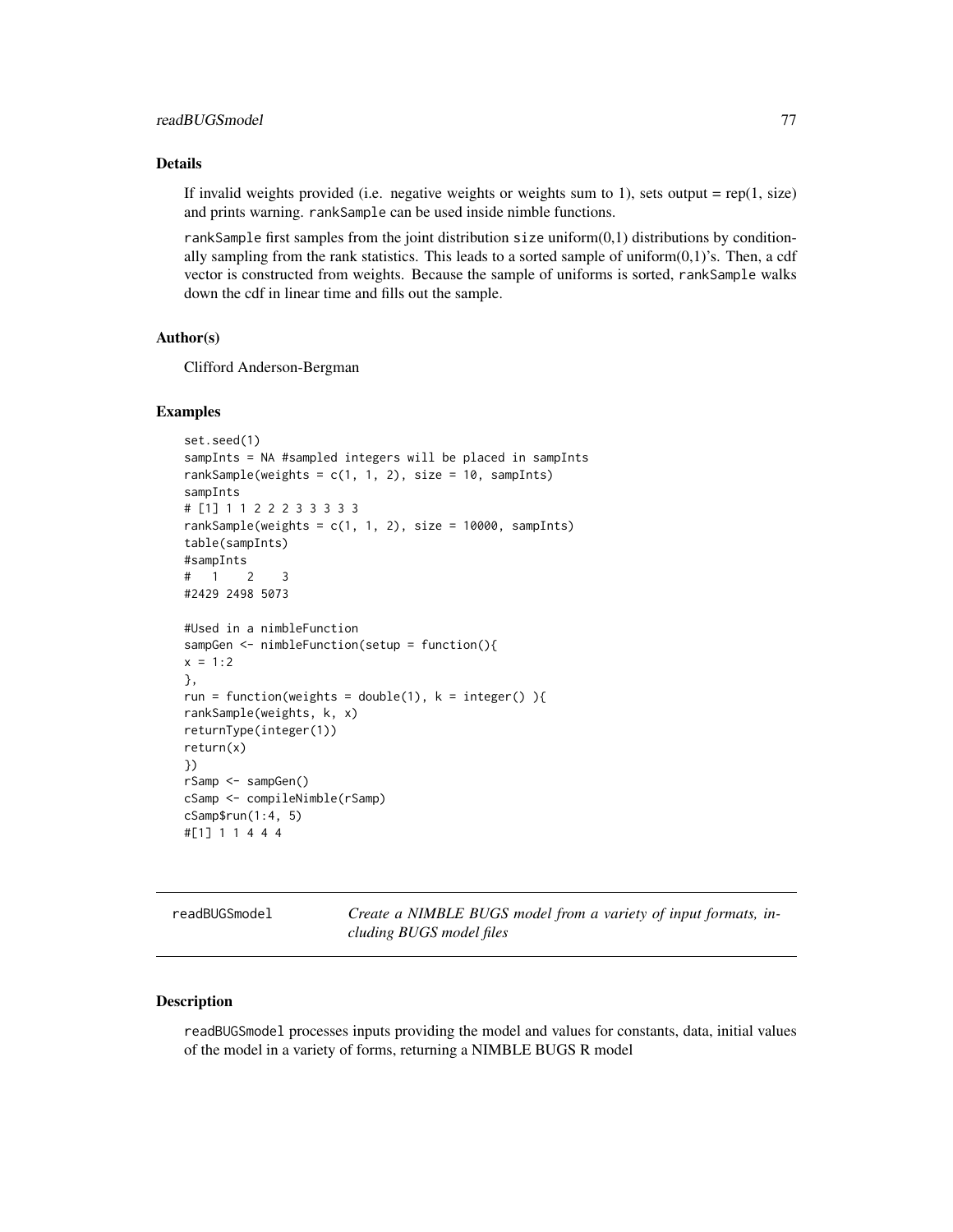# Usage

```
readBUGSmodel(model, data = NULL, inits = NULL, dir = NULL,
 useInits = TRUE, debug = FALSE, returnComponents = FALSE,
 check = getNimbleOption("checkModel"), calculate = TRUE)
```
# Arguments

| model            | one of (1) a character string giving the file name containing the BUGS model<br>code, with relative or absolute path, (2) an R function whose body is the BUGS<br>model code, or (3) the output of nimbleCode. If a file name, the file can contain<br>a 'var' block and 'data' block in the manner of the JAGS versions of the BUGS<br>examples but should not contain references to other input data files nor a const<br>block. The '.bug' or '.txt' extension can be excluded. |
|------------------|------------------------------------------------------------------------------------------------------------------------------------------------------------------------------------------------------------------------------------------------------------------------------------------------------------------------------------------------------------------------------------------------------------------------------------------------------------------------------------|
| data             | (optional) (1) character string giving the file name for an R file providing the<br>input constants and data as R code [assigning individual objects or as a named<br>list], with relative or absolute path, or (2) a named list providing the input con-<br>stants and data. If neither is provided, the function will look for a file named<br>'name_of_model-data' including extensions .R, .r, or .txt.                                                                        |
| inits            | $($ optional $)$ $(1)$ character string giving the file name for an R file providing starting<br>values as R code [assigning individual objects or as a named list], with relative<br>or absolute path, or (2) a named list providing the starting values. Unlike JAGS,<br>this should provide a single set of starting values, and therefore if provided as a<br>list should be a simple list and not a list of lists.                                                            |
| dir              | (optional) character string giving the directory where the (optional) files are lo-<br>cated                                                                                                                                                                                                                                                                                                                                                                                       |
| useInits         | boolean indicating whether to set the initial values, either based on inits or by<br>finding the '-inits' file corresponding to the input model file                                                                                                                                                                                                                                                                                                                               |
| debug            | logical indicating whether to put the user in a browser for debugging when<br>readBUGSmodel calls nimbleModel. Intended for developer use.                                                                                                                                                                                                                                                                                                                                         |
| returnComponents |                                                                                                                                                                                                                                                                                                                                                                                                                                                                                    |
|                  | logical indicating whether to return pieces of model object without building the<br>model. Default is FALSE.                                                                                                                                                                                                                                                                                                                                                                       |
| check            | logical indicating whether to check the model object for missing or invalid<br>values. Default is given by the NIMBLE option 'checkModel', see help on<br>nimbleOptions for details.                                                                                                                                                                                                                                                                                               |
| calculate        | logical indicating whether to run calculate on the model after building it; this<br>will calculate all deterministic nodes and logProbability values given the current<br>state of all nodes. Default is TRUE. For large models, one might want to disable<br>this, but note that deterministic nodes, including nodes introduced into the model<br>by NIMBLE, may be NA.                                                                                                          |

# Details

Note that readBUGSmodel should handle most common ways of providing information on a model as used in BUGS and JAGS but does not handle input model files that refer to additional files containing data. Please see the BUGS examples provided with JAGS ([http://sourceforge.net/](http://sourceforge.net/projects/mcmc-jags/files/Examples/)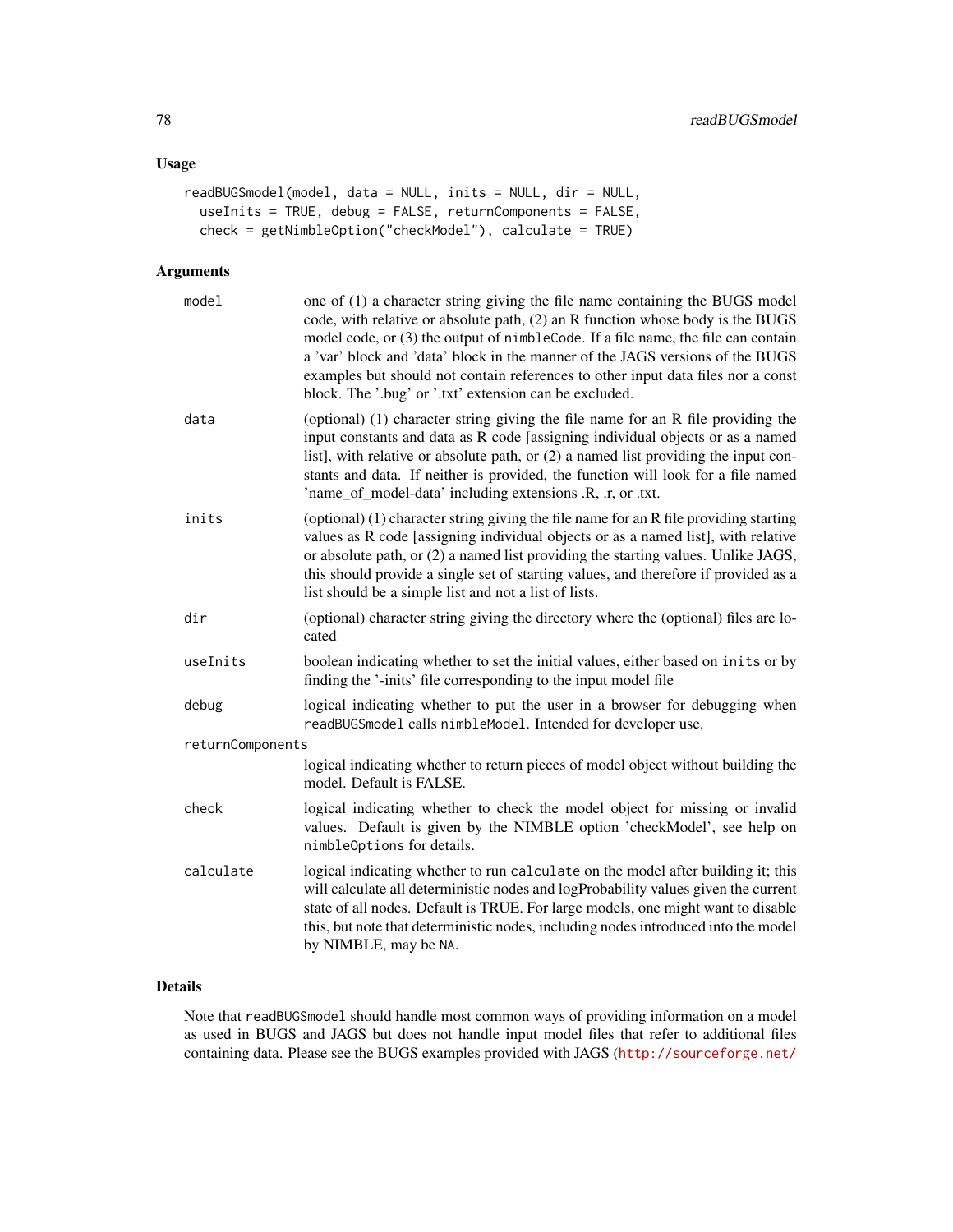# [registerDistributions](http://sourceforge.net/projects/mcmc-jags/files/Examples/) 79

[projects/mcmc-jags/files/Examples/](http://sourceforge.net/projects/mcmc-jags/files/Examples/)) for examples of supported formats. Also, readBUGSmodel takes both constants and data via the 'data' argument, unlike nimbleModel, in which these are distinguished. The reason for allowing both to be given via 'data' is for backwards compatibility with the BUGS examples, in which constants and data are not distinguished.

# Value

returns a NIMBLE BUGS R model

#### Author(s)

Christopher Paciorek

# Examples

```
code <- nimbleCode({
    x \sim dnorm(mu, sd = 1)
    mu ~ ~ dnorm(0, sd = prior_sd)
})
data = list(prior_s d = 1, x = 4)model <- readBUGSmodel(code, data = data, inits = list(mu = 0))
model$x
model[['mu']]
model$calculate('x')
```
registerDistributions *Add user-supplied distributions for use in NIMBLE BUGS models*

#### Description

Register distributional information so that NIMBLE can process user-supplied distributions in BUGS model code

#### Usage

```
registerDistributions(distributionsInputList)
```
#### Arguments

distributionsInputList

a list of lists in the form of that shown in distributionsInputList with each list having required field BUGSdist and optional fields Rdist, altParams, discrete, pqAvail, types. See Details for more information. If only one distribution is supplied it may be a list rather than a list containing a list.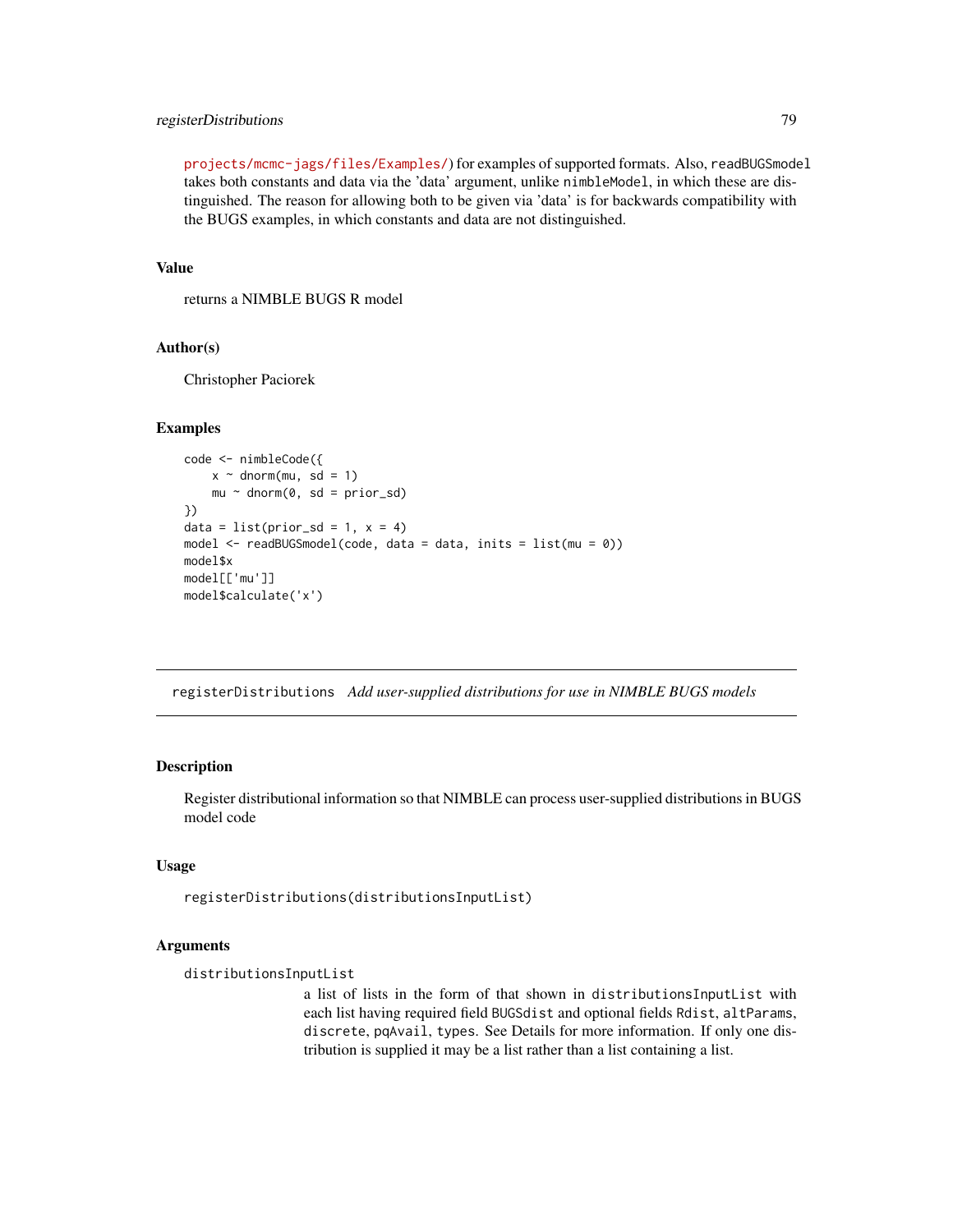#### Details

- BUGSdist a character string in the form of the density name (starting with 'd') followed by the names of the parameters in parentheses. When alternative parameterizations are given in Rdist, this should be an exhaustive list of the unique parameter names from all possible parameterizations, with the default parameters specified first.
- Rdist an optional character vector with one or more alternative specifications of the density; each alternative specification can be an alternative name for the density, a different ordering of the parameters, different parameter name(s), or an alternative parameterization. In the latter case, the character string in parentheses should provide a given reparameterization as commaseparated name = value pairs, one for each default parameter, where name is the name of the default parameter and value is a mathematical expression relating the default parameter to the alternative parameters or other default parameters. The default parameters should correspond to the input arguments of the nimbleFunctions provided as the density and random generation functions. The mathematical expression can use any of the math functions allowed in NIM-BLE (see the User Manual) as well as user-supplied nimbleFunctions without setup code. The names of your nimbleFunctions for the distribution functions must match the function name in the Rdist entry (or if missing, the function name in the BUGSdist entry
- discrete a optional logical indicating if the distribution is that of a discrete random variable. If not supplied, distribution is assumed to be for a continuous random variable.
- pqAvail an optional logical indicating if distribution (CDF) and quantile (inverse CDF) functions are provided as nimbleFunctions. These are required for one to be able to use truncated versions of the distribution. Only applicable for univariate distributions. If not supplied, assumed to be FALSE.
- altParams a character vector of comma-separated 'name = value' pairs that provide the mathematical expressions relating non-canonical parameters to canonical parameters (canonical parameters are those passed as arguments to your distribution functions). These inverse functions are used for MCMC conjugacy calculations when a conjugate relationship is expressed in terms of non-default parameters (such as the precision for normal-normal conjugacy). If not supplied, the system will still function but with a possible loss of efficiency in certain algorithms.
- types a character vector of comma-separated 'name = input' pairs indicating the type and dimension of the random variable and parameters (including default and alternative parameters). 'input' should take the form 'double(d)' or 'integer(d)', where 'd' is 0 for scalars, 1 for vectors, 2 for matrices. Note that since NIMBLE uses doubles for numerical calculations and the default type is double $(0)$ , one should generally use 'double' and one need only specify the type for non-scalars. 'name' should be either 'value' to indicate the random variable itself or the parameter name to indicate a given parameter.
- range a vector of two values giving the range of the distribution for possible use in future algorithms (not used currently). When the lower or upper limit involves a strict inequality (e.g., \$x>0\$), you should simply treat it as a non-strict inequality (\$x>=0\$, and set the lower value to 0). Also we do not handle ranges that are functions of parameters, so simply use the smallest/largest possible values given the possible parameter values. If not supplied this is taken to be (-Inf, Inf).

#### Author(s)

Christopher Paciorek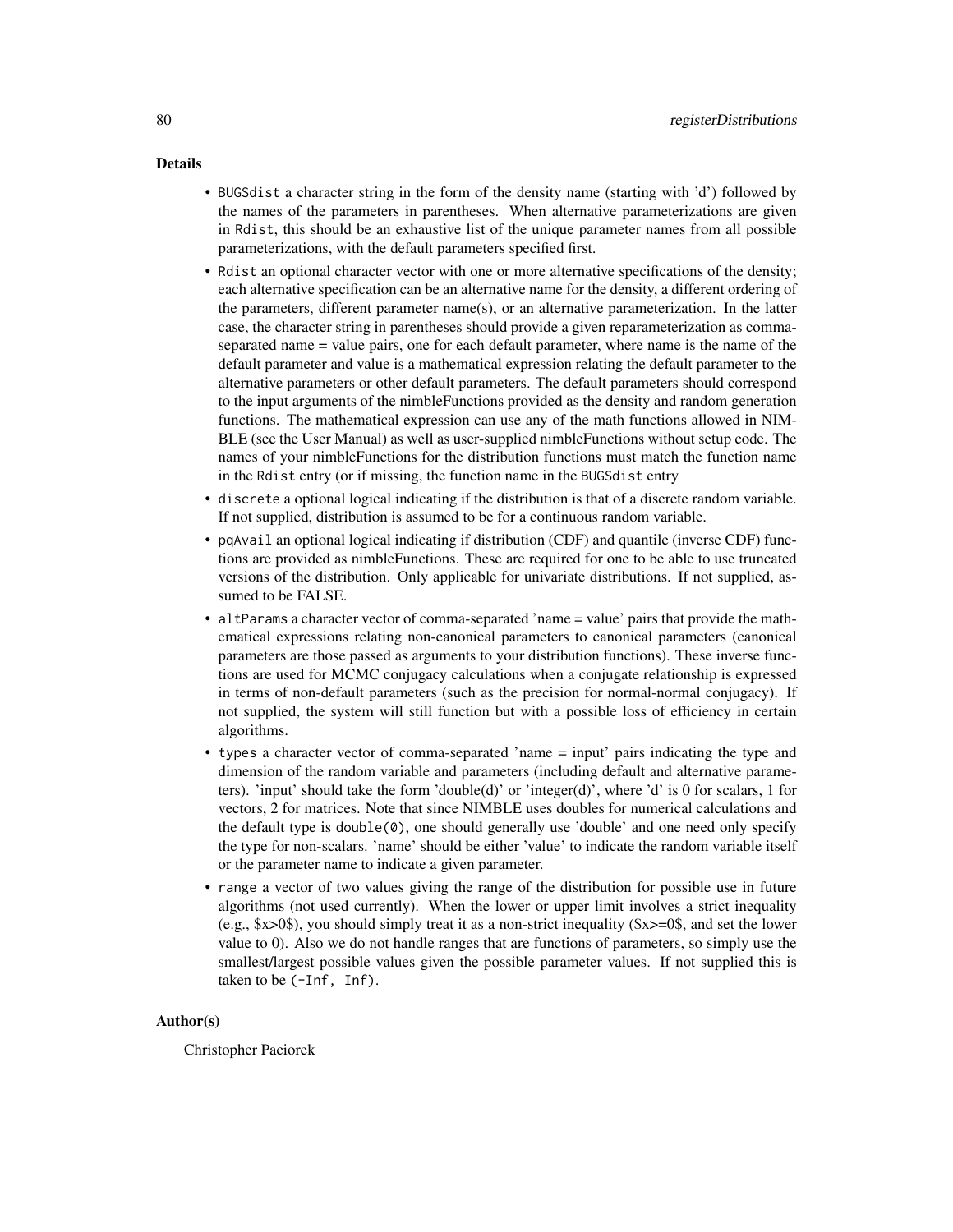#### Examples

```
dmyexp <- nimbleFunction(
   run = function(x = double(0), rate = double(0), log_value = integer(0)) {
       returnType(double(0))
       logProb <- log(rate) - x*rate
       if(log_value) {
            return(logProb)
       } else {
            return(exp(logProb))
       }
   })
rmyexp <- nimbleFunction(
   run = function(n = integer(0), rate = double(0)) {
       returnType(double(0))
       if(n != 1) nimPrint("rmyexp only allows n = 1; using n = 1.")
       dev \le runif(1, 0, 1)
       return(-log(1-dev) / rate)
   }
   )
registerDistributions(list(
    dmyexp = list(BUGSdist = "dmyexp(rate, scale)",
               Rdist = "dmyexp(<math>\theta</math> = 1/scale)",
               altParams = "scale = 1/rate",
               pqAvail = FALSE()code <- nimbleCode({
    y \sim dmyexp(rate = r)
    r \sim dunif(0, 100)
})
m \le - \text{nimbleModel}(\text{code}, \text{inits} = \text{list}(r = 1), \text{data} = \text{list}(y = 2))calculate(m, 'y')
m$r < -2calculate(m, 'y')
m$resetData()
simulate(m, 'y')
m$y
```
<span id="page-80-0"></span>rename\_MCMC\_comparison\_method

*Rename a method in an object returned by compareMCMCs*

# Description

Switches one label for a new one in the timing, efficiency, summary, and samples (if present) elements of a compareMCMCs result.

#### Usage

rename\_MCMC\_comparison\_method(oldname, newname, comparison)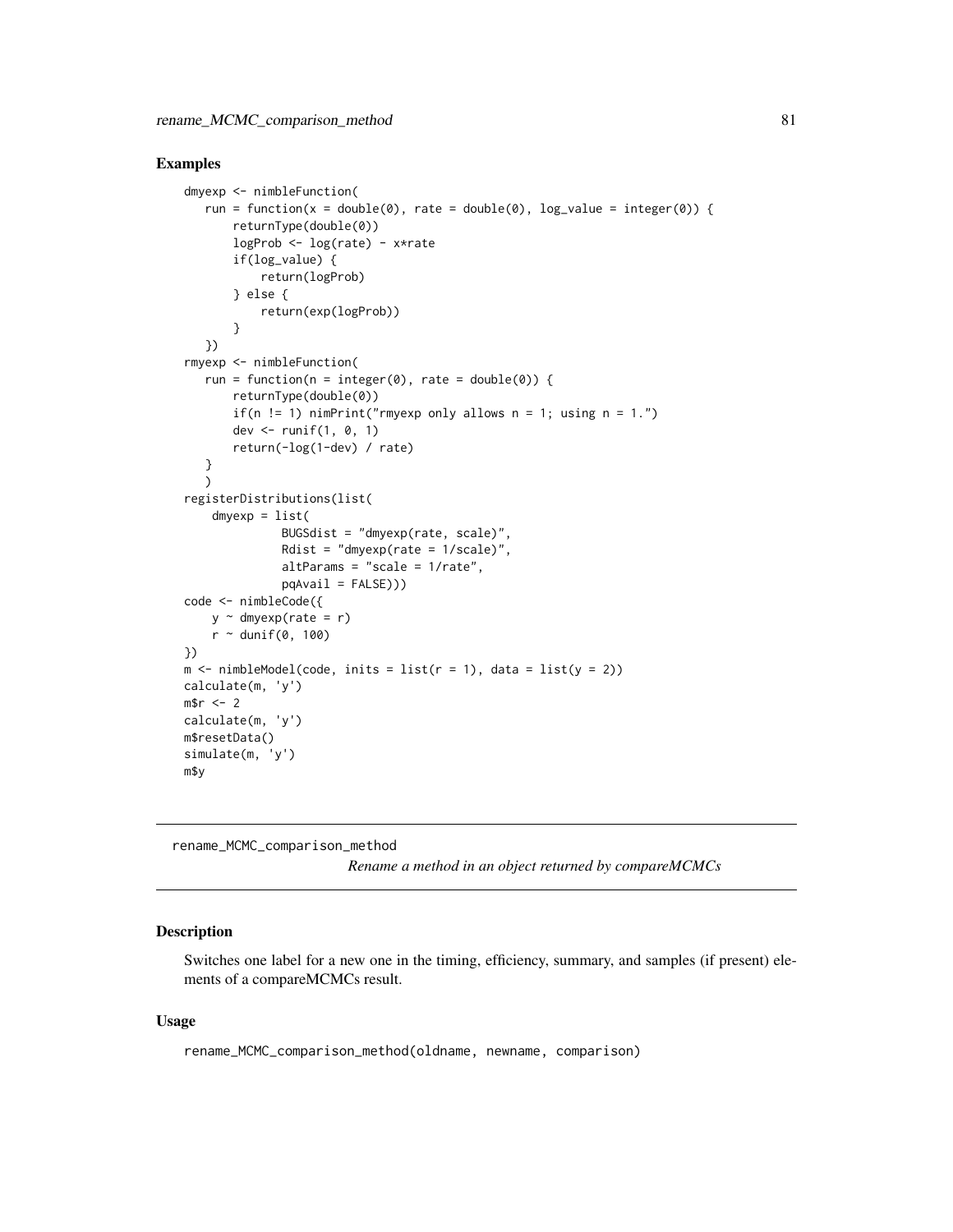### Arguments

| oldname    | (character) Existing name for the method (which would have been determined |
|------------|----------------------------------------------------------------------------|
|            | from inputs to compareMCMCs).                                              |
| newname    | (character) New name for the method                                        |
| comparison | An object returned by compareMCMCs.                                        |

# Details

One of the main purposes of renaming a method is that the method names are used in html results generated by [make\\_MCMC\\_comparison\\_pages](#page-37-0).

# Value

An object in the same format as comparison.

# See Also

[compareMCMCs](#page-18-0), cod[ecombine\\_MCMC\\_comparison\\_results,](#page-17-0) [make\\_MCMC\\_comparison\\_pages](#page-37-0), [reshape\\_comparison\\_results](#page-81-0).

<span id="page-81-0"></span>reshape\_comparison\_results

*Convert comparison results to a more general format*

# Description

Useful for making new kinds of figures or other needs

# Usage

```
reshape_comparison_results(oneComparisonResult, includeVars = TRUE,
  includeEfficiency = TRUE, includeTiming = TRUE)
```
#### Arguments

| oneComparisonResult |                                                                                                                                    |  |
|---------------------|------------------------------------------------------------------------------------------------------------------------------------|--|
|                     | An object returned by compareMCMCs (or combine_MCMC_comparison_results<br>or rename_MCMC_comparison_method).                       |  |
| includeVars         | (default TRUE): whether to include the summary elements for each variable                                                          |  |
| includeEfficiency   |                                                                                                                                    |  |
|                     | (default TRUE): whether to include the efficiency for each variable                                                                |  |
| includeTiming       | (default TRUE): whether to include the timing for each variable (which is the<br>same for all variables from the same MCMC method) |  |

# Details

This is used internally by [make\\_MCMC\\_comparison\\_pages](#page-37-0) but could also be useful to users who want to do their own thing with results from [compareMCMCs](#page-18-0).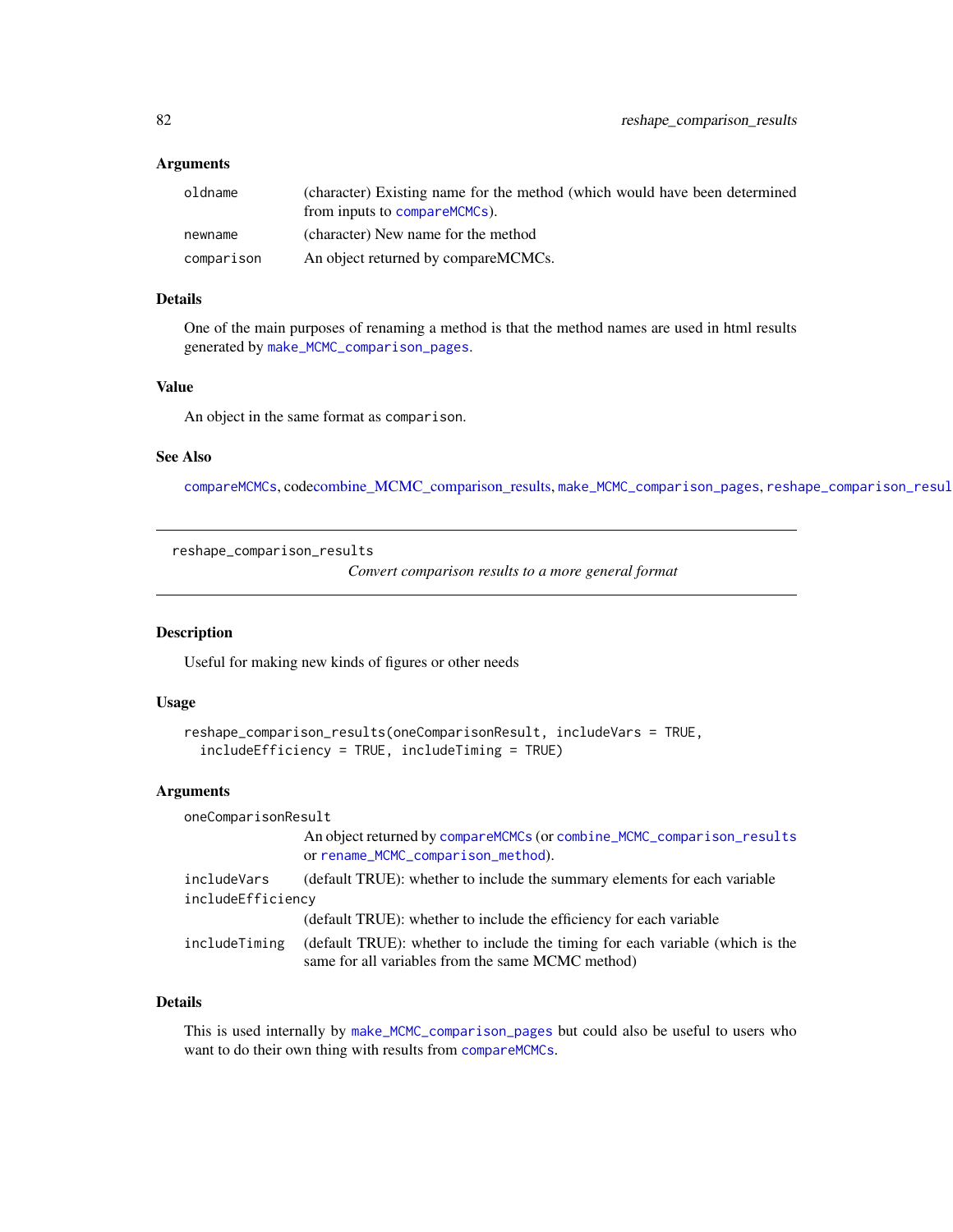#### resize and the set of the set of the set of the set of the set of the set of the set of the set of the set of the set of the set of the set of the set of the set of the set of the set of the set of the set of the set of th

# Value

A data frame with the content from oneComparisonResult reshaped

| ٠ | ۰, | ۰, |  |  |
|---|----|----|--|--|

# resize *Resizes a modelValues object*

# Description

Adds or removes rows to a modelValues object. If rows are added to a modelValues object, the default values are NA. Works in both R and NIMBLE.

#### Usage

resize(container, k)

### Arguments

| container | model Values object                        |
|-----------|--------------------------------------------|
| k         | number of rows that model Values is set to |

# Details

See the User Manual or help(modelValuesBaseClass) for infomation about modelValues objects

# Author(s)

Clifford Anderson-Bergman

# Examples

```
mvConf <- modelValuesConf(vars = c('a', 'b'),
            types = c('double', 'double'),
             sizes = list(a = 1, b = c(2,2)) )mv <- modelValues(mvConf)
as.matrix(mv)
resize(mv, 3)
as.matrix(mv)
```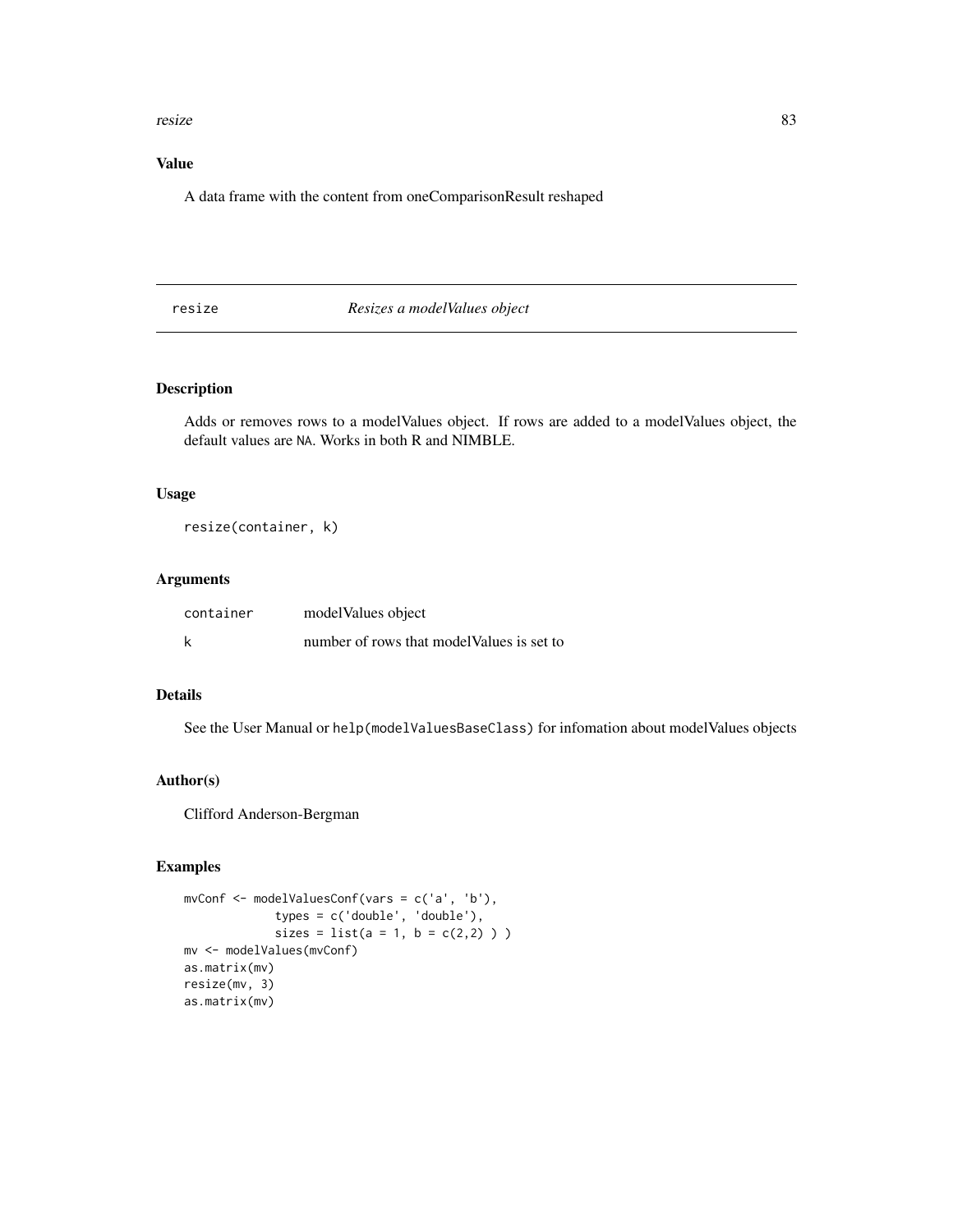#### Description

Normally a modelValues object is accessed one "row" at a time. This function allows all rows for one variable to set from a matrix with one dimension more than the variable to be set.

#### Usage

Rmatrix2mvOneVar(mat, mv, varName, k)

# Arguments

| mat     | Input matrix                                                     |
|---------|------------------------------------------------------------------|
| mv      | model Values object to be modified.                              |
| varName | Character string giving the name of the variable on my to be set |
| k       | Number of rows to use                                            |

# Details

This function may be deprecated in the future when a more natural system for interacting with modelValues objects is developed.

RmodelBaseClass-class *Class* RmodelBaseClass

#### Description

Classes used internally in NIMBLE and not expected to be called directly by users.

run.time *Time execution of NIMBLE code*

# Description

Time execution of NIMBLE code

# Usage

run.time(code)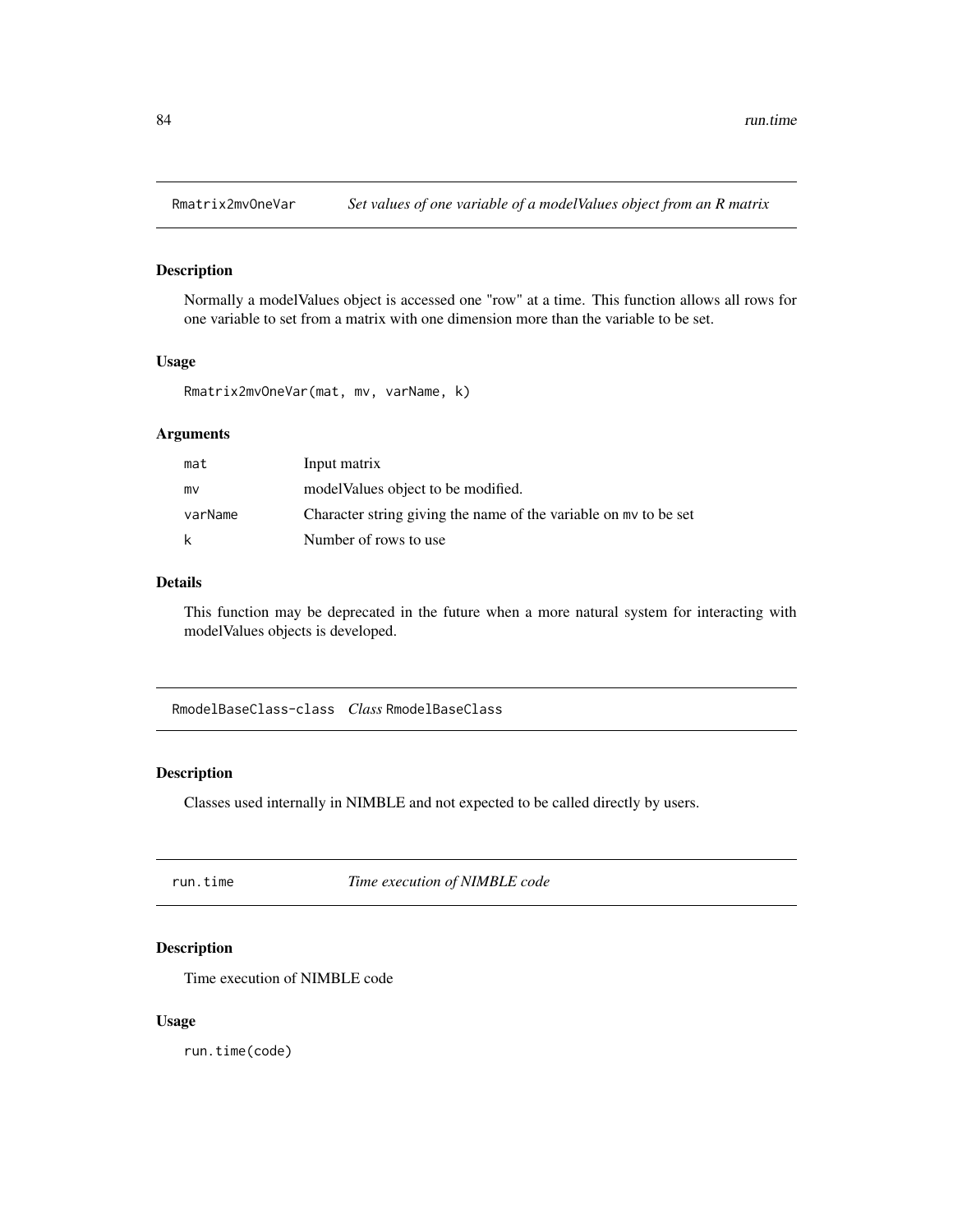#### runMCMC 85

# Arguments

code code to be timed

# Details

Function for use in nimbleFunction run code; when nimbleFunctions are run in R, this simply wraps system.time.

#### Author(s)

NIMBLE Development Team

<span id="page-84-0"></span>runMCMC *Run one or more chains of an MCMC algorithm and extract samples*

# Description

Takes as input an MCMC algorithm (ideally a compiled one for speed) and runs the MCMC with one or more chains, automatically extracting the samples.

#### Usage

```
runMCMC(mcmc, niter = 10000, nburnin = 0, nchains = 1, inits,
 setSeed = FALSE, progressBar = TRUE, silent = FALSE,
 returnCodaMCMC = FALSE)
```
# Arguments

| mcmc        | A NIMBLE MCMC algorithm. See details.                                                                                                                                                                                                |
|-------------|--------------------------------------------------------------------------------------------------------------------------------------------------------------------------------------------------------------------------------------|
| niter       | Number of iterations to run each MCMC chain (default $= 10000$ ).                                                                                                                                                                    |
| nburnin     | Number of initial samples to discard from each MCMC chain (default $= 0$ ).                                                                                                                                                          |
| nchains     | Number of MCMC chains to run (default $= 1$ ).                                                                                                                                                                                       |
| inits       | Optional argument to specify initial values for each chain. See details.                                                                                                                                                             |
| setSeed     | Logical argument. If TRUE, then R's random number seed is set to i (using<br>$set. seed(i)$ at the onset of each MCMC chain number $i$ (default = FALSE).                                                                            |
| progressBar | Logical argument. If TRUE, an MCMC progress bar is displayed during execu-<br>tion of each MCMC chain (default $=$ TRUE).                                                                                                            |
| silent      | Logical argument. If TRUE, then all output is suppressed during execution. This<br>overrides the progress Bar argument ( $\text{default} = \text{FALSE}$ ).                                                                          |
|             | returnCodaMCMC Logical argument. If TRUE, then a coda mcmc object is returned instead of an R<br>matrix of samples, or when nchains $> 1$ a codam come list object is returned<br>containing nchains mcmc objects (default = FALSE). |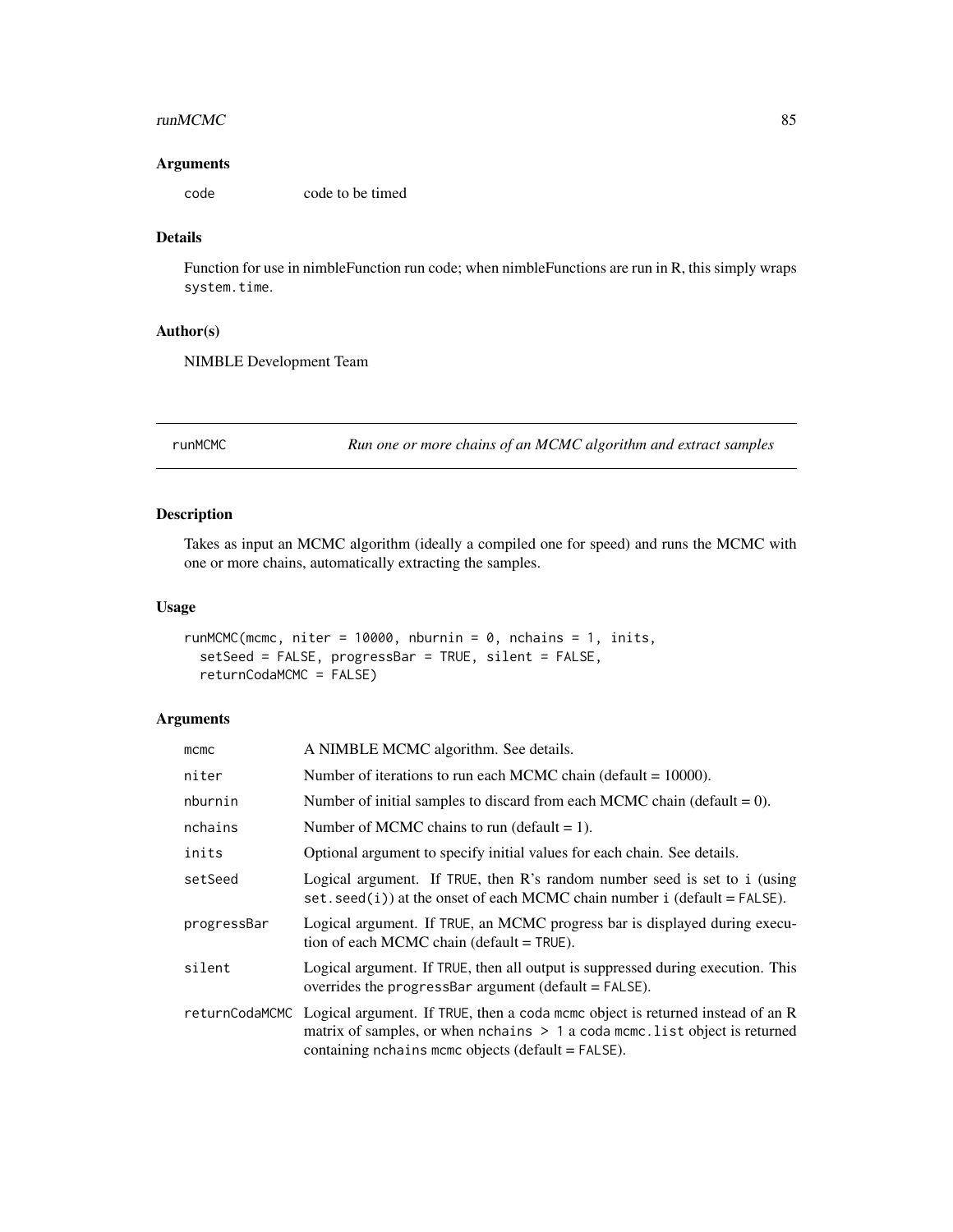#### Details

The mcmc argument can be a compiled or uncompiled NIMBLE MCMC algorithm, which is generated using buildMCMC. Using a compiled algorithm will give substantially faster execution.

If provided, the inits argument can be one of three things: (1) a function to generate initial values, which will be executed to generate initial values at the beginning of each MCMC chain, (2) a single named list of initial values which, will be used for each chain, or (3) a list of length nchains, each element being a named list of initial values which be used for one MCMC chain. The inits argument may also be omitted, in which case the current values in the model object will be used as the initial values of the first chain, and subsequent chains will begin using starting values where the previous chain ended.

Other aspects of the MCMC algorithm, such as sampler assignments and thinning, must be specified in advance using the MCMC configuration object (created using configureMCMC), which is then used to build the MCMC algorithm (using buildMCMC) argument.

The niter argument specifies the number of pre-thinning MCMC iterations, and the nburnin argument will remove post-thinning samples.

The MCMC option mcmc\$run( $\ldots$ , reset = FALSE), used to continue execution of an MCMC chain, is not available through runMCMC().

# Value

When nchains  $= 1$ , a matrix of MCMC samples. When nchains  $> 1$ , a list of length nchains, where each list element is a matrix of MCMC samples. If returnCodaMCMC = TRUE, then a coda mcmc or mcmc.list object is returned instead.

#### Author(s)

Daniel Turek

# See Also

[configureMCMC](#page-21-0) [buildMCMC](#page-14-0)

#### Examples

```
## Not run:
code <- nimbleCode({
   mu ~ dnorm(0, sd = 1000)sigma \sim dunif(0, 1000)
    for(i in 1:10) {
        x[i] ~ dnorm(mu, sd = sigma)
    }
})
Rmodel <- nimbleModel(code)
Rmodel$setData(list(x = c(2, 5, 3, 4, 1, 0, 1, 3, 5, 3)))Rmcmc <- buildMCMC(Rmodel)
Cmodel <- compileNimble(Rmodel)
Cmcmc <- compileNimble(Rmcmc, project = Rmodel)
inits \leq function() list(mu = rnorm(1,0,1), sigma = runif(1,0,10))
samplesList <- runMCMC(Cmcmc, niter = 10000, nchains = 3, inits = inits)
```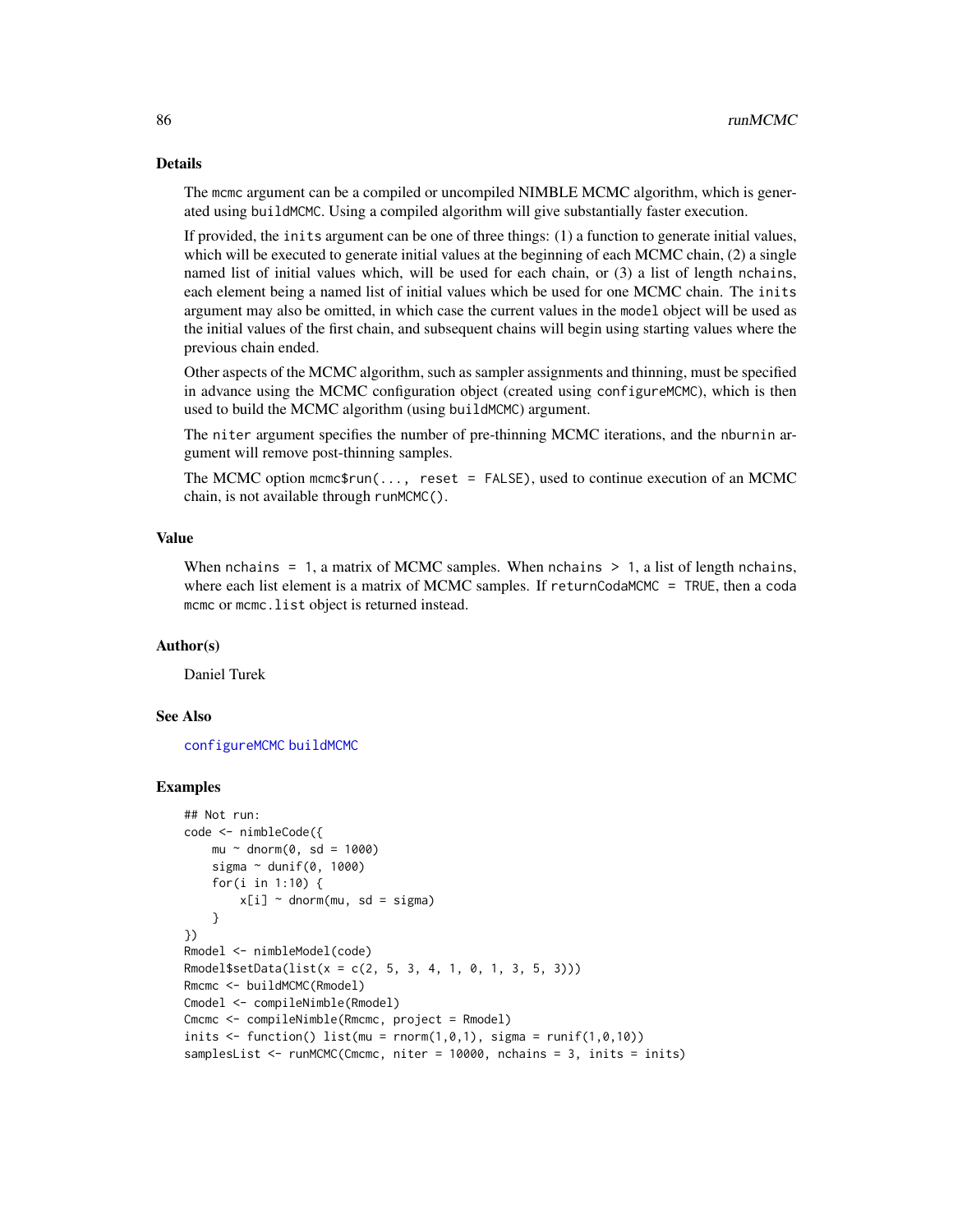## End(Not run)

sampler\_BASE *MCMC Sampling Algorithms*

#### Description

Details of the MCMC sampling algorithms provided with the NIMBLE MCMC engine

#### Usage

```
sampler_BASE()
sampler_posterior_predictive(model, mvSaved, target, control)
sampler_binary(model, mvSaved, target, control)
sampler_RW(model, mvSaved, target, control)
sampler_RW_block(model, mvSaved, target, control)
sampler_RW_llFunction(model, mvSaved, target, control)
sampler_slice(model, mvSaved, target, control)
sampler_ess(model, mvSaved, target, control)
sampler_crossLevel(model, mvSaved, target, control)
sampler_RW_llFunction_block(model, mvSaved, target, control)
sampler_RW_PF(model, mvSaved, target, control)
sampler_RW_PF_block(model, mvSaved, target, control)
sampler_RW_multinomial(model, mvSaved, target, control)
```
### **Arguments**

| model   | (uncompiled) model on which the MCMC is to be run                                                                                                                                                                                                                                                                                                                            |
|---------|------------------------------------------------------------------------------------------------------------------------------------------------------------------------------------------------------------------------------------------------------------------------------------------------------------------------------------------------------------------------------|
| mvSaved | modelValues object to be used to store MCMC samples                                                                                                                                                                                                                                                                                                                          |
| target  | $node(s)$ on which the sampler will be used                                                                                                                                                                                                                                                                                                                                  |
| control | named list that controls the precise behavior of the sampler, with elements spe-<br>cific to sampler type. The default values for control list elements are determined<br>by the NIMBLE system option 'MCMCcontrolDefaultList'. Descriptions of<br>each sampling algorithm, and the possible customizations for each sampler (us-<br>ing the control argument) appear below. |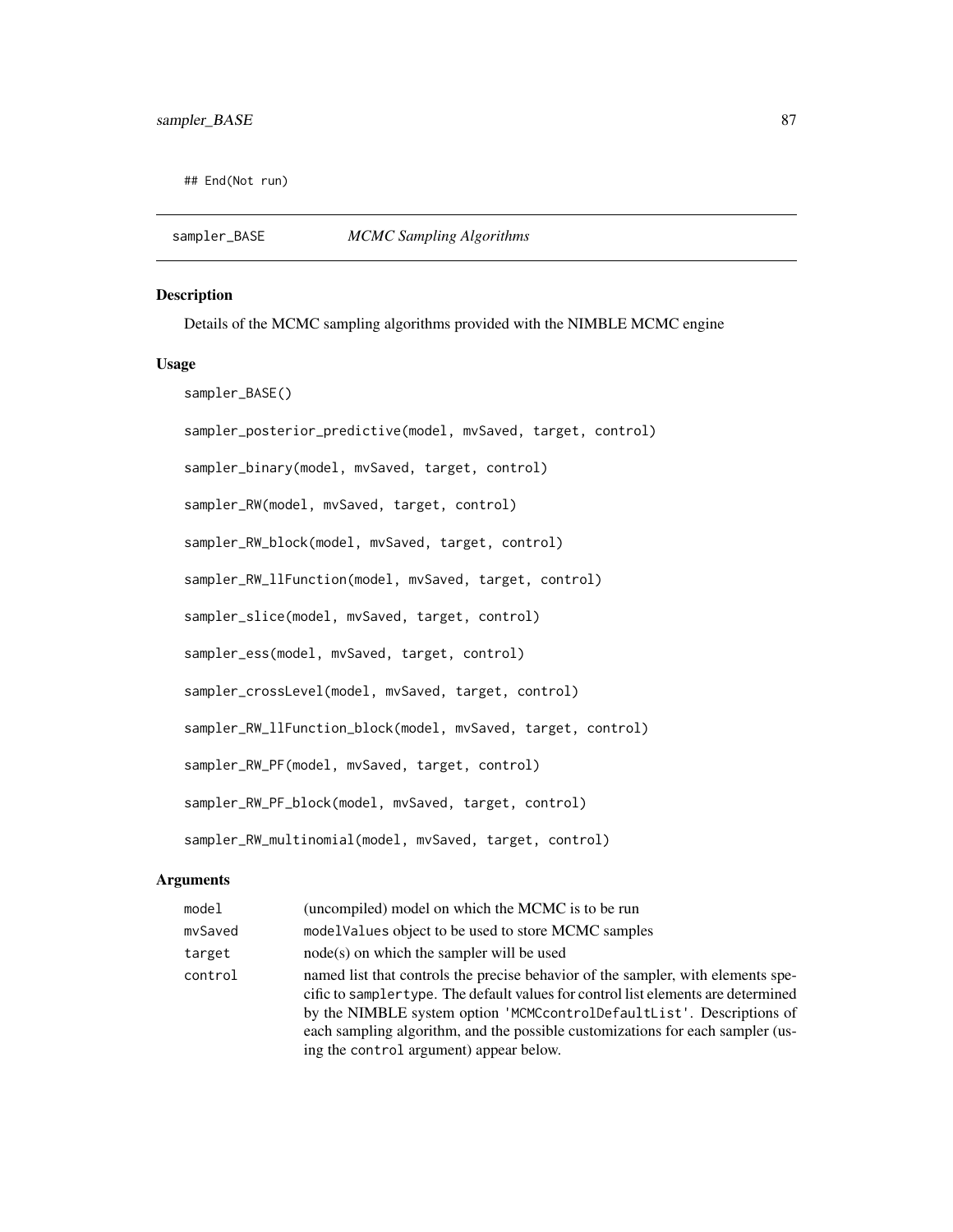#### sampler\_base

base class for new samplers

When you write a new sampler for use in a NIMBLE MCMC (see User Manual), you must include contains = sampler BASE.

#### binary sampler

The binary sampler performs Gibbs sampling for binary-valued (discrete 0/1) nodes. This can only be used for nodes following either a dbern(p) or dbinom(p, size=1) distribution.

The binary sampler accepts no control list arguments.

#### RW sampler

The RW sampler executes adaptive Metropolis-Hastings sampling with a normal proposal distribution (Metropolis, 1953), implementing the adaptation routine given in Shaby and Wells, 2011. This sampler can be applied to any scalar continuous-valued stochastic node, and can optionally sample on a log scale.

The RW sampler accepts the following control list elements:

- log. A logical argument, specifying whether the sampler should operate on the log scale.  $(default = FALSE)$
- reflective. A logical argument, specifying whether the normal proposal distribution should reflect to stay within the range of the target distribution. (default = FALSE)
- adaptive. A logical argument, specifying whether the sampler should adapt the scale (proposal standard deviation) throughout the course of MCMC execution to achieve a theoretically desirable acceptance rate. (default = TRUE)
- adaptInterval. The interval on which to perform adaptation. Every adaptInterval MCMC iterations (prior to thinning), the RW sampler will perform its adaptation procedure. This updates the scale variable, based upon the sampler's achieved acceptance rate over the past adaptInterval iterations. (default =  $200$ )
- scale. The initial value of the normal proposal standard deviation. If adaptive = FALSE, scale will never change.  $(\text{default} = 1)$

The RW sampler cannot be used with options log=TRUE and reflective=TRUE, i.e. it cannot do reflective sampling on a log scale.

#### RW\_block sampler

The RW block sampler performs a simultaneous update of one or more model nodes, using an adaptive Metropolis-Hastings algorithm with a multivariate normal proposal distribution (Roberts and Sahu, 1997), implementing the adaptation routine given in Shaby and Wells, 2011. This sampler may be applied to any set of continuous-valued model nodes, to any single continuous-valued multivariate model node, or to any combination thereof.

The RW\_block sampler accepts the following control list elements: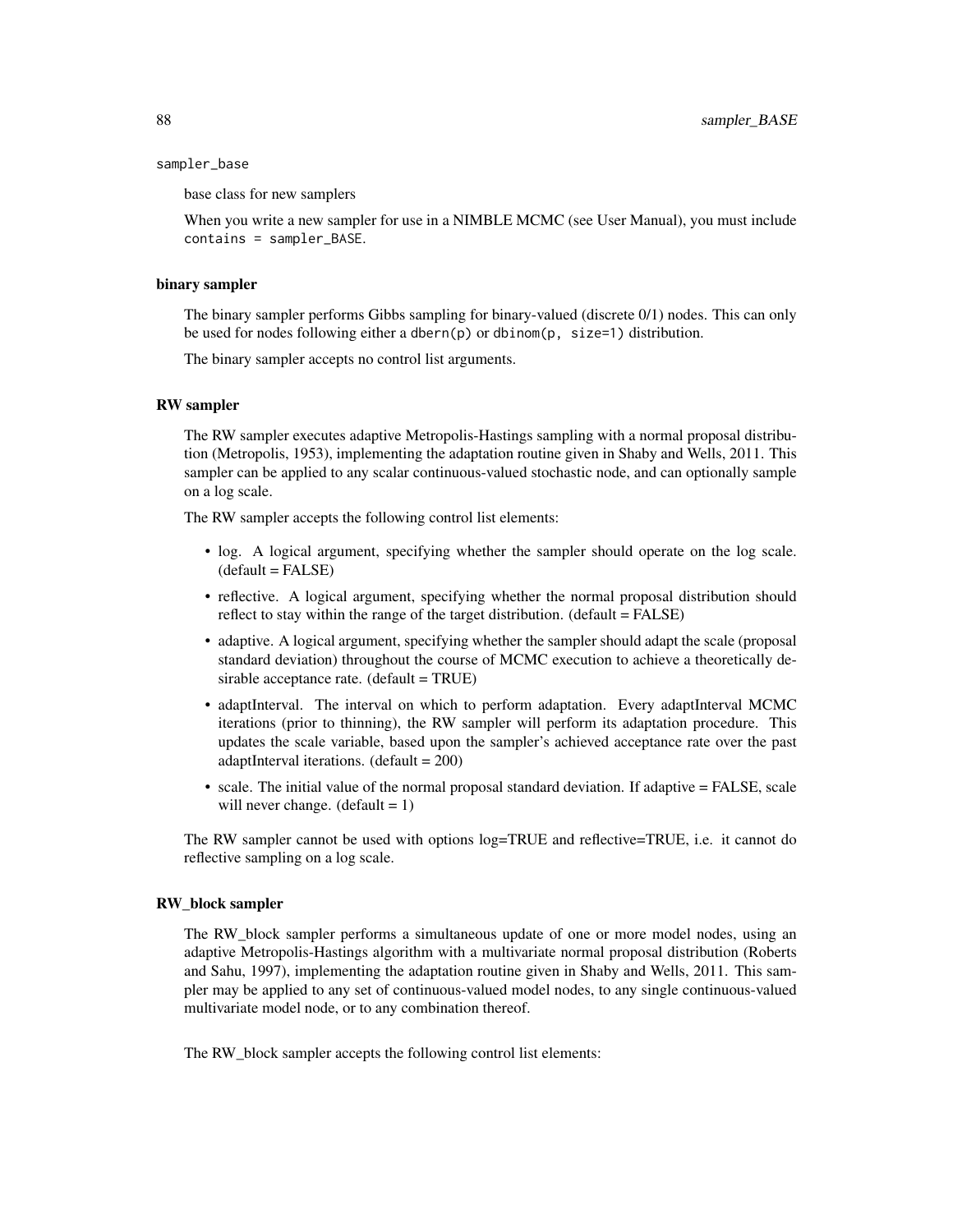- adaptive. A logical argument, specifying whether the sampler should adapt the scale (a coefficient for the entire proposal covariance matrix) and propCov (the multivariate normal proposal covariance matrix) throughout the course of MCMC execution. If only the scale should undergo adaptation, this argument should be specified as TRUE. (default = TRUE)
- adaptScaleOnly. A logical argument, specifying whether adaption should be done only for scale (TRUE) or also for provCov (FALSE). This argument is only relevant when adaptive = TRUE. When adaptScaleOnly = FALSE, both scale and propCov undergo adaptation; the sampler tunes the scaling to achieve a theoretically good acceptance rate, and the proposal covariance to mimic that of the empirical samples. When adaptScaleOnly = FALSE, only the proposal scale is adapted. (default = FALSE)
- adaptInterval. The interval on which to perform adaptation. Every adaptInterval MCMC iterations (prior to thinning), the RW\_block sampler will perform its adaptation procedure, based on the past adaptInterval iterations. (default  $= 200$ )
- scale. The initial value of the scalar multiplier for propCov. If adaptive = FALSE, scale will never change. (default  $= 1$ )
- propCov. The initial covariance matrix for the multivariate normal proposal distribution. This element may be equal to the character string 'identity', in which case the identity matrix of the appropriate dimension will be used for the initial proposal covariance matrix. (default  $=$ 'identity')

#### RW\_llFunction sampler

Sometimes it is useful to control the log likelihood calculations used for an MCMC updater instead of simply using the model. For example, one could use a sampler with a log likelihood that analytically (or numerically) integrates over latent model nodes. Or one could use a sampler with a log likelihood that comes from a stochastic approximation such as a particle filter, allowing composition of a particle MCMC (PMCMC) algorithm (Andrieu et al., 2010). The RW\_llFunction sampler handles this by using a Metropolis-Hastings algorithm with a normal proposal distribution and a user-provided log-likelihood function. To allow compiled execution, the log-likelihood function must be provided as a specialized instance of a nimbleFunction. The log-likelihood function may use the same model as the MCMC as a setup argument, but if so the state of the model should be unchanged during execution of the function (or you must understand the implications otherwise).

The RW llFunction sampler accepts the following control list elements:

- adaptive. A logical argument, specifying whether the sampler should adapt the scale (proposal standard deviation) throughout the course of MCMC execution. (default = TRUE)
- adaptInterval. The interval on which to perform adaptation. (default  $= 200$ )
- scale. The initial value of the normal proposal standard deviation. (default  $= 1$ )
- llFunction. A specialized nimbleFunction that accepts no arguments and returns a scalar double number. The return value must be the total log-likelihood of all stochastic dependents of the target nodes – and, if includesTarget = TRUE, of the target node(s) themselves – or whatever surrogate is being used for the total log-likelihood. This is a required element with no default.
- includesTarget. Logical variable indicating whether the return value of llFunction includes the log-likelihood associated with target. This is a required element with no default.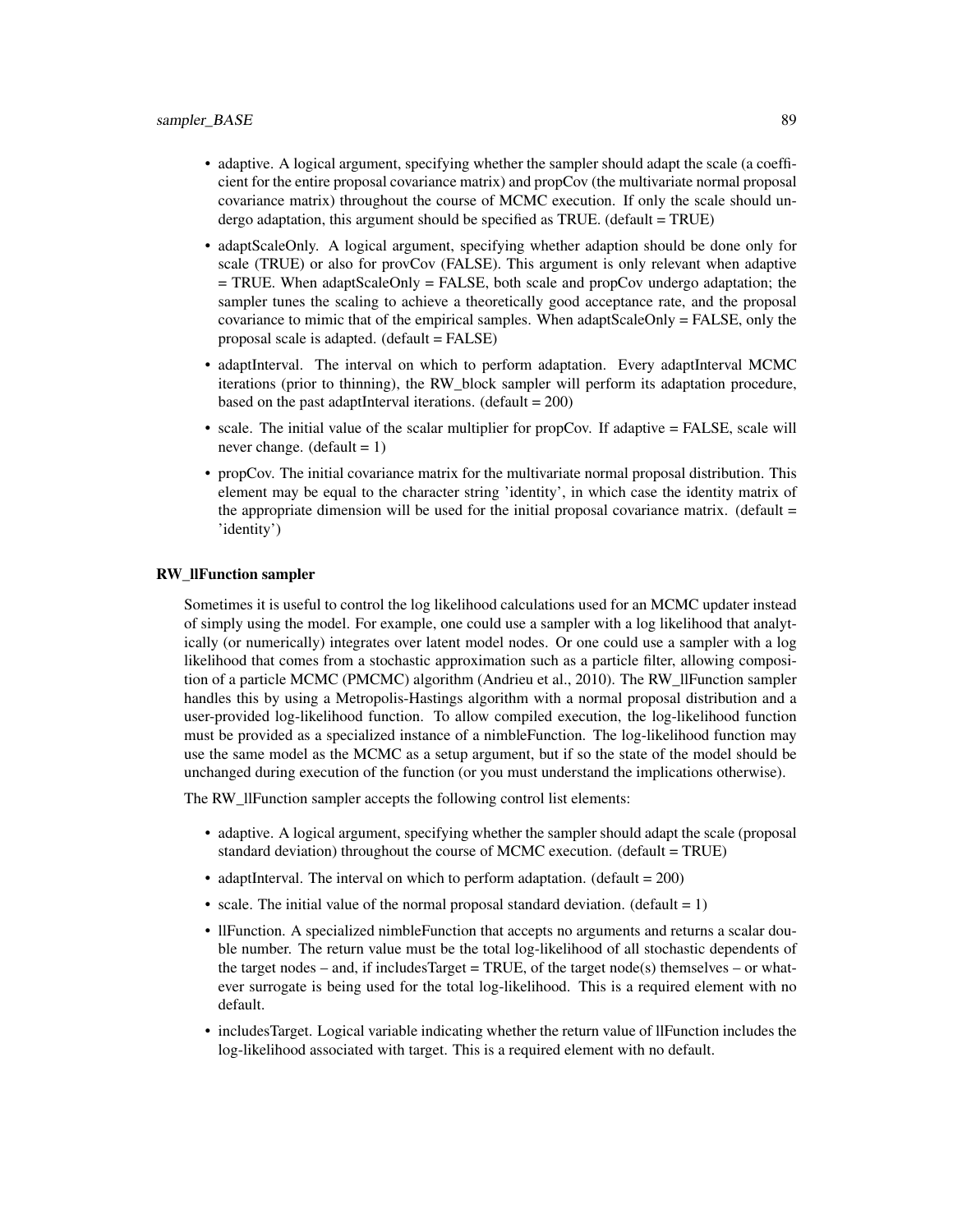#### slice sampler

The slice sampler performs slice sampling of the scalar node to which it is applied (Neal, 2003). This sampler can operate on either continuous-valued or discrete-valued scalar nodes. The slice sampler performs a 'stepping out' procedure, in which the slice is iteratively expanded to the left or right by an amount sliceWidth. This sampler is optionally adaptive, governed by a control list element, whereby the value of sliceWidth is adapted towards the observed absolute difference between successive samples.

The slice sampler accepts the following control list elements:

- adaptive. A logical argument, specifying whether the sampler will adapt the value of sliceWidth throughout the course of MCMC execution. (default = TRUE)
- adaptInterval. The interval on which to perform adaptation. (default  $= 200$ )
- sliceWidth. The initial value of the width of each slice, and also the width of the expansion during the iterative 'stepping out' procedure. (default  $= 1$ )
- sliceMaxSteps. The maximum number of expansions which may occur during the 'stepping out' procedure. (default = 100)

#### ess sampler

The ess sampler performs elliptical slice sampling of a single node, which must follow a multivariate normal distribution (Murray, 2010). The algorithm is an extension of slice sampling (Neal, 2003), generalized to the multivariate normal context. An auxilliary variable is used to identify points on an ellipse (which passes through the current node value) as candidate samples, which are accepted contingent upon a likelihood evaluation at that point. This algorithm requires no tuning parameters and therefore no period of adaptation, and may result in very efficient sampling from multivariate Gaussian distributions.

The ess sampler accepts no control list arguments.

# crossLevel sampler

This sampler is constructed to perform simultaneous updates across two levels of stochastic dependence in the model structure. This is possible when all stochastic descendents of node(s) at one level have conjugate relationships with their own stochastic descendents. In this situation, a Metropolis-Hastings algorithm may be used, in which a multivariate normal proposal distribution is used for the higher-level nodes, and the corresponding proposals for the lower-level nodes undergo Gibbs (conjugate) sampling. The joint proposal is either accepted or rejected for all nodes involved based upon the Metropolis-Hastings ratio.

The requirement that all stochastic descendents of the target nodes must themselves have only conjugate descendents will be checked when the MCMC algorithm is built. This sampler is useful when there is strong dependence across the levels of a model that causes problems with convergence or mixing.

The crossLevel sampler accepts the following control list elements:

- adaptive. Logical argument, specifying whether the multivariate normal proposal distribution for the target nodes should be adaptived. (default = TRUE)
- adaptInterval. The interval on which to perform adaptation. (default  $= 200$ )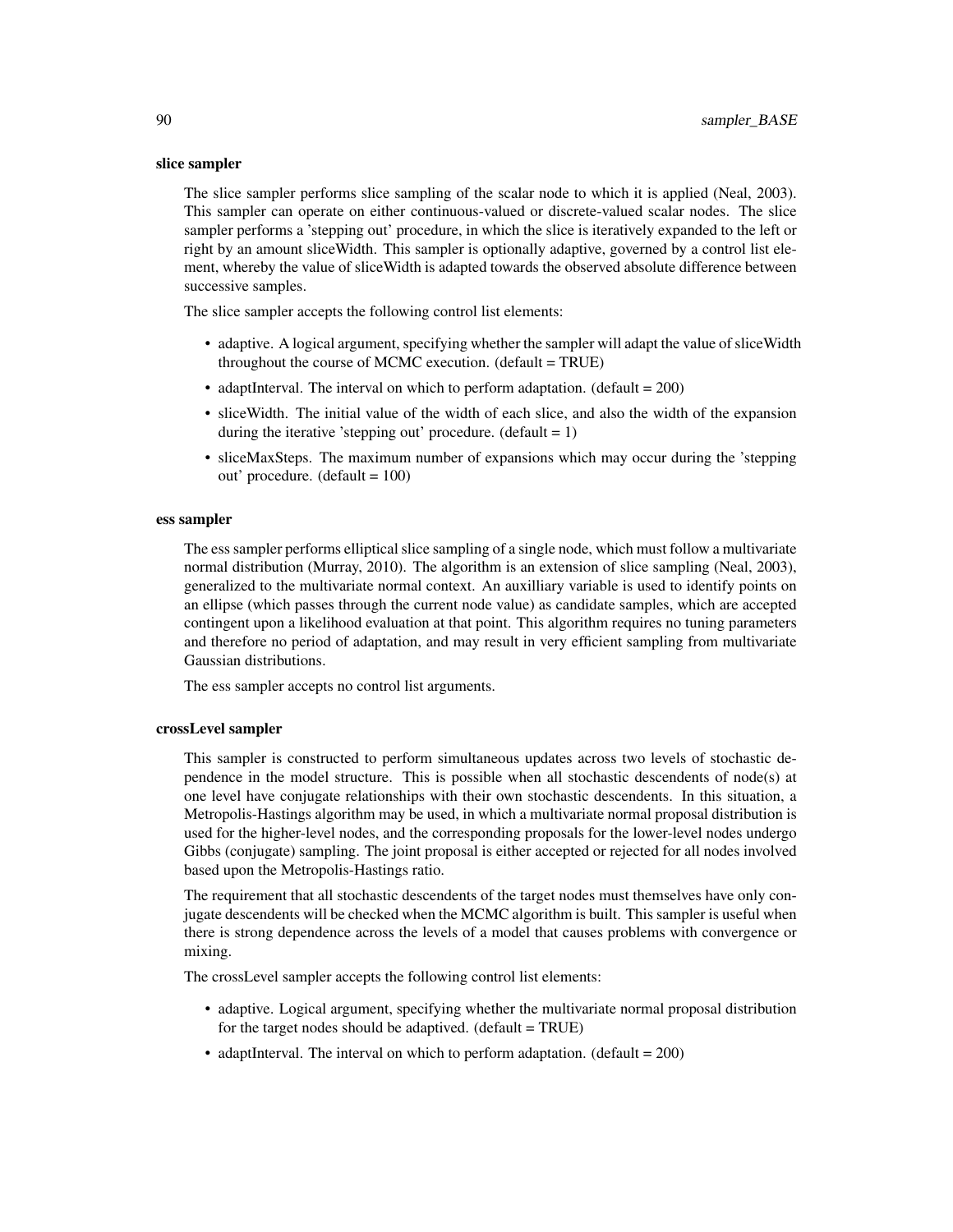- scale. The initial value of the scalar multiplier for propCov. (default  $= 1$ )
- propCov. The initial covariance matrix for the multivariate normal proposal distribution. This element may be equal to the character string 'identity' or any positive definite matrix of the appropriate dimensions. (default = 'identity')

#### RW\_llFunction\_block sampler

Sometimes it is useful to control the log likelihood calculations used for an MCMC updater instead of simply using the model. For example, one could use a sampler with a log likelihood that analytically (or numerically) integrates over latent model nodes. Or one could use a sampler with a log likelihood that comes from a stochastic approximation such as a particle filter, allowing composition of a particle MCMC (PMCMC) algorithm (Andrieu et al., 2010) (but see samplers listed below for NIMBLE's direct implementation of PMCMC). The RW\_llFunctionBlock sampler handles this by using a Metropolis-Hastings algorithm with a multivariate normal proposal distribution and a user-provided log-likelihood function. To allow compiled execution, the log-likelihood function must be provided as a specialized instance of a nimbleFunction. The log-likelihood function may use the same model as the MCMC as a setup argument, but if so the state of the model should be unchanged during execution of the function (or you must understand the implications otherwise).

The RW\_llFunctionBlock sampler accepts the following control list elements:

- adaptive. A logical argument, specifying whether the sampler should adapt the proposal covariance throughout the course of MCMC execution. (default is TRUE)
- adaptScaleOnly. A logical argument, specifying whether adaption should be done only for scale (TRUE) or also for provCov (FALSE). This argument is only relevant when adaptive  $=$  TRUE. When adaptScaleOnly  $=$  FALSE, both scale and propCov undergo adaptation; the sampler tunes the scaling to achieve a theoretically good acceptance rate, and the proposal covariance to mimic that of the empirical samples. When adaptScaleOnly = FALSE, only the proposal scale is adapted. (default = FALSE)
- adaptInterval. The interval on which to perform adaptation. (default  $= 200$ )
- scale. The initial value of the scalar multiplier for propCov. If adaptive = FALSE, scale will never change.  $(detault = 1)$
- propCov. The initial covariance matrix for the multivariate normal proposal distribution. This element may be equal to the character string 'identity', in which case the identity matrix of the appropriate dimension will be used for the initial proposal covariance matrix. (default = 'identity')
- llFunction. A specialized nimbleFunction that accepts no arguments and returns a scalar double number. The return value must be the total log-likelihood of all stochastic dependents of the target nodes – and, if includesTarget  $= TRUE$ , of the target node(s) themselves – or whatever surrogate is being used for the total log-likelihood. This is a required element with no default.
- includesTarget. Logical variable indicating whether the return value of llFunction includes the log-likelihood associated with target. This is a required element with no default.

#### RW\_PF sampler

The particle filter sampler allows the user to perform PMCMC (Andrieu et al., 2010), integrating over latent nodes in the model to sample top-level parameters. The RW\_PF sampler uses a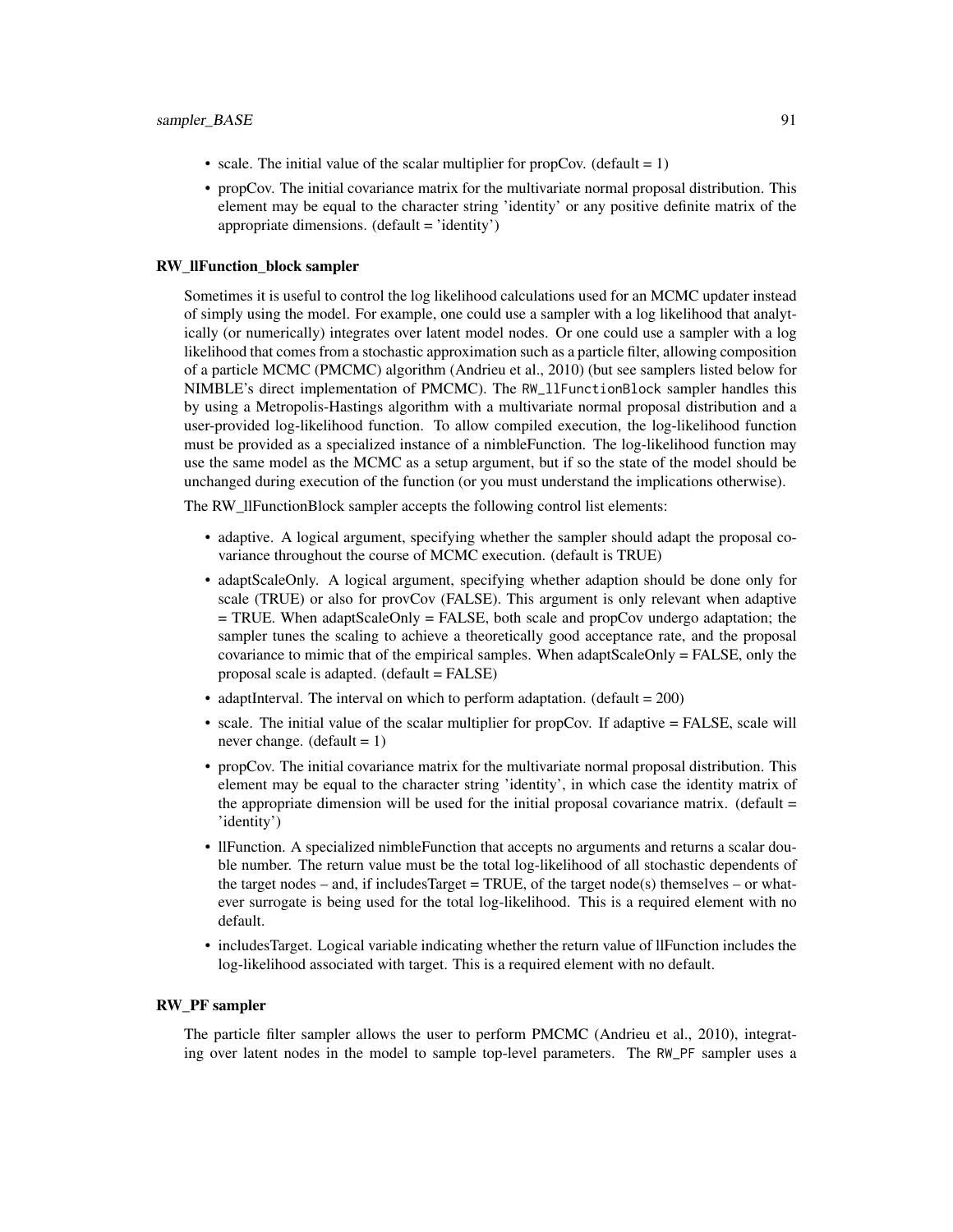Metropolis-Hastings algorithm with a univariate normal proposal distribution for a scalar parameter. Note that latent states can be sampled as well, but the top-level parameter being sampled must be a scalar. A bootstrap or auxiliary particle filter can be used to integrate over latent states.

The RW\_PF sampler accepts the following control list elements:

- adaptive. A logical argument, specifying whether the sampler should adapt the scale (proposal standard deviation) throughout the course of MCMC execution to achieve a theoretically desirable acceptance rate. (default = TRUE)
- adaptInterval. The interval on which to perform adaptation. Every adaptInterval MCMC iterations (prior to thinning), the RW sampler will perform its adaptation procedure. This updates the scale variable, based upon the sampler's achieved acceptance rate over the past adaptInterval iterations.  $(detault = 200)$
- scale. The initial value of the normal proposal standard deviation. If adaptive = FALSE, scale will never change.  $(detault = 1)$
- pfNparticles. The number of particles to use in the approximation to the log likelihood of the data (default  $= 1000$ ).
- latents. Character vector specifying the latent model nodes over which the particle filter will stochastically integrate over to estimate the log-likelihood function.
- pfType. Character argument specifying the type of particle filter that should be used for likelihood approximation. Choose from "bootstrap" and "auxiliary". Defaults to "bootstrap".
- pfLookahead. Optional character argument specifying the lookahead function for the auxiliary particle filter. Choose from "simulate" and "mean". Only applicable if pfType is set to "auxiliary".
- pfResample. A logical argument, specifying whether to resample log likelihood given current parameters at beginning of each MCMC step, or whether to use log likelihood from previous step.
- pfOptimizeNparticles. A logical argument, specifying whether to automatically determine the optimal number of particles to use, based on Pitt and Shephard (2011). This will override any value of pfNparticles specified above.

#### RW\_PF\_block sampler

The particle filter sampler allows the user to perform PMCMC (Andrieu et al., 2010), integrating over latent nodes in the model to sample top-level parameters. The RW\_PF\_block sampler uses a Metropolis-Hastings algorithm with a multivariate normal proposal distribution. A bootstrap or auxiliary particle filter can be used to integrate over latent states.

The RW\_PF\_block sampler accepts the following control list elements:

- adaptive. A logical argument, specifying whether the sampler should adapt the proposal covariance throughout the course of MCMC execution. (default = TRUE)
- adaptScaleOnly. A logical argument, specifying whether adaption should be done only for scale (TRUE) or also for provCov (FALSE). This argument is only relevant when adaptive = TRUE. When adaptScaleOnly = FALSE, both scale and propCov undergo adaptation; the sampler tunes the scaling to achieve a theoretically good acceptance rate, and the proposal covariance to mimic that of the empirical samples. When adaptScaleOnly = FALSE, only the proposal scale is adapted. (default = FALSE)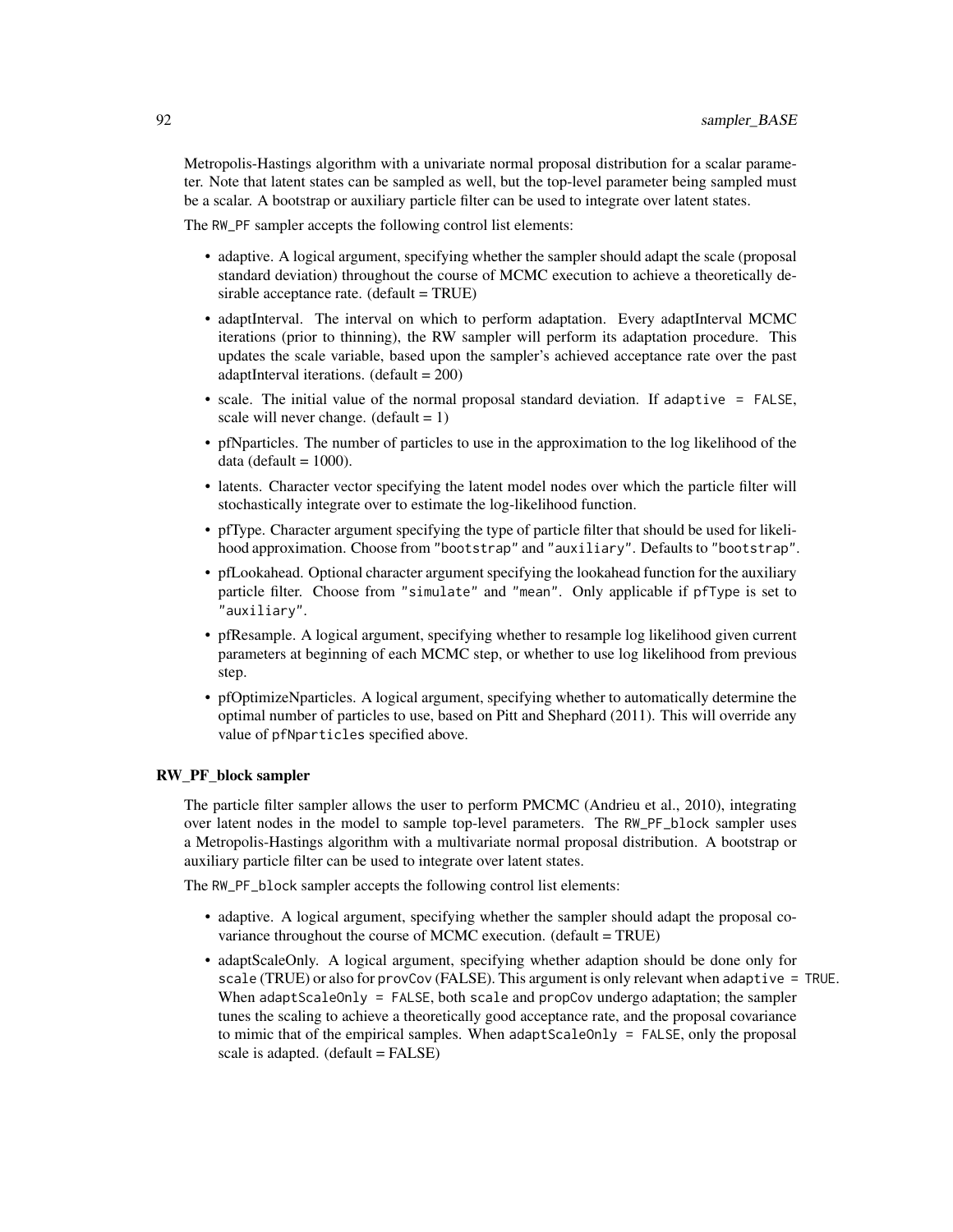- adaptInterval. The interval on which to perform adaptation. (default  $= 200$ )
- scale. The initial value of the scalar multiplier for propCov. If adaptive = FALSE, scale will never change.  $(\text{default} = 1)$
- propCov. The initial covariance matrix for the multivariate normal proposal distribution. This element may be equal to the 'identity', in which case the identity matrix of the appropriate dimension will be used for the initial proposal covariance matrix. (default is 'identity')
- pfNparticles. The number of particles to use in the approximation to the log likelihood of the  $data$  (default = 1000).
- latents. Character vector specifying the latent model nodes over which the particle filter will stochastically integrate to estimate the log-likelihood function.
- pfResample. A logical argument, specifying whether to resample log likelihood given current parameters at beginning of each mcmc step, or whether to use log likelihood from previous step.
- pfType. Character argument specifying the type of particle filter that should be used for likelihood approximation. Choose from "bootstrap" and "auxiliary". Defaults to "bootstrap".
- pfLookahead. Optional character argument specifying the lookahead function for the auxiliary particle filter. Choose from "simulate" and "mean". Only applicable if pfType = "auxiliary".
- pfOptimizeNparticles. A logical argument, specifying whether to automatically determine the optimal number of particles to use, based on Pitt and Shephard (2011). This will override any value of pfNparticles specified above.

#### RW\_multinomial sampler

This sampler is designed for sampling multinomial target distributions. The sampler performs a series of Metropolis-Hastings steps between pairs of groups. Proposals are generated via a draw from a binomial distribution, whereafter the proposed number density is moved from one group to another group. The acceptance or rejection of these proposals follows a standard Metropolis-Hastings procedure. Probabilities for the random binomial proposals are adapted to a target acceptance rate of 0.5.

The RW\_multinomial sampler accepts the following control list elements:

- adaptive. A logical argument, specifying whether the sampler should adapt the binomial proposal probabilities throughout the course of MCMC execution. (default = TRUE)
- adaptInterval. The interval on which to perform adaptation. A minimum value of 100 is required. (default  $= 200$ )

#### posterior\_predictive sampler

The posterior\_predictive sampler is only appropriate for use on terminal stochastic nodes. Note that such nodes play no role in inference but have often been included in BUGS models to accomplish posterior predictive checks. NIMBLE allows posterior predictive values to be simulated independently of running MCMC, for example by writing a nimbleFunction to do so. This means that in many cases where terminal stochastic nodes have been included in BUGS models, they are not needed when using NIMBLE.

The posterior predictive sampler functions by calling the simulate() method of relevant node, then updating model probabilities and deterministic dependent nodes. The application of a posterior\_predictive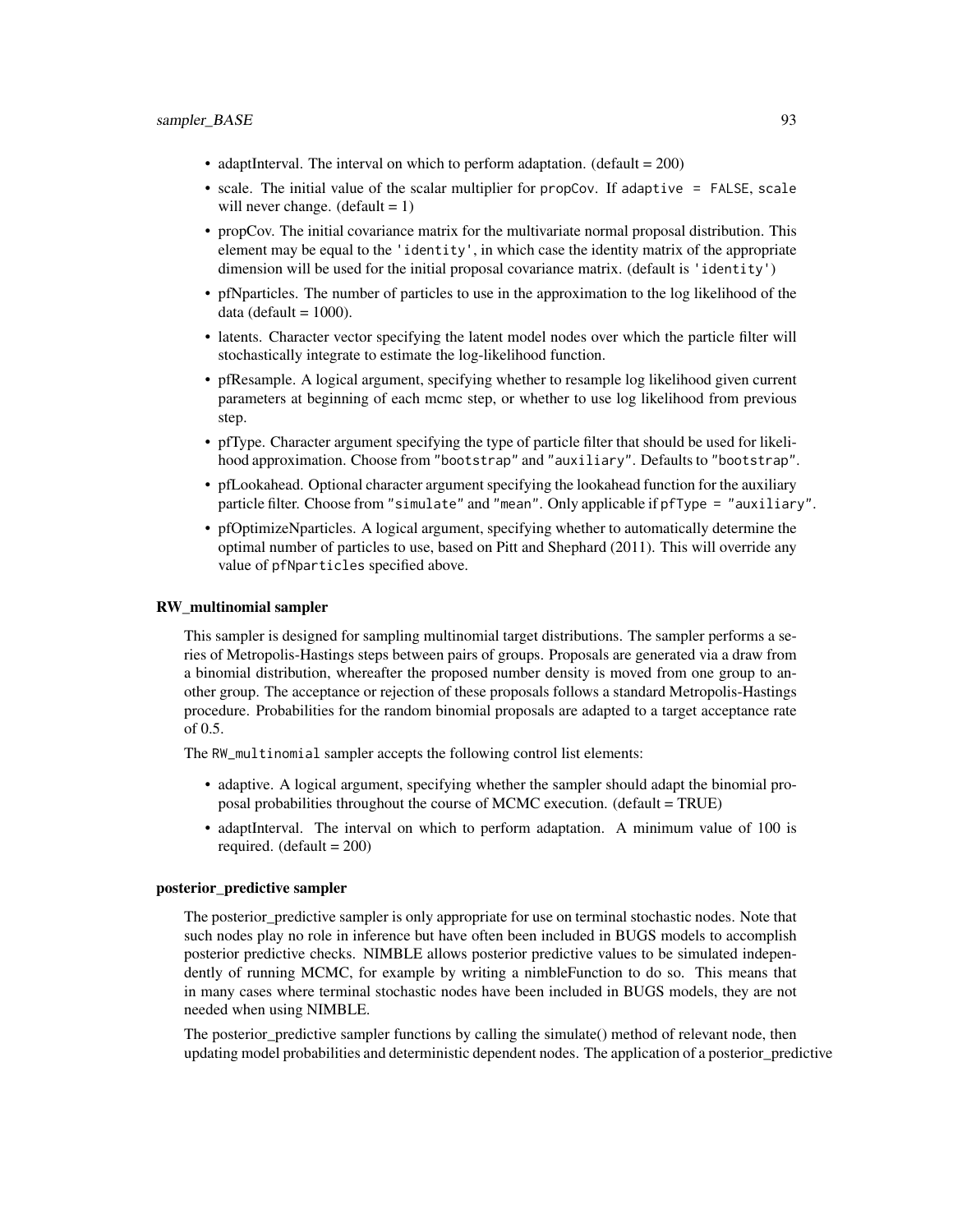<span id="page-93-0"></span>sampler to any non-terminal node will result in invalid posterior inferences. The posterior\_predictive sampler will automatically be assigned to all terminal, non-data stochastic nodes in a model by the default MCMC configuration, so it is uncommon to manually assign this sampler.

The posterior\_predictive sampler accepts no control list arguments.

#### Author(s)

Daniel Turek

#### References

Andrieu, C., Doucet, A., and Holenstein, R. (2010). Particle Markov Chain Monte Carlo Methods. *Journal of the Royal Statistical Society: Series B (Statistical Methodology)*, 72(3), 269-342.

Metropolis, N., Rosenbluth, A. W., Rosenbluth, M. N., Teller, A. H., and Teller, E. (1953). Equation of State Calculations by Fast Computing Machines. *The Journal of Chemical Physics*, 21(6), 1087- 1092.

Neal, Radford M. (2003). Slice Sampling. *The Annals of Statistics*, 31(3), 705-741.

Murray, I., Prescott Adams, R., and MacKay, D. J. C. (2010). Elliptical Slice Sampling. *arXiv e-prints*, arXiv:1001.0175.

Pitt, M.K. and Shephard, N. (1999). Filtering via simulation: Auxiliary particle filters. *Journal of the American Statistical Association* 94(446), 590-599.

Roberts, G. O. and S. K. Sahu (1997). Updating Schemes, Correlation Structure, Blocking and Parameterization for the Gibbs Sampler. *Journal of the Royal Statistical Society: Series B (Statistical Methodology)*, 59(2), 291-317.

Shaby, B. and M. Wells (2011). *Exploring an Adaptive Metropolis Algorithm*. 2011-14. Department of Statistics, Duke University.

#### See Also

[configureMCMC](#page-21-0) [addSampler](#page-38-0) [buildMCMC](#page-14-0) [runMCMC](#page-84-0)

| setAndCalculate | Creates a nimble Function for setting the values of one or more model |
|-----------------|-----------------------------------------------------------------------|
|                 | nodes, calculating the associated deterministic dependents and log-   |
|                 | Prob values, and returning the total sum log-probability.             |

#### Description

This nimbleFunction generator must be specialized to any model object and one or more model nodes. A specialized instance of this nimbleFunction will set the values of the target nodes in the specified model, calculate the associated logProbs, calculate the values of any deterministic dependents, calculate the logProbs of any stochastic dependents, and return the sum log-probability associated with the target nodes and all stochastic dependent nodes.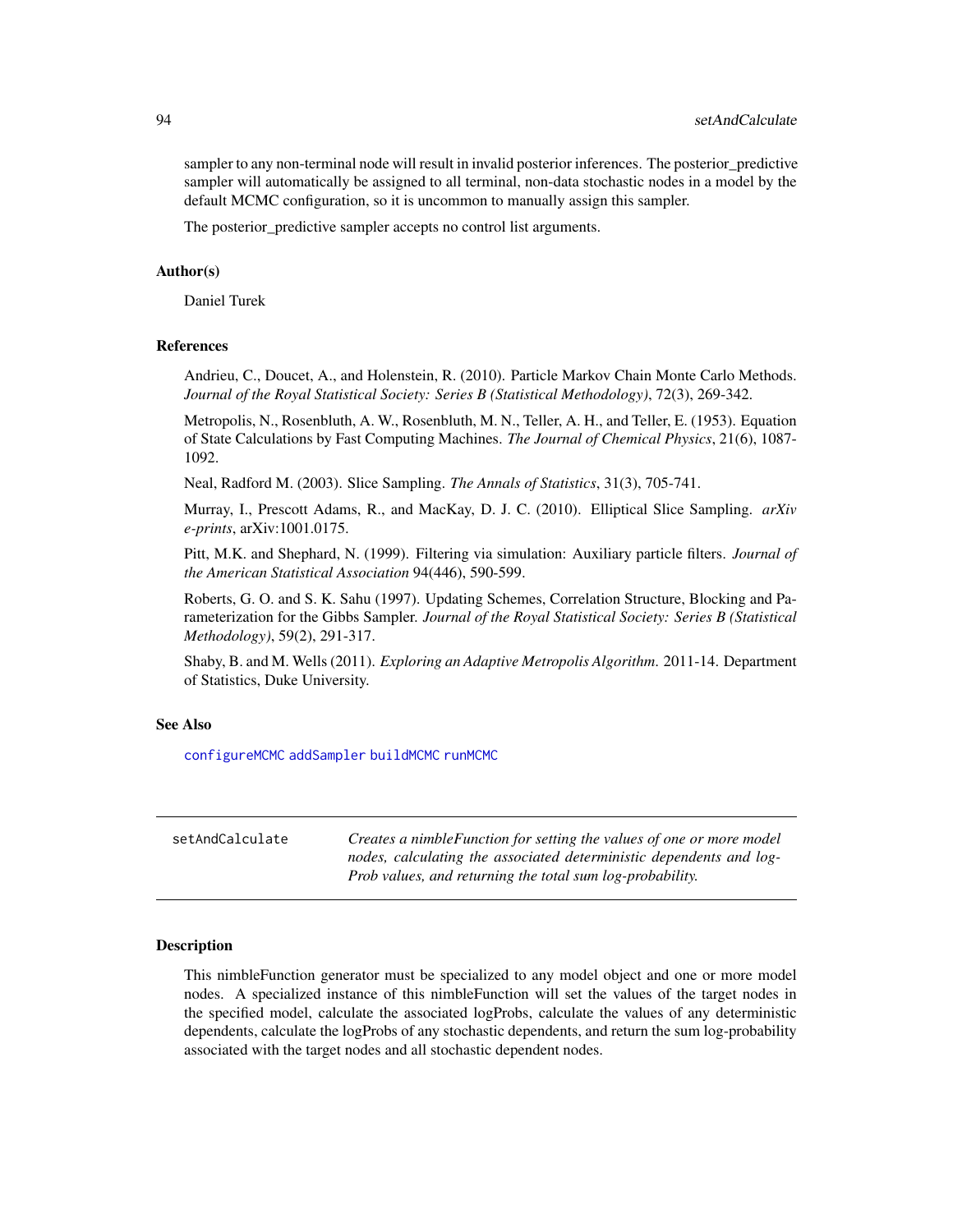# setAndCalculateOne 95

#### Usage

setAndCalculate(model, targetNodes)

setAndCalculateDiff(model, targetNodes)

#### Arguments

| model       | An uncompiled or compiled NIMBLE model. This argument is required.           |
|-------------|------------------------------------------------------------------------------|
| targetNodes | A character vector containing the names of one or more nodes or variables in |
|             | the model. This argument is required.                                        |

# Details

Calling setAndCalculate(model, targetNodes) or setAndCalculate(model, targetNodes) will return a nimbleFunction object whose run function takes a single, required argument:

targetValues: A vector of numeric values which will be put into the target nodes in the specified model object. The length of this numeric vector much exactly match the number of target nodes.

The difference between setAndCalculate and setAndCalculateDiff is the return value of their run functions. In the former, run returns the sum of the log probabilities of the targetNodes with the provided targetValues, while the latter returns the difference between that sum with the new targetValues and the previous values in the model.

# Author(s)

Daniel Turek

#### Examples

```
code <- nimbleCode({ for(i in 1:3) { x[i] ~ dnorm(0,1); y[i] ~ dnorm(0, 1)}})
Rmodel <- nimbleModel(code)
my_setAndCalc <- setAndCalculate(Rmodel, c('x[1]', 'x[2]', 'y[1]', 'y[2]'))
lp <- my_setAndCalc$run(c(1.2, 1.4, 7.6, 8.9))
```

| setAndCalculateOne | Creates a nimble Function for setting the value of a scalar model node, |
|--------------------|-------------------------------------------------------------------------|
|                    | calculating the associated deterministic dependents and logProb val-    |
|                    | ues, and returning the total sum log-probability.                       |

#### Description

This nimbleFunction generator must be specialized to any model object and any scalar model node. A specialized instance of this nimbleFunction will set the value of the target node in the specified model, calculate the associated logProb, calculate the values of any deterministic dependents, calculate the logProbs of any stochastic dependents, and return the sum log-probability associated with the target node and all stochastic dependent nodes.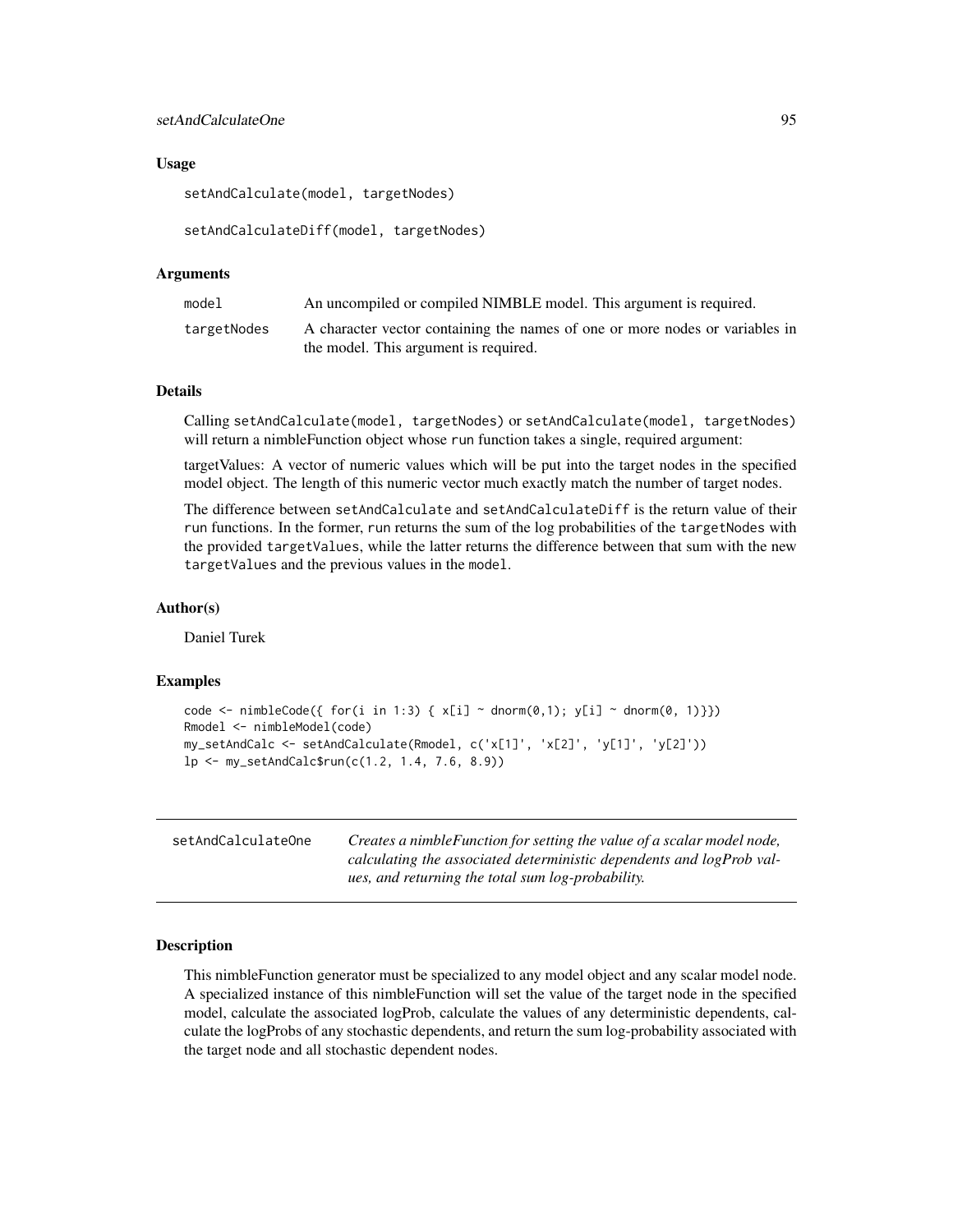#### Usage

setAndCalculateOne(model, targetNode)

# Arguments

| model      | An uncompiled or compiled NIMBLE model. This argument is required.                       |
|------------|------------------------------------------------------------------------------------------|
| targetNode | The character name of any scalar node in the model object. This argument is<br>required. |

# Details

Calling setAndCalculateOne(model, targetNode) will return a function with a single, required argument:

targetValue: The numeric value which will be put into the target node, in the specified model object.

# Author(s)

Daniel Turek

# Examples

```
code <- nimbleCode({ for(i in 1:3) x[i] ~ dnorm(0, 1) })
Rmodel <- nimbleModel(code)
my_setAndCalc <- setAndCalculateOne(Rmodel, 'x[1]')
lp <- my_setAndCalc$run(2)
```
setSize *set the size of a numeric variable in NIMBLE*

# Description

set the size of a numeric variable in NIMBLE. This works in R and NIMBLE, but in R it usually has no effect.

#### Usage

setSize(numObj, ..., row)

# Arguments

| numObi                  | This is the object to be resized                                                    |
|-------------------------|-------------------------------------------------------------------------------------|
| $\cdot$ $\cdot$ $\cdot$ | sizes, provided as scalars, in order, with exactly as many as needed for the object |
| row                     | Optional argument that is not currently used                                        |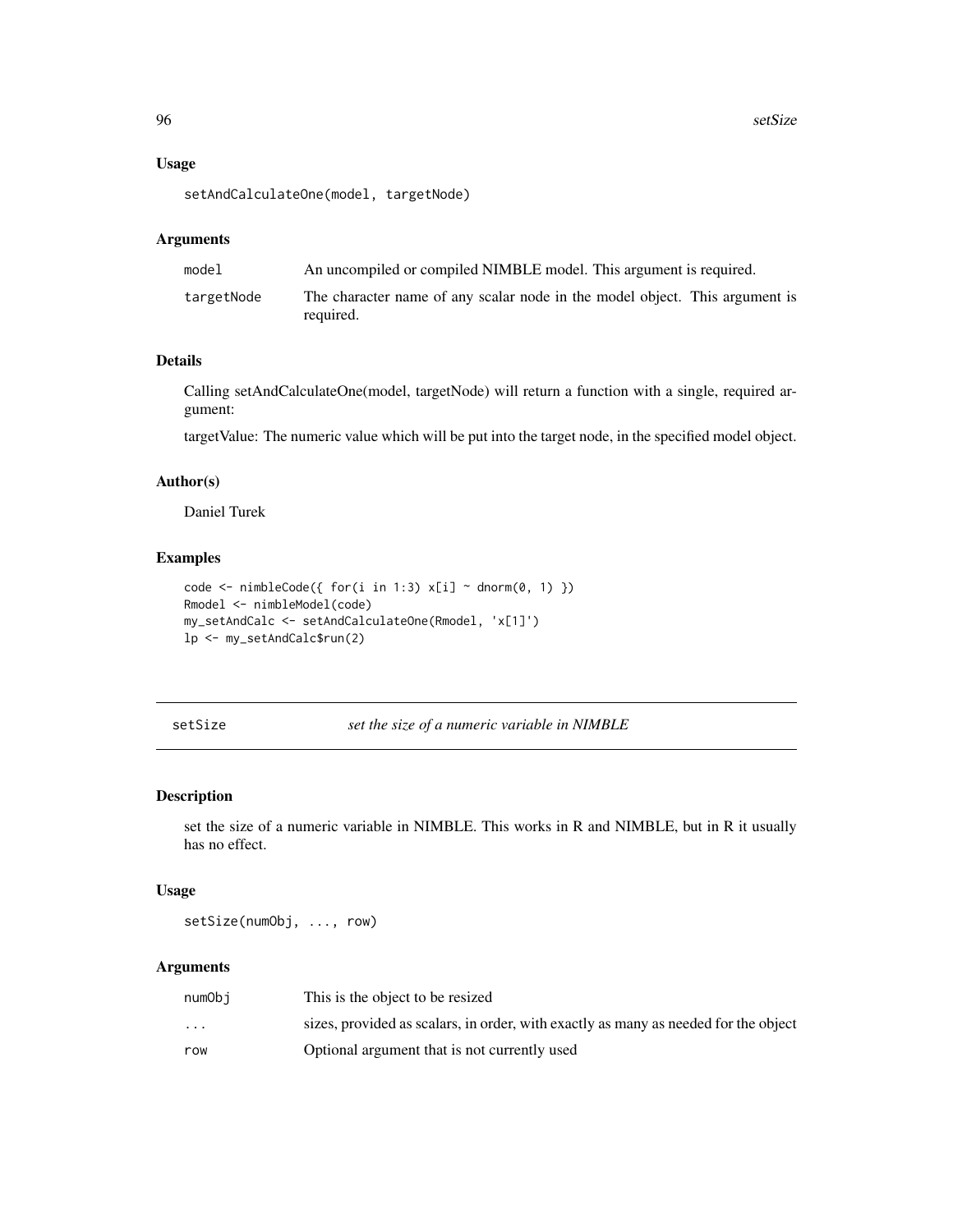# setupOutputs 97

# Details

This function is part of the NIMBLE language. Its purpose is to explicitly resize a multivariate object (vector, matrix or array), currently up to 4 dimensions. Explicit resizing is not needed when an entire object is assigned to. For example, in Y <- A %\*% B, where A and B are matrices, Y will be resized automatically. Explicit resizing is necessary when assignment will be by indexed elements or blocks, if the object is not already an appropriate size for the assignment. E.g. prior to  $Y[5:10]$  <- A %<sup>\*</sup>% B, one can use set Size to ensure that Y has a size (length) of at least 10.

This does work in uncompiled (R) and well as compiled execution, but in some cases it is only necessary for compiled execution. During uncompiled execution, it may not catch bugs due to resizing because some R objects will be dynamically resized during assignments anyway.

### Author(s)

NIMBLE development team

setupOutputs *Explicitly declare objects created in setup code to be preserved and compiled as member data*

#### **Description**

Normally a nimbleFunction determines what objects from setup code need to be preserved for run code or other member functions. setupOutputs allows explicit declaration for cases when an object created in setup output is not use in member functions.

#### Arguments

... An arbitrary set of names

#### Details

Normally any object created in setup code whose name appears in run or another member function is included in the save results of setup code. When the nimbleFunction is compiled, such objects will become member data of the resulting C++ class. If it is desired to force an object to become member data even if it does not appear in a member function, declare it using setupOutputs. E.g. setupOutputs(a, b) declares that a and b should be preserved.

The setupOutputs line will be removed from the setup code. It is really a marker during nimble-Function creation of what should be preserved.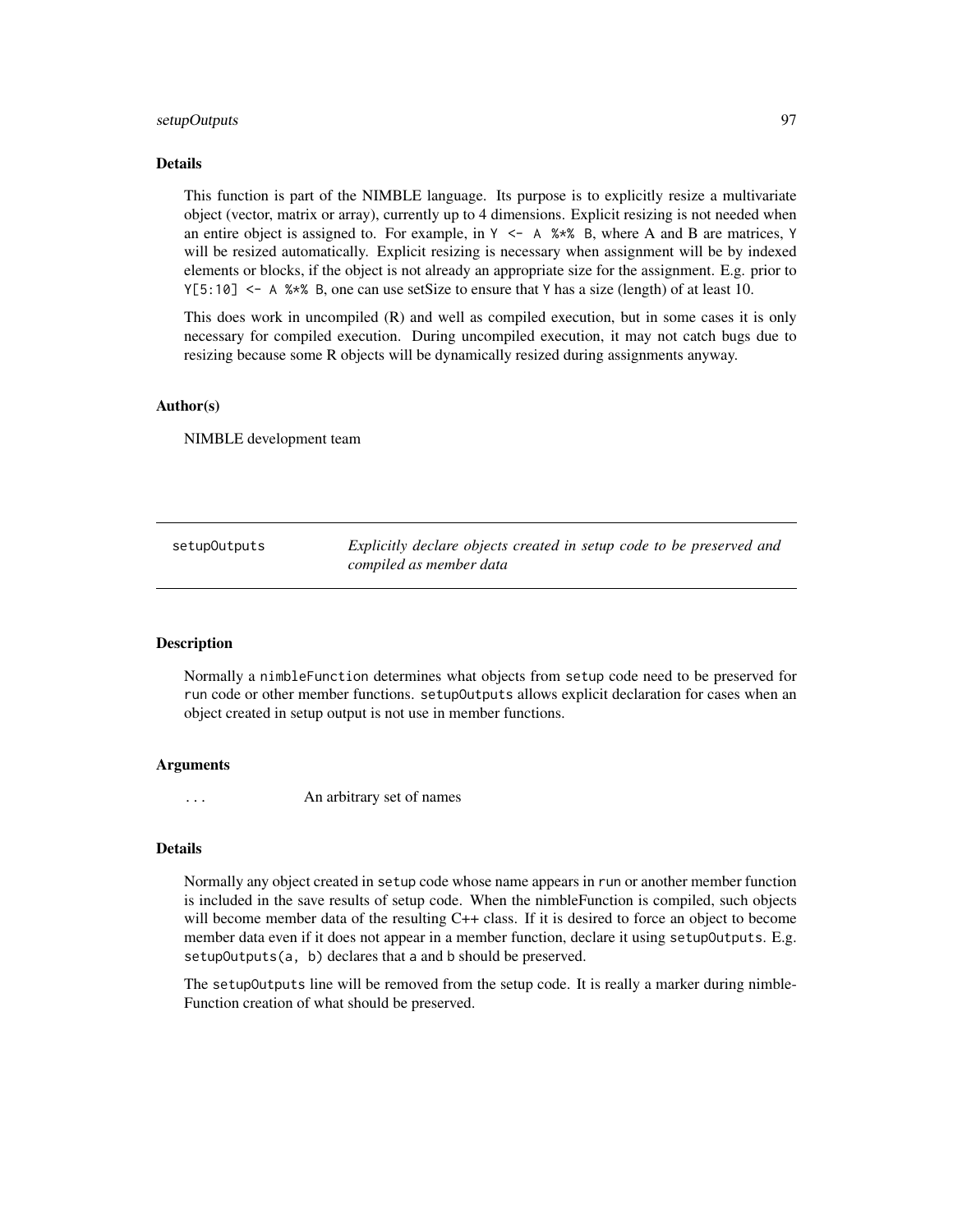# Description

simulate, calculate, or get existing log probabilities for the current values in a NIMBLE model

#### Usage

simNodes(model, nodes) calcNodes(model, nodes) getLogProbNodes(model, nodes)

# Arguments

| model | A NIMBLE model                                                              |
|-------|-----------------------------------------------------------------------------|
| nodes | A set of nodes. If none are provided, default is all model \$getNodeNames() |

#### Details

These are basic nimbleFunctions that take a model and set of nodes and return a function that will call calculate, simulate, or getLogProb on those nodes. Each is equivalent to a direct call from R, but in nimbleFunction form they can be be compiled and can be put into a nimbleFunction-List. For example, myCalc <- calcNodes(model, nodes); ans <- myCalc() is equivalent to ans <- calculate(model, nodes), but one can also do CmyCalc <- compileNimble(myCalc) to get a faster version.

In nimbleFunctions, for only one set of nodes, it is equivalent or slightly better to simply use calculate(model, nodes) in the run-time code. The compiler will process the model-nodes combination in the same way as would occur by creating a specialized calcNodes in the setup code. However, if there are multiple sets of nodes, one can do the following:

```
Setup code: myCalcs <- nimbleFunctionList(calcNodes); myCalcs[[1]] <- calcNodes(model, nodes[[1]]); myC
Run code: for(i in seq_along(myCalcs)) {ans[i] <- myCalcs[[i]]()}
```
# Author(s)

Perry de Valpine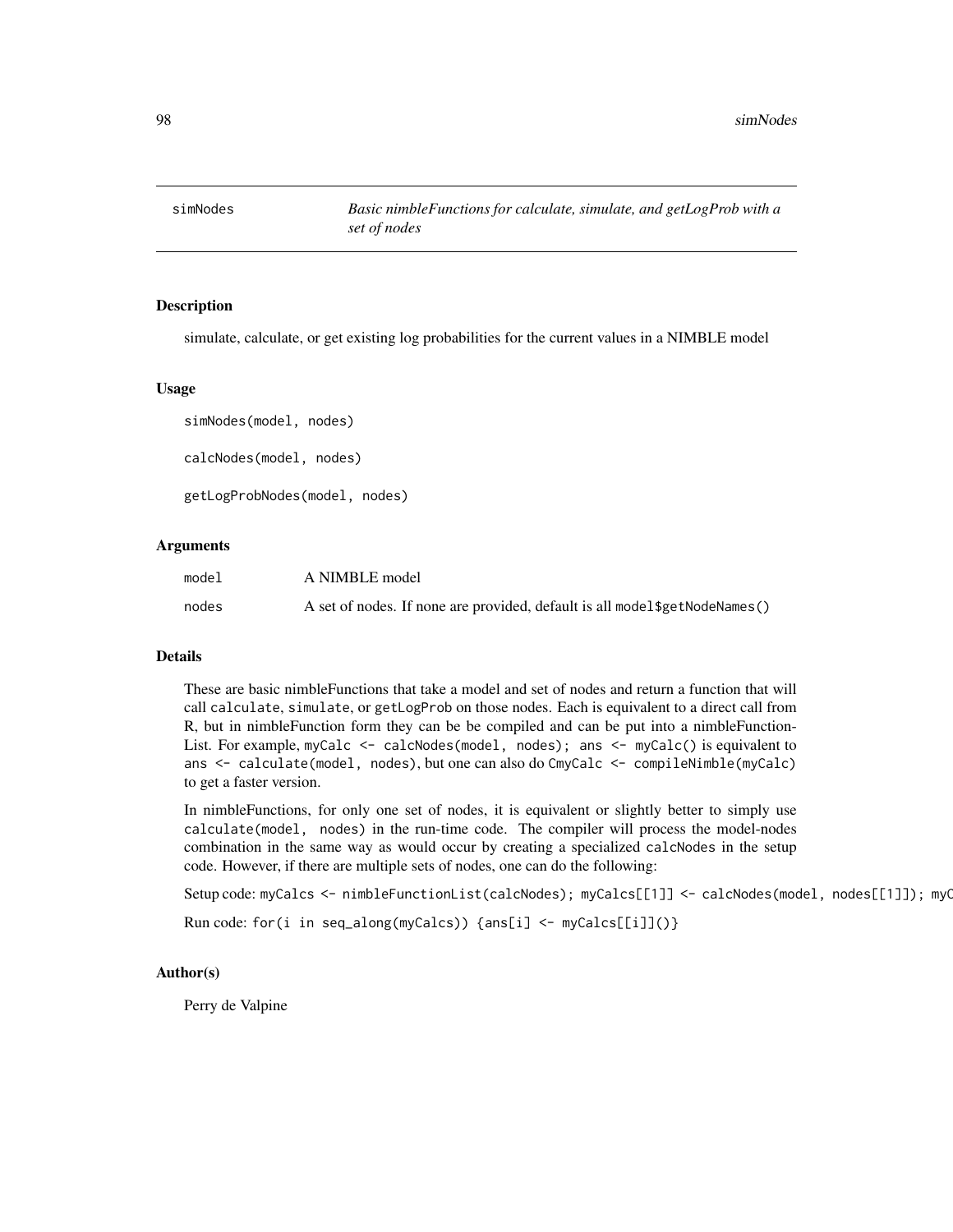#### Description

simulate, calculate, or get the existing log probabilities for values in a modelValues object using a NIMBLE model

#### Usage

```
simNodesMV(model, mv, nodes)
calcNodesMV(model, mv, nodes)
getLogProbNodesMV(model, mv, nodes)
```
#### Arguments

| model | A nimble model.                                                                                                                                                           |
|-------|---------------------------------------------------------------------------------------------------------------------------------------------------------------------------|
| mv    | A model Values object in which multiple sets of model variables and their cor-<br>responding logProb values are or will be saved, my must include the nodes pro-<br>vided |
| nodes | A set of nodes. If none are provided, default is all model \$getNodeNames()                                                                                               |

# Details

simNodesMV simulates values in the given nodes and saves them in mv. calcNodesMV calculates these nodes for each row of mv and returns a vector of the total log probabilities (densities) for each row. getLogProbNodesMV is like calcNodesMV without actually doing the calculations.

Each of these will expand variables or index blocks and topologically sort them so that each node's parent nodes are processed before itself.

getLogProbMV should be used carefully. It is generally for situations where the logProb values are guaranteed to have already been calculated, and all that is needed is to query them. The risk is that a program may have changed the values in the nodes, in which case getLogProbMV would collect logProb values that are out of date with the node values.

# Value

from simNodesMV: NULL. from calcNodesMV and getLogProbMV: a vector of the sum of log probabilities (densities) from any stochastic nodes in nodes.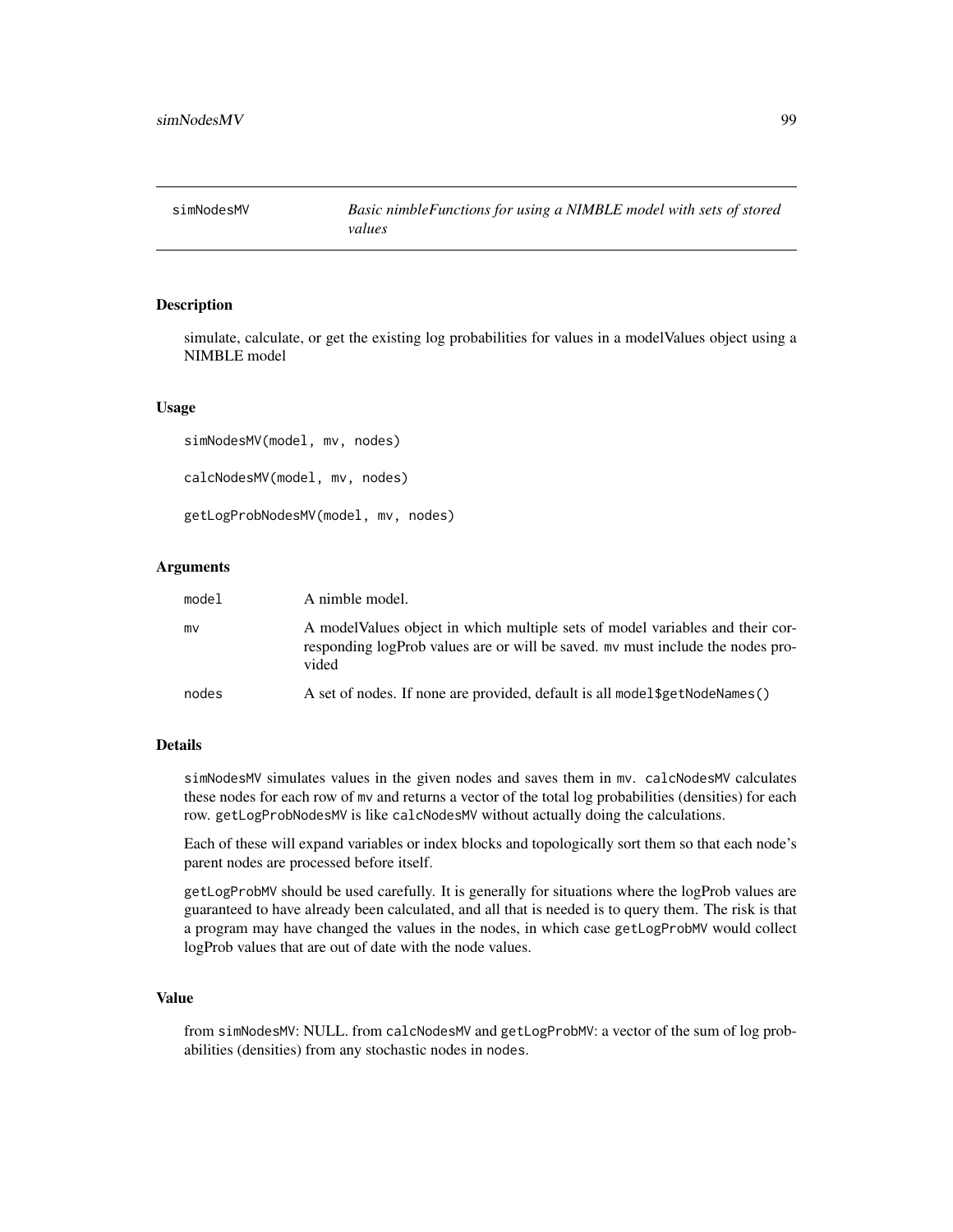#### Run time arguments

```
• m
```
(simNodesMV only). Number of simulations requested.

• saveLP

(calcNodesMVonly). Whether to save the logProb values in mv. Should be given as TRUE unless there is a good reason not to.

# Author(s)

Clifford Anderson-Bergman

#### Examples

```
code <- nimbleCode({
for(i in 1:5)
x[i] ~ dnorm(0,1)})
myModel <- nimbleModel(code)
myMV <- modelValues(myModel)
Rsim <- simNodesMV(myModel, myMV)
Rcalc <- calcNodesMV(myModel, myMV)
Rglp <- getLogProbNodesMV(myModel, myMV)
## Not run:
  cModel <- compileNimble(myModel)
  Csim <- compileNimble(Rsim, project = myModel)
  Ccalc <- compileNimble(Rcalc, project = myModel)
  Cglp <- compileNimble(Rglp, project = myModel)
  Csim$run(10)
  Ccalc$run(saveLP = TRUE)
  Cglp$run() #Gives identical answers to Ccalc because logProbs were saved
  Csim$run(10)
  Ccalc$run(saveLP = FALSE)
  Cglp$run() #Gives wrong answers because logProbs were not saved
```

```
## End(Not run)
```
singleVarAccessClass-class *Class* singleVarAccessClass

# Description

Classes used internally in NIMBLE and not expected to be called directly by users.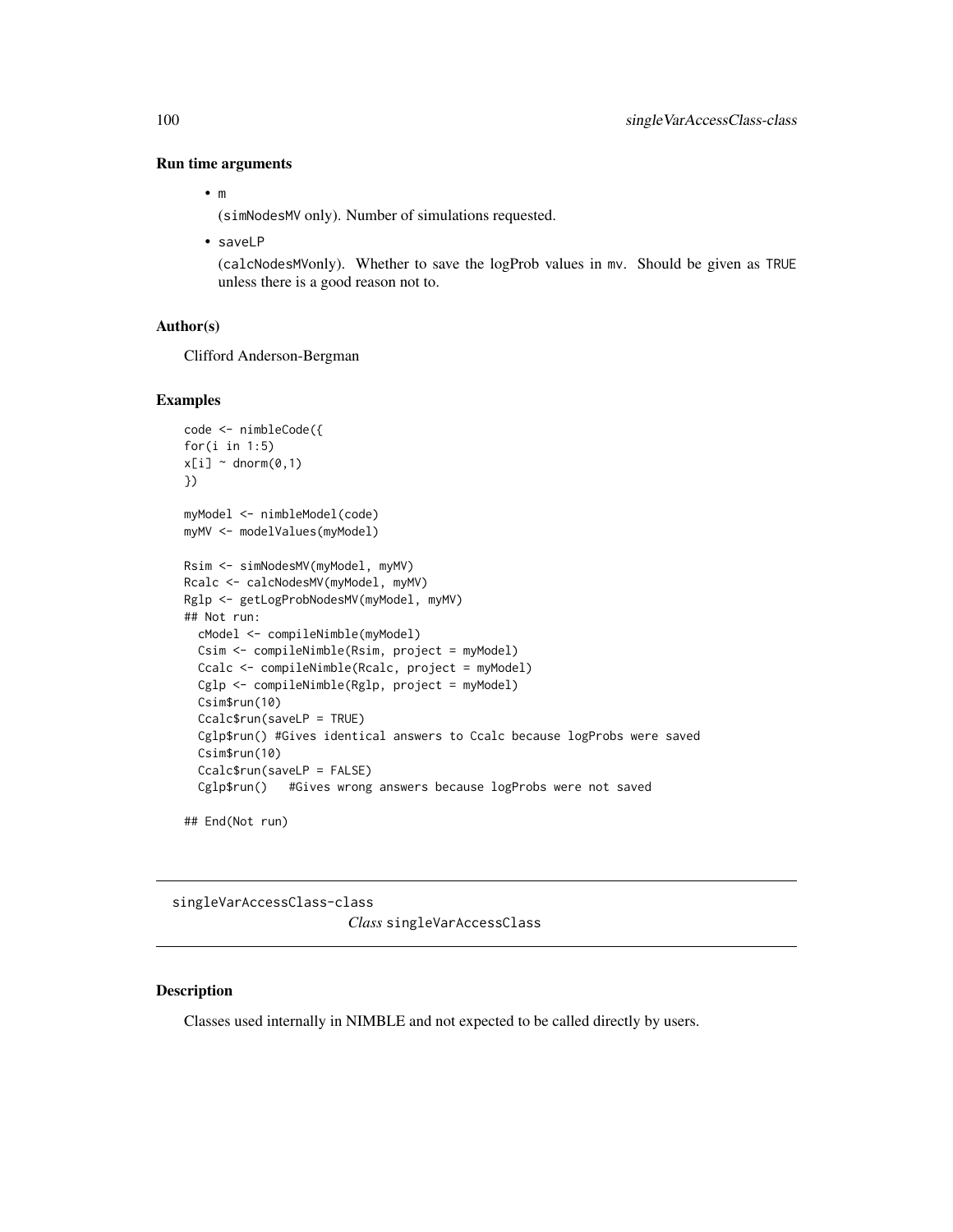#### Description

Density, distribution function, quantile function and random generation for the t distribution with df degrees of freedom, allowing non-zero location, mu, and non-unit scale, sigma

# Usage

```
dt_nonstandard(x, df = 1, mu = 0, sigma = 1, log = FALSE)
rt_nonstandard(n, df = 1, mu = 0, sigma = 1)
pt_nonstandard(q, df = 1, mu = 0, sigma = 1, lower.tail = TRUE,
  log.p = FALSE)
qt\_nonstandard(p, df = 1, mu = 0, sigma = 1, lower.tail = TRUE,log.p = FALSE)
```
#### Arguments

| X          | vector of values.                                                                    |
|------------|--------------------------------------------------------------------------------------|
| df         | vector of degrees of freedom values.                                                 |
| mu         | vector of location values.                                                           |
| sigma      | vector of scale values.                                                              |
| log        | logical; if TRUE, probability density is returned on the log scale.                  |
| n          | number of observations.                                                              |
| q          | vector of quantiles.                                                                 |
| lower.tail | logical; if TRUE (default) probabilities are $P[X \leq x]$ ; otherwise, $P[X > x]$ . |
| log.p      | logical; if TRUE, probabilities $p$ are given by user as $log(p)$ .                  |
| p          | vector of probabilities.                                                             |

# Details

See Gelman et al., Appendix A or the BUGS manual for mathematical details.

# Value

dt\_nonstandard gives the density, pt\_nonstandard gives the distribution function, qt\_nonstandard gives the quantile function, and rt\_nonstandard generates random deviates.

# Author(s)

Christopher Paciorek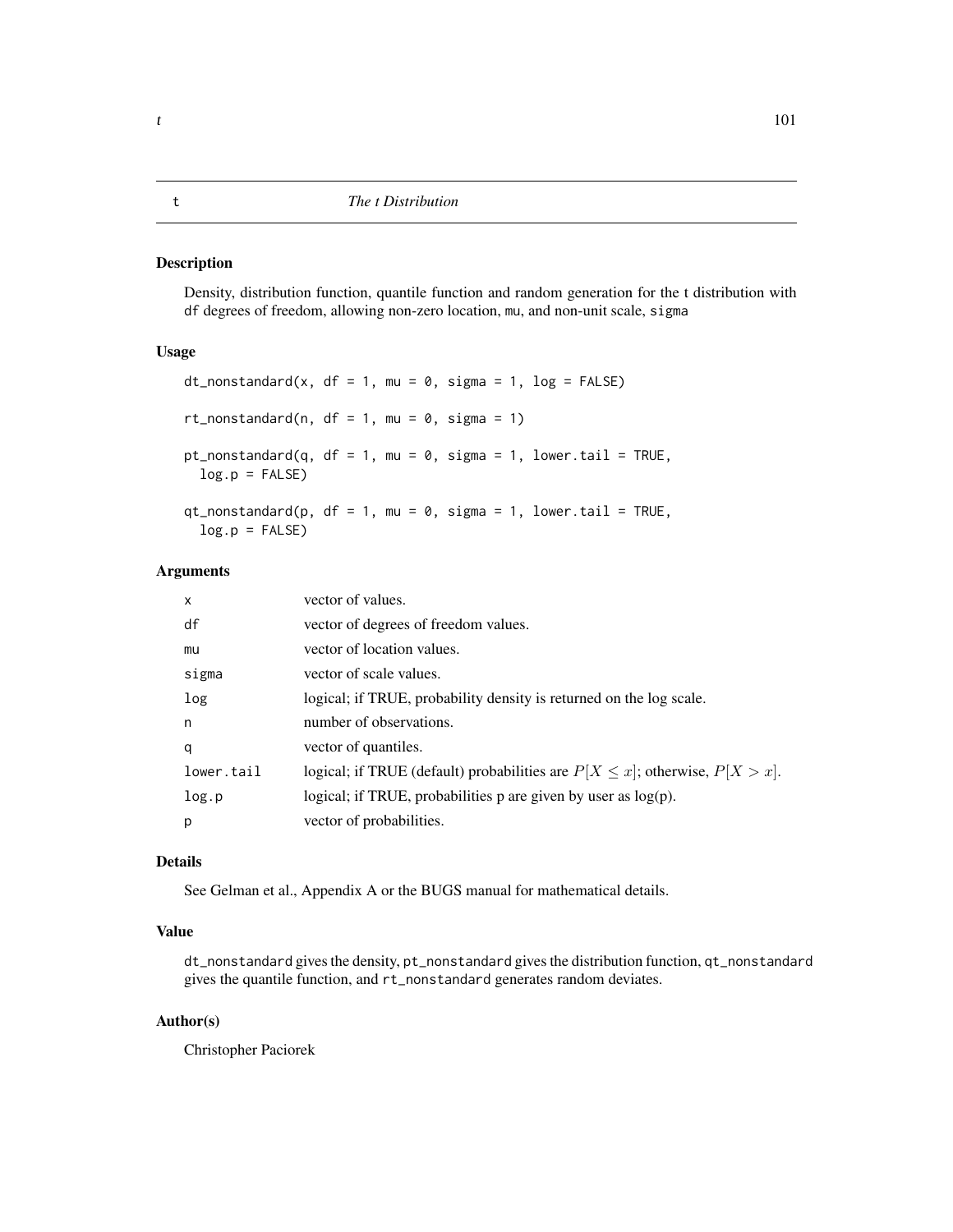# References

Gelman, A., Carlin, J.B., Stern, H.S., and Rubin, D.B. (2004) *Bayesian Data Analysis*, 2nd ed. Chapman and Hall/CRC.

### See Also

[Distributions](#page-0-0) for other standard distributions

#### Examples

```
x \leq -rt\_nonstandard(50, df = 1, mu = 5, sigma = 1)dt_nonstandard(x, 3, 5, 1)
```
testBUGSmodel *Tests BUGS examples in the NIMBLE system*

# Description

testBUGSmodel builds a BUGS model in the NIMBLE system and simulates from the model, comparing the values of the nodes and their log probabilities in the uncompiled and compiled versions of the model

# Usage

```
testBUGSmodel(example = NULL, dir = NULL, model = NULL, data = NULL,
  inits = NULL, useInits = TRUE, debug = FALSE)
```
# Arguments

| example | (optional) example character vector indicating name of BUGS example to test;<br>can be null if model is provided                                                                                                                                                                                                                                                                                                                                                |
|---------|-----------------------------------------------------------------------------------------------------------------------------------------------------------------------------------------------------------------------------------------------------------------------------------------------------------------------------------------------------------------------------------------------------------------------------------------------------------------|
| dir     | (optional) character vector indicating directory in which files are contained, by<br>default the classic-bugs directory if the installed package is used; to use the<br>current working directory, set this to ""                                                                                                                                                                                                                                               |
| model   | (optional) one of $(1)$ a character string giving the file name containing the BUGS<br>model code, (2) an R function whose body is the BUGS model code, or (3) the<br>output of nimbleCode. If a file name, the file can contain a 'var' block and 'data'<br>block in the manner of the JAGS versions of the BUGS examples but should not<br>contain references to other input data files nor a const block. The '.bug' or '.txt'<br>extension can be excluded. |
| data    | (optional) one of $(1)$ character string giving the file name for an R file provid-<br>ing the input constants and data as R code [assigning individual objects or as a<br>named list or (2) a named list providing the input constants and data. If nei-<br>ther is provided, the function will look for a file named example-data including<br>extensions $.R, r, or .txt.$                                                                                   |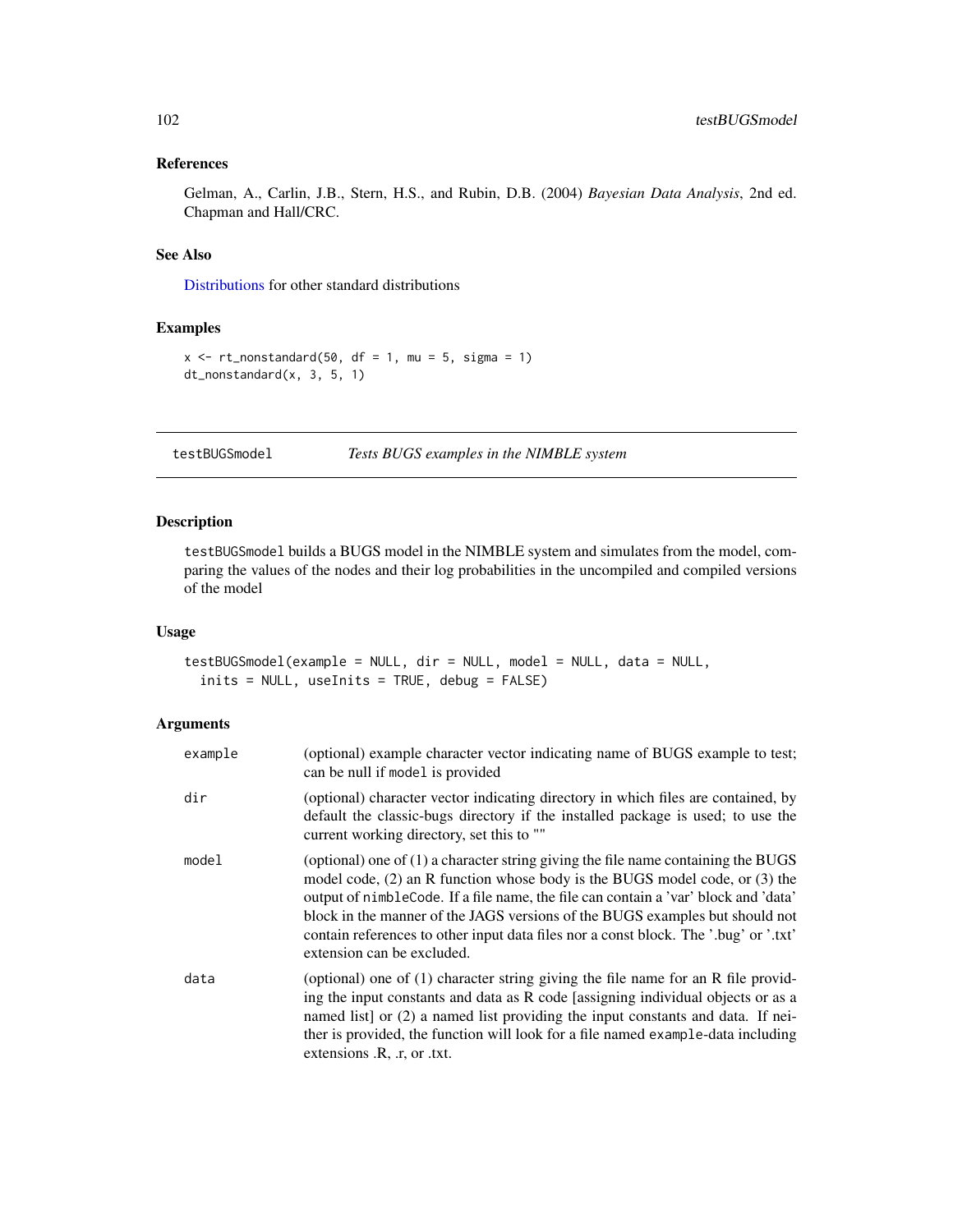| inits    | (optional) (1) character string giving the file name for an R file providing the ini-                                                        |
|----------|----------------------------------------------------------------------------------------------------------------------------------------------|
|          | tial values for parameters as R code [assigning individual objects or as a named                                                             |
|          | list] or $(2)$ a named list providing the values. If neither is provided, the function                                                       |
|          | will look for a file named example-init or example-inits including extensions                                                                |
|          | $R, r,$ or $.txt.$                                                                                                                           |
| useInits | boolean indicating whether to test model with initial values provided via inits                                                              |
| debug    | logical indicating whether to put the user in a browser for debugging when<br>testBUGSmodel calls readBUGSmodel. Intended for developer use. |

# Details

Note that testing without initial values may cause warnings when parameters are sampled from improper or fat-tailed distributions

#### Author(s)

Christopher Paciorek

# Examples

## Not run: testBUGSmodel('pump')

## End(Not run)

updateMCMCcomparisonWithHighOrderESS

*Re-estimate effective sample size from results of compareMCMCs*

# Description

By default the effective sample sizes (ESS) (and MCMC efficiencies) are estimated from the coda package. This function estimates them either using the same method as coda but allowing higherorder AR models or using the method provided in Stan via package rstan.

# Usage

```
updateMCMCcomparisonWithHighOrderESS(mcmcResults, logVars = "",
  includeBurninTime = TRUE, StanESS = FALSE)
```
# Arguments

| mcmcResults | An object returned by compareMCMCs                                                                                                                                                                                                                                                                                                                                            |
|-------------|-------------------------------------------------------------------------------------------------------------------------------------------------------------------------------------------------------------------------------------------------------------------------------------------------------------------------------------------------------------------------------|
| logVars     | Names of any variables for which ESS should be calculated after log transforma-<br>tion. This is useful if different methods use models in which the same variance<br>component is set up either as standard deviation, variance, or precision. Calcu-<br>lating ESS on a log scale arguably makes these more comparable than converting<br>one into another for comparisons. |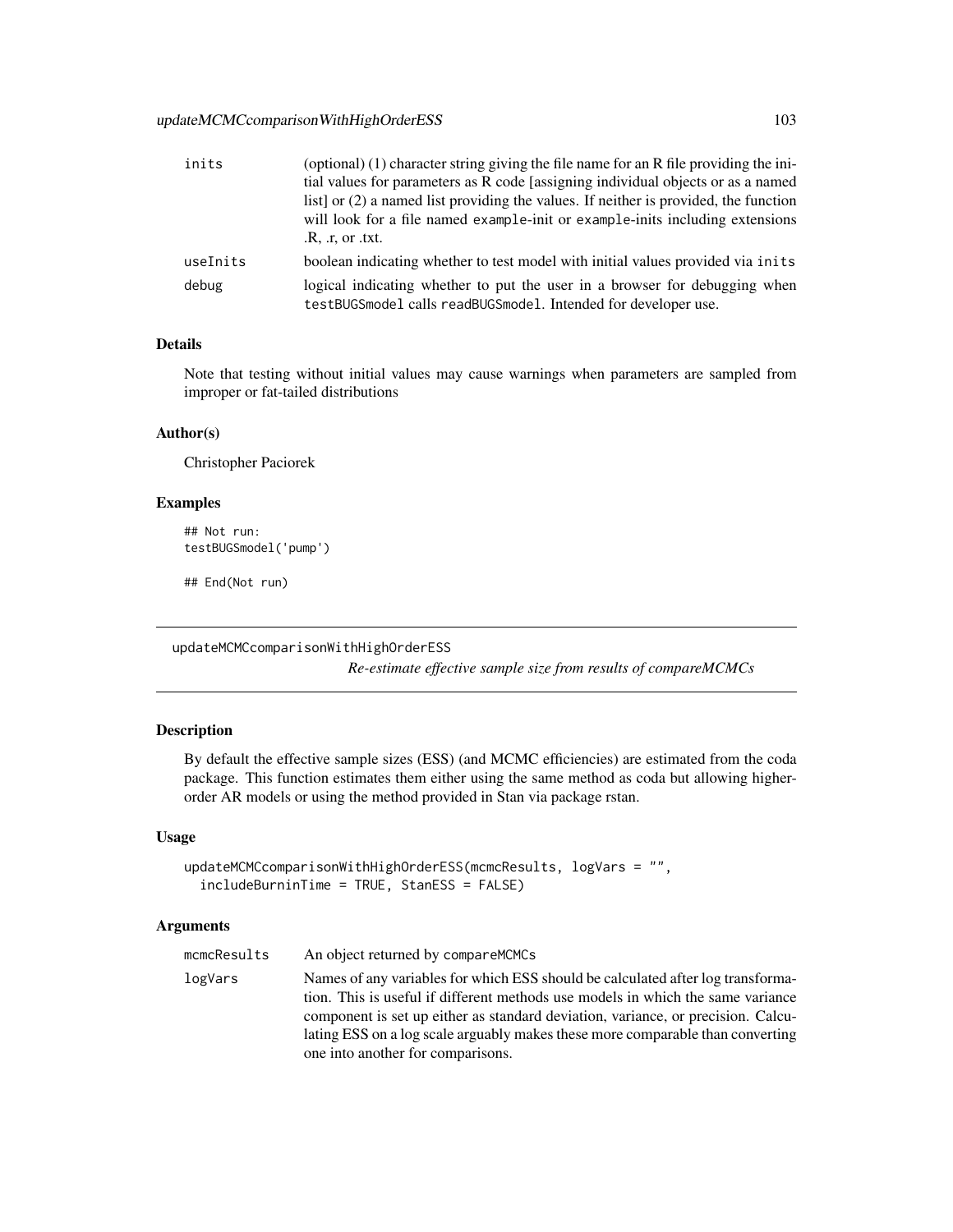| includeBurninTime |                                                                                                                                                                                                                                                              |
|-------------------|--------------------------------------------------------------------------------------------------------------------------------------------------------------------------------------------------------------------------------------------------------------|
|                   | (default TRUE) If TRUE, the time spent on burnin (or warmup) is included in<br>the denominator of MCMC efficiency. If false, only the time spent generating<br>samples that are used for estimation of ESS is included.                                      |
| <b>StanESS</b>    | (default FALSE) If FALSE, ESS will be estimated by the same method as in<br>the code package, but allowing higher-order auto-regressive models to be con-<br>sidered. If TRUE, the method in Stan will be used via the monitor function in<br>package rstan. |

# Value

A list of the same format as mcmcResults

```
valueInCompiledNimbleFunction
```
*get or set value of member data from a compiled nimbleFunction using a multi-interface*

# Description

Most nimbleFunctions written for direct user interaction allow standard R-object-like access to member data using \$ or `[[`. However, sometimes compiled nimbleFunctions contained within other compiled nimbleFunctions are interfaced with a light-weight system called a multi-interface. valueInCompiledNimbleFunction provides a way to get or set values in such cases.

#### Usage

valueInCompiledNimbleFunction(cnf, name, value)

#### **Arguments**

| cnf   | Compiled nimble Function object                                                                               |
|-------|---------------------------------------------------------------------------------------------------------------|
| name  | Name of the member data                                                                                       |
| value | If provided, the value to assign to the member data. If omitted, the value of the<br>member data is returned. |

### Details

The member data of a nimbleFunction are the objects created in setup code that are used in run code or other member functions.

Whether multi-interfaces are used for nested nimbleFunctions is controlled by the buildInterfacesForCompiledNestedNim option in [nimbleOptions.](#page-66-0)

To see an example of a multi-interface, see samplerFunctions in a compiled MCMC interface object.

### Author(s)

Perry de Valpine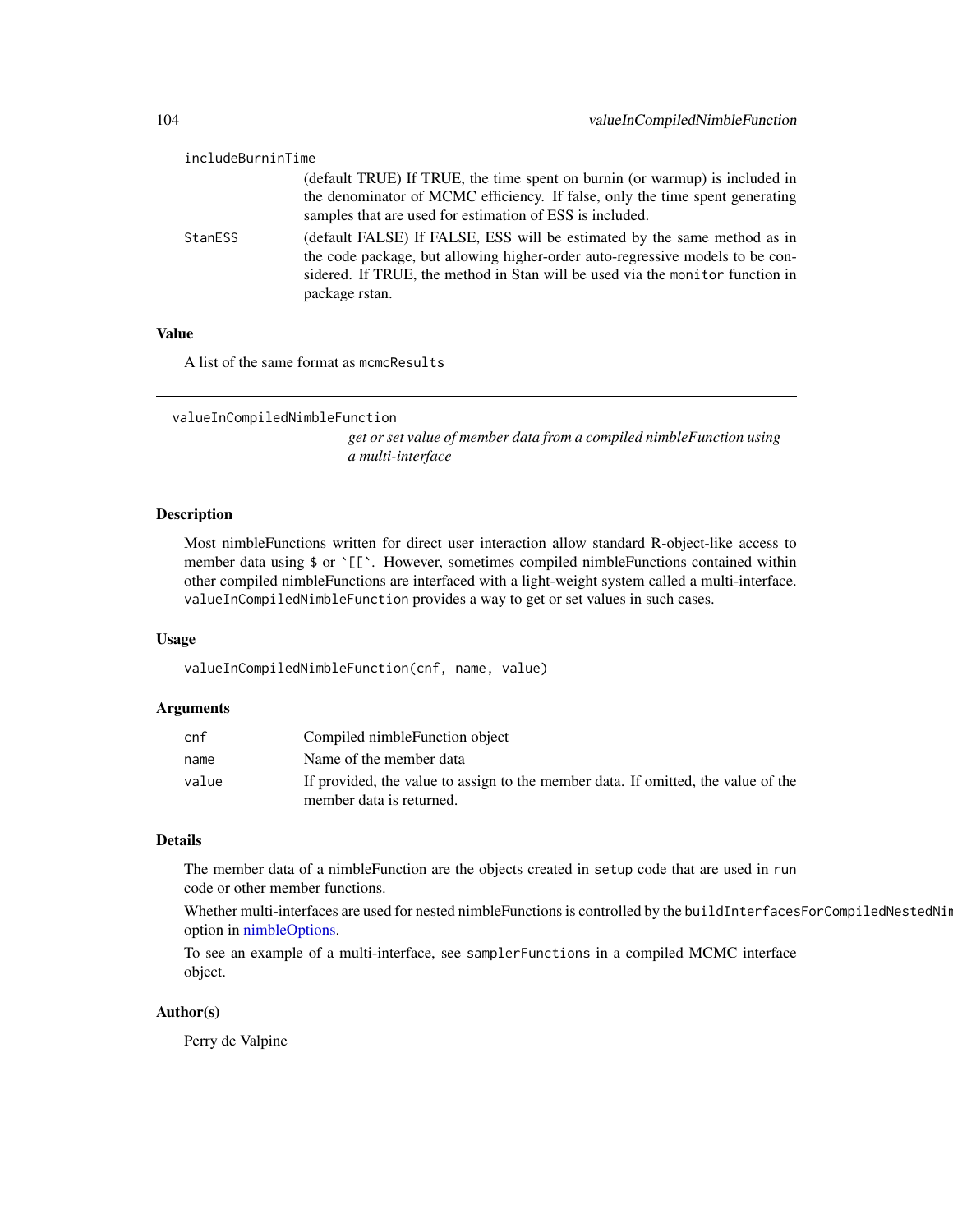# Description

Get or set values for a set of nodes in a model

#### Usage

```
values(model, nodes)
values(model, nodes) <- value
```
# Arguments

| model | a NIMBLE model object, either compiled or uncompiled                |
|-------|---------------------------------------------------------------------|
| nodes | a vector of node names, allowing index blocks that will be expanded |
| value | value to set the node(s) to                                         |

# Details

Access or set values for a set of nodes in a NIMBLE model.

Calling values(model, nodes) returns a vector of the concatenation of values from the nodes requested P <- values(model, nodes) is a newer syntax for getValues(P, model, values), which still works and modifies P in the calling environment.

Calling values (model, nodes)  $\leq -P$  sets the value of the nodes in the model, in sequential order from the vector P.

In both uses, when requested nodes are from matrices or arrays, the values will be handled following column-wise order.

The older function getValues(P, model, nodes) is equivalent to  $P \leq$  values(model, nodes), and the older function setValues(P, model, nodes) is equivalent to values(model, nodes)  $\leq$ -P

These functions work in R and in NIMBLE run-time code that can be compiled.

# Value

A vector of values concatenated from the provided nodes in the model

# Author(s)

NIMBLE development team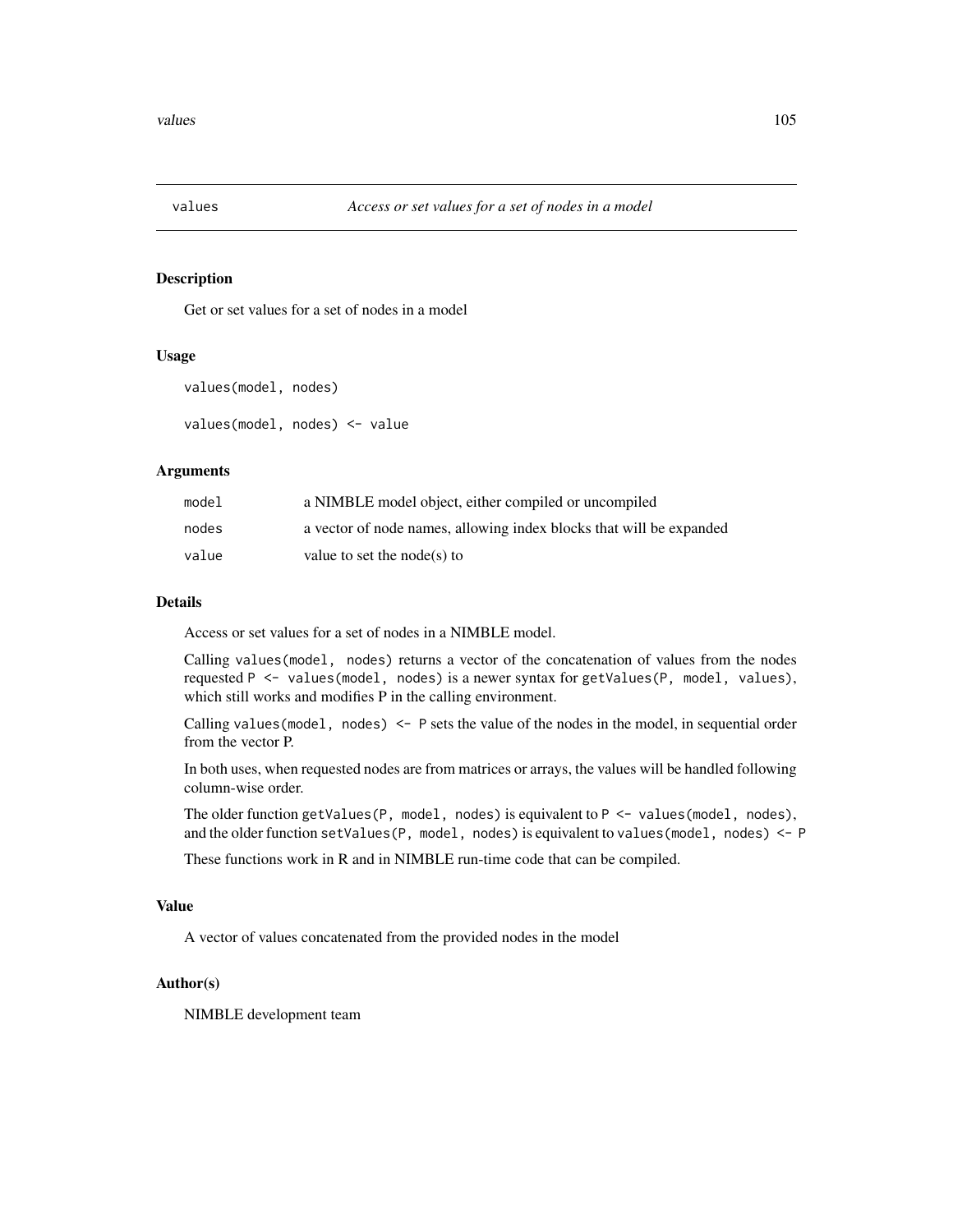#### Description

Density and random generation for the Wishart distribution, using the Cholesky factor of either the scale matrix or the rate matrix.

#### Usage

```
d wish\_chol(x, cholesky, df, scale\_param = TRUE, log = FALSE)rwish_chol(n = 1, cholesky, df, scale_param = TRUE)
```
# Arguments

| $\mathsf{x}$ | vector of values.                                                                                                     |
|--------------|-----------------------------------------------------------------------------------------------------------------------|
| cholesky     | upper-triangular Cholesky factor of either the scale matrix (when scale_param<br>is TRUE) or rate matrix (otherwise). |
| df           | degrees of freedom.                                                                                                   |
| scale_param  | logical; if TRUE the Cholesky factor is that of the scale matrix; otherwise, of<br>the rate matrix.                   |
| log          | logical; if TRUE, probability density is returned on the log scale.                                                   |
| n            | number of observations (only n=1 is handled currently).                                                               |

# Details

See Gelman et al., Appendix A or the BUGS manual for mathematical details. The rate matrix as used here is defined as the inverse of the scale matrix,  $S^{-1}$ , given in Gelman et al.

# Value

dwish\_chol gives the density and rwish\_chol generates random deviates.

# Author(s)

Christopher Paciorek

# References

Gelman, A., Carlin, J.B., Stern, H.S., and Rubin, D.B. (2004) *Bayesian Data Analysis*, 2nd ed. Chapman and Hall/CRC.

# See Also

[Distributions](#page-0-0) for other standard distributions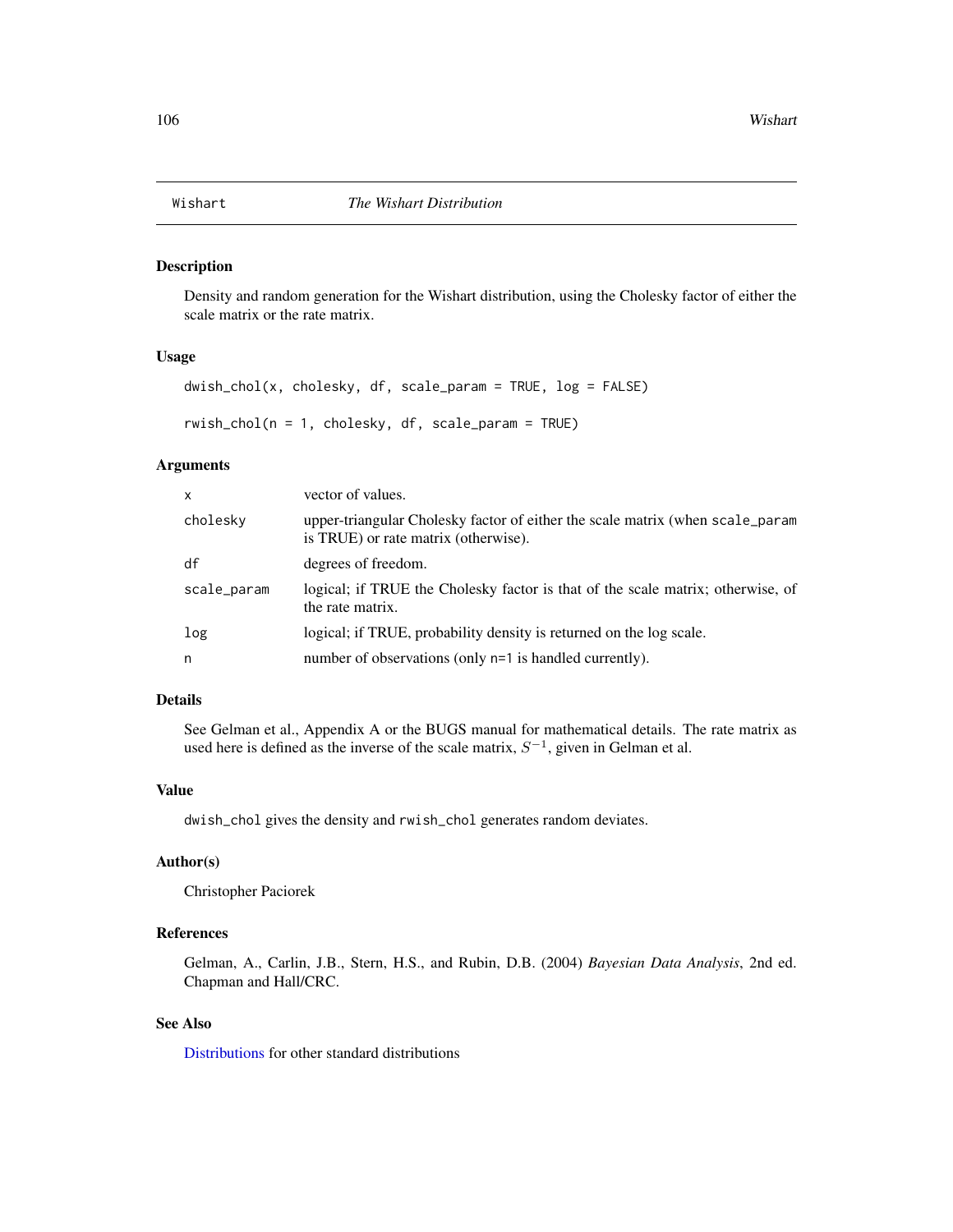#### Wishart 107

# Examples

```
df <- 40
ch <- chol(matrix(c(1, .7, .7, 1), 2))
x <- rwish_chol(1, ch, df = df)
dwish_chol(x, ch, df = df)
```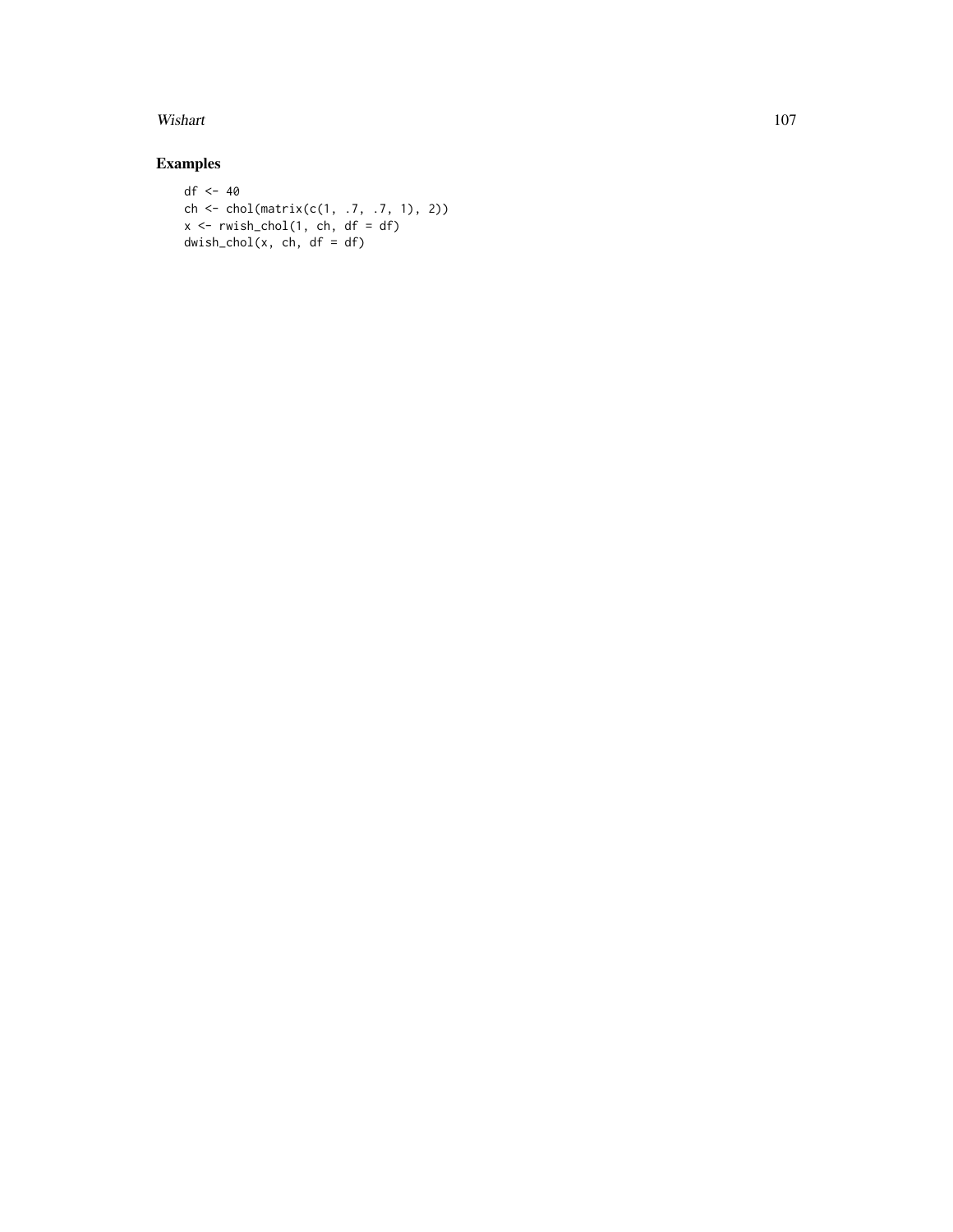# **Index**

```
[,CmodelValues-method
        (modelValuesBaseClass-class),
        53
[,CmodelValues-method,ANY,ANY
        (modelValuesBaseClass-class),
        53
[, CmodelValues-method, character, missing
        (modelValuesBaseClass-class),
        53
[, CmodelValues-method, character, missing, ANY-mEthodCmodelValues-method
        (modelValuesBaseClass-class),
        53
[,distributionsClass-method
        (nimble-internal), 61
[,modelValuesBaseClass-method
        (modelValuesBaseClass-class),
        53
[,numberedModelValuesAccessors-method
        (nimble-internal), 61
[,numberedObjects-method
        (nimble-internal), 61
[<-,CmodelValues-method
        (modelValuesBaseClass-class),
        53
[<-,modelValuesBaseClass-method
        (modelValuesBaseClass-class),
        53
[<-,numberedModelValuesAccessors-method
        (nimble-internal), 61
[<-,numberedObjects-method
        (nimble-internal), 61
[[,CNumericList-method
        (nimble-internal), 61
[[,CmodelValues-method
        (modelValuesBaseClass-class),
        53
[[,RNumericList-method
        (nimble-internal), 61
[[,conjugacyRelationshipsClass-method
                                                       53
                                               array, 71–73
                                               asRow, 4
                                                       61
```

```
(nimble-internal), 61
[[,distributionsClass-method
        (nimble-internal), 61
[[,modelBaseClass-method
        (modelBaseClass-class), 48
[[,nimPointerList-method
        (nimble-internal), 61
[[<-,CNumericList-method
        (nimble-internal), 61
        (modelValuesBaseClass-class),
[[<-,RNumericList-method
        (nimble-internal), 61
[[<-,modelBaseClass-method
        (modelBaseClass-class), 48
[[<-,nimPointerList-method
        (nimble-internal), 61
[[<-,nimbleFunctionList-method
        (nimble-internal), 61
```

```
addMonitors (MCMCconf-class), 39
addMonitors2 (MCMCconf-class), 39
addSampler, 94
addSampler (MCMCconf-class), 39
array (nimArray), 60
as.matrix.modelValuesBaseClass-Class
        (nimble-internal), 61
asCol (asRow), 4
autoBlock, 5
autoBlockClass-Class (nimble-internal),
```

```
BUGScontextClass-Class
        (nimble-internal), 61
BUGSdeclClass (BUGSdeclClass-class), 6
BUGSdeclClass-class, 6
```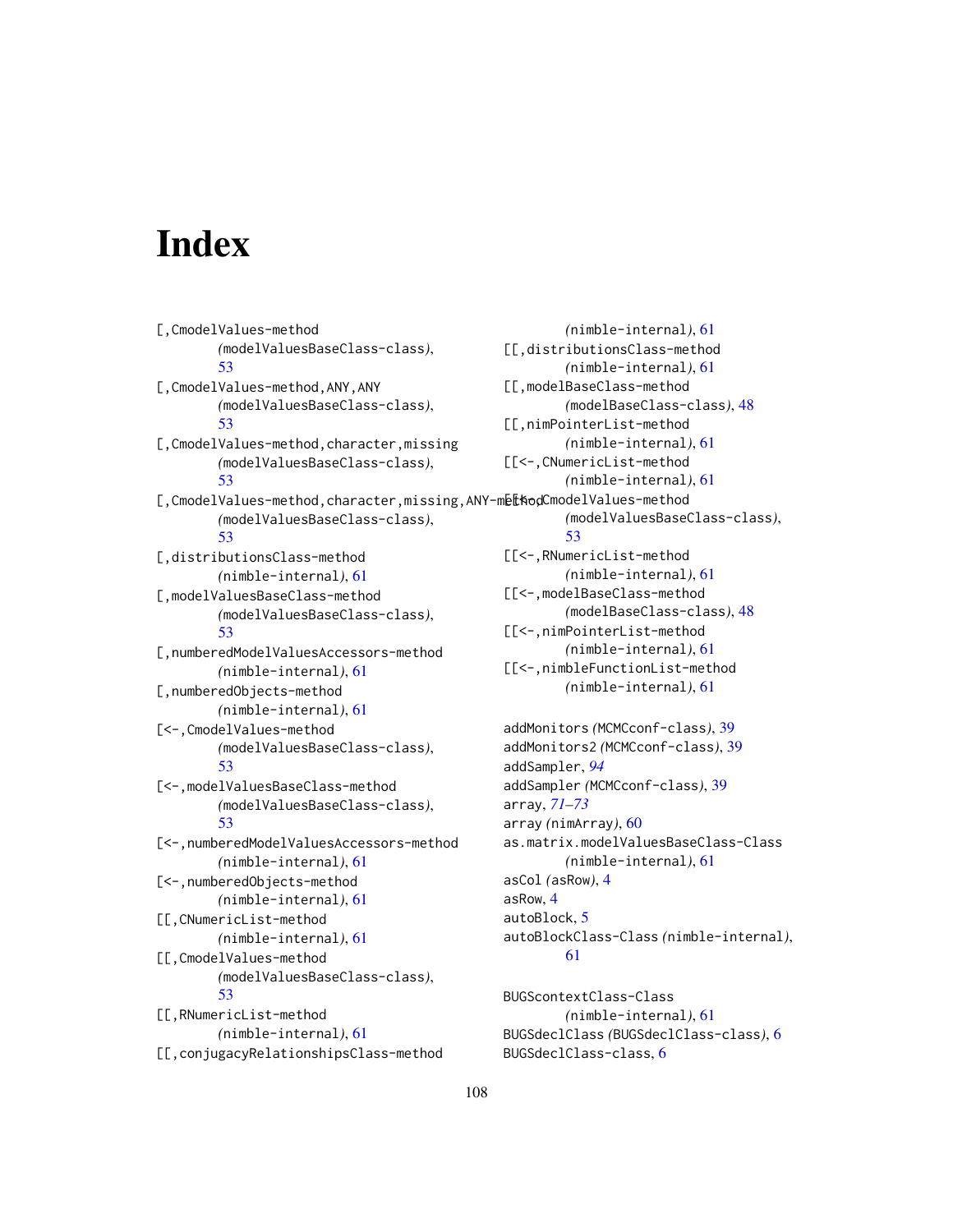## INDEX 109

BUGSsingleContextClass-Class *(*nimble-internal*)*, [61](#page-60-0) buildAuxiliaryFilter, [7,](#page-6-0) *[12](#page-11-0)* buildBootstrapFilter, *[7](#page-6-0)*, [8](#page-7-0) buildEnsembleKF, [10](#page-9-0) buildLiuWestFilter, [11](#page-10-0) buildMCEM, [13](#page-12-0) buildMCMC, [15,](#page-14-0) *[23](#page-22-0)*, *[39](#page-38-0)*, *[86](#page-85-0)*, *[94](#page-93-0)* calc\_dmnormAltParams *(*nimble-internal*)*, [61](#page-60-0) calc\_dmnormConjugacyContributions *(*nimble-internal*)*, [61](#page-60-0) calcNodes *(*simNodes*)*, [98](#page-97-0) calcNodesMV *(*simNodesMV*)*, [99](#page-98-0) calculate *(*nodeFunctions*)*, [75](#page-74-0) calculateDiff *(*nodeFunctions*)*, [75](#page-74-0) cat, *[68](#page-67-0)*, *[74](#page-73-0)* Categorical, [16](#page-15-0) checkConjugacy *(*modelBaseClass-class*)*, [48](#page-47-0) checkInterrupt, [17](#page-16-0) cloglog *(*nimble-math*)*, [62](#page-61-0) CmodelBaseClass *(*CmodelBaseClass-class*)*, [18](#page-17-0) CmodelBaseClass-class, [18](#page-17-0) CmultiNimbleFunctionClass-Class *(*nimble-internal*)*, [61](#page-60-0) CnimbleFunctionBase *(*CnimbleFunctionBase-class*)*, [18](#page-17-0) CnimbleFunctionBase-class, [18](#page-17-0) codeBlockClass *(*codeBlockClass-class*)*, [18](#page-17-0) codeBlockClass-class, [18](#page-17-0) combine\_MCMC\_comparison\_results, [18,](#page-17-0) *[20](#page-19-0)*, *[38](#page-37-0)*, *[82](#page-81-0)* compareMCMCs, *[18,](#page-17-0) [19](#page-18-0)*, [19,](#page-18-0) *[38](#page-37-0)*, *[82](#page-81-0)* compileNimble, [21](#page-20-0) configureMCMC, [22,](#page-21-0) *[39](#page-38-0)*, *[43](#page-42-0)*, *[86](#page-85-0)*, *[94](#page-93-0)* conjugacyClass-Class *(*nimble-internal*)*, [61](#page-60-0) conjugacyRelationshipsClass-Class *(*nimble-internal*)*, [61](#page-60-0) Constraint, [24](#page-23-0) cppBUGSmodelClass-Class *(*nimble-internal*)*, [61](#page-60-0) cppCodeFileClass-Class *(*nimble-internal*)*, [61](#page-60-0)

cppCPPfileClass-Class *(*nimble-internal*)*, [61](#page-60-0) cppHfileClass-Class *(*nimble-internal*)*, [61](#page-60-0) cppModelValuesClass-Class *(*nimble-internal*)*, [61](#page-60-0) cppNamedObjectsClass-Class *(*nimble-internal*)*, [61](#page-60-0) cppNimbleFunctionClass-Class *(*nimble-internal*)*, [61](#page-60-0) cppProjectClass-Class *(*nimble-internal*)*, [61](#page-60-0) cppVirtualNimbleFunctionClass-Class *(*nimble-internal*)*, [61](#page-60-0) crossLevel *(*sampler\_BASE*)*, [87](#page-86-0) cube *(*nimble-math*)*, [62](#page-61-0) dcat *(*Categorical*)*, [16](#page-15-0) dconstraint *(*Constraint*)*, [24](#page-23-0) ddirch *(*Dirichlet*)*, [28](#page-27-0) decide, [25](#page-24-0) decideAndJump, [26](#page-25-0) declare, [27](#page-26-0) dependentClass-Class *(*nimble-internal*)*, [61](#page-60-0) deregisterDistributions, [28](#page-27-0) dexp\_nimble *(*Exponential*)*, [29](#page-28-0) dinterval *(*Interval*)*, [36](#page-35-0) Dirichlet, [28](#page-27-0) dirichlet *(*Dirichlet*)*, [28](#page-27-0) distClass-Class *(*nimble-internal*)*, [61](#page-60-0) Distributions, *[17](#page-16-0)*, *[25](#page-24-0)*, *[29,](#page-28-0) [30](#page-29-0)*, *[36](#page-35-0)*, *[56](#page-55-0)[–58](#page-57-0)*, *[102](#page-101-0)*, *[106](#page-105-0)* distributionsClass-Class *(*nimble-internal*)*, [61](#page-60-0) dmnorm\_chol *(*MultivariateNormal*)*, [57](#page-56-0) dmulti *(*Multinomial*)*, [55](#page-54-0) dmvt\_chol *(*Multivariate-t*)*, [56](#page-55-0) dt\_nonstandard *(*t*)*, [101](#page-100-0) dwish\_chol *(*Wishart*)*, [106](#page-105-0) expit *(*nimble-math*)*, [62](#page-61-0)

Exponential, [29](#page-28-0) exprClass-Class *(*nimble-internal*)*, [61](#page-60-0) exprTypeInfoClass-Class *(*nimble-internal*)*, [61](#page-60-0)

getBUGSexampleDir, *[19](#page-18-0)*, [31](#page-30-0) getDefinition, [31](#page-30-0)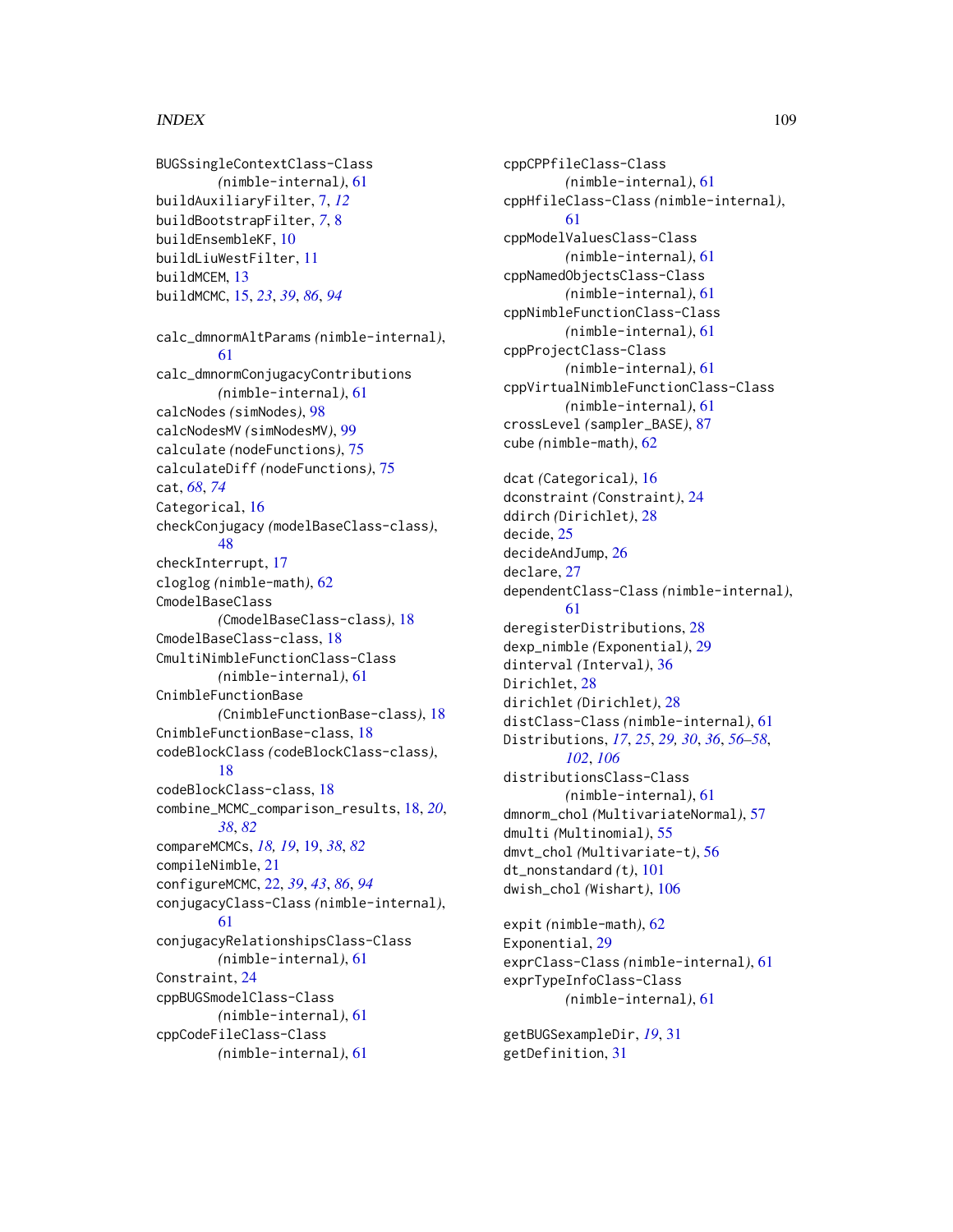getDependencies *(*modelBaseClass-class*)*, [48](#page-47-0) getLoadingNamespace, [32](#page-31-0) getLogProb *(*nodeFunctions*)*, [75](#page-74-0) getLogProbNodes *(*simNodes*)*, [98](#page-97-0)

getLogProbNodesMV *(*simNodesMV*)*, [99](#page-98-0) getMonitors *(*MCMCconf-class*)*, [39](#page-38-0) getNimbleOption, [32](#page-31-0) getNimbleProject *(*nimble-internal*)*, [61](#page-60-0) getNodeFunctionIndexedInfo *(*nimble-internal*)*, [61](#page-60-0) getNodeNames *(*modelBaseClass-class*)*, [48](#page-47-0) getParam, [33,](#page-32-0) *[38](#page-37-0)* getSamplers *(*MCMCconf-class*)*, [39](#page-38-0) getsize, [33](#page-32-0) getVarNames *(*modelBaseClass-class*)*, [48](#page-47-0)

icloglog *(*nimble-math*)*, [62](#page-61-0) identityMatrix, [34](#page-33-0) ilogit *(*nimble-math*)*, [62](#page-61-0) indexedNodeInfoTableClass-Class *(*nimble-internal*)*, [61](#page-60-0) initializeModel, [35](#page-34-0) inprod *(*nimble-math*)*, [62](#page-61-0) integer, *[61](#page-60-0)*, *[72,](#page-71-0) [73](#page-72-0)* integer *(*nimInteger*)*, [71](#page-70-0) Interval, [36](#page-35-0) inverse *(*nimble-math*)*, [62](#page-61-0) iprobit *(*nimble-math*)*, [62](#page-61-0) is.nf, [37](#page-36-0) isData *(*modelBaseClass-class*)*, [48](#page-47-0)

```
keywordInfoClass-Class
        (nimble-internal), 61
```
logdet *(*nimble-math*)*, [62](#page-61-0) logfact *(*nimble-math*)*, [62](#page-61-0) loggam *(*nimble-math*)*, [62](#page-61-0) logit *(*nimble-math*)*, [62](#page-61-0)

make\_MCMC\_comparison\_pages, *[18–](#page-17-0)[20](#page-19-0)*, [38,](#page-37-0) *[82](#page-81-0)* MakeCustomModelClass-Class *(*nimble-internal*)*, [61](#page-60-0) makeCustomModelValuesClass-Class *(*nimble-internal*)*, [61](#page-60-0) makeParamInfo, [37](#page-36-0) mapsClass-Class *(*nimble-internal*)*, [61](#page-60-0) matrix, *[61](#page-60-0)*, *[71](#page-70-0)*, *[73](#page-72-0)*

matrix *(*nimMatrix*)*, [72](#page-71-0) MCMCconf *(*MCMCconf-class*)*, [39](#page-38-0) MCMCconf-class, [39](#page-38-0) MCMCsuite, *[19,](#page-18-0) [20](#page-19-0)*, [43,](#page-42-0) *[47](#page-46-0)* MCMCsuiteClass, *[20](#page-19-0)* MCMCsuiteClass *(*MCMCsuiteClass-class*)*, [47](#page-46-0) MCMCsuiteClass-class, [47](#page-46-0) modelBaseClass *(*modelBaseClass-class*)*, [48](#page-47-0) modelBaseClass-class, [48](#page-47-0) modelDefClass *(*modelDefClass-class*)*, [52](#page-51-0) modelDefClass-class, [52](#page-51-0) modelDefInfoClass-Class *(*nimble-internal*)*, [61](#page-60-0) modelValues, [52](#page-51-0) modelValuesBaseClass *(*modelValuesBaseClass-class*)*, [53](#page-52-0) modelValuesBaseClass-class, [53](#page-52-0) modelValuesConf, [54](#page-53-0) Multinomial, [55](#page-54-0) multinomial *(*Multinomial*)*, [55](#page-54-0) Multivariate-t, [56](#page-55-0) multivariate-t *(*Multivariate-t*)*, [56](#page-55-0) MultivariateNormal, [57](#page-56-0) mvInfoClass-Class *(*nimble-internal*)*, [61](#page-60-0) mvt *(*Multivariate-t*)*, [56](#page-55-0) newModel *(*modelBaseClass-class*)*, [48](#page-47-0) nfCompilationInfoClass-Class *(*nimble-internal*)*, [61](#page-60-0) nfMethod, [58,](#page-57-0) *[59](#page-58-0)* nfVar, [59](#page-58-0) nfVar<- *(*nfVar*)*, [59](#page-58-0) nimArray, [60](#page-59-0) nimble-internal, [61](#page-60-0) nimble-math, [62](#page-61-0) nimbleCode, *[19](#page-18-0)*, [62,](#page-61-0) *[66](#page-65-0)* nimbleFunction, *[37](#page-36-0)*, [63,](#page-62-0) *[65](#page-64-0)* nimbleFunctionBase *(*nimbleFunctionBase-class*)*, [64](#page-63-0) nimbleFunctionBase-class, [64](#page-63-0) nimbleFunctionList *(*nimbleFunctionList-class*)*, [64](#page-63-0) nimbleFunctionList-class, [64](#page-63-0) nimbleFunctionVirtual, *[63](#page-62-0)*, [64](#page-63-0) nimbleGraphClass-Class *(*nimble-internal*)*, [61](#page-60-0)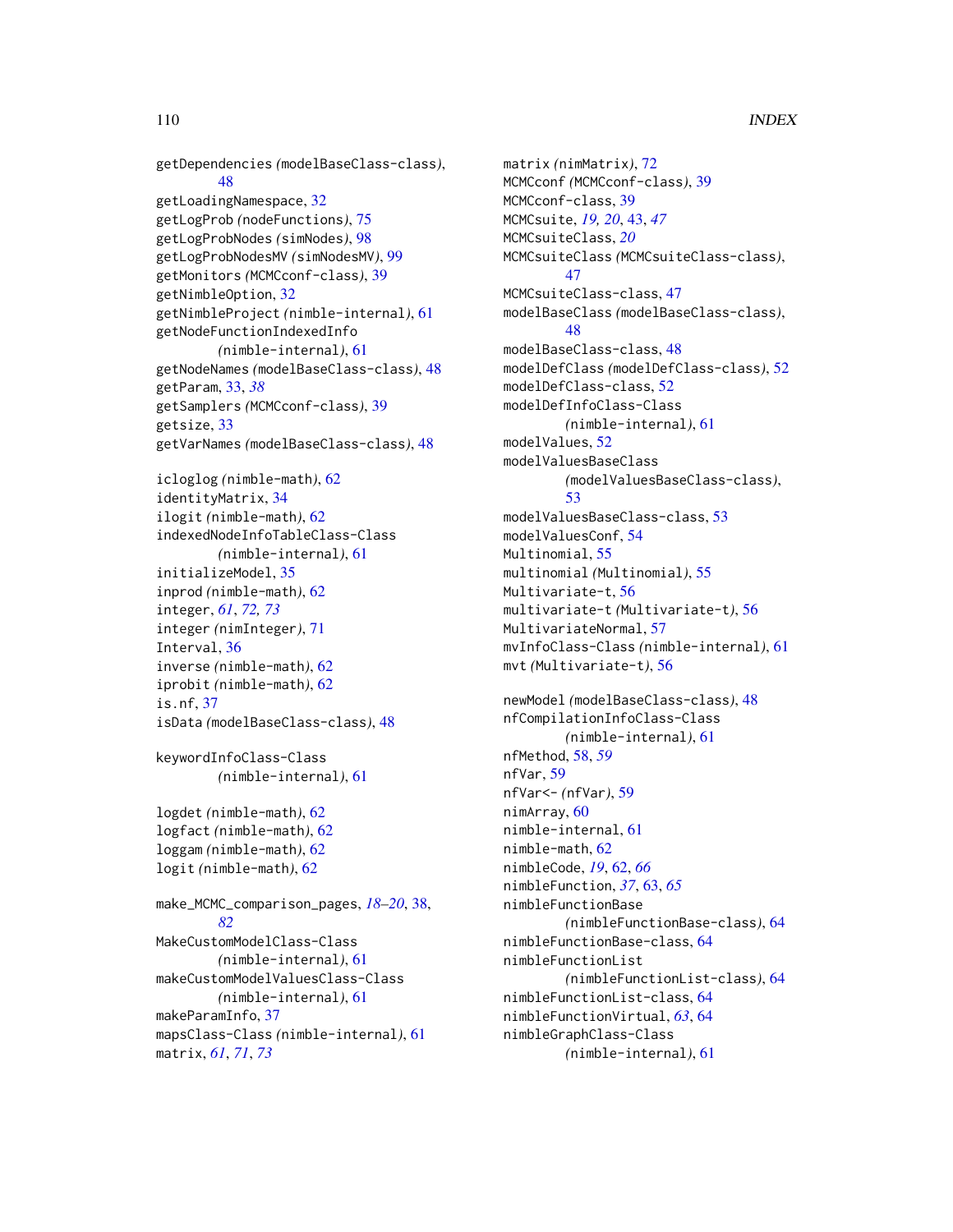## INDEX 111

nimbleInternalFunctions *(*nimble-internal*)*, [61](#page-60-0) nimbleModel, *[5](#page-4-0)*, *[19](#page-18-0)*, *[23](#page-22-0)*, *[38](#page-37-0)*, *[62](#page-61-0)*, [65](#page-64-0) nimbleOptions, [67,](#page-66-0) *[104](#page-103-0)* nimbleProjectClass-Class *(*nimble-internal*)*, [61](#page-60-0) nimbleUserNamespace *(*nimble-internal*)*, [61](#page-60-0) nimCat, [68](#page-67-0) nimCopy, [69](#page-68-0) nimDim, [70](#page-69-0) nimEquals *(*nimble-math*)*, [62](#page-61-0) nimInteger, [71](#page-70-0) nimMatrix, [72](#page-71-0) nimNumeric, [73](#page-72-0) nimPrint, [73](#page-72-0) nimStep *(*nimble-math*)*, [62](#page-61-0) nimStop, [74](#page-73-0) nimSwitch *(*nimble-math*)*, [62](#page-61-0) nodeFunctions, [75](#page-74-0) numeric, *[61](#page-60-0)*, *[71,](#page-70-0) [72](#page-71-0)* numeric *(*nimNumeric*)*, [73](#page-72-0)

pexp\_nimble *(*Exponential*)*, [29](#page-28-0) phi *(*nimble-math*)*, [62](#page-61-0) posterior\_predictive *(*sampler\_BASE*)*, [87](#page-86-0) posteriorClass-Class *(*nimble-internal*)*, [61](#page-60-0) pow *(*nimble-math*)*, [62](#page-61-0) print, *[68](#page-67-0)* printSamplers *(*MCMCconf-class*)*, [39](#page-38-0) probit *(*nimble-math*)*, [62](#page-61-0) pt\_nonstandard *(*t*)*, [101](#page-100-0)

qexp\_nimble *(*Exponential*)*, [29](#page-28-0) qt\_nonstandard *(*t*)*, [101](#page-100-0)

rankSample, [76](#page-75-0) rcat *(*Categorical*)*, [16](#page-15-0) RCfunctionCompileClass-Class *(*nimble-internal*)*, [61](#page-60-0) RCfunInfoClass-Class *(*nimble-internal*)*, [61](#page-60-0) rconstraint *(*Constraint*)*, [24](#page-23-0) rdirch *(*Dirichlet*)*, [28](#page-27-0) readBUGSmodel, *[62](#page-61-0)*, [77](#page-76-0) registerDistributions, [79](#page-78-0) removeSamplers *(*MCMCconf-class*)*, [39](#page-38-0)

rename\_MCMC\_comparison\_method, *[19,](#page-18-0) [20](#page-19-0)*, *[38](#page-37-0)*, [81,](#page-80-0) *[82](#page-81-0)* resetData *(*modelBaseClass-class*)*, [48](#page-47-0) resetMonitors *(*MCMCconf-class*)*, [39](#page-38-0) reshape\_comparison\_results, *[19,](#page-18-0) [20](#page-19-0)*, *[82](#page-81-0)*, [82](#page-81-0) resize, [83](#page-82-0) rexp\_nimble *(*Exponential*)*, [29](#page-28-0) rinterval *(*Interval*)*, [36](#page-35-0) RMakeCustomModelClass-Class *(*nimble-internal*)*, [61](#page-60-0) Rmatrix2mvOneVar, [84](#page-83-0) rmnorm\_chol *(*MultivariateNormal*)*, [57](#page-56-0) RmodelBaseClass *(*RmodelBaseClass-class*)*, [84](#page-83-0) RmodelBaseClass-class, [84](#page-83-0) rmulti *(*Multinomial*)*, [55](#page-54-0) rmvt\_chol *(*Multivariate-t*)*, [56](#page-55-0) rt\_nonstandard *(*t*)*, [101](#page-100-0) run.time, [84](#page-83-0) runMCMC, [85,](#page-84-0) *[94](#page-93-0)* RW *(*sampler\_BASE*)*, [87](#page-86-0) RW\_block *(*sampler\_BASE*)*, [87](#page-86-0) RW\_llFunction *(*sampler\_BASE*)*, [87](#page-86-0) RW\_llFunction\_block *(*sampler\_BASE*)*, [87](#page-86-0) RW\_multinomial *(*sampler\_BASE*)*, [87](#page-86-0) RW\_PF *(*sampler\_BASE*)*, [87](#page-86-0) RW\_PF\_block *(*sampler\_BASE*)*, [87](#page-86-0) rwish\_chol *(*Wishart*)*, [106](#page-105-0) sampler *(*sampler\_BASE*)*, [87](#page-86-0) sampler\_BASE, [87](#page-86-0) sampler\_binary *(*sampler\_BASE*)*, [87](#page-86-0)

sampler\_crossLevel *(*sampler\_BASE*)*, [87](#page-86-0) sampler\_ess *(*sampler\_BASE*)*, [87](#page-86-0) sampler\_posterior\_predictive, *[23](#page-22-0)* sampler\_posterior\_predictive *(*sampler\_BASE*)*, [87](#page-86-0) sampler\_RW, *[23](#page-22-0)* sampler\_RW *(*sampler\_BASE*)*, [87](#page-86-0) sampler\_RW\_block *(*sampler\_BASE*)*, [87](#page-86-0) sampler\_RW\_llFunction *(*sampler\_BASE*)*, [87](#page-86-0) sampler\_RW\_llFunction\_block *(*sampler\_BASE*)*, [87](#page-86-0) sampler\_RW\_multinomial *(*sampler\_BASE*)*, [87](#page-86-0) sampler\_RW\_PF *(*sampler\_BASE*)*, [87](#page-86-0) sampler\_RW\_PF\_block *(*sampler\_BASE*)*, [87](#page-86-0)

sampler\_slice, *[23](#page-22-0)*